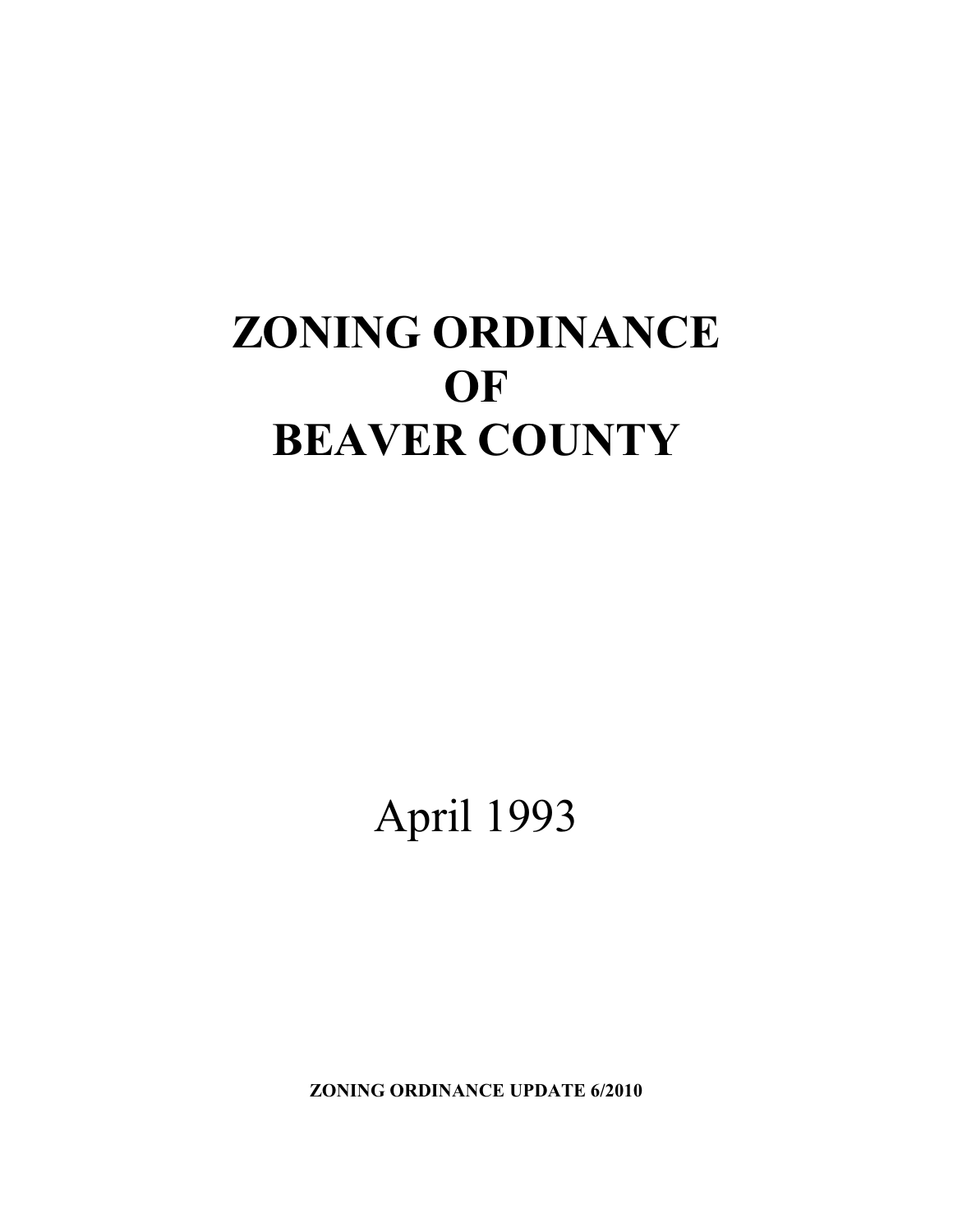This certifies that the attached 1993 Beaver County Zoning Ordinance has been duly adopted by the Beaver County Commission by Resolution No. \_\_\_\_\_\_\_\_\_\_\_\_\_\_\_\_\_\_\_\_\_ dated \_\_\_\_\_\_\_\_\_\_\_\_\_\_\_, 1993.

### BEAVER COUNTY COMMISSION

 $\mathcal{L}_\mathcal{L}$  , where the contribution of the contribution of  $\mathcal{L}_\mathcal{L}$ Chad W. Johnson, Chairman

 $\mathcal{L}_\mathcal{L}$  , where the contribution of the contribution of  $\mathcal{L}_\mathcal{L}$ 

 $\mathcal{L}_\mathcal{L}$  , where the contribution of the contribution of  $\mathcal{L}_\mathcal{L}$ 

William L. Dalton

Donald J. Willden

Beaver County Planning Commission

\_\_\_\_\_\_\_\_\_\_\_\_\_\_\_\_\_\_\_\_\_\_\_\_\_\_\_\_\_\_\_\_\_\_\_\_\_\_\_ Robin Bradshaw, Chairman

Scott Bealer Jack McMullin Rowland Yardley Richard Rose Roger Larsen Dennis Miller Craig Davis, Beaver County Zoning Administrator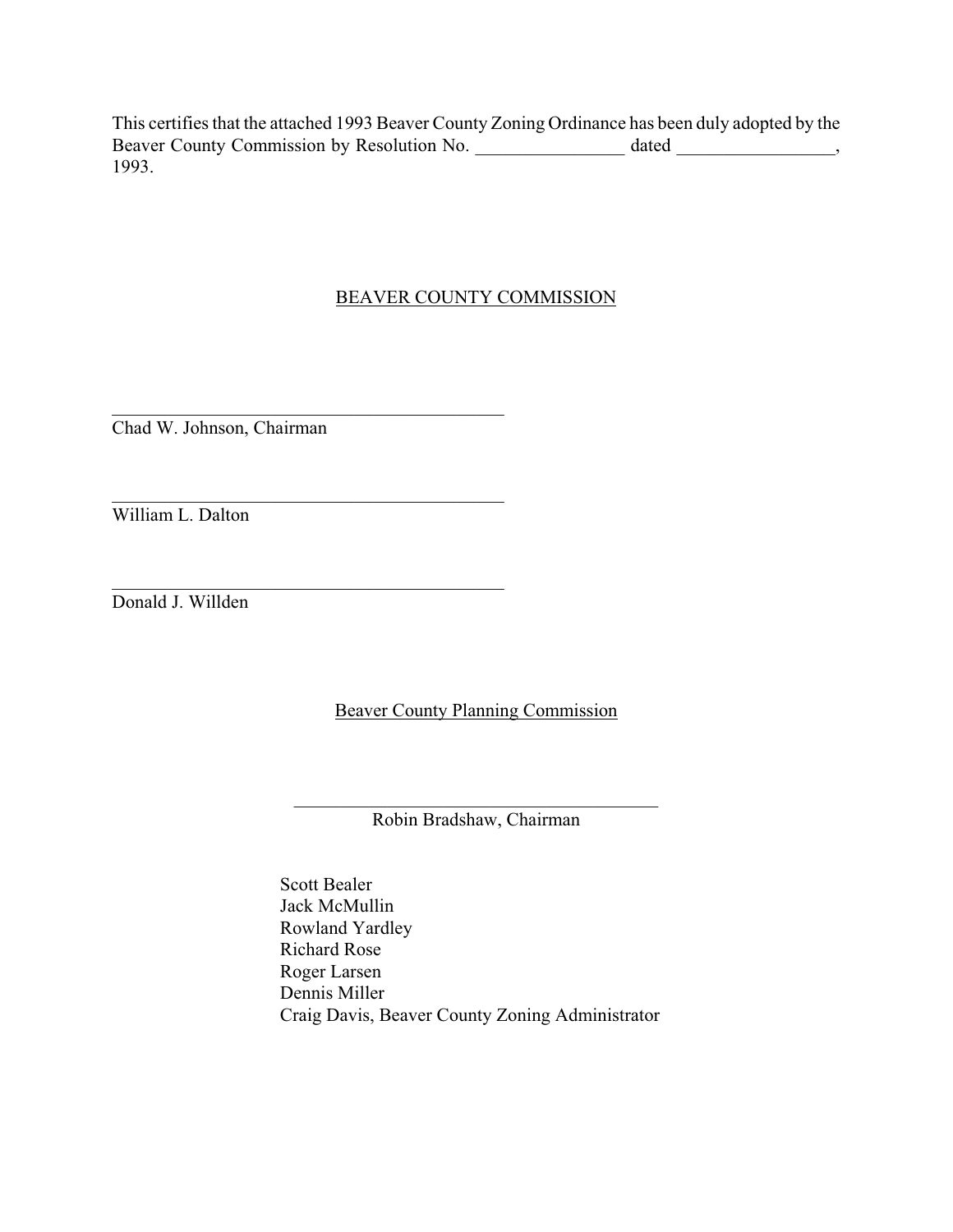# **TABLE OF CONTENTS**

| 10.02.010 | Short Title $\dots \dots \dots \dots \dots \dots \dots \dots \dots \dots \dots \dots \dots \dots \dots \dots \dots$ |  |
|-----------|---------------------------------------------------------------------------------------------------------------------|--|
| 10.02.020 |                                                                                                                     |  |
| 10.02.030 |                                                                                                                     |  |
| 10.02.040 |                                                                                                                     |  |
| 10.02.050 |                                                                                                                     |  |
| 10.02.060 |                                                                                                                     |  |
| 10.02.070 |                                                                                                                     |  |
| 10.02.080 |                                                                                                                     |  |
| 10.02.090 |                                                                                                                     |  |
| 10.02.100 |                                                                                                                     |  |
| 10.02.110 |                                                                                                                     |  |
| 10.02.120 |                                                                                                                     |  |
| 10.02.130 |                                                                                                                     |  |
| 10.02.140 | Hearing and Publication and Notice before Amendment. 21                                                             |  |
| 10.02.150 |                                                                                                                     |  |
| 10.02.160 |                                                                                                                     |  |
| 10.02.170 |                                                                                                                     |  |

| 10.03.010 | Planning Commission, Number of Members, Appointment. 21 |  |
|-----------|---------------------------------------------------------|--|
| 10.03.020 |                                                         |  |
| 10.03.030 |                                                         |  |
| 10.03.040 |                                                         |  |
| 10.03.050 |                                                         |  |
| 10.03.060 |                                                         |  |
| 10.03.070 |                                                         |  |
| 10.03.080 |                                                         |  |
| 10.03.090 |                                                         |  |
|           |                                                         |  |

| 10.04.010 |  |
|-----------|--|
| 10.04.020 |  |
| 10.04.030 |  |
| 10.04.040 |  |
| 10.04.050 |  |
| 10.04.055 |  |
| 10.04.060 |  |
| 10.04.070 |  |
| 10.04.080 |  |
|           |  |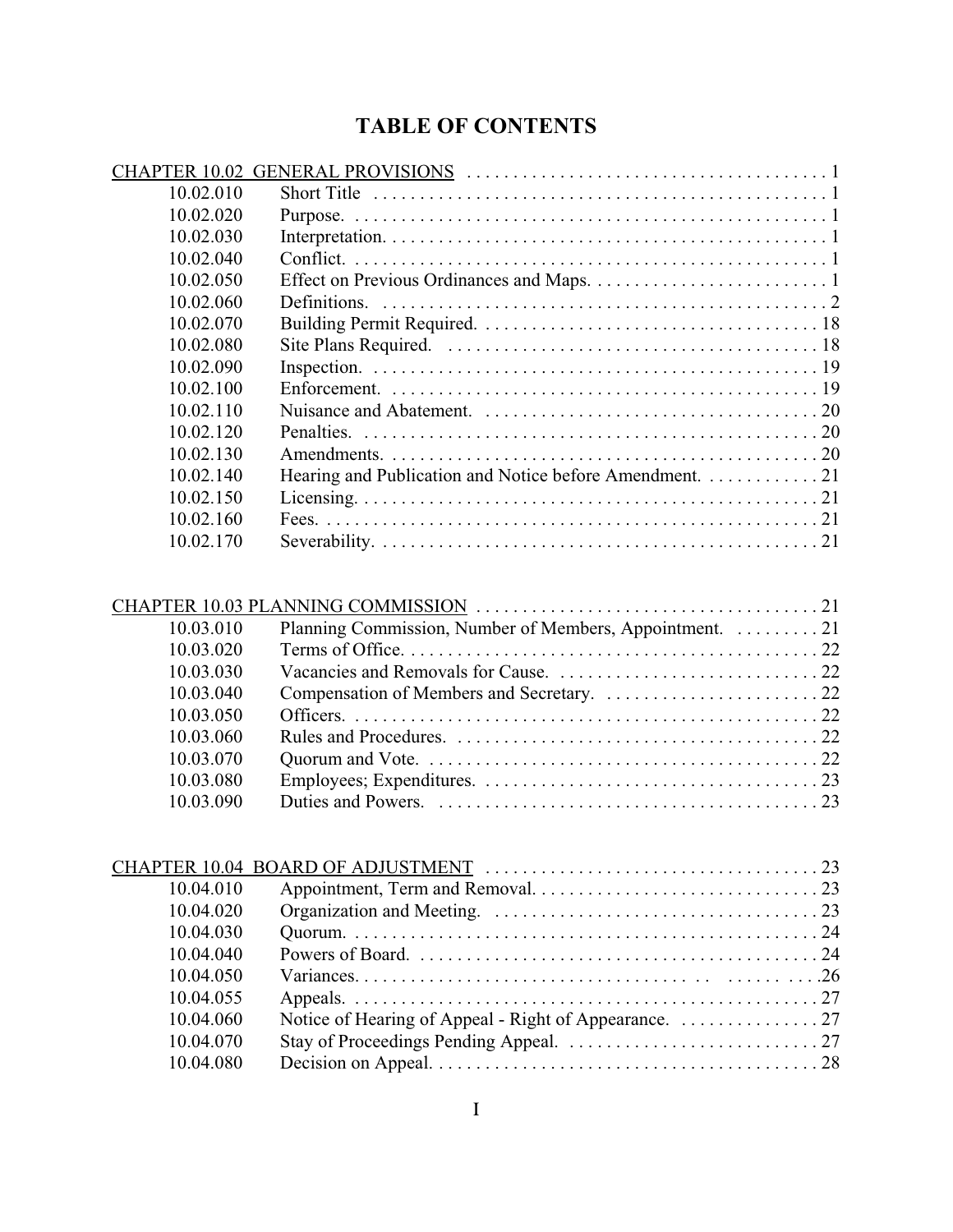| 10.04.100 |  |
|-----------|--|
| 10.04.110 |  |
|           |  |
|           |  |

| CHAPTER 10.05 | SUPPLEMENTARY AND QUALIFYING REGULATIONS 29                   |  |
|---------------|---------------------------------------------------------------|--|
| 10.05.010     |                                                               |  |
| 10.05.020     |                                                               |  |
| 10.05.030     |                                                               |  |
| 10.05.040     |                                                               |  |
| 10.05.050     |                                                               |  |
| 10.05.060     |                                                               |  |
| 10.05.070     | Sale of Lots Below Minimum Space Requirements. 30             |  |
| 10.05.080     |                                                               |  |
| 10.05.090     |                                                               |  |
| 10.05.100     |                                                               |  |
| 10.05.110     |                                                               |  |
| 10.05.120     |                                                               |  |
| 10.05.130     |                                                               |  |
| 10.05.140     |                                                               |  |
| 10.05.150     |                                                               |  |
| 10.05.160     |                                                               |  |
| 10.05.170     |                                                               |  |
| 10.05.180     | Lots and Buildings on Private Streets - Special Provisions 32 |  |
| 10.05.181     | Lots and Buildings on Public Streets - Special Provisions 32  |  |
|               |                                                               |  |

| 10.06.010 |  |
|-----------|--|
| 10.06.020 |  |
| 10.06.030 |  |
| 10.06.040 |  |
| 10.06.050 |  |
| 10.06.060 |  |
| 10.06.070 |  |
| 10.06.080 |  |
| 10.06.090 |  |
| 10.06.100 |  |
|           |  |

| CHAPTER 10.07 OFF-STREET PARKING REQUIREMENTS 33 |  |
|--------------------------------------------------|--|
|                                                  |  |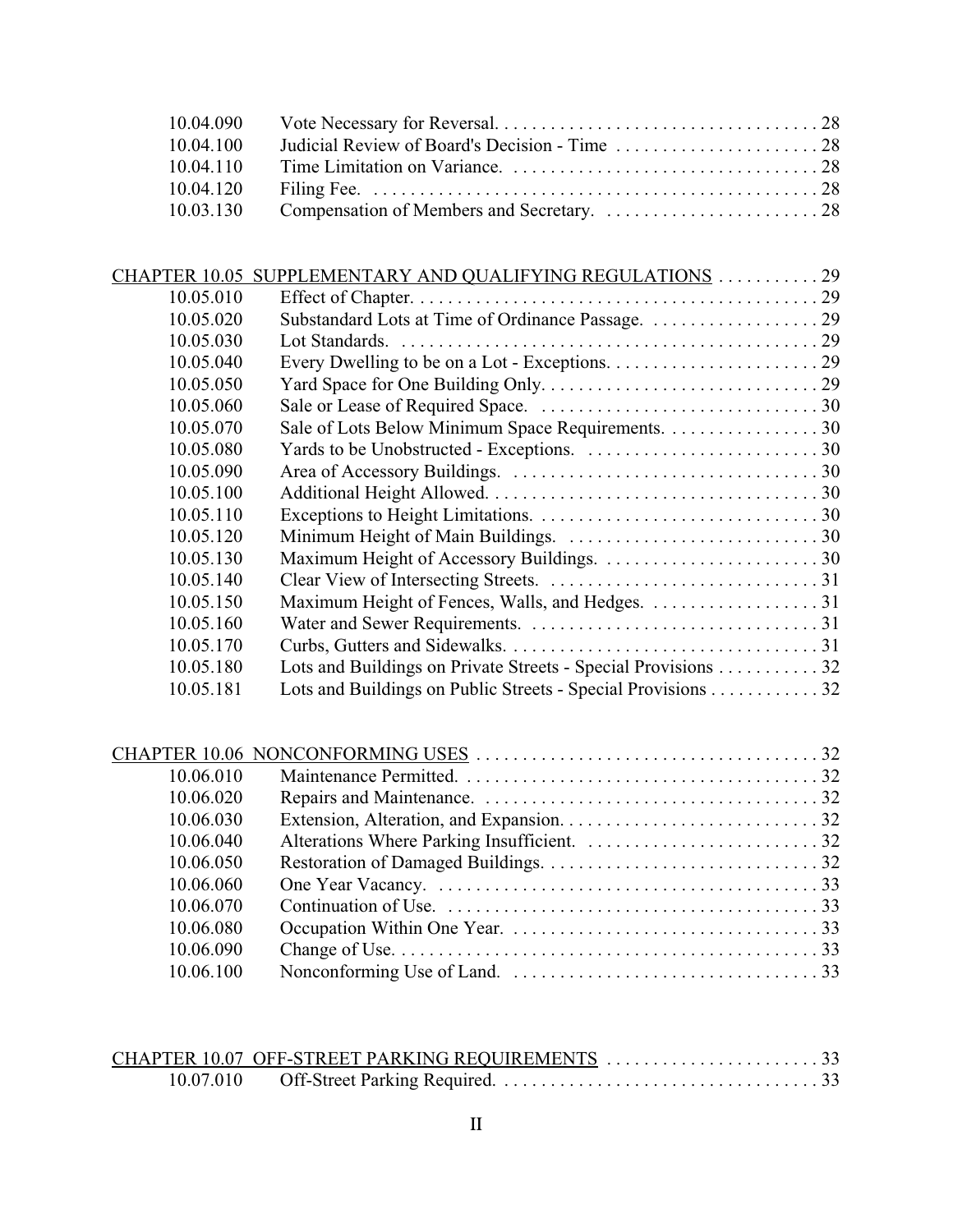| 10.07.020 |  |
|-----------|--|
| 10.07.030 |  |
| 10.07.040 |  |
| 10.07.050 |  |
| 10.07.060 |  |
|           |  |

| CHAPTER 10.08 |                                                                  |  |
|---------------|------------------------------------------------------------------|--|
| 10.08.010     |                                                                  |  |
| 10.08.020     |                                                                  |  |
| 10.08.030     |                                                                  |  |
| 10.08.040     | Conditional Uses for Agricultural and Commercial Operations.  37 |  |
| 10.08.050     |                                                                  |  |
| 10.08.060     |                                                                  |  |
| 10.08.070     |                                                                  |  |
| 10.08.080     |                                                                  |  |
| 10.08.090     |                                                                  |  |
| 10.08.100     |                                                                  |  |
| 10.08.110     |                                                                  |  |
| 10.08.120     |                                                                  |  |
| 10.08.130     |                                                                  |  |
| 10.08.140     |                                                                  |  |
| 10.08.150     |                                                                  |  |
|               |                                                                  |  |

| 10.09.010 |  |
|-----------|--|
| 10.09.020 |  |
| 10.09.030 |  |
| 10.09.040 |  |
| 10.09.050 |  |
| 10.09.060 |  |
| 10.09.070 |  |
| 10.09.080 |  |
| 10.09.090 |  |

| CHAPTER 10.10. MOBILE HOMES AND MOBILE HOME PARKS  45 |  |
|-------------------------------------------------------|--|
|                                                       |  |
|                                                       |  |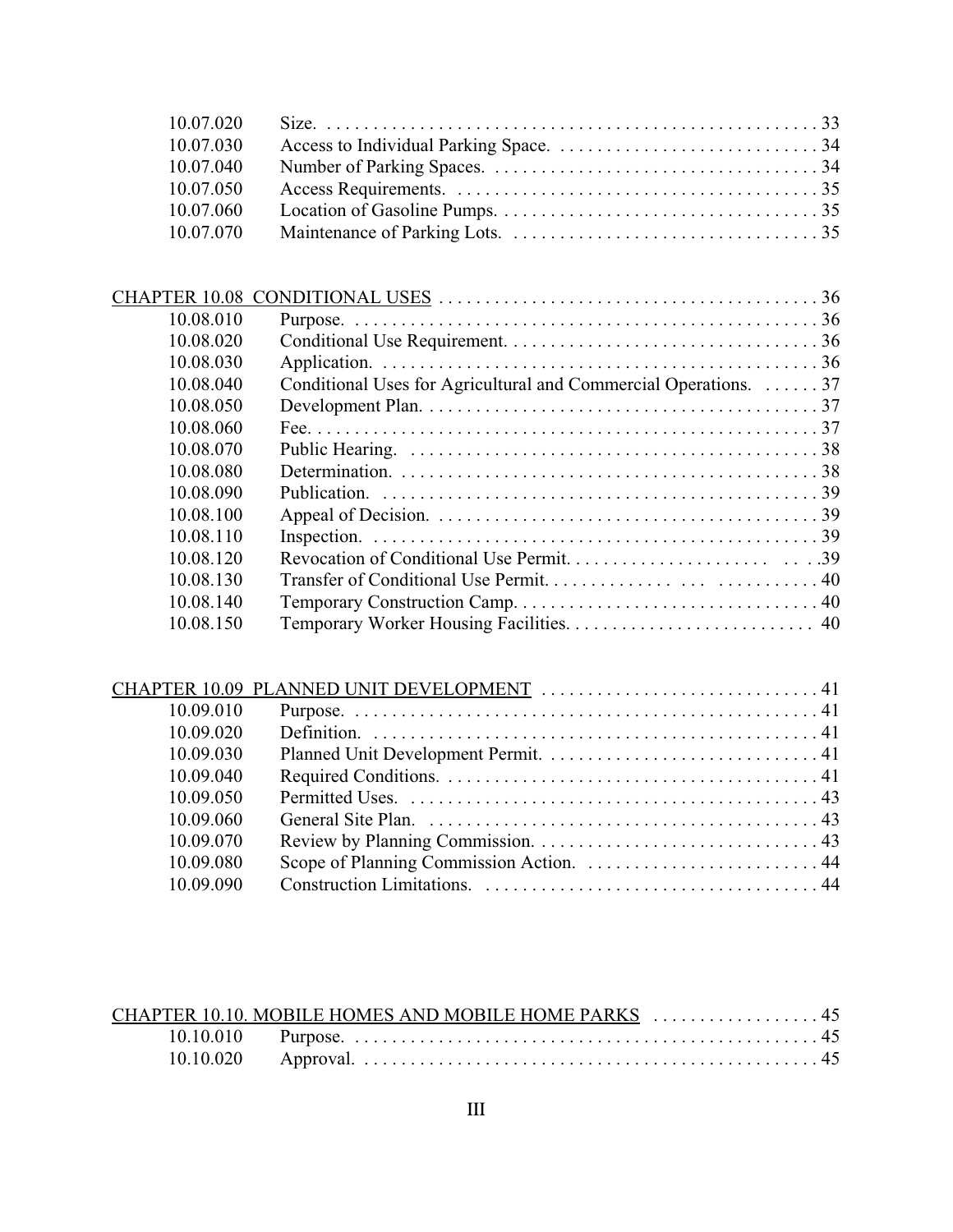|           | CHAPTER 10.11 TRAVEL TRAILERS AND TRAVEL TRAILER PARKS  49 |  |
|-----------|------------------------------------------------------------|--|
|           |                                                            |  |
|           |                                                            |  |
|           |                                                            |  |
| 10.11.040 |                                                            |  |

| 10.12.030 |  |
|-----------|--|

| CHAPTER 10.13 CONSTRUCTION SUBJECT TO GEOLOGIC, FLOOD, |  |
|--------------------------------------------------------|--|
|                                                        |  |
|                                                        |  |

| 10.16.010 |  |
|-----------|--|
| 10.16.020 |  |
| 10 16 030 |  |
| 10.16.040 |  |
| 10.16.050 |  |
| 10.16.060 |  |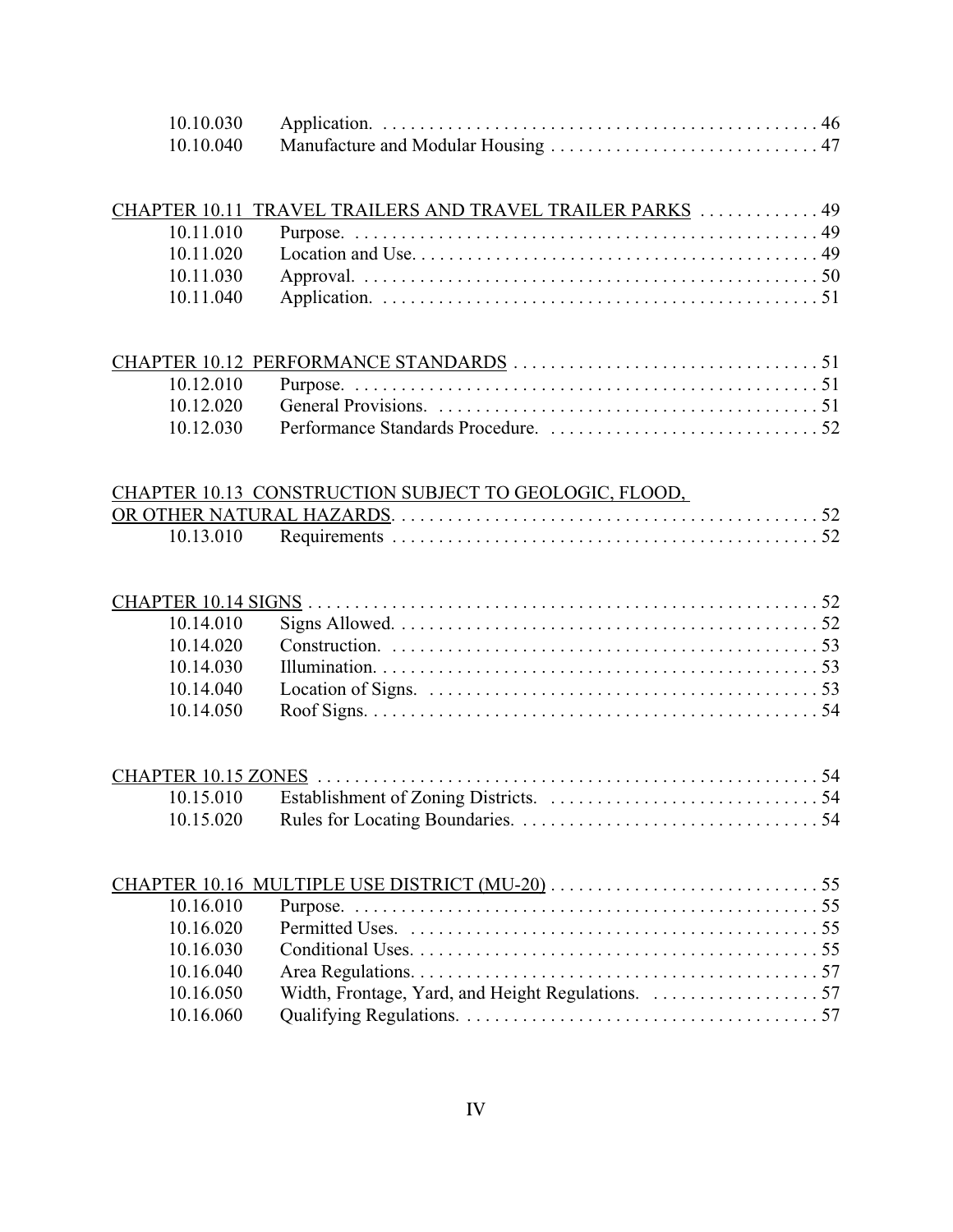| 10.17.010 |  |
|-----------|--|
| 10.17.020 |  |
| 10.17.030 |  |
| 10.17.040 |  |
| 10.17.050 |  |
| 10.17.060 |  |

| 10.18.010 |  |
|-----------|--|
| 10.18.020 |  |
| 10.18.030 |  |
| 10.18.040 |  |
| 10.18.050 |  |
| 10.18.060 |  |
| 10.18.070 |  |

## CHAPTER 10.19 RESIDENTIAL DISTRICT (R) . . . . . . . . . . . . . . . . . . . . . . . . . . . . . . . . . . . 64

| 10.19.010 |  |
|-----------|--|
| 10.19.020 |  |
| 10.19.030 |  |
| 10.19.040 |  |
| 10.19.050 |  |
| 10.19.060 |  |

|           | CHAPTER 10.20 FOREST/RECREATION RESIDENTIAL DISTRICT (FR)  67 |  |
|-----------|---------------------------------------------------------------|--|
| 10.20.010 |                                                               |  |
| 10.20.020 |                                                               |  |
| 10.20.030 |                                                               |  |
| 10.20.040 |                                                               |  |
| 10.20.050 |                                                               |  |
| 10.20.060 |                                                               |  |
|           |                                                               |  |

|           | CHAPTER 10.21 MULTIPLE-FAMILY RESIDENTIAL DISTRICT (RM)  69 |  |
|-----------|-------------------------------------------------------------|--|
|           |                                                             |  |
| 10 21 020 |                                                             |  |
| 10 21 030 |                                                             |  |
|           |                                                             |  |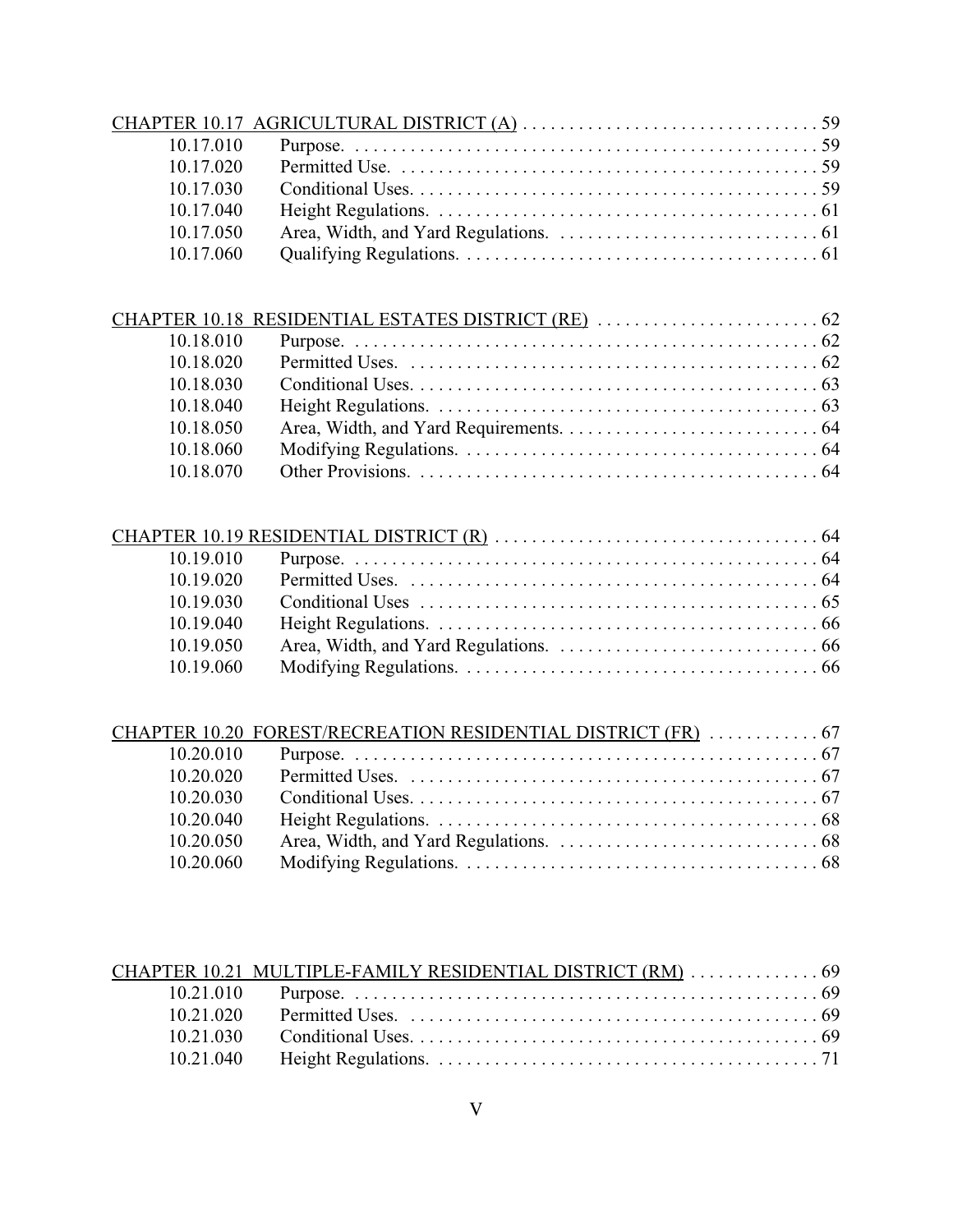| 10.21.050 |  |
|-----------|--|
| 10.21.060 |  |

| 10.22.010           |                                                        |                |
|---------------------|--------------------------------------------------------|----------------|
| 10.22.020           |                                                        |                |
| 10.22.030           |                                                        |                |
| 10.22.031           |                                                        |                |
| 10.22.040           |                                                        |                |
| 10.22.050           |                                                        |                |
| 10.22.060           | Improvements Required to be Completed or in Progress   |                |
|                     |                                                        |                |
| 10.22.070           | Special Conditional Use Requirements for Manufacturing |                |
|                     |                                                        |                |
|                     |                                                        |                |
|                     |                                                        |                |
|                     |                                                        |                |
| $10.23.010$ Purnose |                                                        | Q <sub>2</sub> |

| 10.23.010 |  |
|-----------|--|
| 10.23.020 |  |
| 10 23 030 |  |
| 10 23 040 |  |
| 10.23.050 |  |
| 10.23.060 |  |
| 10.23.070 |  |
|           |  |

| 10 26 030 |  |
|-----------|--|
| 10 26 040 |  |
| 10.26.050 |  |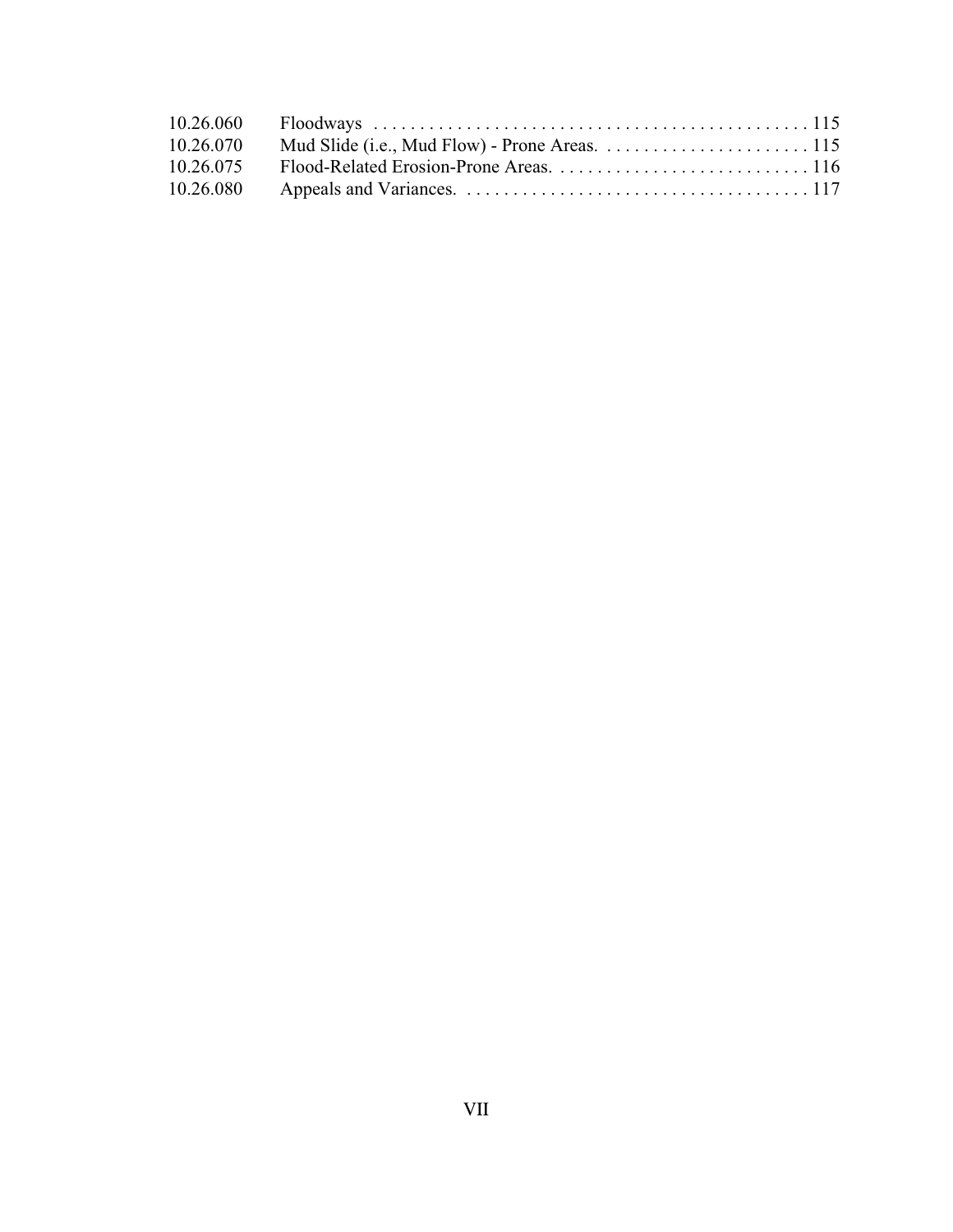#### CHAPTER 10.02 GENERAL PROVISIONS

#### 10.02.010 Short Title

This Ordinance shall be known as the "Zoning Ordinance of Beaver County" and may be so cited and pleaded.

#### 10.02.020 Purpose.

This Ordinance is designed and enacted for the purpose of promoting the health, safety, morals, convenience, order, prosperity and welfare of the present and future inhabitants of Beaver County, including, among other things, the lessening of congestion of the streets or roads, securing safety from fire and other dangers, providing adequate light and air, classifying land uses and distributing land development and protection of the tax base, securing economy in governmental expenditures, fostering the agricultural and other industries, and the protection of urban development.

#### 10.02.030 Interpretation.

In interpreting and applying the provisions of this Ordinance, the requirements contained herein are declared to be the minimum requirements for the purposes set forth.

#### 10.02.040 Conflict.

This Ordinance shall not nullify the more restrictive provisions, covenants, agreements, ordinances or laws that affect land or land use under this ordinance, but shall prevail notwithstanding such provisions which are less restrictive.

#### 10.02.050 Effect on Previous Ordinances and Maps.

The existing zoning ordinances covering zoning, including the maps heretofore adopted and made a part of said ordinances are hereby superseded and amended to read as set forth herein; provided, however, that this Ordinance, including the attached map, shall be deemed a continuation of previous ordinances and not a new enactment, insofar as the substance of revisions of previous ordinances is included in this Ordinance, whether in the same or in different language; and this Ordinance shall be so interpreted upon all questions of construction relating to tenure of officers and boards established by previous ordinances and to questions of conforming or nonconforming uses and buildings, and to questions as to the dates upon which such uses or buildings, became conforming or nonconforming.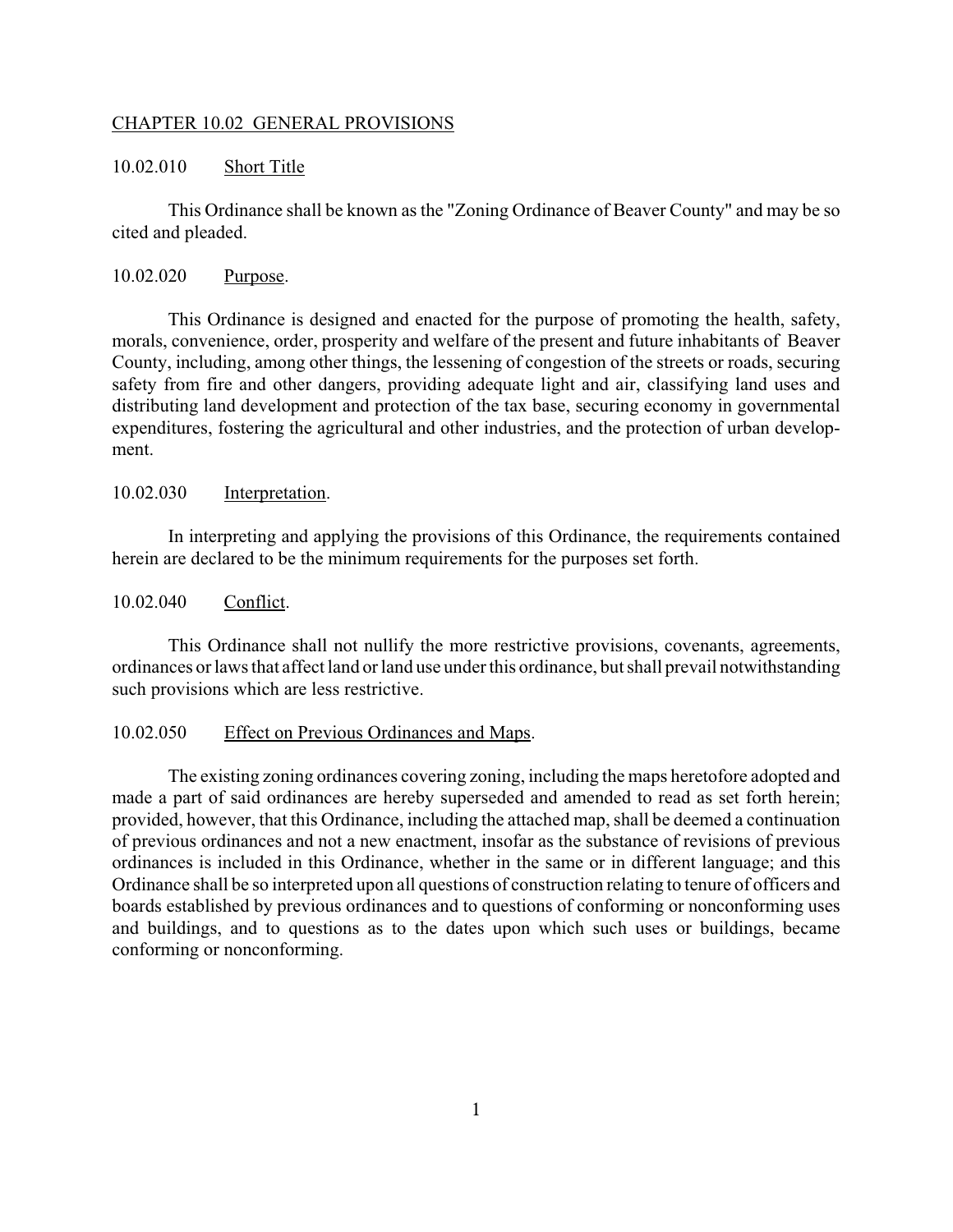#### 10.02.060 Definitions.

Unless the context requires otherwise, the following definitions shall be used in the interpretation and construction of this Ordinance. Words used in the present tense include the future; the singular number shall include the plural, and the plural the singular; the word "building" shall include the word "structure" and the word "structure" shall include the word "building"; the words "used" or "occupied" shall include arranged, designed, constructed, altered, converted, rented, leased, or intended to be leased; the word "shall" is mandatory and not directory, and the word "may" is permissive; the word "person" includes a firm, association, organization, partnership, trust, company, or corporation as well as an individual; the word "lot" includes the words plot or parcel.

(1) Accessory Use or Structure. A use or structure on the same lot with, and of a nature customarily incidental and subordinate to, the principal use or structure.

(2) Agriculture. The science and art of raising and producing plants and animals useful to man and/or industry, including the preparation of plants and animals for human use and disposal by marketing or otherwise. Agriculture shall include but not be limited to: forages and sod crops; grain and feed crops; dairy animals, poultry, livestock, including beef cattle, sheep, swine, horses, ponies, mules or goats; the breeding, grazing, raising, producing and marketing of any or all such animals; bees, fur animals, trees, fruits of all kind, including grapes, nuts and berries; vegetables, nursery, floral and ornamental stock; or when devoted to and meeting the requirements and qualifications for payment or other compensation pursuant to a cropland retirement program under an agreement with an agency of the state or federal government.

(3) Agricultural Industry or Business. An industry or business involving agricultural or agricultural products in manufacturing, processing, treatment, sales, feeding or storage, including but not limited to animal feed yards or facilities, fur farms, food processing or processing plants, water processing or processing plants, commercial livestock, poultry or egg production and similar uses as determined by the Planning Commission.

(4) Airport. Any area of land designed and set aside for the landing and taking off of aircraft plus maintenance and auxiliary facilities and buildings for maintenance.

(5) Alley. A public access way, less than twenty-six  $(26)$  feet in width, but not less than twelve (12) feet, which is designed to give secondary access to lots or abutting properties. An alley shall not be considered a street, for the purpose of this Ordinance.

(6) Alterations, Structural. Any change in the supporting members of a building such as bearing walls, columns, beams or girders.

(7) Animal Waste. The excrement and discharge from an animal, or animal carcasses, tissues or any other substance or material capable of transmitting disease or disease carrying agents.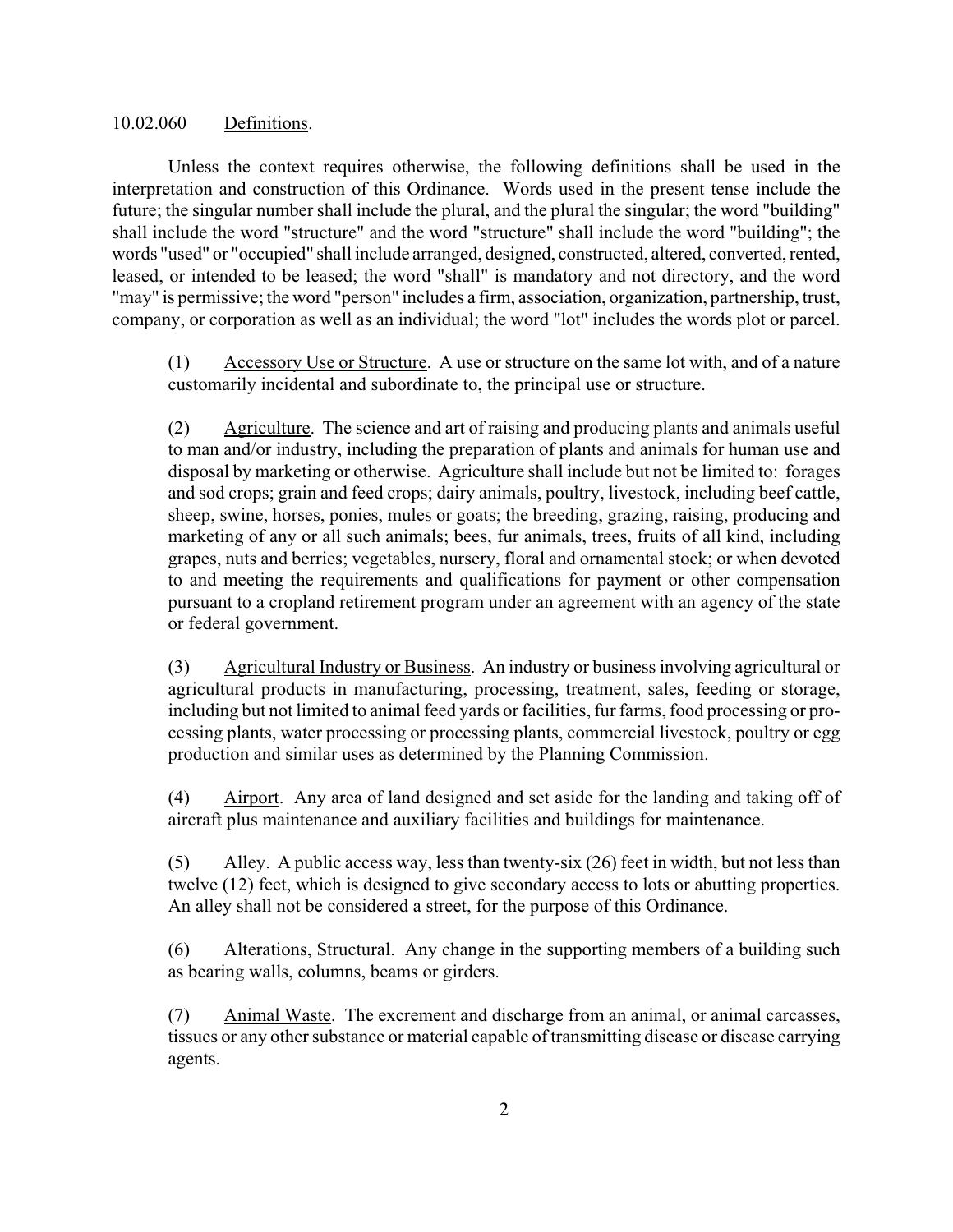(8) Apartment, Hotel, Motel. Any building which contains dwelling units and also satisfies the definition of a hotel or motel.

(9) Architectural Projection. Any building or structural projection which is not intended for occupancy and which extends beyond the face of an exterior wall of a structure, but not including signs.

(10) Automobile or Trailer Sales Area. An open area used for display, sale, or rental of new or used vehicles or trailers in operable condition and where no repair work is done.

(11) Automobile Service Station. A place where gasoline, or any other motor fuel or lubricating oil or grease for operating motor vehicles is offered for sale to the public and deliveries are made directly into motor vehicles, and where services performed may include tube and tire repair, battery charging, storage of merchandise, lubricating of automobiles, replacement of spark plugs, lights, fans, and other small parts, but not including major automobile repair.

(12) Basement. A story whose floor is more than twelve (12) inches below the average level of the adjoining ground, but where no more than one-half (1/2) of its floor-to-ceiling height is below the average contact level of the adjoining ground. A basement shall be counted as a story for purposes of height measurement, and as a half-story for the purpose of side yard determination.

(12a) Bed and Breakfast. An owner-occupied dwelling offering transient lodging accommodations where meals may be provided. A bed and Breakfast may have no more than five (5) guest rooms or serve no more than ten (10) guests per night and must be located to be served by adequate existing public services, specifically fire hydrant location. Must provide off street parking at one (1) per guest room and shall be surfaced with asphaltic or portland cement or other binder pavement so as to provide a dustless surface. Parking to be graded so as to dispose of all surface water.

(13) Beginning of Construction. The placing of concrete footing for a building or structure.

(14) Bench Mark. A mark affixed to a permanent or semi-permanent object to furnish a datum level in survey.

(15) Board of Adjustments. A five (5) member board appointed by the Beaver County Commission as provided in this ordinance to hear appeals by any person aggrieved by his/her inability to obtain a building permit under this ordinance or by the decision of any administrative officer or agency based upon or made in the course of the administration or enforcement of the provisions of this Ordinance.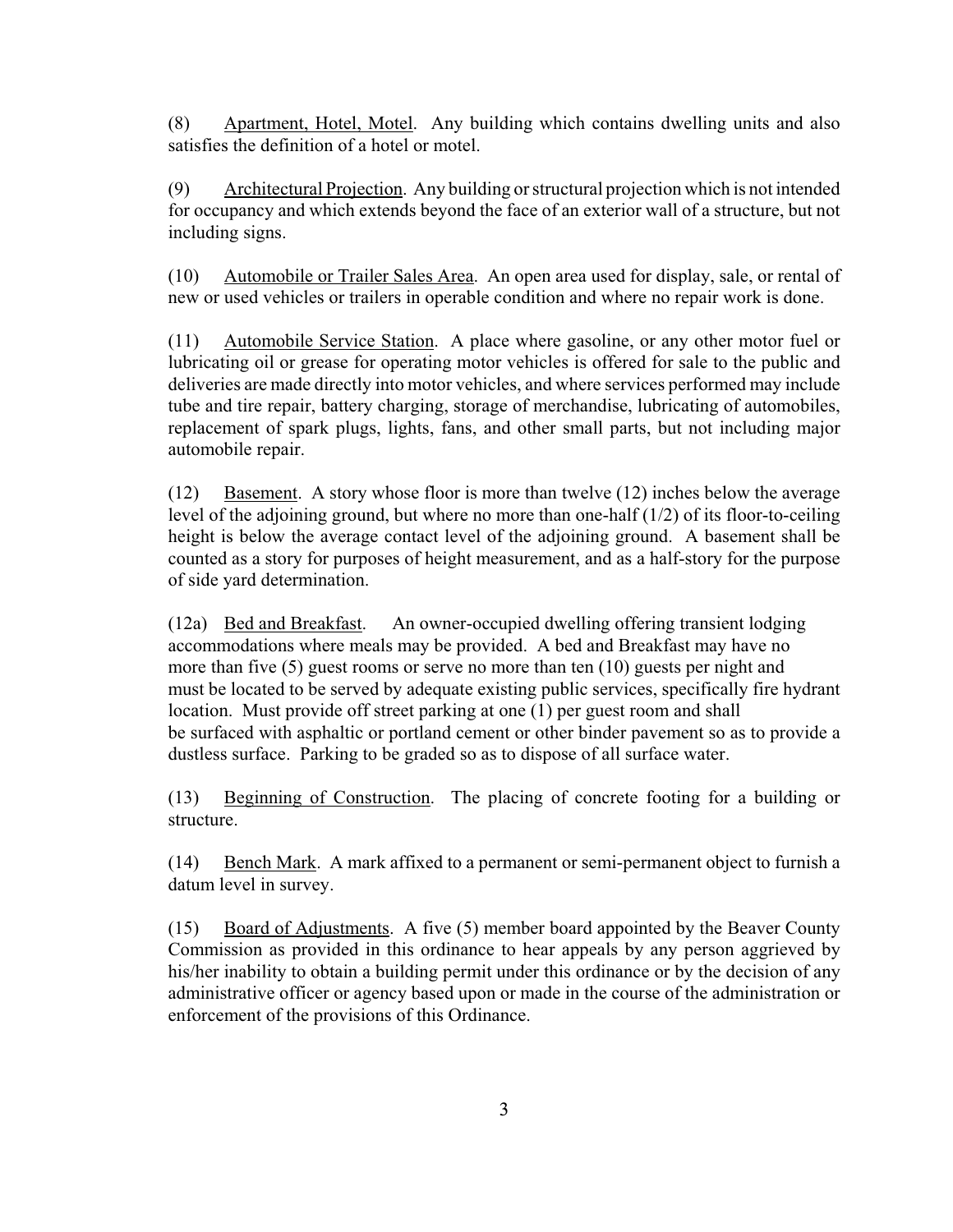(16) Boarding House. A building with not more than five (5) guest rooms where, for compensation, meals are provided for not more than fifteen (15) persons.

(17) Body and Fender Shop. A facility for major automobile, truck, mobile home, recreational coach or recreation vehicle repairs to body, frame or fenders, and including rebuilding.

(17a) Bulk LPG Facility. Means any facility at a fixed location whose activities include filling, refilling, or commercial handling or commercial storage of LPG for distribution by truck to consumers for use. Does not allow retail sale to the public.

(18) Buildable Area. The portion of a lot remaining after setbacks have been provided.

(19) Building. Any structure used or intended to be used for the shelter, or enclosure, of persons, animals, or property.

(20) Building, height of. The vertical distance from the average finished grade surface to the highest point of any building roof or coping.

(21) Building Official. The official designated by the County Commission as the Beaver County Building Inspector. The Building Official may also be the County Zoning Administrator, if so designated.

(22) Building, Main. The principal building or one (1) of the principal buildings upon a lot, or the building or one (1) of the buildings housing a principal use upon a lot.

(23) Building, Public. A building owned and/or operated by a public entity or public agency or intended to be used by the public.

(24) Carport. A private garage not completely enclosed by walls or doors. For the purposes of this Ordinance, a carport shall be subject to all regulations prescribed for a private garage.

(25) Campground. A parcel of land designated and approved by the County for occupancy by persons using tents, trailers, motor homes or campers on a temporary basis regulated by this Ordinance.

(26) Cellar. A room or rooms wholly under the surface of the ground or having more than fifty (50) percent of its floor to ceiling height under the average level of the adjoining ground.

(27) Child Nursery. An establishment, excluding a public school, for the care and/or the instruction of six (6) or more children other than members of the family residing on the premises.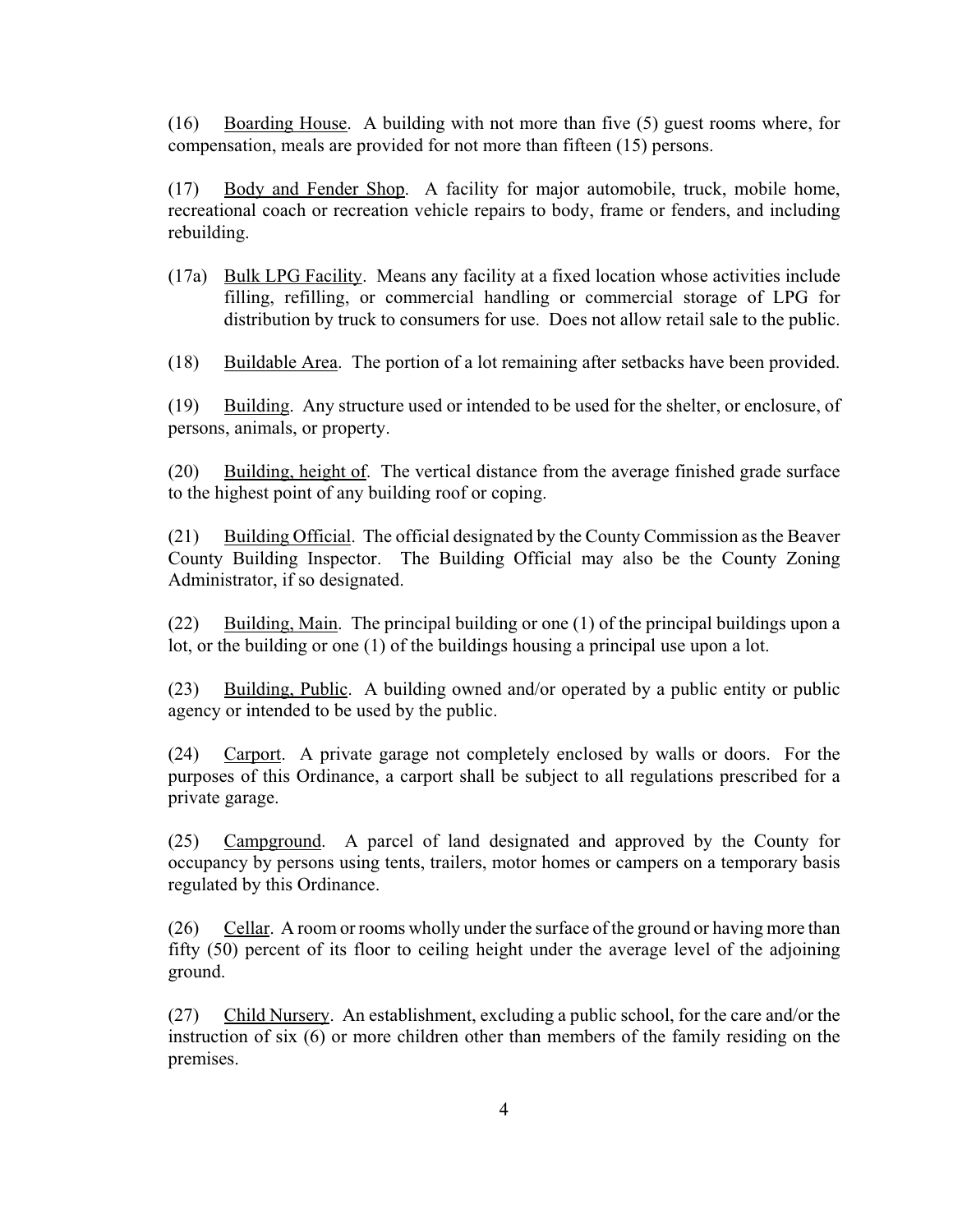(28) Church. A building, together with its accessory buildings and uses, maintained and controlled by a duly recognized religious organization where persons regularly assemble for worship.

(29) Clinic, Dental or Medical. A building in which a group of dentists, physicians, and related professionals and their staff are associated for the conduct of their professions. The clinic may include a dental and/or a medical laboratory and an apothecary, but it shall not include inpatient care or operating rooms for major surgery.

(30) Club, Private. An organization, group, association or corporation supported by the members thereof, the sole purpose of which is to render service customarily rendered for members and their guests but shall not include any service, the chief activity of which is customarily carried on as a business, and does not include labor union organizations or similar labor or business organizations.

(31) Conditional Use. A land use that because of its unique characteristics or potential impact on the county, surrounding neighbors, or adjacent land uses, may not be compatible in some areas or may be compatible only if certain conditions are required that mitigate or eliminate the detrimental impacts.

(32) Condominium. An ownership structure established in accordance with the Utah Condominium Act.

(33) Convenience Store. A one-story, retail store containing less than 3,000 square feet of gross floor area that is designed and stocked to sell primarily food, beverages, and other household supplies to customers who purchased only a relatively few items (in contrast to a "supermarket"). It is designed to attract and depends upon a large volume of stop-and-go traffic. Illustrative examples of convenience stores are those operated by the "Circle K," "7- 11" and "Maverick" chains.

(34) Commission. Unless otherwise indicated, the County Commission of Beaver County, Utah.

(35) Corral. A space other than a building, less than one (1) acre in area, or less than one hundred (100) feet in width, used for the confinement of animals.

(36) Court. An open, unoccupied space, other than a yard, on the same lot with a building or group of buildings, and which is surrounded on three (3) or more sides by such building or buildings. The width of a court is its least horizontal dimension, measured between opposite sides in the same direction as the yard or lot line on which the court opens. The length of a court is its least horizontal dimension measured at right angles to its width.

(37) Coverage, Building. The percent of the total site area covered by buildings.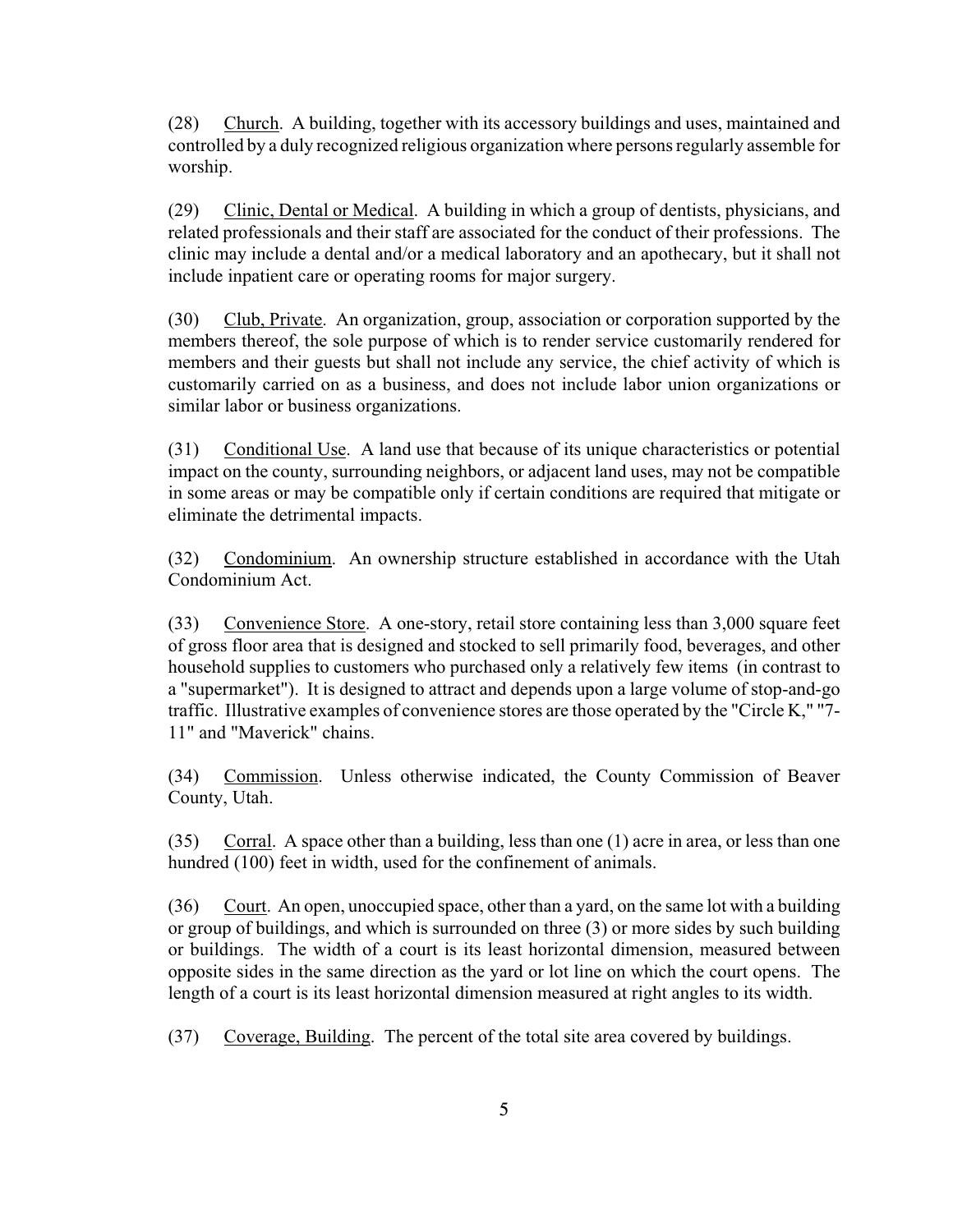(38) Cul-de-sac. A minor street having an open end and being terminated at the other end by a vehicle turnaround.

(39) Dairy. A commercial establishment for the manufacture, processing or packaging of dairy products, and their sale; for purposes of this definition, the production of milk on a farm for wholesale marketing off the premises shall not classify the farm as a dairy.

(40) District. A portion of the area of Beaver County, Utah shown on a Zoning Map (attached to this Zoning Ordinance) and given a zone classification as set forth in this Ordinance.

(41) Division of Agricultural Land for Agricultural Purposes. A bona fide division or partition of agricultural land into three or more parcels of not less than six (6) acres of land for agricultural purposes as defined herein.

(42) Driveway. A private entrance, the use of which is limited to persons residing, employed or otherwise using or visiting the premises on which the driveway is located.

(43) Dwelling. Any building or portion thereof designed or used primarily as a residence or sleeping place of one or more family members, but not including a tent, travel trailer, hotel, motel, hospital, or nursing home.

(44) Dwelling, Mobile Home. See "Mobile Home".

(45) Dwelling, Single-family. A building arranged or designed to be occupied by one (1) family, the structure having only one (1) dwelling unit.

(46) Dwelling, Two-family. A building arranged or designed to be occupied by two (2) families, the structure having only two (2) dwelling units.

(47) Dwelling, Group. A group of two (2) or more detached buildings used as dwellings.

(48) Dwelling, Multiple-family. A building arranged or designed to be occupied by more than two (2) families.

(49) Dwelling Unit. One (1) or more rooms in a dwelling, apartment hotel or apartment motel, designed for or occupied by one family for living or sleeping purposes and having kitchen and bathroom facilities for the use of not more than one (1) family.

(50) Easement. The acquired private or public right-of-way, use or enjoyment which one (1) or more persons may have in the land of another.

(51) Elderly Person. A person who is 60 years or older who desires or needs to live with other elderly persons in a group setting, but who is capable of living independently.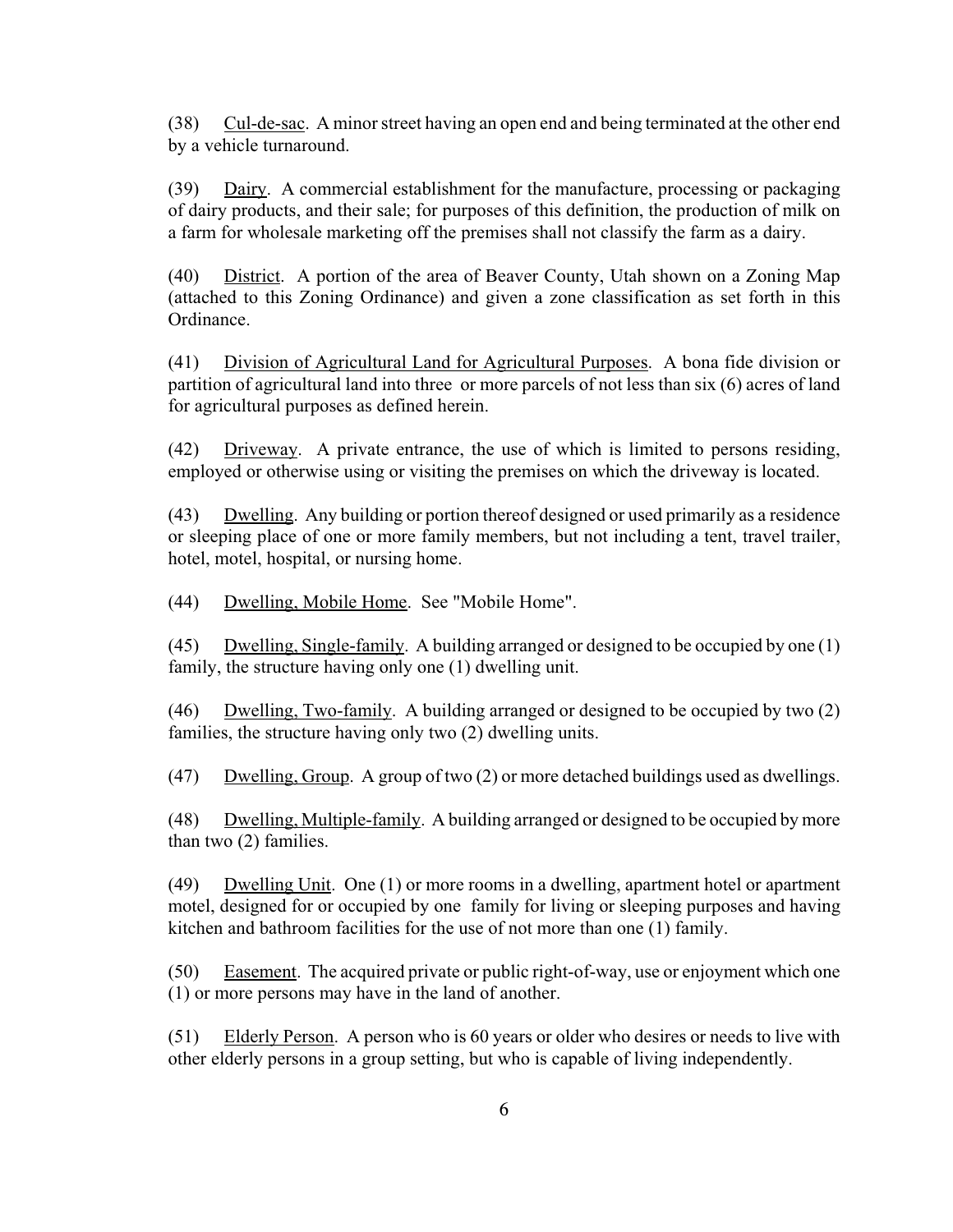- (51a) Electric Substation. An assemblage of equipment and appurtenant facilities designed for voltage transformation or voltage control of electricity in amounts of one hundred fifteen thousand volts or more.
- (51b) Electric transmission line. A series of three or more structures and appurtenant facilities erected above ground, supporting one or more conductors emanating from a power plant or a substation, designed to transit electric energy in voltages or one hundred fifteen thousand volts or more.
- (51c) Energy related products. Oil, Gas, Steam, & Geothermal Resources.
- (52) REMOVED

(53) Family. An individual, or two (2) or more persons related by blood, marriage, or adoption, or a group of not more than four (4) persons (excluding servants) who are not related, living in a dwelling unit as a single housekeeping unit and using common cooking facilities.

(54) Family Food Production. The keeping of not more than one (1) horse, one (1) cow, two (2) sheep, one (1) pig, two (2) goats, twenty (20) rabbits, twenty-five (25) chickens, fifty (50) pheasants, ten (10) turkeys, ten (10) ducks, ten (10) geese, and twenty (20) pigeons, provided that an additional number of animals equal to two (2) times the number listed above and an additional number of fowl equal to five (5) times the number listed above may be kept in each one-half acre in the lot over and above the minimum number of square feet required for a single-family residential lot in the zone and provided that not more than three (3) of the above-listed kinds of animals and fowl are permitted at any one time on any lot smaller than one (1) acre.

(55) Fence. A physical barrier to delineate, contain, or designate an area designed for a specific use, i.e. an enclosure for a dwelling unit, an area of storage, etc.

(56) Floor Area. Area included within surrounding walls of a building, or portion thereof, exclusive of vents, shafts and courts.

(57) Flood Hazard. A hazard to land or improvements due to inundation.

(58) Forest Industry. An industry which uses forest products, such as sawmill, pulp or paper plant, wood products, plant, and similar uses.

(59) Forestry. The raising and harvesting of trees, including retail sales, the storing, processing and selling of firewood, fence posts and Christmas trees.

(59a) Foster Care. Accommodation provided children under the age of eighteen (18) in a dwelling unit licensed by the Utah Division of Family Services for either (a) basic, (b)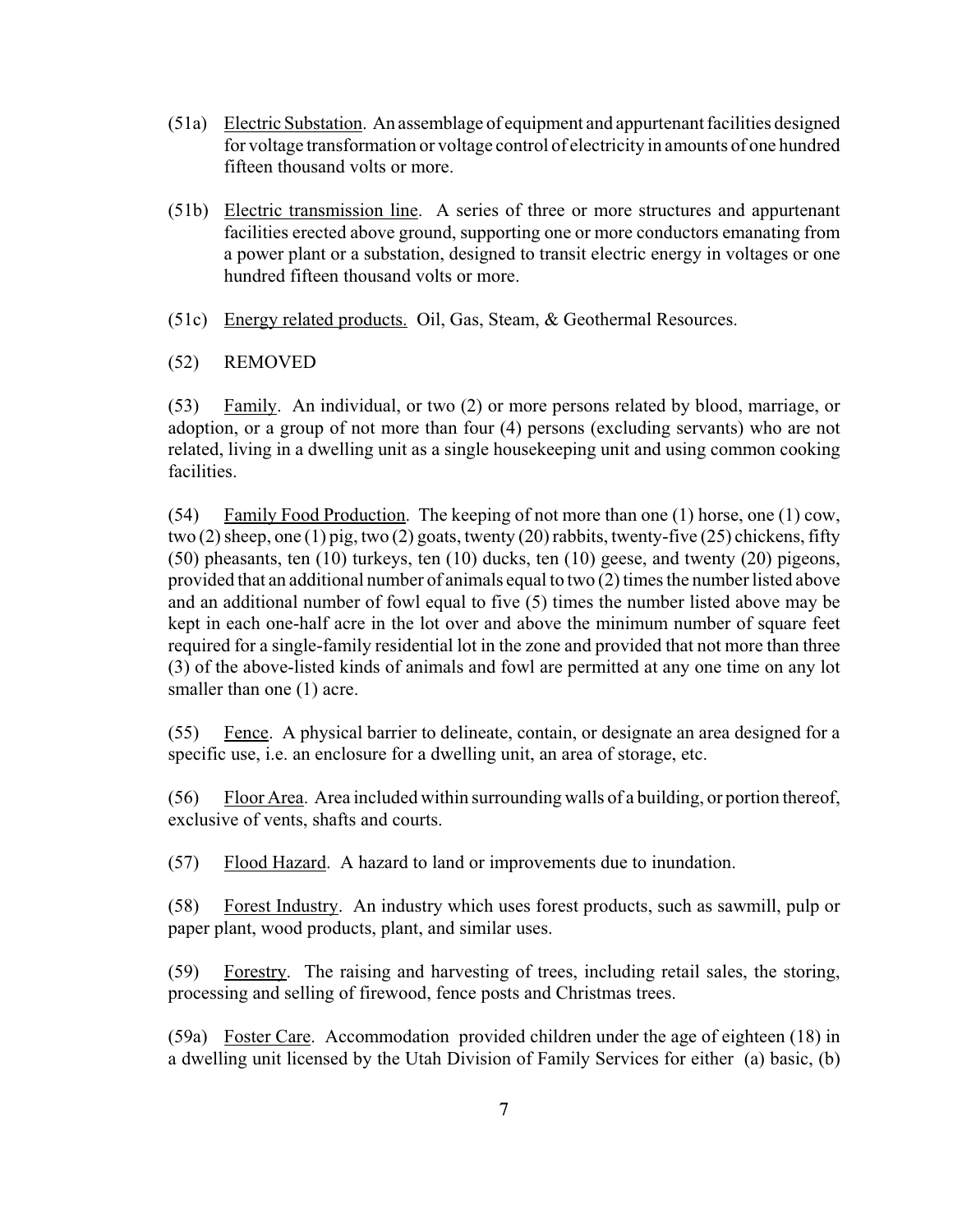specialized, or (c) structured care, standards for the same being known to the County. Accommodation provided children in a dwelling unit licensed by any agency or organization other than the Division of Family Services shall not automatically be considered to be foster care, but must obtain a conditional use permit as a group home in order give the County opportunity to review the placement and applicable standards of the placing organization.

(60) Frontage. All property fronting on one (1) side of the street between intersecting or intercepting streets, or between a street and a right-of-way, waterway, end of dead-end street, or political subdivision boundary, measured along the street line. An intercepting street shall determine only the boundary of the frontage on the side of the street which it intercepts.

(61) Garage, Private. A detached accessory building, or a portion of a main building, used or intended to be used for the storage of motor vehicles, trailers or boats, but not including the parking or storage of trucks or vans having a capacity in excess of one and one-half(1 1/2) tons, and not including space for more than a total of four (4) such vehicles, trailers or boats for each dwelling unit on the premises.

(62) Garage, Public. A building or portion thereof, other than a private garage, designed or used for servicing, equipping, renting, selling or storing motor driven vehicles.

(63) Garage, Repair. A structure or portion thereof other than a private garage, used for the repair or refinishing of self-propelled vehicles, trailers, or boats, including general repair, rebuilding or reconditioning of engines, motor vehicles, or trailers, and minor repairs or overall automobile or truck painting.

(64) Geological Hazard. A hazard inherent in or on the crust of the earth, or artificially created, which is dangerous or potentially dangerous to life, property, or improvements due to the movement, failure or shifting of the earth.

- (65) Grade.
	- a. For buildings adjoining one (1) street only, the elevation of the sidewalk at the center of the wall adjoining the street.
	- b. For buildings adjoining more than one (1) street, the average of the elevation of the sidewalk at the centers of all walls adjoining the streets.
	- c. For buildings having no wall adjoining the street, the average level of the finished surface of the ground adjacent to the centers of all exterior walls of the building.
	- d. Any wall parallel or nearly parallel to and not more than five (5) feet from a street line is to be considered as adjoining the street.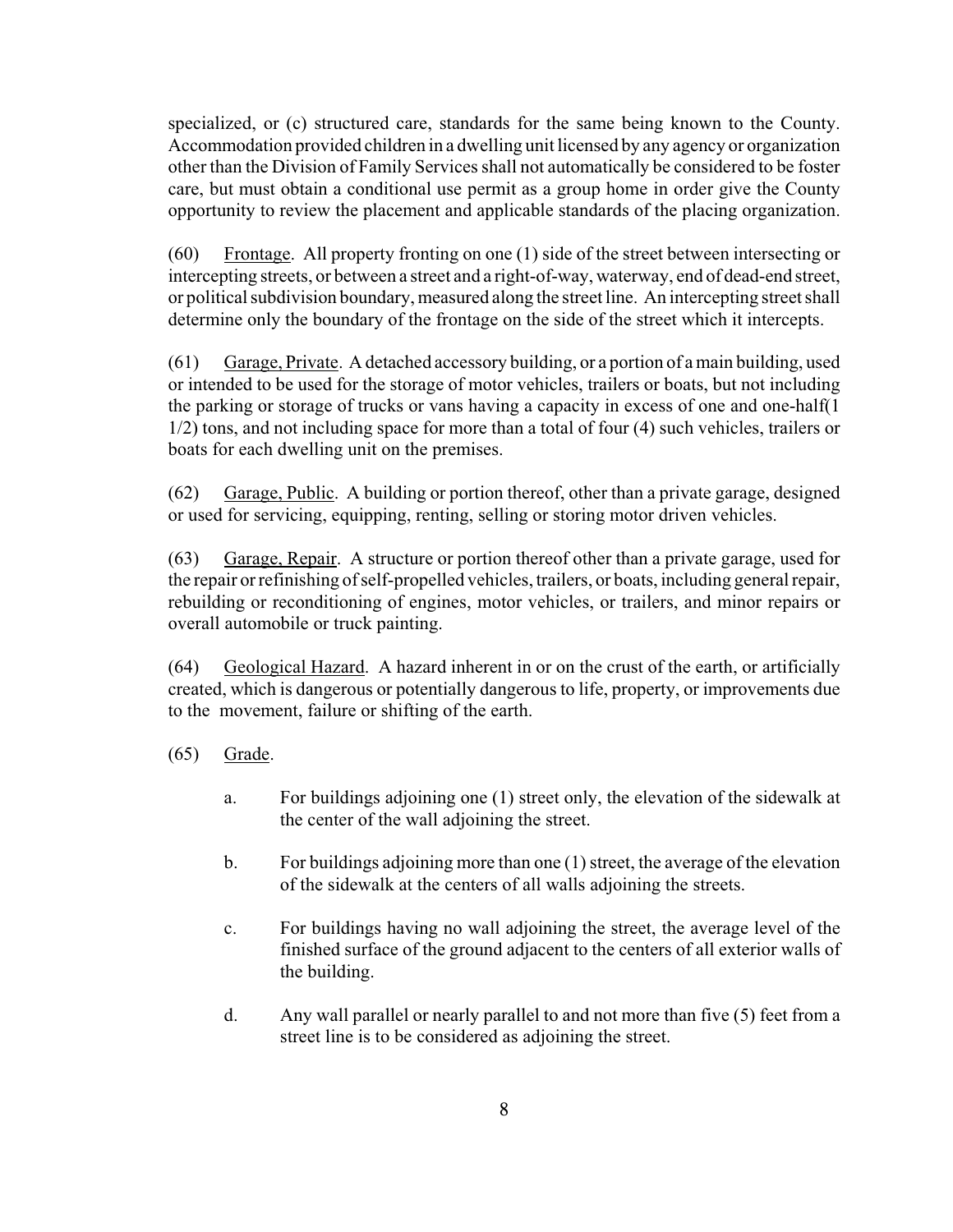(66) Handicapped Person. A person who:

a. Has a severe, chronic disability attributable to mental or physical impairments, that is likely to continue indefinitely and that results in a substantial functional limitation in three or more of the following areas of major life activity:

- 1. capacity for independent living;
- 2. Economic self-sufficiency;
- 3. learning;
- 4. mobility;
- 5. receptive and expressive language;
- 6. self-care;
- 7. self-direction; and

b. Requires a combination or sequence to special interdisciplinary or generic care, treatment, or other services that are individually planned and coordinated to allow the person to function in, and contribute to, a residential neighborhood.

(67) Health Department. The Utah State Division of Environmental Health or local health agency having jurisdiction.

(68) Home Occupation. Any use conducted entirely within a dwelling and carried on by persons residing in the dwelling unit, said use occupying no more than twenty-five (25) percent of the dwelling unit, which use is clearly incidental and secondary to the use of the dwelling for dwelling purposes and does not change the character thereof and in connection with which there is no display, nor stock in trade. The home occupation shall not include the sale of commodities except those which are produced on the premises and shall not involve the use of any accessory building or yard space or activity outside the main building not normally associated with residential use. Home occupation may include the use of the home by a physician, surgeon, dentist, lawyer, clergyman, engineer, or other professional person for consultation or emergency treatment, but not for the general practice of his trade or profession. Home occupation shall include the care of not more than six (6) children other than members of the family residing in the dwelling. In all cases where a home occupation is engaged in, there shall be no on premise advertising of said occupation, no window displays, or signs and no permanent employees other than family members.

(69) Hospital. An institution for the diagnosis, treatment and care of human illness or infirmity, including sanitariums and clinics.

(70) Hotel. A building that furnishes lodging, food, etc. to travelers or other guests, for compensation.

(71) Household Pets. Animals or fowl ordinarily permitted in the house and kept for company or pleasure, such as dogs, cats, but not including a sufficient number of dogs to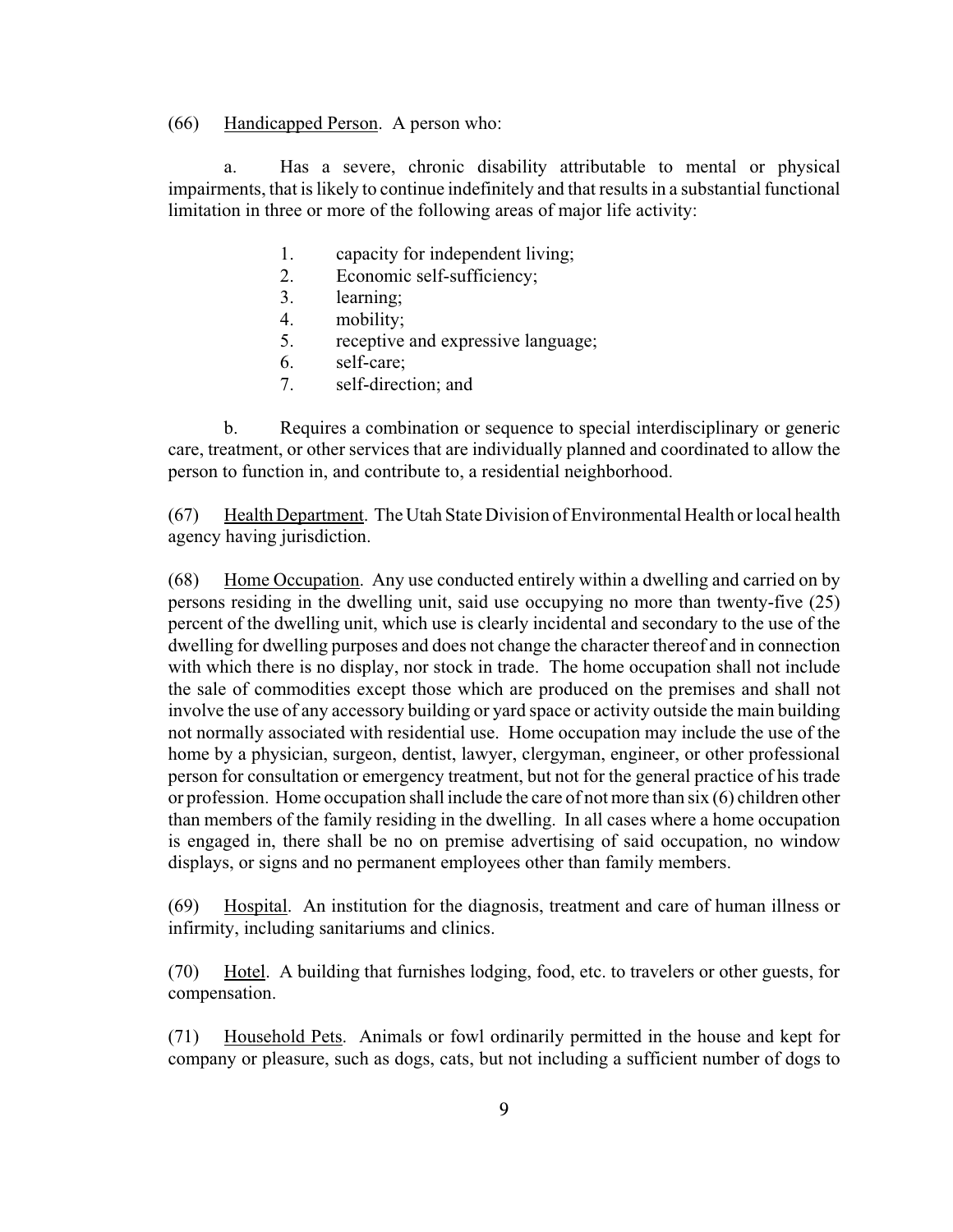constitute a kennel, as is defined in this Ordinance, but not including the keeping of normally dangerous animals, such as lions, tigers, or bears.

(72) Intensive Livestock Operation. Any location or operation where livestock are kept in such weight or number as to require a pollution discharge elimination system permit or a groundwater discharge permit or for which any federal or state permit is required for the protection of surface water or groundwater or for pollution control.

(73) Irrigated Land. Parcels that have surface or underground water diverted continuously or intermittently upon them for the production of crops or pasture, through the utilization of man-made improvements.

(74) Junk. Old or scrap copper, brass, rope, rags, batteries, paper, trash, rubber debris or other waste or salvage materials; junked, dismantled or wrecked automobiles or parts thereof; and old or scrap ferrous or non-ferrous metal materials.

(75) Junk Yard. A lot, land, or structure, or part thereof, used primarily for the collecting, storage and sale of waste paper, rags, scrap metal or other scrap, discarded material or junk; or for the collecting, dismantling, storage and salvaging of machinery or vehicles not in running condition, and for the sale of parts thereof.

(76) Kennel. Any premises where three (3) or more dogs older than four months are kept.

(77) Livestock. Cattle, sheep, goats, swine, horses, mules, poultry, or any other domestic animals.

(78) Livestock Feed Yard. A commercial operation on a parcel or parcels of land where livestock are kept in places such as, but not limited to corrals, structures, and yards.

(79) Local Attorney. The County Attorney or a deputy county attorney who represents Beaver County.

(80) Local Building Inspector. The Beaver County Building Inspector; also the zoning enforcement officer.

(81) Local Engineer. The engineer employed by or officially representing Beaver County.

(82) Local Health Officer. The health officer or department employed by or officially representing Beaver County.

(83) Local Jurisdiction. The County of Beaver.

(84) Lodging House. A building where lodging only is provided for compensation to at least three (3) but not more than fifteen persons, but not including motels or hotels.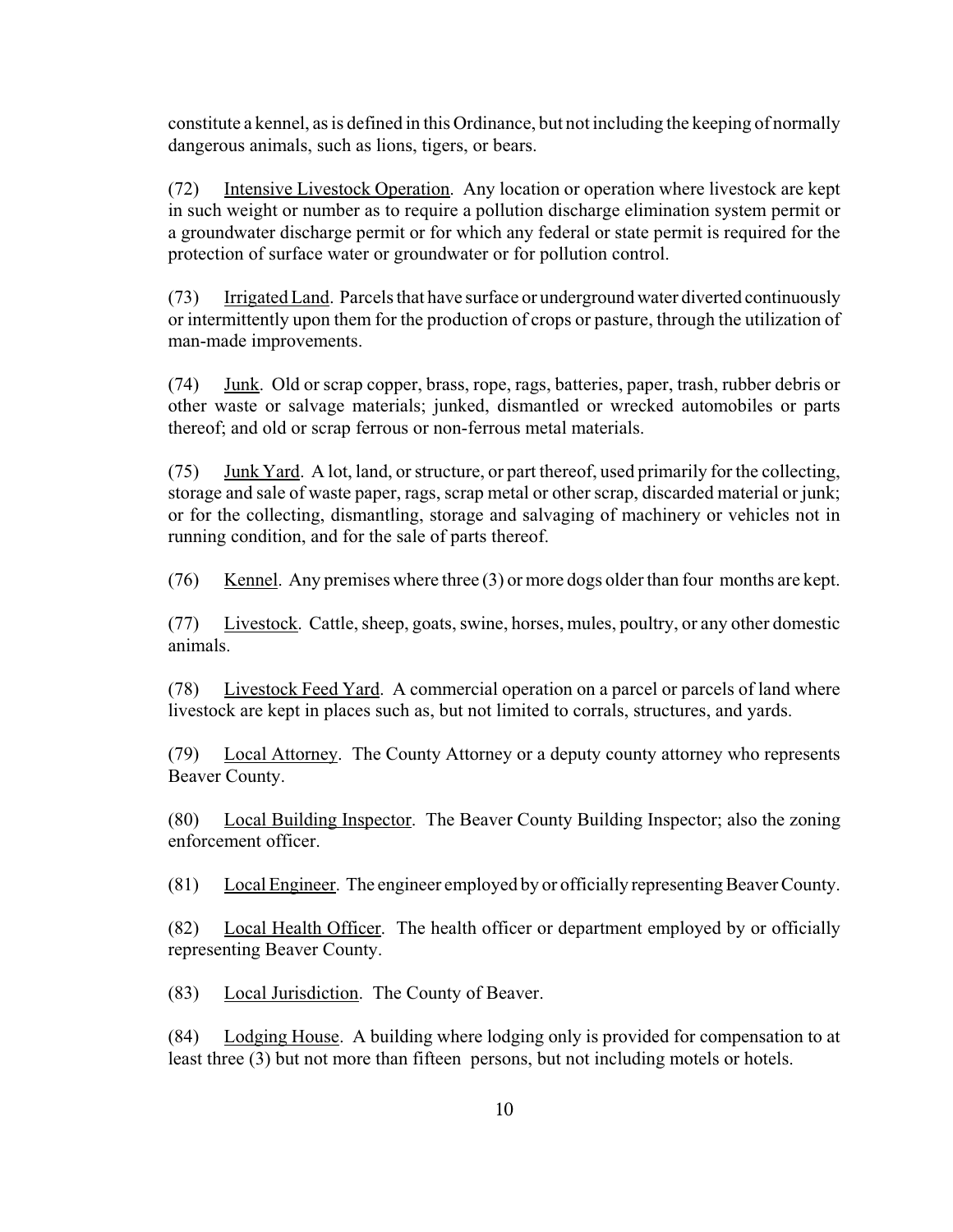(85) Lot. A parcel or unit of land described by metes and bounds and held or intended to be held in separate lease or ownership; or a unit of land shown as a lot or parcel on a recorded subdivision map; or a unit of land shown on a plat used in the lease or sale or offer of lease or sale of land resulting from the division of a larger tract into two (2) or more smaller units.

(86) Lot Coverage. Lot coverage shall be calculated by taking the ground area of the main and accessory buildings and dividing that total by the area of the lot.

(87) Lot, Corner. A lot abutting upon two (2) or more streets at their intersection or upon two (2) parts of the same street, such streets or parts of the same street forming an interior angle of less than one hundred thirty-five (135) degrees.

(88) Lot, Interior. A lot other than a corner lot.

(89) Lot, Depth. The horizontal distance between the front and rear lot lines measured in the main direction of the side lot line.

(90) Lot Line. Property lines bounding the lot.

(91) Lot, Restricted. Any lot having particular problems in size, slope, contour or space requiring special action of the Board of Adjustment.

(92) Lot, Width. The horizontal distance between the side lot lines, measured at the required front yard setback line or rear yard setback line, whichever is shorter.

(93) Mobile Home. A detached single-family dwelling unit not less than sixty (60) feet long, designed for long-term occupancy and to be transported on its own wheels, or on flatbed or other trailers or detachable wheels, and arriving at the site where it is to be occupied as a complete dwelling unit ready for occupancy except for connections to utilities and other minor work; removal of such wheels or placing such dwelling unit on a foundation shall not remove the unit from the mobile home category, unless the building meets the dwelling standards of the Building Code.

(94) Mobile Home Lot. A lot within a mobile home park or subdivision, designed and to be used for the accommodation of one mobile home.

(95) Mobile Home Park. Any plot of ground upon which three (3) or more mobile homes occupied for permanent dwelling purposes are located, whether or not a charge is made for such accommodation.

(96) Mobile Home Space. Space within a mobile home park, designed and to be used for the accommodation of one (1) mobile home.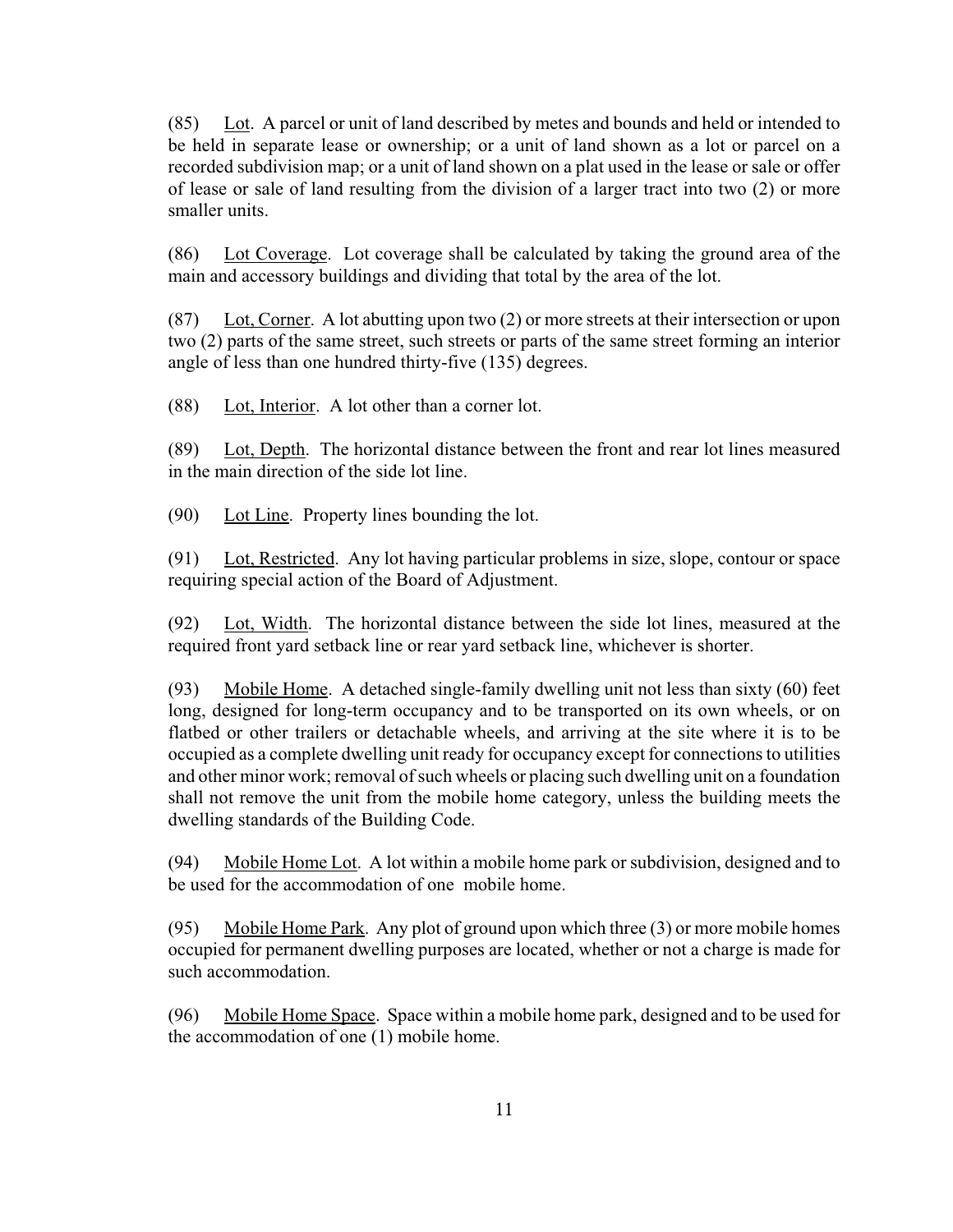(97) Mobile Home Subdivision. A subdivision designed and intended for residential use where the lots are to be occupied by mobile homes exclusively.

(98) Modular Home. A permanent dwelling structure built of prefabricated units which are assembled and erected on the site.

(99) Motel. A building or group of buildings for the accommodation of transient guests, comprising individual sleeping or living units, and designed and located to serve the motoring public.

(100) Natural Waterways. Areas varying in width along streams, creeks, springs, gullies or washes which are natural drainage channels as determined by the County Engineer, in which no buildings should be constructed.

(101) Non-conforming Building or Structure. A building or structure which does not conform to the regulations for height, coverage or yards of the district in which it is situated, but which was in conformity with applicable regulations, if any, at the time of its construction.

(102) Non-conforming Use. The use of land that: legally existed before its current zoning designation; has been maintained continuously since the time the zoning regulation governing the land changed; and because of subsequent zoning changes, does not conform with the zoning regulations that now govern the land.

(103) Nursing Home. An institution, other than a hospital, for the care of human illness or infirmity whereby the care, rather than diagnosis or treatment of the illness or infirmity, constitutes the principal function. The term "nursing home" shall also include "rest home" and convalescent home."

(104) Off-site Facilities. Improvements not on individual lots but which are generally within the boundaries of the subdivision which they serve.

(105) Open Space. Space reserved in parks, courts, playgrounds, golf courses and other similar open areas, and those areas reserved to meet the density requirements of Planned Unit Development.

(106) Parking Lot. An open area, other than a street, used for parking of more than four (4) automobiles and available for public use, whether free, for compensation, or accommodation for clients or customers.

(107) Parking Space. A permanently surfaced area, enclosed or un-enclosed, for the parking of one (1) motor vehicle.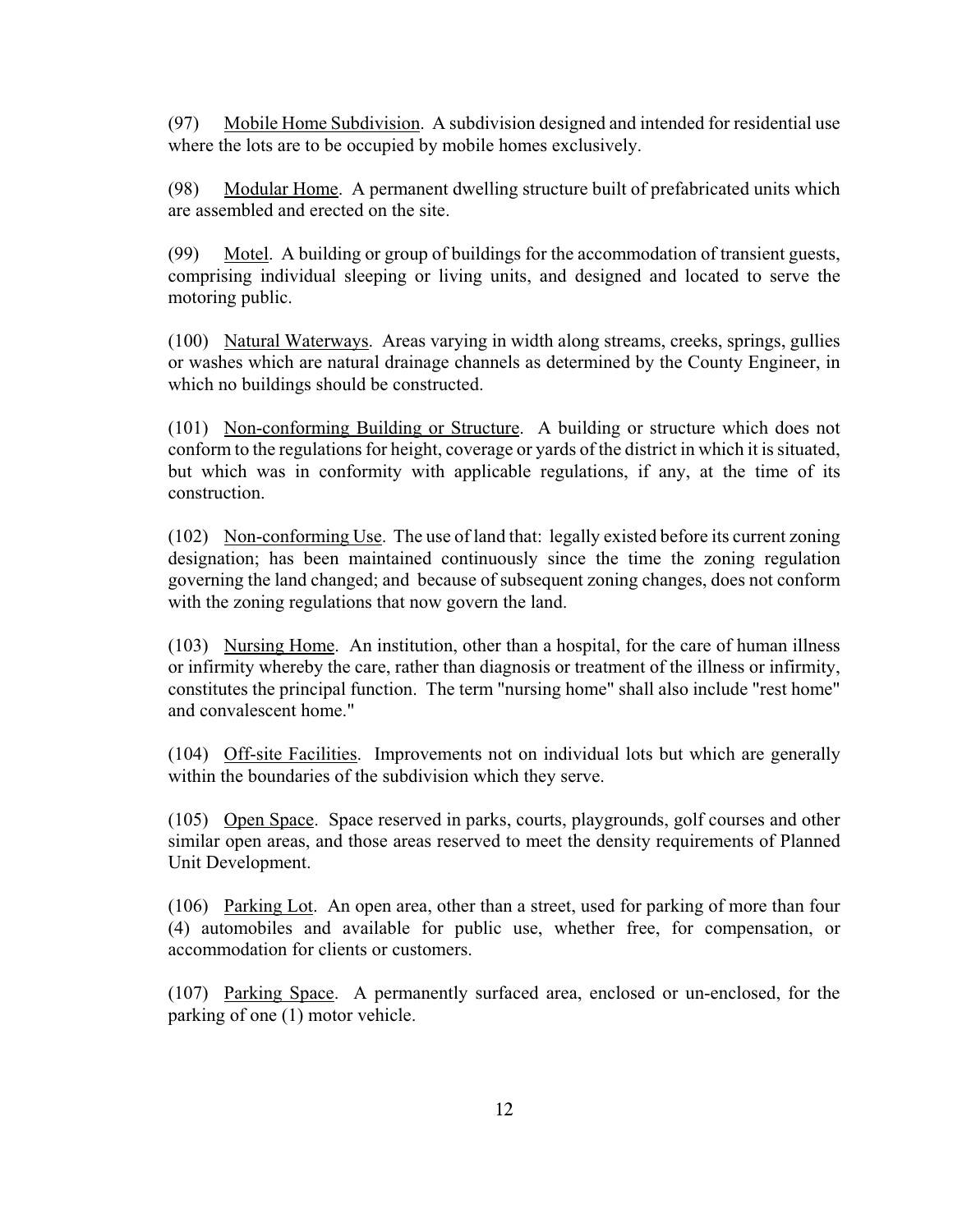(108) Percent of Grade. The percentage increase in elevation over a one hundred (100) foot horizontal distance. For example, a ten (10) percent grade would be a use in elevation of one (1) foot in ten (10) feet or ten (10) feet in one hundred (100) feet.

(108a) Petroleum Refining. An industrial process plant where crude oil is processed and refined into petroleum products, such as gasoline, diesel fuel and other products.

(109) Permanent Monument. A structure of concrete, masonry and/or metal permanently placed on or in the ground, including those expressly placed for surveying reference, which meets the requirements of the County for permanent monuments.

(110) Planned Unit Development. An integrated design for development of residential, commercial or industrial uses, or combinations of such uses, in which the density and location regulations of the district in which the development is situated may be varied or waived to allow flexibility and initiative in site and building design and location, in accordance with an approved plan and imposed general requirements.

- (111) Planning Commission. The Beaver County Planning Commission.
- (111a) Public use. Is a use operated exclusively by a public body or quasi-public body, such use having the purpose of serving the public health, safety or general welfare, and including recreational facilities, administrative and service facilities and public utilities, including water and sewer lines and facilities, gas and electricity lines and facilities but excluding prisons and animal control facilities.

(112) Public Utilities. Common carriers, pipeline corporations, gas corporations, electrical corporations, telephone corporations, telegraph corporations, water corporations and other similar corporations or cooperatives where service is performed and/or a commodity delivered to the public or any portion thereof.

(113) Reasonable notice. The requirements of reasonable notice are met if notice of hearing or meeting is posted in at least three public places within the jurisdiction and notice of the hearing or meeting is published in a newspaper of general circulation in the jurisdiction, if one is available, or if actual notice of the hearing or meeting is given.

(114) Recreational Vehicle. A vehicle, such as a travel trailer, tent camper, camp car or other vehicle with or without motive power, designed and/or constructed to travel on the public thoroughfare in accordance with the provisions of the Utah Motor Vehicle Act, and designed for use as human habitation for a temporary and recreational nature.

(115) Recreational Vehicle Park. An area or tract of land or a designated section within a mobile home park where lots are rented or held for rent to one (1) or more owners or users of recreational vehicles for a temporary time not to exceed one hundred twenty (120) days.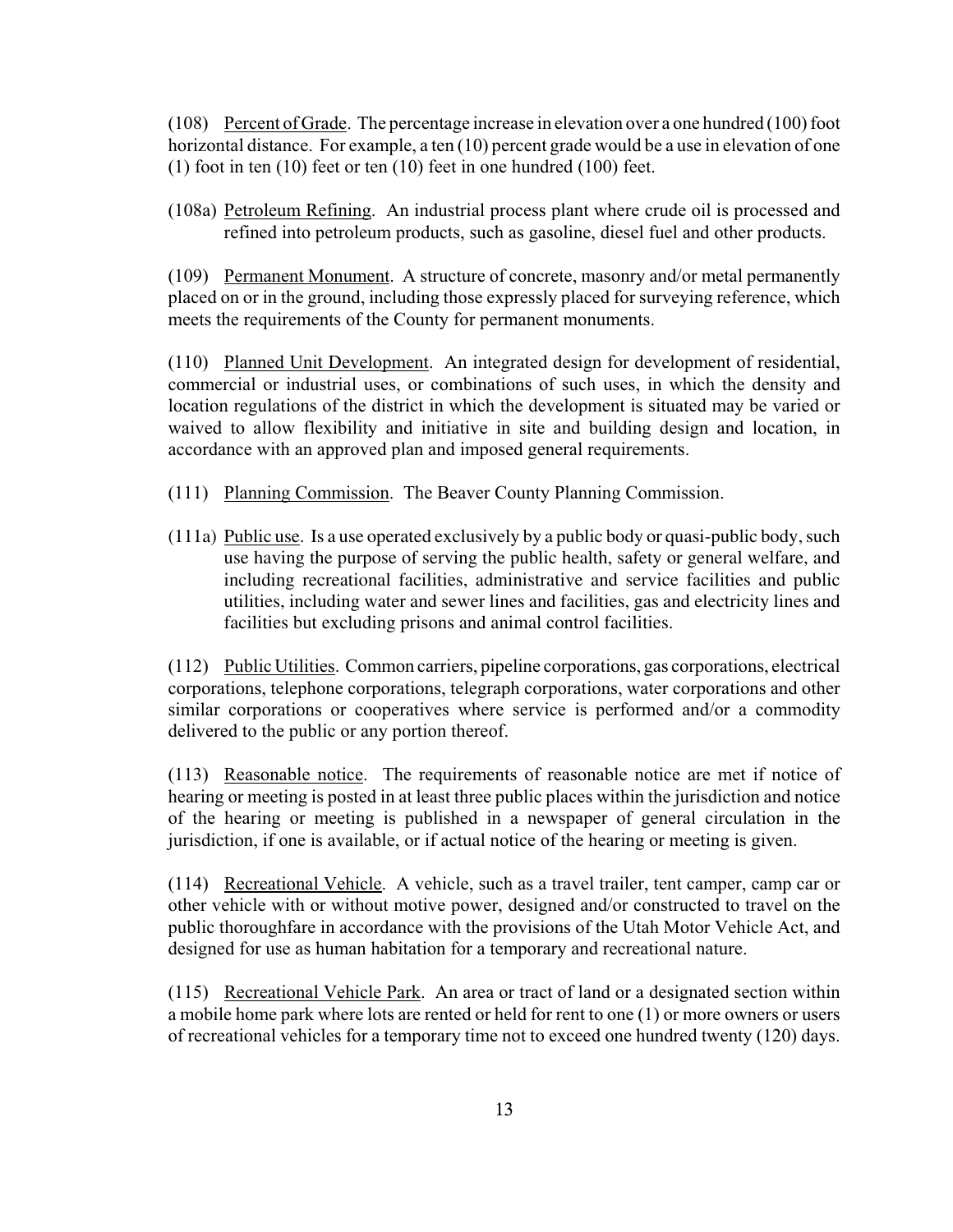(116) Sanitary Landfill. An area set aside that meets all federal and state laws for the disposal of solid waste.

(117) Setback. The shortest horizontal distance between the boundary line of a lot and the building or structure or part thereof.

(118) Sign. A presentation or representation of words, letters, figures, designs, pictures or colors, publicly displayed so as to give notice relative to a person, a business, an article of merchandise, a service, an assemblage, a solicitation, or a request for aid; also, the structure or framework or any natural object on which any sign is erected or is intended to be erected or exhibited or which is being used or is intended to be used for sign purposes.

(119) Sign, Animated. A sign which involves motion or rotation of any part, created by artificial means, or which displays flashing, revolving or intermittent lights.

(120) Sign, Advertising. A sign which advertises a business, profession, commodity, service, or entertainment conducted, sold, or offered other than on the premises where the sign is displayed, or a sign in which more than twenty-five (25) percent of the area of the sign is devoted to advertising a use or product which does not constitute the principal activity or product of the establishment of the premises.

(121) Sign, Area. The area in square feet of the smallest rectangle enclosing the total exterior surface of a sign having but one exposed exterior surface; should the sign have more than one surface, the sign area shall be the aggregate of all surfaces measured as above.

(122) Sign, Business. A sign which directs attention to a business, profession, commodity, service or entertainment conducted, sold, or manufactured upon the same lot. A sign advertising a particular product or line of products sold on the premises but not constituting the principal activity of the establishment may be included, provided that not more than twenty-five (25) percent of the area of the sign is devoted to such advertising.

(123) Sign, Freestanding. A sign located directly on the ground, or on any support other than a building, whether or not the principal purpose of such support is to display the sign.

(124) Sign, Identification and Information. A sign displayed to indicate the means or nature of a building, or of a use.

(125) Sign, Illuminated. A sign in which a source of light is used in order to make the message readable. This definition shall include internally and externally lighted signs.

(126) Sign, Marquee. Any sign added to or made an integral part of a marquee.

(127) Sign, Protecting Wall. A sign which is affixed to an exterior wall or structure and which projects more than eighteen inches from the building or structure wall, and which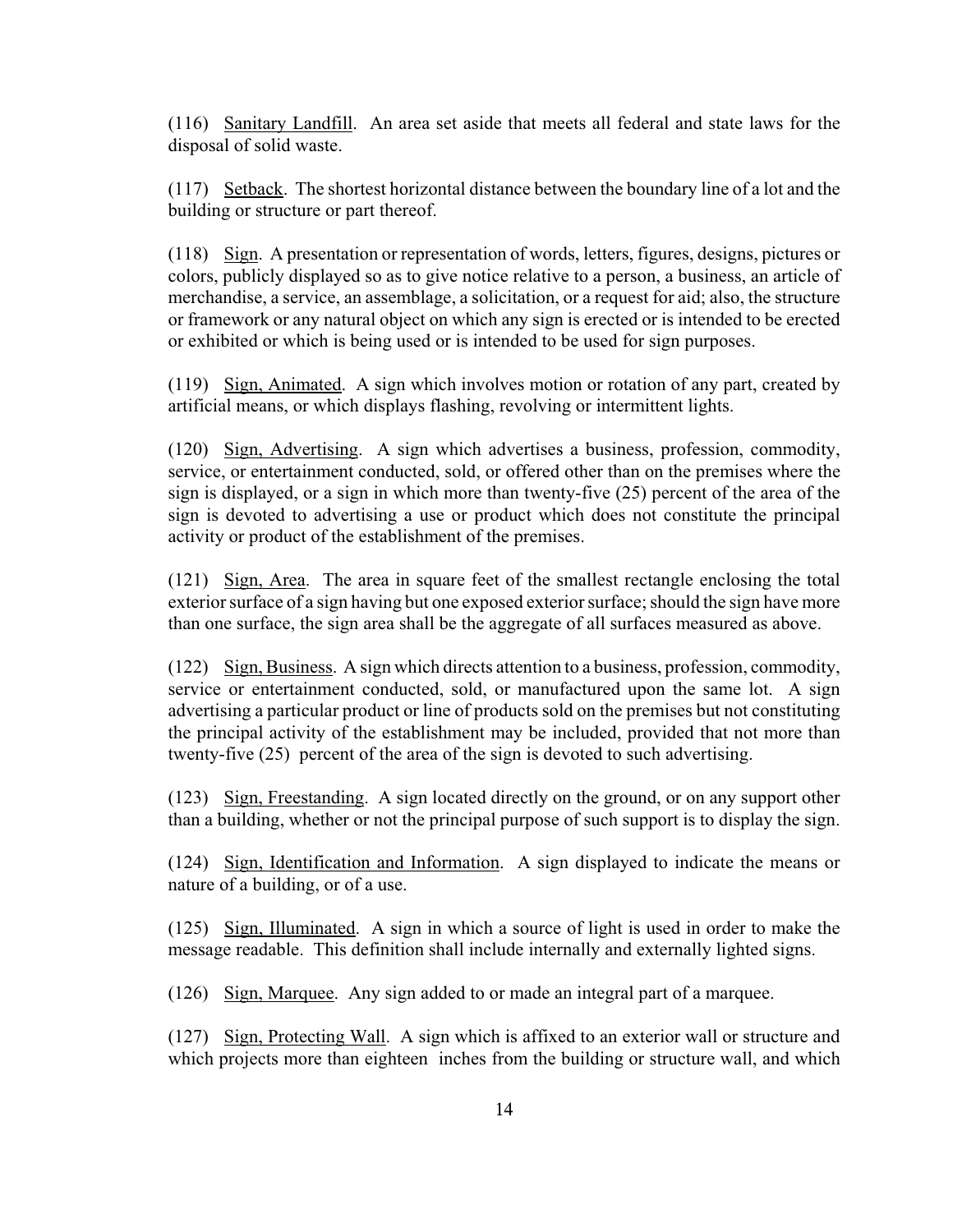does not extend above the parapet, eves, or building facade of the building upon which it is placed.

(128) Sign, Residential. A sign which gives notice of the name or the address of a residential building, the name or occupation of the resident thereof, or conditions of use of parking facilities serving a residential use.

(129) Sign, Wall, Flat. A sign affixed to or painted on the wall of a building in such a manner that the surface of the sign is parallel with the prevailing surface of the wall upon which the sign is displayed, and which does not project beyond such surface more than ten (10) inches, nor above the roof on cornice line of such building.

(130) Site Plan. A plan containing the information required by Section 10.02.080 herein.

(131) Stable, Private. A detached accessory building for the keeping of horses owned by the occupant of the premises and not kept for remuneration, hire or sale.

(132) Story. That portion of a building included between the surface of any floor and the floor or ceiling next above it.

(133) Story, Half. A partial story under a gable, hip, or gambrel roof, the wall plates of which on at least two (2) opposite exterior walls are not more than four (4) feet above the floor of such story; and the floor area of which does not exceed two-thirds (2/3) of the floor area of the floor next immediately below it, provided, however, that any partial story used for one (1) or more dwelling units shall be deemed a full story.

(134) Street, Public. A thoroughfare which has been dedicated or abandoned to the public and accepted by a proper public authority, or a thoroughfare not less than twenty-five (25) feet wide which has been made public by right of use and which affords the principal means of access to abutting property.

(135) Street, Private. A right-of-way or easement in private ownership, not dedicated or accepted as a public street, which affords the principal means of access to two (2) or more sites.

(136) Structure. Anything constructed, the use of which requires fixed location on the ground, or attachment to something having a fixed location upon the ground.

#### (137) Subdivision.

a. "Subdivision" means any land that is divided, re-subdivided or proposed to be divided into two (2) or more lots, parcels, sites, units, plots, or other divisions of land for the purpose, whether immediate or future, for offer, sale, lease, or development either on the installment plan or upon any and all other plans, terms, and conditions.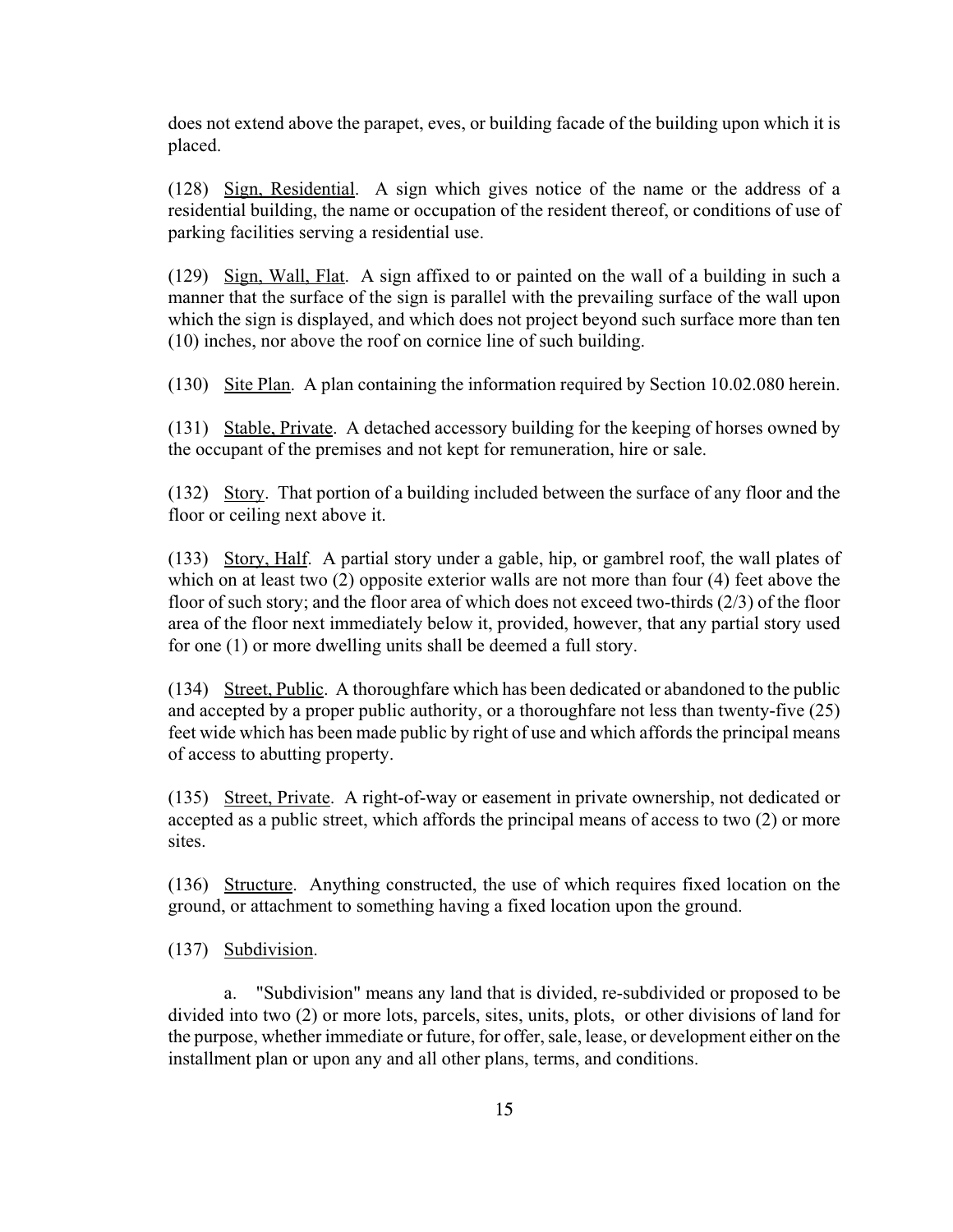b. "Subdivision" includes the division or development of land whether by deed, meets and bounds description, devise and testacy, lease, map, plat, or other recorded instrument.

c. "Subdivision" does not include a bona fide division or partition of agriculture land for agricultural purposes or of commercial, manufacturing, or industrial land for commercial, manufacturing or industrial purposes.

(138) Swine Husbandry Unit. A planned structure or group of structures used or designed for use in breeding, raising, slaughtering, processing or marketing swine, whether for research or commercial purposes, where more than twenty thousand (20,000) pounds of swine are maintained.

(138a)Telecommunication site/facility. Means facility used for the transmission or reception of electromagnetic or electro-optic information, which is placed on a structure. This use does not include radio frequency equipment which has an effective radiated power of one hundred watts or less. This use is not required to be located on a building lot or to comply with the minimum lot size requirement for the district in which it is located.

(139) Travel, Trailer. A vehicular portable structure designed as a temporary dwelling for travel, recreational/vacation uses, which is not more than eight (8) feet wide.

(140) Travel, Trailer Park. Any area where one or more travel trailer lots are rented for a relatively short-term occupancy to users of travel trailers or recreational vehicles.

(141) Troubled Youth. A person under the age of eighteen (18) years who:

a. is dysfunctional as the result of psychological and/ or attitudinal conditions evidenced by a pattern of social adjustment difficulties, unlawful activities, disruptive behavior, or a combination of each, to a degree that has caused an agency of the State of Utah or Beaver County to intervene by ordering the physical separation of that person from a previous environment coupled with a process of rehabilitation, informal or otherwise; and

b. is ordered to reside in a residential care facility or similar residential setting as the consequences of his/her own actions and behavior and not because of the actions or behavior of parents or others; and

c. is determined by the Utah Division of Family Services as being in need of "structured care" as defined by the categories and standards of that agency. [Section 10.02.060 (141) added 5-4-98, amended 7-6-98]

(142) Truck Stop. An occupancy which provides especially for the servicing of trucks, with incidental operations similar to those permitted automobile service stations.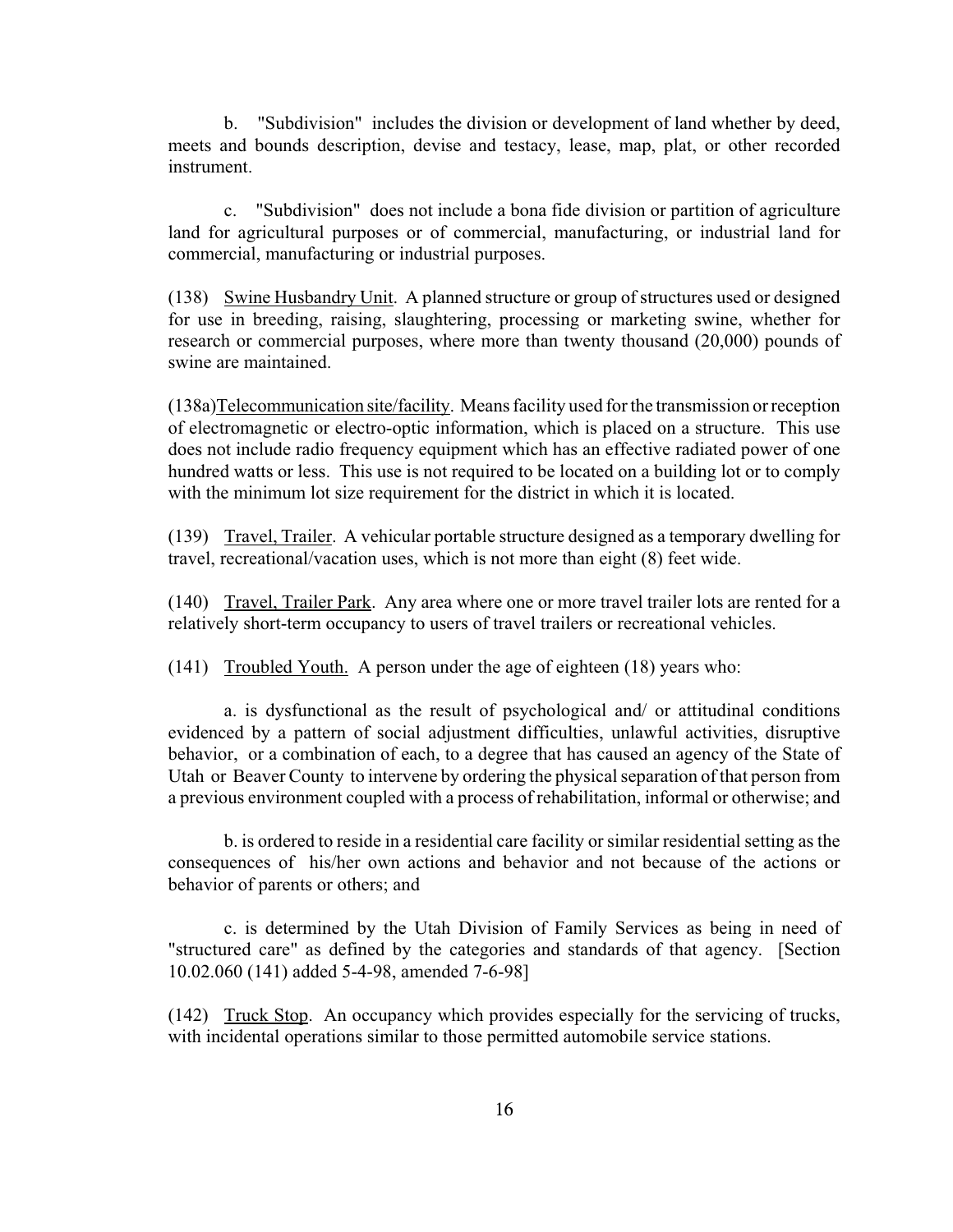(143) Use, Accessory. A use subordinate and incident to the main use of a building or land located upon the same lot or parcel.

(144) Veterinary or Animal Hospital. A building or group of buildings together with runs, where large and/or small animals are kept and/or treated by a licensed veterinarian.

(144a)Waste Tire. Means a pneumatic tire or solid tire for motor vehicles that has been discarded or that can no longer be used for its original intended purpose because of wear, damage or defect.

(144b) Waste Tire Processing Facility. Means a site used for the shredding, slicing, producing, or manufacturing of usable materials from waste tires including incidental temporary storage activity. Processing does not include the retreading of waste tires or the burning of tires or the waste from tires.

(145) Yard. A required open space on a lot, other than a court, which open space is unoccupied and unobstructed from the ground upward, except as permitted elsewhere in this Ordinance.

(146) Yard, Front. A space on the same lot with a building, between the front line of a building and the front lot line, and extending across the full width of the lot. The "depth" of the front yard is the minimum distance between the front lot line and the front line of the building.

(147) Yard, Rear. A space on the same lot with a building, between the rear line of the building and the rear lot line, extending across the full width of the lot. The "depth" of the rear yard is the minimum distance between the rear lot line and the rear line of the building.

(148) Yard, Side. A space on the same lot with a building, between the side line of the building, and the side lot line and extending from the front yard to the rear yard. the "width" of the side yard is the minimum distance between the side lot line and the side line of the building.

(149) Zone. See "District".

(150) Zoning Ordinance. The Beaver County Zoning Ordinance.

#### 10.02.070 Building Permit Required.

The construction, alteration, repair, or removal of any building or structure, or any part thereof, as provided or as restricted in this Ordinance, shall not be commenced until the Building Inspector has issued the appropriate permit. If work is not started on a structure or building within 180 days from issuance of a permit, a new permit will be required.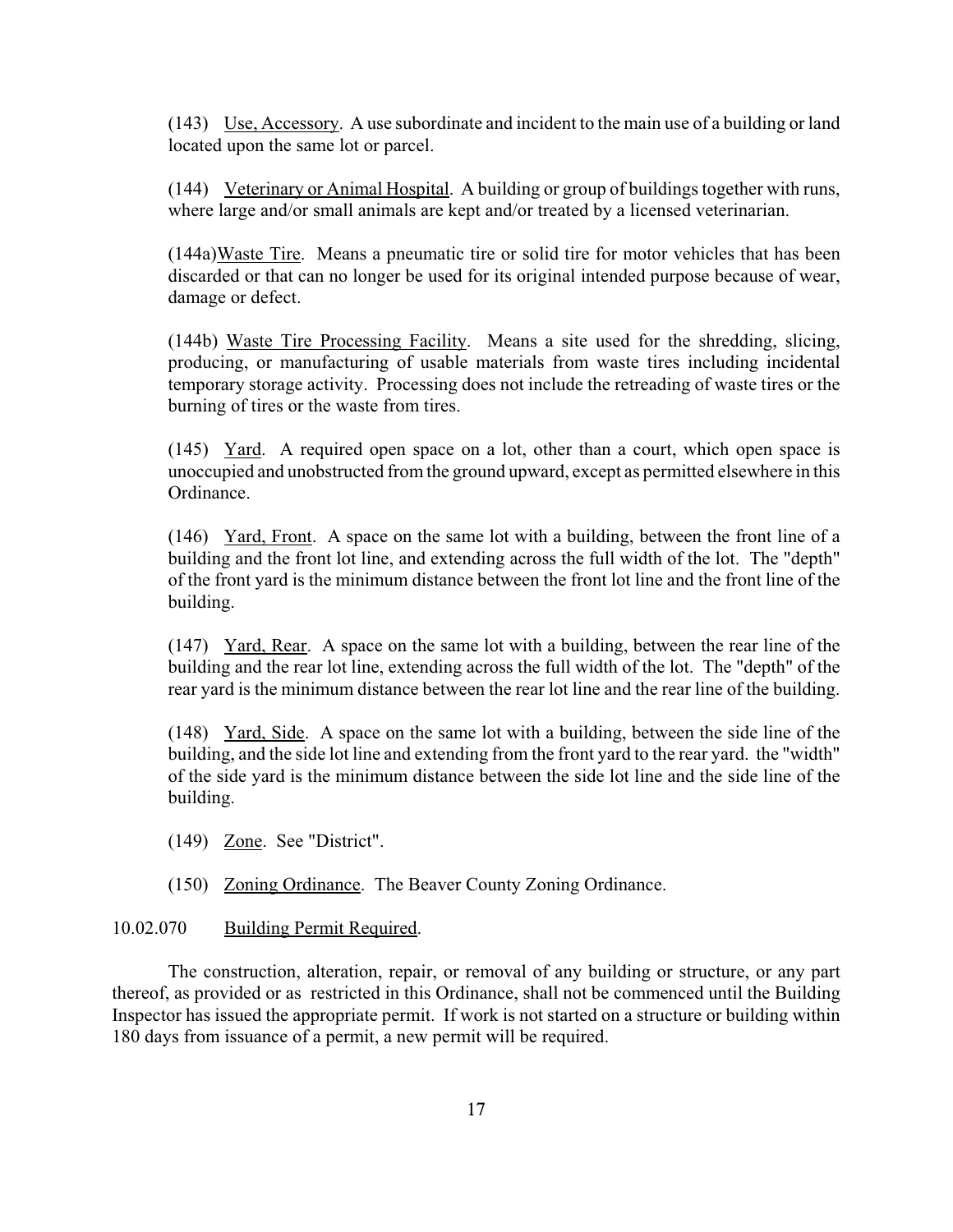(1) Pursuant to the issuance of a building permit in Beaver County, the applicant shall submit to the Building Inspector evidence of having an approved culinary water supply and an approved method of waste disposal. Both the water supply and the method of waste disposal shall be approved in writing by the County Health Department prior to the issuance of a building permit. Applicants that meet County Health Department standards for an approved culinary water supply and an approved method of human waste disposal shall be given a permit or other certificate by the County Health Department evidencing compliance with such County Health Department standards.

(2) Setbacks in all zoning districts are as described in such district, plus twenty three feet for future road improvements, as determined by the Board of County Commissioners.

#### 10.02.080 Site Plans Required.

A detailed site plan, drawn to scale (scale and sheet size to be determined by the Building Inspector) shall be filed as a part of any application, prior to consideration for any building permit. The site plan shall show, where pertinent:

- (1) Note of scale used.
- (2) Direction of north point.
- (3) Lot lines, together with adjacent streets, roads, and rights-of-way.
- (4) Location of all existing structures on subject property and adjoining properties (completely dimensioned including utility lines, poles, etc.)
- (5) Location of the proposed construction and improvements including the location and dimensions of all signs.
- (6) Motor vehicle access, including individual parking spaces, circulation patterns, curb, gutter, and sidewalk location.
- (7) Necessary explanatory notes.
- (8) Name, address, and telephone number of builder and owner.
- (9) All other information that may be required as is determined by the Building Inspector.

#### 10.02.090 Inspection.

The Building Inspector is hereby authorized to inspect or to cause to be inspected all buildings and structures in the course of construction, modifications or repair and to inspect land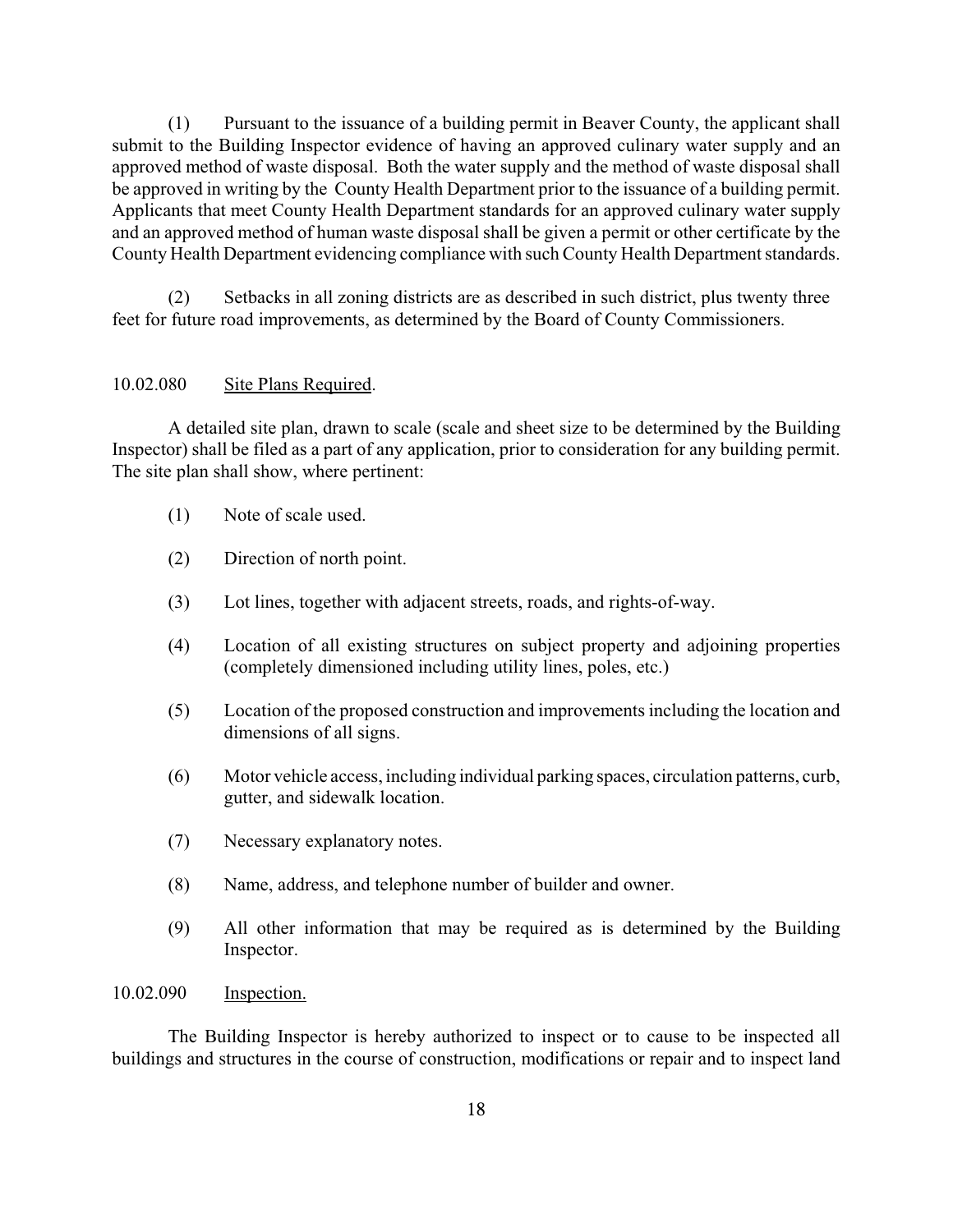uses to determine compliance with the provisions of the Zoning Ordinance. The Building Inspector or any authorized employee of Beaver County shall have the right to enter the premises for the purpose of determining compliance with the provisions of this Ordinance; provided, that such entry shall be exercised only at reasonable hours and that in no case shall entry be made to any occupied building in the absence of the owner or tenant thereof without written permission of the owner, or the written order of a court of competent jurisdiction.

#### 10.02.100 Enforcement.

(1) Enforcement. The Zoning Enforcement Official appointed by the Board of County Commissioners is hereby designated and authorized as the officer charged with the enforcement of this Ordinance. It shall be the duty of Zoning Enforcement Official, peace officers or Building Inspector to enforce the provisions of this Ordinance. The Zoning Enforcement Official, in addition to certified peace officers, shall have authority to issue citations as provided under the Utah Criminal Code for violations of any provision of this Ordinance.

(2) Filing of Complaints. Any person discovering a violation of this Ordinance may file a written complaint with the Zoning Enforcement Official stating fully the facts supporting the alleged violation. The Zoning Enforcement Official shall promptly record such written complaint and investigate and undertake appropriate enforcement action. The Zoning Enforcement Official may be assisted by law enforcement personnel, the Building Inspector or other departments of Beaver County.

(3) Relationship to Other Ordinances. No business license, building permit, occupancy permit, street encroachment permit, health permit, water connection, sewer connection or other permits, licenses or services provided by Beaver County shall be granted to any person whose use of land, use of structures or whose construction of buildings or other structures is in violation of this Ordinance, except those uses for which a valid order of the Board of Adjustment or a court of competent jurisdiction has been issued.

(4) Violation Under Previous Ordinances. The adoption of this Ordinance shall not void or abate any violations occurring under the Beaver County Zoning Ordinance as heretofore in effect, nor any prior zoning ordinance providing for zoning of property within Beaver County, nor shall it affect any debt or fee which has accrued, any debt imposed, any penalty incurred, any action or proceeding commenced under or by virtue of such ordinances.

(5) Extraordinary Remedies. Beaver County, may, in addition to other remedies provided by law, institute injunction, mandamus, abatement or any other appropriate action or actions or proceedings to prevent, enjoin, abate or remove the unlawful building, use or act carried on in violation of this Ordinance.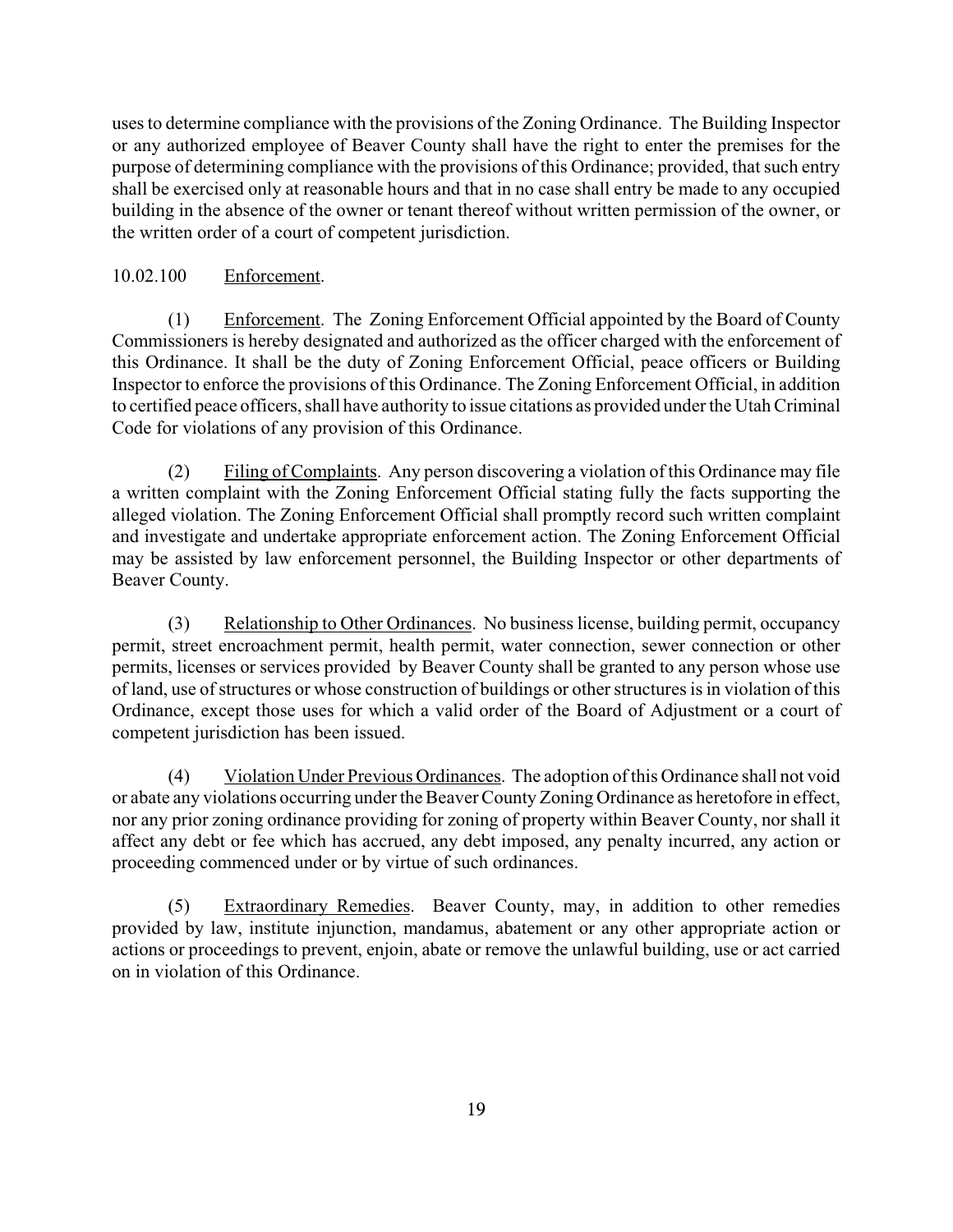#### 10.02.110 Nuisance and Abatement.

Any building or structure erected, constructed, altered, enlarged, converted, moved or maintained contrary to the provisions of this Ordinance and any use of land, building or premises established, constructed or maintained contrary to the provisions of this Ordinance shall be, and the same is hereby, declared to be unlawful and a public nuisance. The County Attorney shall, upon request of the County Commission, at once commence action or proceedings for abatement and removal or enjoinment thereof in a manner provided by law, and take other steps and apply to such courts as may have jurisdiction to grant such relief, as provided by law. The remedies provided for herein shall be cumulative and not exclusive.

#### 10.02.120 Penalties.

Violation of any of the provisions of this Ordinance shall, upon conviction, be punishable as a Class "C" Misdemeanor. Each day of knowing violation of any provision of this Ordinance shall be a separate offense.

#### 10.02.130 Amendments.

The County Commission may from time to time amend the number, shape, boundaries or areas of any district, or any regulation or any other provision of the Zoning Ordinance, but any such amendment shall not be made or become effective until the same shall have been proposed by or be first submitted to the Planning Commission for its recommendation.

In the case of an application by a property owner or other citizen for an amendment, the County Planning Commission and/or the Board of County Commissioners, as a pre-requisite to the consideration of such application, may require that such applicant, at the applicant's expense, furnish to such Commission and/or Board title evidence, in such form as such Commission or Board may determine, indicating the ownership of the property to be affected by the proposed amendment and the interest therein of the applicant, and may also require that notice of such proposed amendment be given to all parties claiming an interest in such property.

#### 10.02.140 Hearing and Publication and Notice before Amendment.

Before finally adopting any such amendment, the County Commission shall hold a public hearing thereon. Reasonable notice of the public hearing shall be given at least fourteen (14) days before the date of hearing.

#### 10.02.150 Licensing.

All departments, officials and public employees of Beaver County which are vested with duty or authority to issue permits or licenses shall comply with the provisions of this Ordinance and shall not issue a permit or license for uses, buildings, or purposes where the same would be in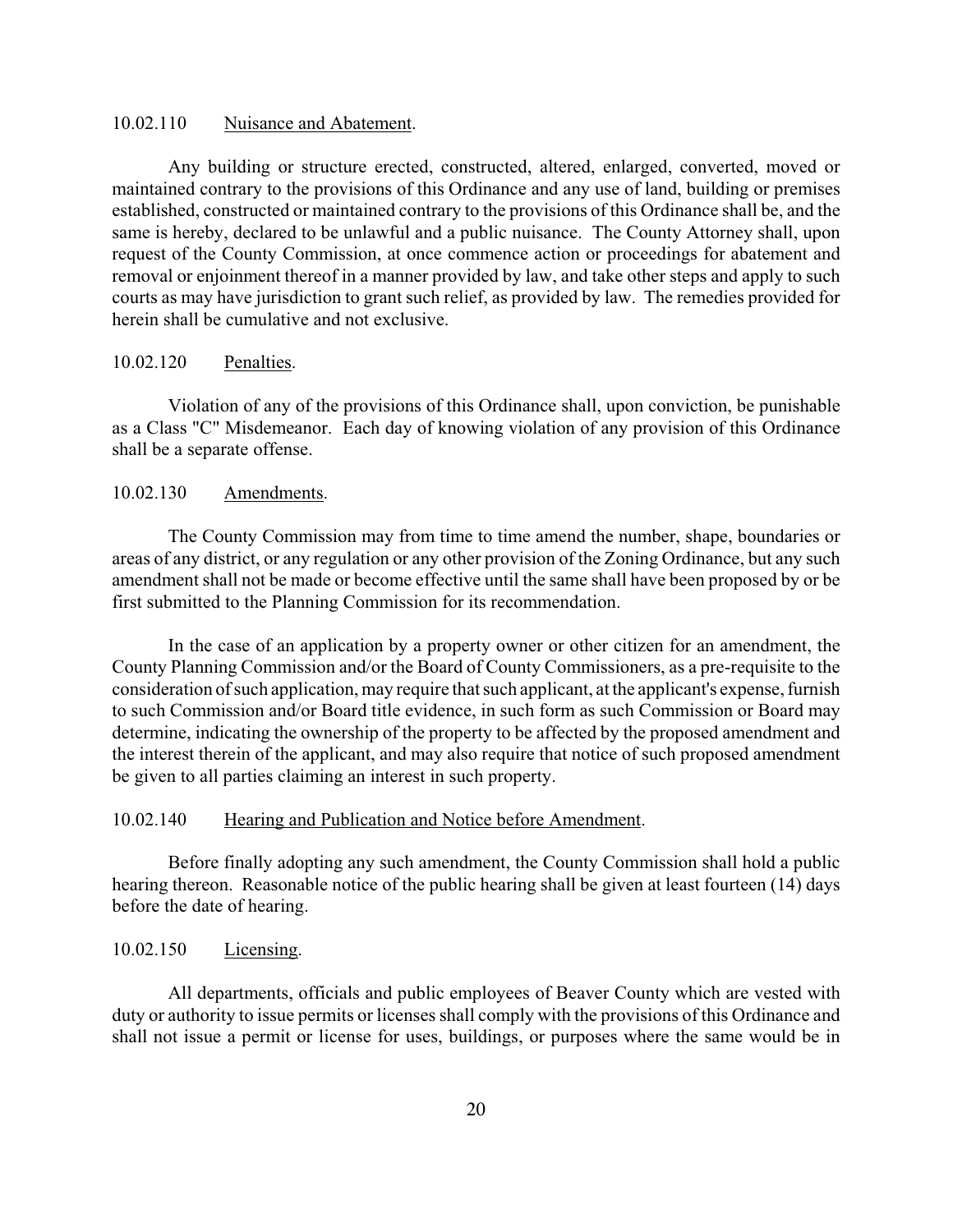conflict with the provisions of this Ordinance, and any such permit or license, if issued in conflict with the provisions of this Ordinance, shall be null and void.

#### 10.02.160 Fees.

Applicants may be assessed fees for building, occupancy, and conditional use permits, design review and Planned Unit Development approval, Planning Commission and Board of Adjustment hearings, and such other services as are required by this Ordinance to be performed by public officers or agencies. Such fees shall be established by the legislative body and shall be in amounts reasonably necessary to defray costs to the public.

#### 10.02.170 Severability.

If any section, subsection, sentence, clause or phrase of this Ordinance is for any reason held to be invalid by a Court of competent jurisdiction, such holding shall not effect the validity of the remaining portion or portions of this Ordinance.

#### CHAPTER 10.03 PLANNING COMMISSION

#### 10.03.010 Planning Commission, Number of Members, Appointment.

The Beaver County Planning Commission shall consist of seven (7) members appointed by the chairman of the Board of County Commissioners with the advice and consent of the Beaver County Board of County Commissioners. All applications for appointment to the Planning Commission shall be reviewed by the Planning Commission prior to submission to the Board of County Commissioners. The seven (7) members of the Planning Commission shall be residents of Beaver County, and the owner of real property situated within the county.

#### 10.03.020 Terms of Office.

The terms of appointed members of the Beaver County Planning Commission shall be three (3) years, and until their respective successors have been appointed. Provided, that the term of the members of the first Planning Commission so appointed shall be such that the terms of two (2) members shall expire each year.

#### 10.03.030 Vacancies and Removals for Cause.

The Board of the Beaver County Commissioners shall provide for the filling of vacancies in the membership of the Planning Commission and for the removal of a member for nonperformance of duty or misconduct.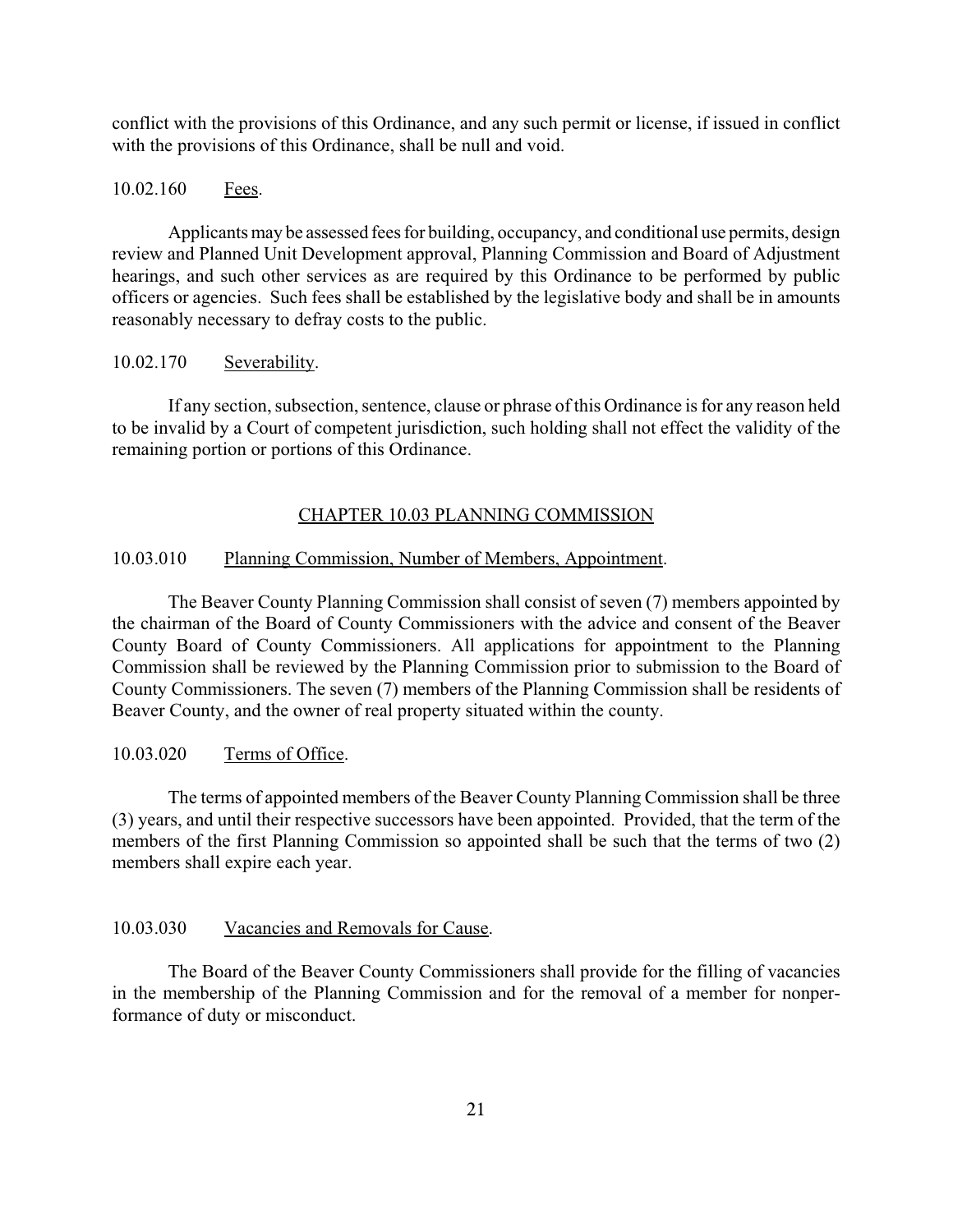#### 10.03.040 Compensation of Members and Secretary.

Each member of the Planning Commission and the secretary thereof may be compensated by an amount established by the County Commission for each meeting of the board which he or she shall attend, and for actual expenses incurred, upon presentation of proper receipts and vouchers.

#### 10.03.050 Officers.

The Planning Commission shall elect from its appointed members, a chairperson, whose term shall be for one (1) year, and the Planning Commission may create and fill other such offices as it may determine.

#### 10.03.060 Rules and Procedures.

The Planning Commission shall adopt such rules and regulations governing its procedure as it may consider necessary or advisable, and shall keep a record of its proceedings, which record shall be open to inspection by the public at all reasonable times.

#### 10.03.070 Quorum and Vote.

A quorum shall consist of four (4) members. Evidence shall not be presented unless a quorum is present. A majority vote shall consist of at least a majority of members present.

#### 10.03.080 Employees; Expenditures.

The Planning Commission shall have the power and authority to employ experts and a staff, and to pay such expenses as may be deemed reasonable and necessary for carrying out its responsibilities, upon presentation of proper receipts and vouchers, but not in excess of such sums as may be appropriated by the Board of County Commissioners.

#### 10.03.090 Duties and Powers.

The Planning Commission shall have the duty to exercise all powers and functions conferred upon it by the statutes of the State of Utah and the ordinances of Beaver County relating to planning and zoning, including the granting of special exceptions, and the approval of conditional use permits as provided herein.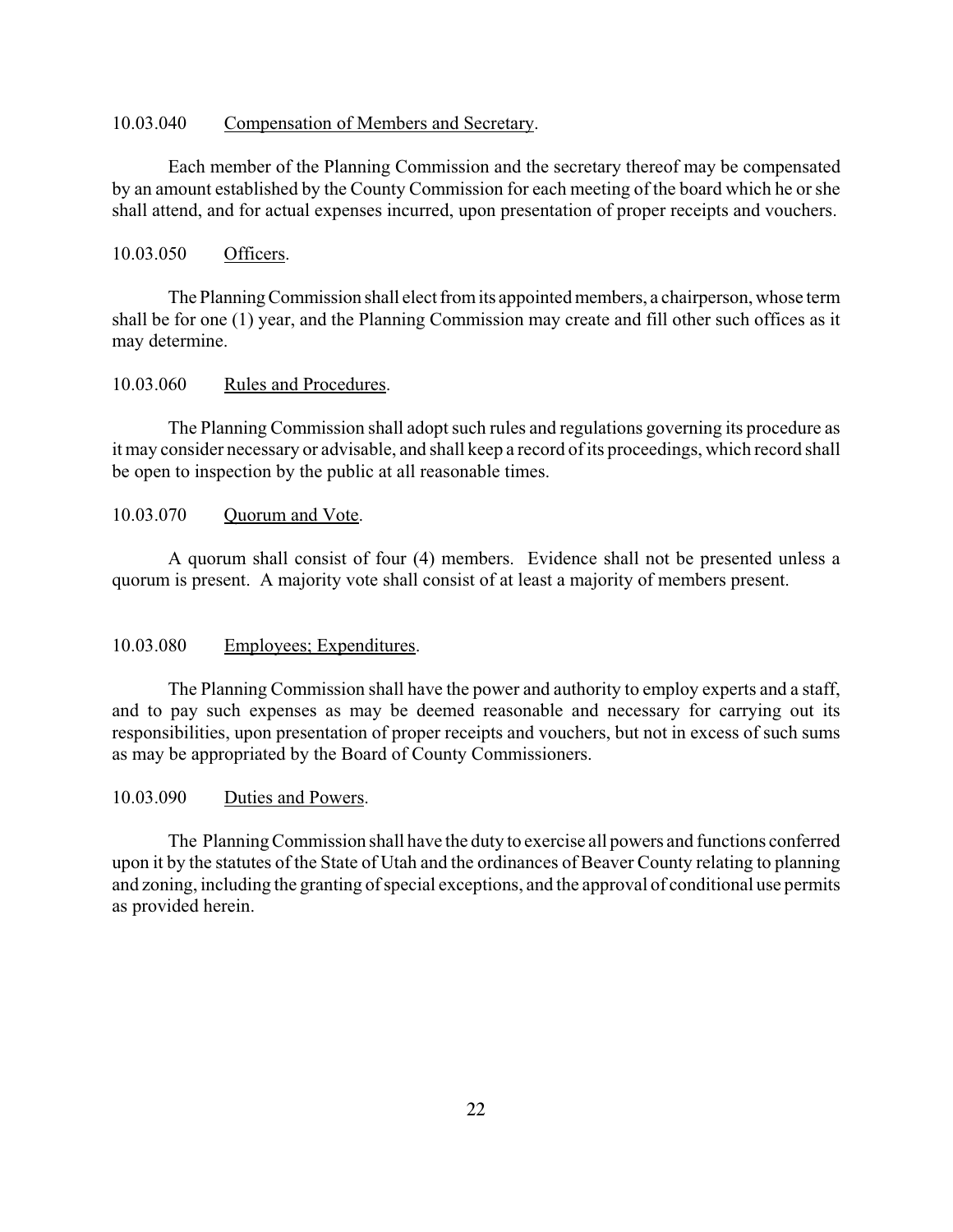#### CHAPTER 10.04 BOARD OF ADJUSTMENT

#### 10.04.010 Appointment, Term and Removal.

The Beaver County Board of Adjustment shall consist of five (5) members, each to be appointed by the Chairperson or Executive Officer of the Board of County Commissioners with the advice and consent of the legislative body. Each member shall serve a term of five (5) years, provided that the term of the members of the first board so appointed shall be such that the term of one (1) member shall expire each year. Any member may be removed for cause by the appointing authority upon written charges and after public hearing, if such public hearing is requested. Vacancies shall be filled for the unexpired term of any member whose position becomes vacant in the same manner as in the case of original appointments. One (1) member, but not more than one (1), of the Planning Commission shall be a member of the Board of Adjustment. The Board of County Commissioners may appoint alternate members of such board, and due to absence from the County, illness, interest in a case before the board or any other cause, his or her place may be taken during such temporary disability by an alternate member designated for that purpose. Provided no more than two (2) alternate members may sit at any meeting of the Board of Adjustment at one time.

#### 10.04.020 Organization and Meeting.

The Beaver County Board of Adjustment shall organize and elect a Chairman and adopt rules in accordance with the provisions of this Ordinance. Meetings of the board shall be held at the call of the Chairman and at such other times as the board may determine. The Chairman, or in his or her absence the acting chairman, may administer oaths and compel the attendance of witnesses. All meetings of the board shall be open to the public. The board shall keep minutes of its proceedings, showing the vote of each member upon each question or if absent or failing to vote, indicating that fact. Records of its examinations and other official actions, all of which shall be immediately filed in the office of the board, shall be a public record.

#### 10.04.030 Quorum.

A quorum shall consist of four (4) members of the board, and no evidence shall be presented unless a quorum is present.

#### 10.04.040 Powers of Board.

The Beaver County Board of Adjustment shall hear and decide the following:

- (1) Appeals from Zoning decisions applying the zoning ordinance;
- (2) Special exceptions to the terms of the zoning ordinances;
- (3) Variances from the terms of the zoning ordinance; and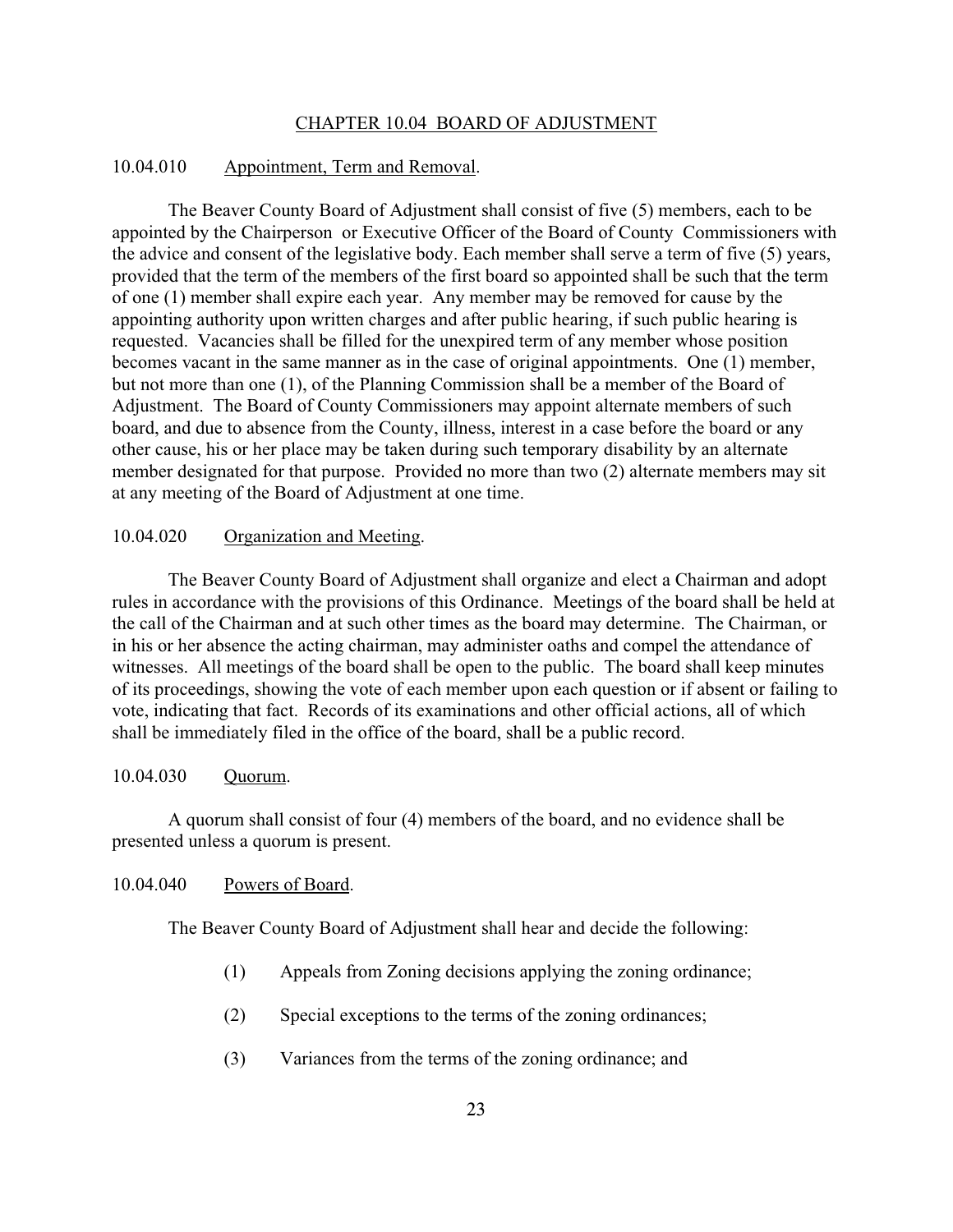(4) Determinations of non conforming buildings and uses:

a. To permit the enlargement of, addition to, or relocation of a building or structure, nonconforming as to use regulations, as follows:

- 1. For a nonconforming use located in a residential zone the enlargement, addition or relocation shall either: (i) comply with all the height, yard and area requirements for a singlefamily dwelling in the zone in which the nonconforming building is located, or (ii) the proposed enlargement, addition or relocation will either (a) improve the area by increasing the off street parking, or (b) improve the general appearance, convenience or safety of the area.
- 2. For a nonconforming use located in any zone other than a residential zone, the enlargement, addition, or relocation shall comply with all height, yard and area requirements for a main building, other than dwellings, in the zone in which it is located.
- 3. Before granting a permit for any enlargement, addition, or relocation as provided above, the Board of Adjustment shall find in its public hearing that the proposed changes will not hinder or obstruct the attainment of the objectives listed in Section 10.02.020 of this Ordinance more than does the existing nonconforming use.
- 4. That granting the Variance does not constitute a special privilege inconsistent with the limitations upon other properties in the vicinity and land use district in which such property is located;
- 5. That granting the Variance does not allow a use or activity which is prohibited by the regulations governing the subject parcel; and
- 6. That granting the Variance will not be inconsistent with the General Plan.

b. The Board of Adjustment may allow those enlargements of, additions to, or relocation of buildings and structures, nonconforming as to yard, height or area regulations in those cases where an undue hardship will result to the owner of the land involved unless granted, and the attainment of the objectives listed in Section 10.02.020 of this Ordinance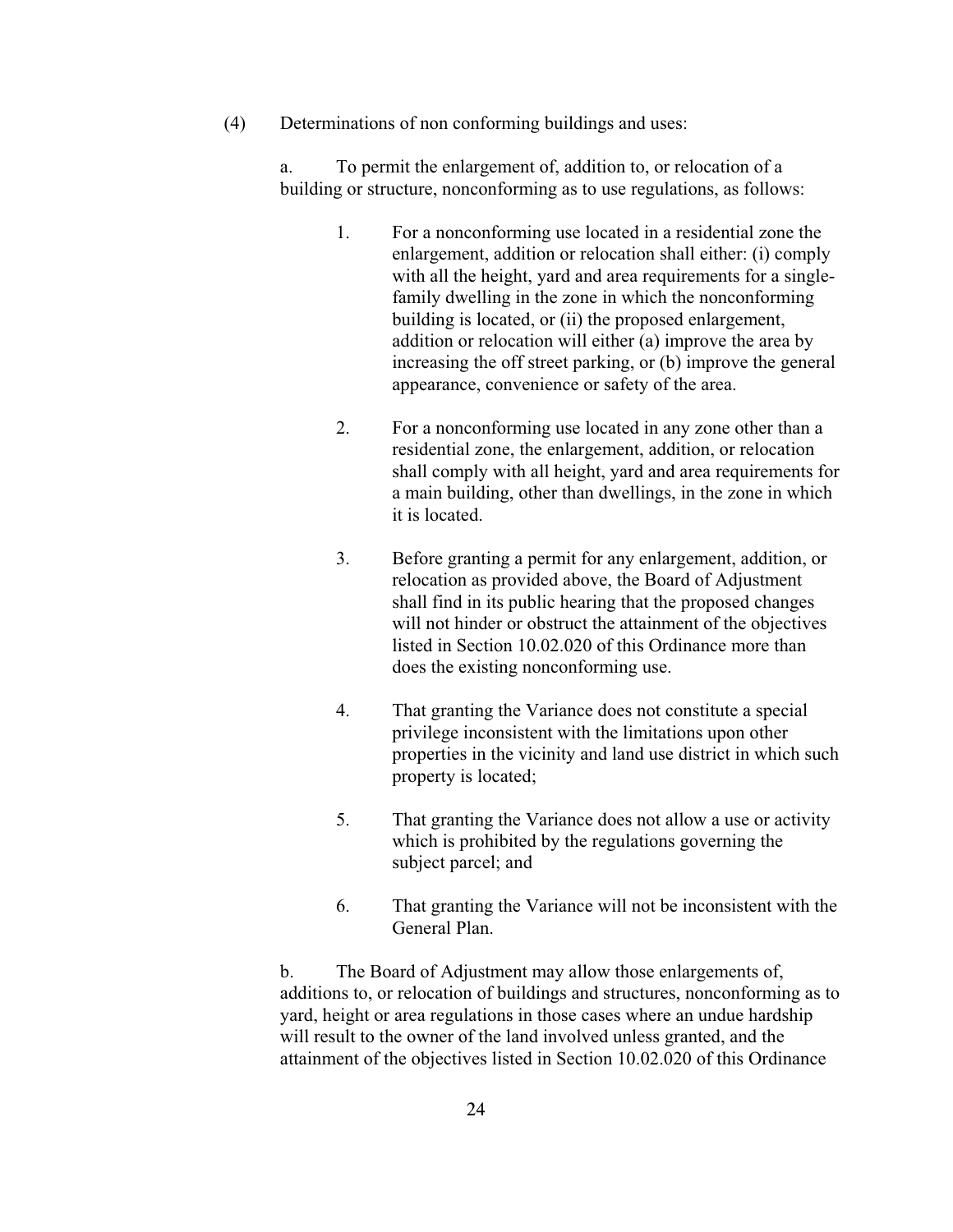will not be hindered or obstructed, and provided the proposed enlargement, addition to or relocation will either: (1) improve the area by increasing needed off-street parking or (2) improve the general appearance, convenience or safety of the area.

c. Where a zone boundary line divides a lot in single ownership at the time of the establishment of said boundary, the board may permit a use authorized on either portion of such lot to extend more than thirty-five (35) feet beyond the district boundary line, or extend to an area greater than five thousand (5,000) square feet beyond the said boundary line.

d. Permit a nonconforming use to be changed to another use allowed in the same or in a more restrictive zone than the one in which the nonconforming use would be allowed; provided that the Board of Adjustment finds in its public hearing that such changes will not hinder or obstruct the attainment of the objectives listed in Section 10.02.020 hereof more than does the existing nonconforming use.

e. Permit the construction and use of a dwelling upon a lot which does not have frontage on a dedicated right-of-way, but does have frontage on a street.

f. Permit the splitting of a lot wherein such lot split creates a lot which does not have the required width of the zone in which the lot is located; provided, the created nonconforming lot meets the area requirements of the zone, and the structure placed on the lot meets all required site standards of the zone; and furthermore that before building permits are issued for the nonconforming split lot, the lot split shall be reviewed and approved by the Planning Commission.

#### 10.04.050 Variances.

(1) Any person or entity desiring a waiver or modification of the requirements of the zoning ordinance as applied to a parcel of property that he owns, leases, or in which he holds some other beneficial interest may apply to the board of adjustment for a variance from the terms of the zoning ordinance.

 (2) a. Except as provided in Subsection (3), the board of adjustment may grant a variance only if:

> 1. Literal enforcement of the zoning ordinance would cause an unreasonable hardship for the applicant that is not necessary to carry out the general purpose of the zoning ordinance;

2. There are special circumstances attached to the property that do not generally apply to other property in the same district;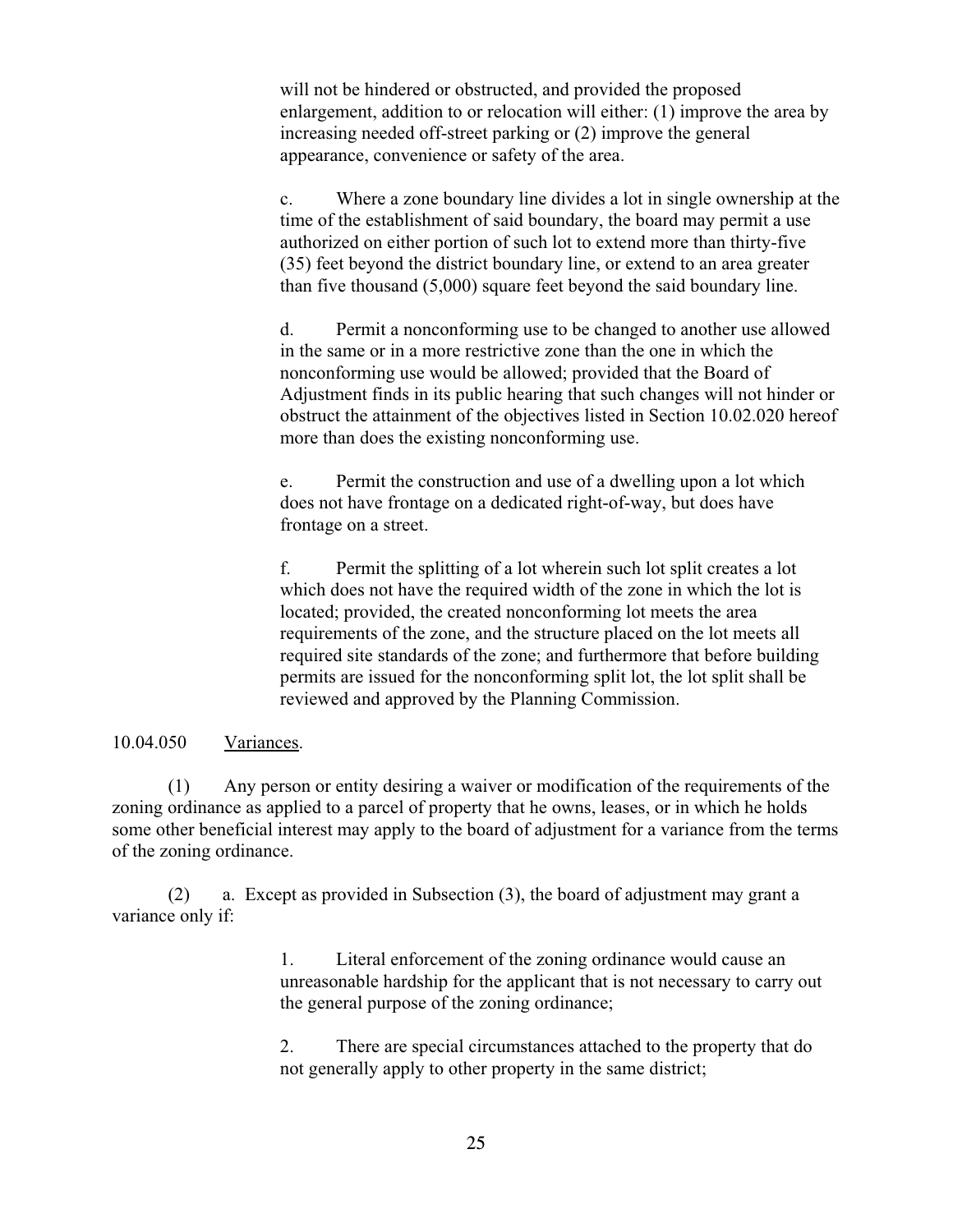3. Granting the variance is essential to the enjoyment of a substantial property in the same district;

4. The variance will not substantially affect the general plan and will not be contrary to the public interest; and

5. The spirit of the zoning ordinance is observed and substantial justice done.

b.

1. In determination whether or not enforcement of the zoning ordinance would cause unreasonable hardship under Subsection (2)(a), the board of adjustment may not find an unreasonable hardship unless the alleged hardship:

(a) Is located on or associated with the property for which the variance is sought; and

(b) Comes from circumstances peculiar to the property, not from conditions that are general to the neighborhood.

2. In determining whether or not enforcement of the zoning ordinance would cause unreasonable hardship under Subsection (2)(a), the board of adjustment may not find an unreasonable hardship if the hardship is selfimposed or economic.

c. In determining whether or not there are special circumstances attached to the property under Subsection (2)(a), the board of adjustment may find that special circumstances exist only if the special circumstances:

1. Relate to the hardship complained of: and

2. Deprive the property of privileges granted to other properties in the same district.

(3) The applicant shall bear the burden of proving that all of the conditions justifying a variance have been met.

(4) Variances run with the land.

(5) The board of adjustment and any other body may not grant use variance

(6) In granting a variance, the board of adjustment may impose additional requirements on the applicant that will:

a. Mitigate any harmful affects of the variance: or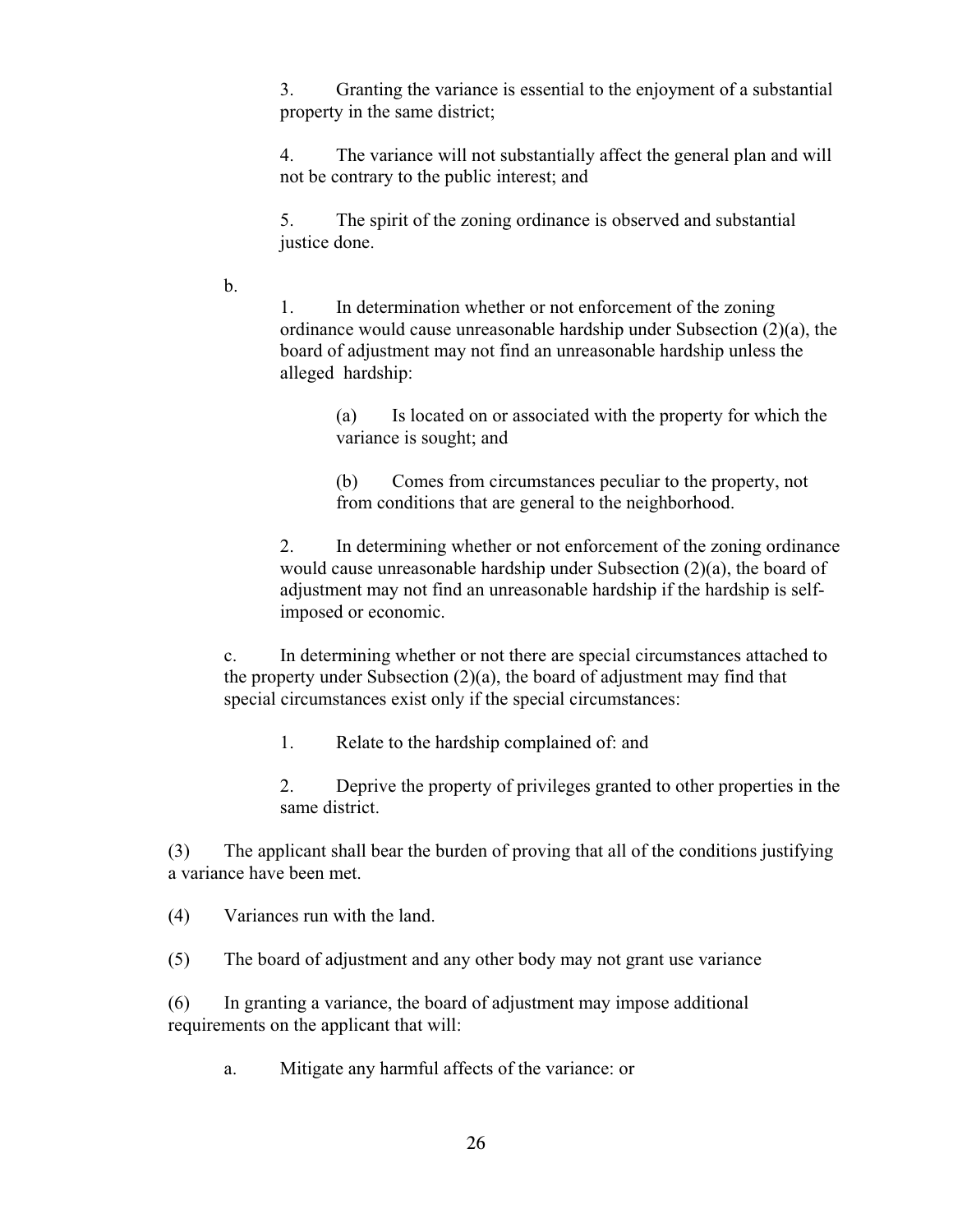b. Serve the purpose of the standard or requirement that is waived or modified.

#### 10.04.055 Appeals.

Appeals to the Beaver County Board of Adjustments may be taken by any person or entity adversely affected by a zoning decision administering or interpreting a zoning ordinance by alleging that there is error in the order, requirement, decision or determination made by an official or agency in the administration or interpretation of the zoning ordinance.

An appeal must be filed, in writing, with the Beaver County Clerk, within 45 days of the date the appealed order, requirement, decision or determination was ordered, imposed, or made.

#### 10.04.060 Notice of Hearing of Appeal - Right of Appearance.

The Beaver County Board of Adjustment shall fix a reasonable time for the hearing of the appeal, give public notice thereof as well as due notice to the parties in interest, and shall decide the same within a reasonable time. Any party may appear at the hearing in person or by agent or by attorney.

#### 10.04.070 Stay of Proceedings Pending Appeal.

An appeal stays all proceedings in furtherance of the action appealed from, unless the officer from whom the appeal is taken certifies to the Board of Adjustment, after the notice of appeal shall have been filed with him, that by reason of facts stated in the certificate, a stay would in his opinion cause imminent peril to life or property. In such case proceedings shall not be stayed otherwise than by restraining order, which may be granted by the Board of Adjustment or by the district court, on application and notice and on due cause shown.

#### 10.04.080 Decision on Appeal.

In exercising the above-mentioned powers the Board of Adjustment may in conformity with the provisions of this Ordinance reverse or affirm, wholly or partly, or may modify the order, requirements, decision or determination appealed from, and may make such order, requirements, decision or determination as ought to be made, and to that end shall have all the powers of the officer from whom the appeal is taken.

#### 10.04.090 Vote Necessary for Reversal.

The concurring vote of four (4) members of the board shall be necessary to reverse any order, requirement or determination of any such administrative official, or to decide in favor of the appellant on any matter upon which it is required to pass under any ordinance, or to effect any variation in such ordinance.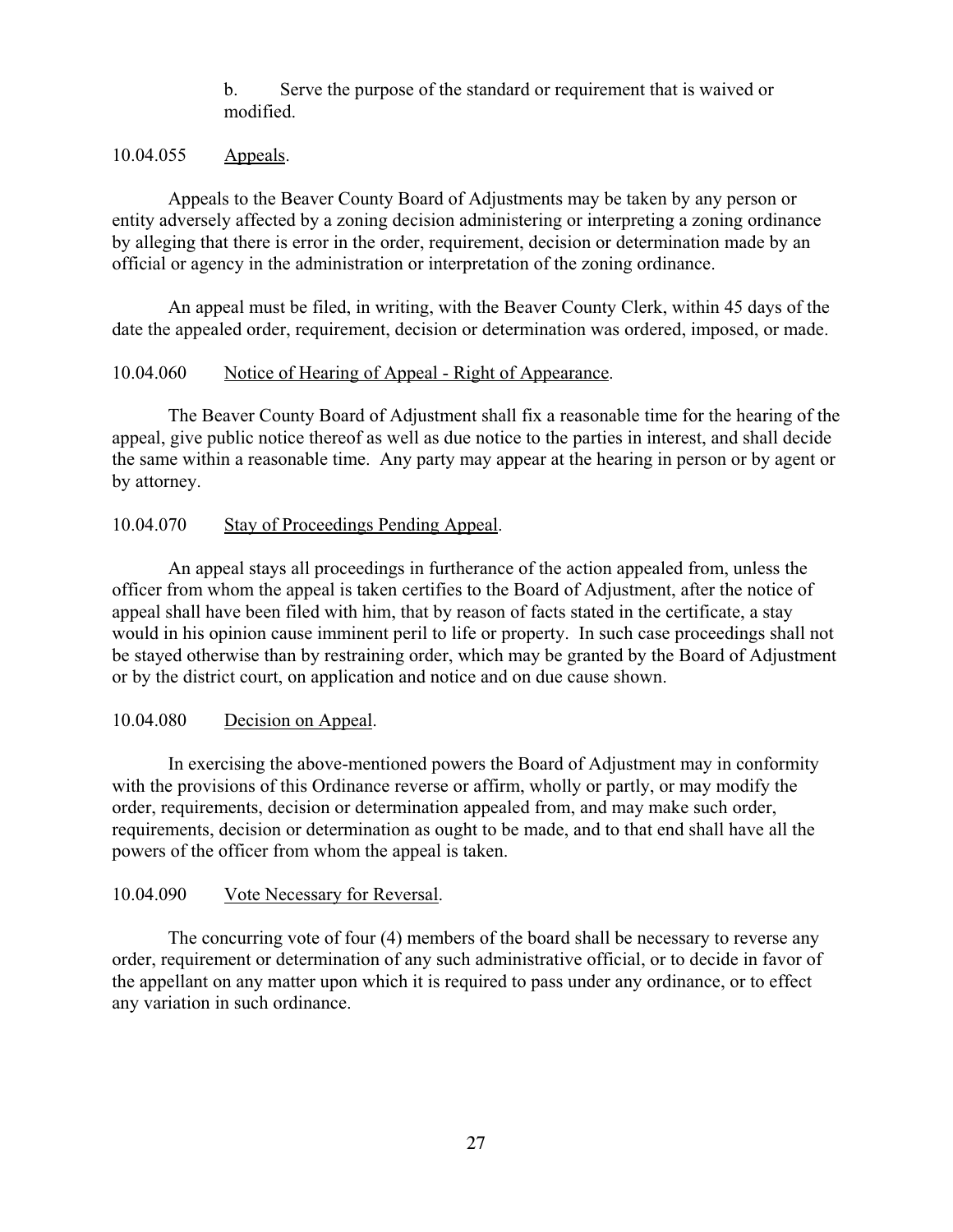## 10.04.100 Judicial Review of Board's Decision - Time Limitation.

Beaver County or any person aggrieved by any decision of the Board of Adjustment may have and maintain a plenary action for relief therefrom in any court of competent jurisdiction; provided, a petition for such relief is presented to the court within thirty (30) days after the Board of Adjustment files it's decision in the office of the Board.

## 10.04.110 Time Limitation on Variance.

In the event the Beaver County Board of Adjustment does grant a variance in accordance with the provisions of this Chapter, alterations in accordance with the variance must be activated within six (6) months after the date such variance is granted or the variance may be extended an additional six (6) months by the Board of Adjustment, only if the petitioner shows adequate cause to the board that circumstances necessitate a time extension.

## 10.04.120 Filing Fee.

Upon filing any appeal or application to the Beaver County Board of Adjustment, the appellant or applicant shall pay to the County a fee prescribed by the County Commission. The said fee shall be collected by the officer in whose office said appeal is filed, and shall be deposited with the County Treasurer and credited to the general fund. No appeal or application shall be considered by the Board of Adjustment unless and until such fee has been paid.

## 10.04.130 Compensation of Members and Secretary.

Each member of the Beaver County Board of Adjustment and the Secretary thereof shall be compensated by an amount established by the County Commission for each meeting of the board which he or she shall attend, and for actual expenses incurred, upon presentation of proper receipts and vouchers.

# CHAPTER 10.05 SUPPLEMENTARY AND QUALIFYING REGULATIONS

## 10.05.010 Effect of Chapter.

The regulations hereinafter set forth in this Chapter qualify or supplement, as the case may be, the zoning regulations appearing elsewhere in this Ordinance.

## 10.05.020 Substandard Lots at Time of Ordinance Passage.

Any lot held in separate ownership at the time of passage of this Ordinance which lot is below the requirements for lot area or lot width for the district in which it is located may be used for a single-family dwelling if such lot is located in a district which permits single-family dwellings. The width of each of the side yards for such a dwelling may be reduced to a width which is not less than the same percentage of the lot width as the required side yard would be of the required lot width, provided that in no case shall the smaller of the two (2) yards be less than five (5) feet or a total width of the two (2) yards be less than thirteen (13) feet.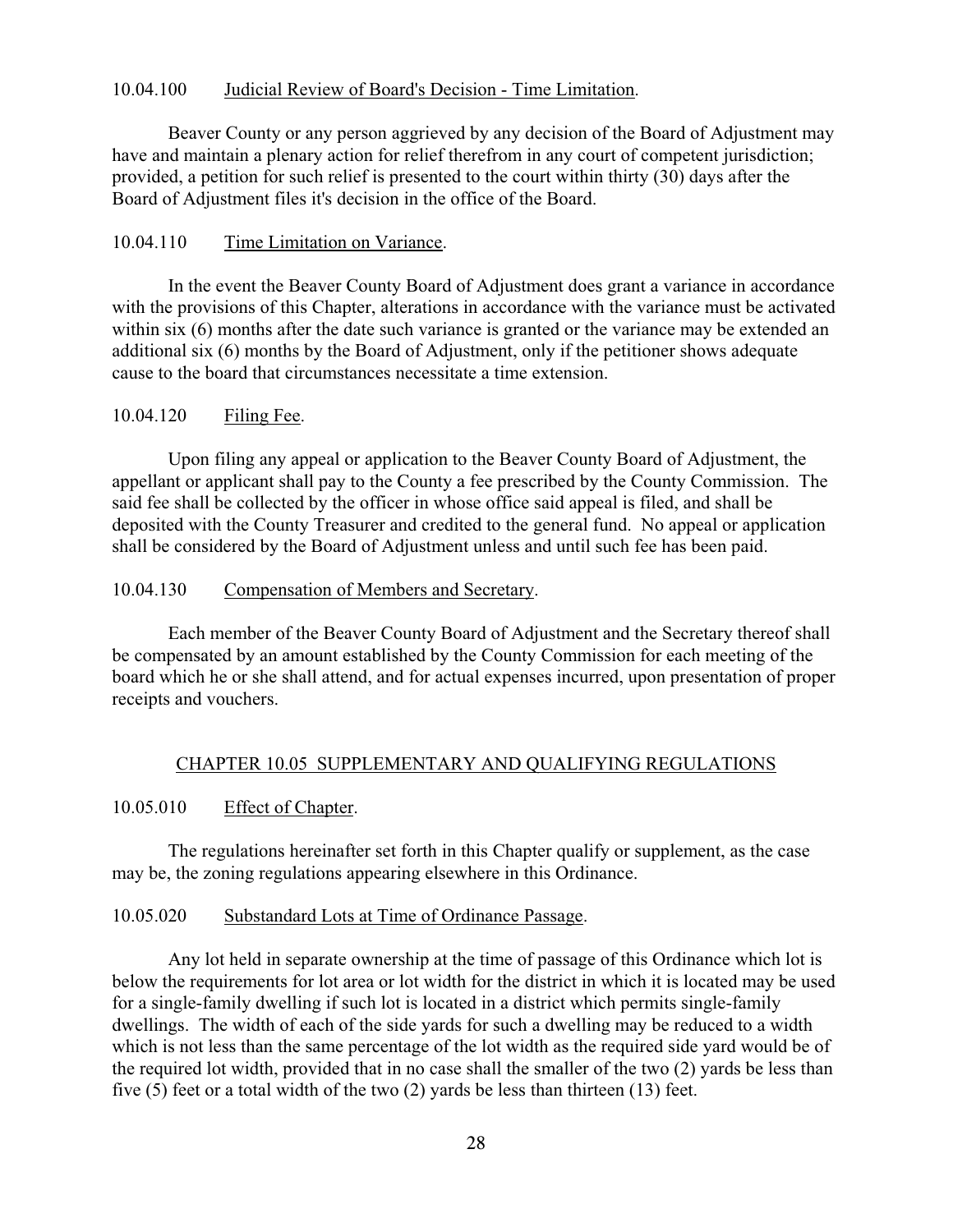## 10.05.030 Lot Standards.

Except as otherwise provided in this Chapter, every lot, existing or intended to be created, shall have such area, width and depth as is required by this Ordinance for the district in which such lot is located and shall have frontage upon a dedicated or publicly approved street or upon a private street or right-of-way approved by the Planning Commission.

## 10.05.040 Every Dwelling to be on a Lot - Exceptions.

Every dwelling structure shall be located and maintained on a separate lot having no less than the minimum area, width, depth and frontage required by this Ordinance for the district in which the dwelling structure is located, except that group dwellings, cluster dwellings, condominiums, and other multi-structure dwelling complexes under single ownership and management, which are permitted by this Ordinance and have approval from the Planning Commission, may occupy one (1) lot for each multi-structure complex.

## 10.05.050 Yard Space for One Building Only.

No required yard or other open space around an existing building or which is hereafter provided around any building for the purposes of complying with the provisions of this Ordinance shall be considered as providing a yard or open space for any other building; nor shall any yard or other required open space on an adjoining lot be considered as providing a yard or open space on a lot whereon a building is to be erected or established.

## 10.05.060 Sale or Lease of Required Space.

No space needed to meet the width, yard, area, coverage, parking or other requirements of this Ordinance for lot or building may be sold or leased apart from such lot or building.

# 10.05.070 Sale of Lots Below Minimum Space Requirements.

No parcel of land which has less than the minimum width and area requirements for the district in which it is located may be cut off from a larger parcel of land for the purpose, whether immediate or future, of building or development as a lot.

## 10.05.080 Yards to be Unobstructed - Exceptions.

Every part of a required yard shall be open to the sky, unobstructed, except for accessory buildings in a rear yard, the ordinary projection of skylights, sills, belt courses, cornices, chimneys, flues and other ornamental features which project into a yard not more than two and one-half (2½) feet, and open or lattice-enclosed fire escapes, fireproof outside stairways and balconies opening upon fire towers projecting into a yard not more than five (5) feet.

## 10.05.090 Area of Accessory Buildings.

No accessory building nor group of accessory buildings in any residential district shall cover more than twenty-five (25) percent of the rear yard.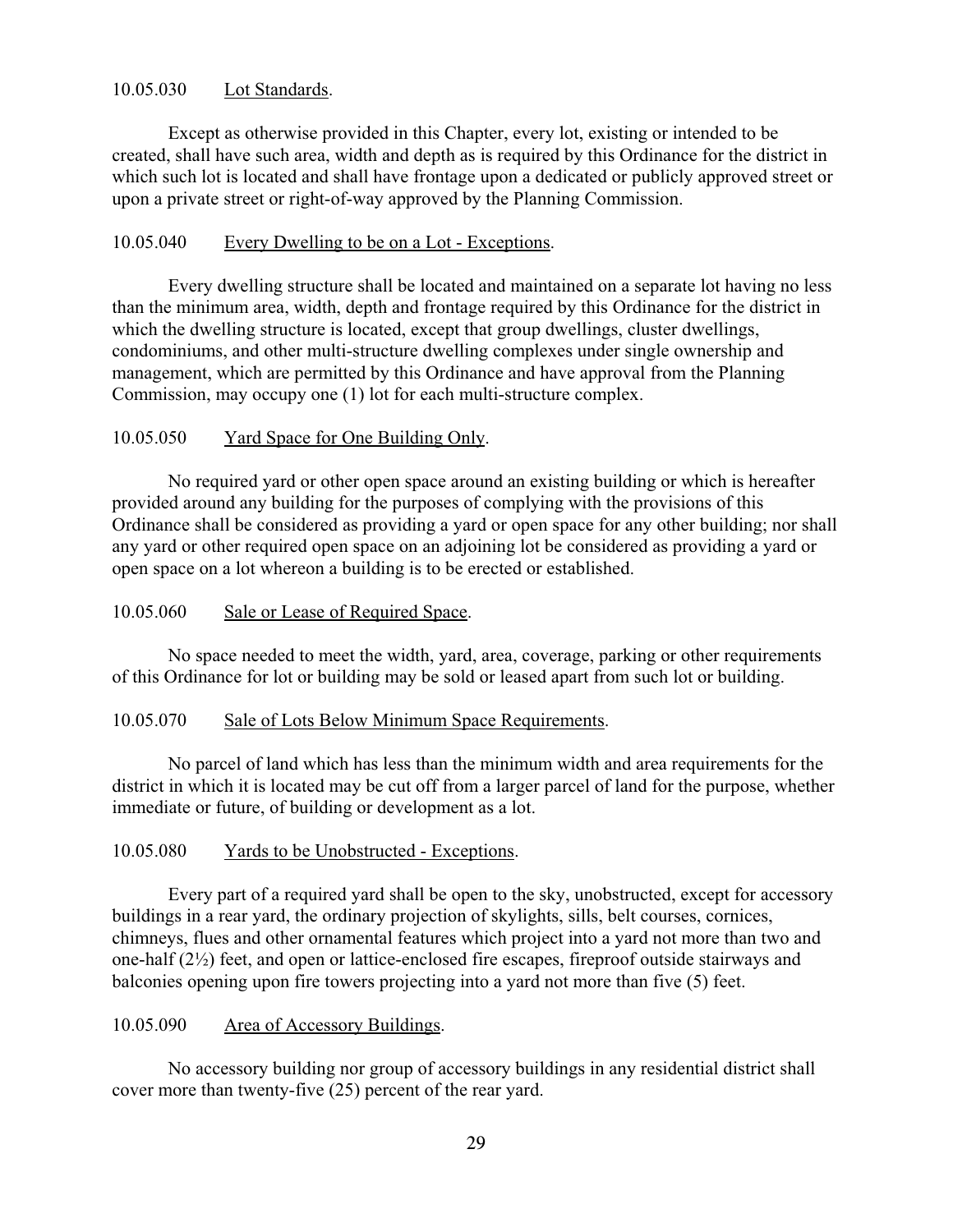## 10.05.100 Additional Height Allowed.

Public utility buildings, when authorized in a district, may be erected to a height greater than the district height limit by Conditional Use Permit.

## 10.05.110 Exceptions to Height Limitations.

Penthouse or roof structures housing elevators, stairways, tanks, ventilating fans or similar equipment required to operate and maintain the building, and fire or parapet walls, skylights, towers, steeples, flagpoles, chimneys, smokestacks, water tanks, windmills, wireless or television masts, theater lofts, silos or similar structures may be erected above the height limits herein prescribed, but no space above the height limit shall be allowed for purposes of providing additional floor space.

## 10.05.120 Minimum Height of Main Buildings.

No dwelling shall be erected to a height less than one (1) story above grade.

## 10.05.130 Maximum Height of Accessory Buildings.

No building which is accessory to a one-family, two-family, three-family or four-family dwelling shall be erected to a height greater than twenty (20) feet.

## 10.05.140 Clear View of Intersecting Streets.

In all districts which require a front yard, no obstruction to view in excess of two (2) feet in height shall be placed on any corner lot within a triangular area formed by the street property lines and a line connecting them at points forty (40) feet from the intersection of the street lines, except a reasonable number of trees pruned high enough to permit unobstructed vision to automobile drivers and pumps at gasoline service stations.

# 10.05.150 Maximum Height of Fences, Walls, and Hedges.

(1) Fences, walls, and hedges may be erected or allowed to the permitted building height when located within the buildable area, provided that any physical structure over six (6) feet in height shall require a building permit.

(2) Fences, walls, and hedges may not exceed six (6) feet in height unless required by the Beaver County Planning Commission, within any required rear yard or interior side yard.

(3) Fences, walls and hedges may not exceed two (2) feet in height within any required front yard or side street side yard.

(4) Notwithstanding any other provisions herein, no fence, wall, or hedge exceeding two (2) feet in height shall be erected or allowed closer to any street line than the required building setback line.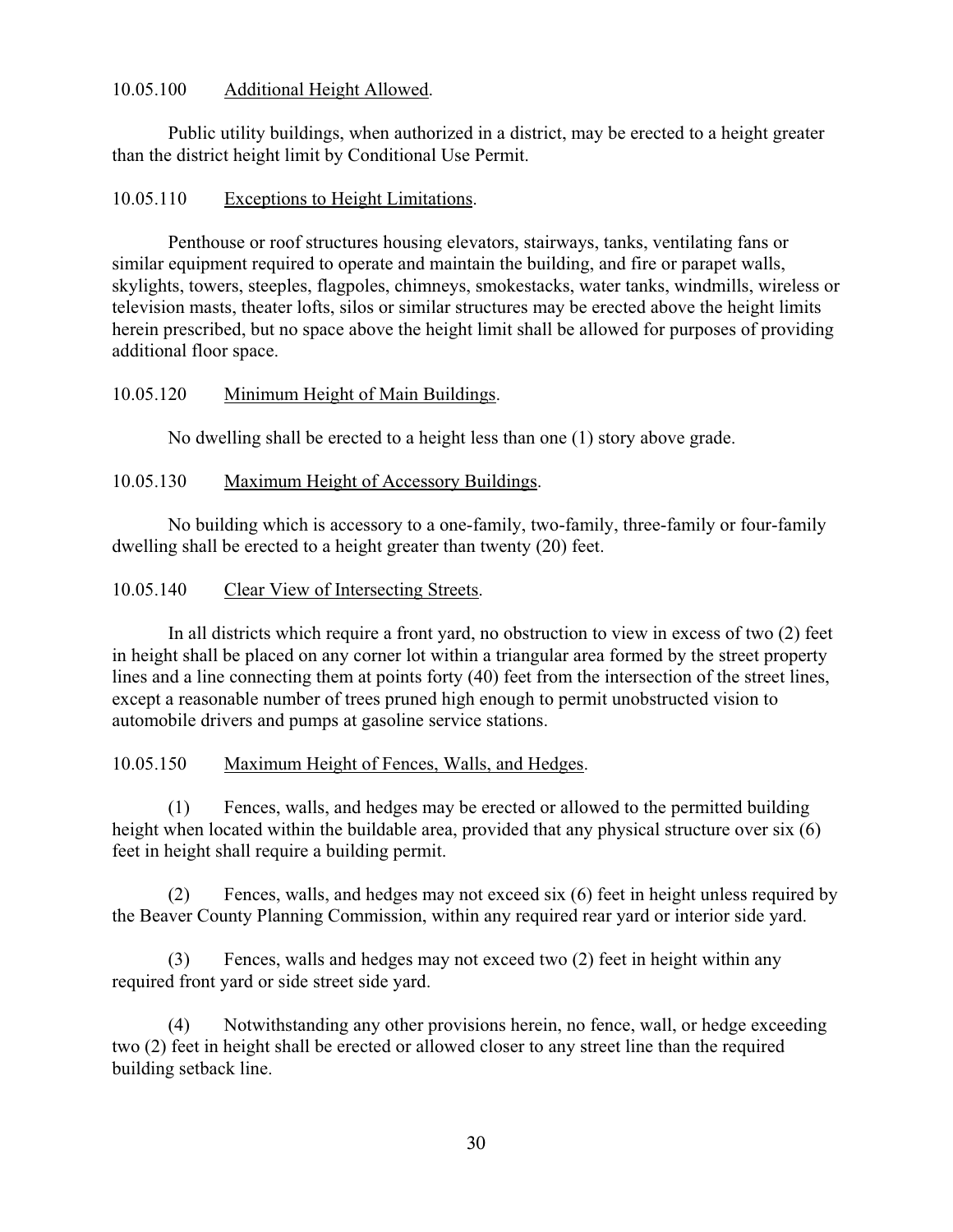(5) For purpose of this section, single shrub planting shall not constitute a hedge if the closest distance between the foliage of any two (2) plants is and remains at least five (5) feet.

(6) Where a fence, wall, or hedge is located along a property line separating two (2) lots and there is a difference in the grade of the properties on the two (2) sides of the property line, the fence, wall or hedge may be erected or allowed to the maximum height permitted on either side of the property line.

## 10.05.160 Water and Sewer Requirements.

In all cases where a proposed building or proposed use will involve the use of sewerage facilities and a connection to a public sewer system as defined by the Utah State Division of Environmental Health is not available, and in all cases where a connection to a public water system approved by the Utah State Department of Environmental Health is not available, the sewage disposal and the domestic water supply shall comply with the requirements of such Division, and the application for a building permit shall be accompanied by a certificate of approval from said Division of Health.

# 10.05.170 Curbs, Gutters and Sidewalks.

The installation of curb, gutter and sidewalks of a type approved by Beaver County may be required on any existing or proposed street adjoining a lot on which a building is to be constructed or remodeled, or on which a new use is to be established. Such curbs, gutters and sidewalks may be required as a condition of building or use permit approval.

## 10.05.180 Lots and Buildings on Private Streets - Special Provisions.

Lots or buildings with frontage on private streets only shall be allowed by conditional use permit or Planned Unit Development procedure only, and subject to all applicable requirements of this Ordinance and the Subdivision Ordinance.

## 10.05.181 Lots and Buildings on Public Streets - Special Provisions.

Any building or lot created, that fronts or has a sideyard on a public street or road that is part of the future transportation corridor must deed to Beaver County one half of the required width plus one half of the existing street or road from fence to fence if applicable.

## CHAPTER 10.06 NONCONFORMING USES

# 10.06.010 Maintenance Permitted.

A nonconforming building or structure may be maintained.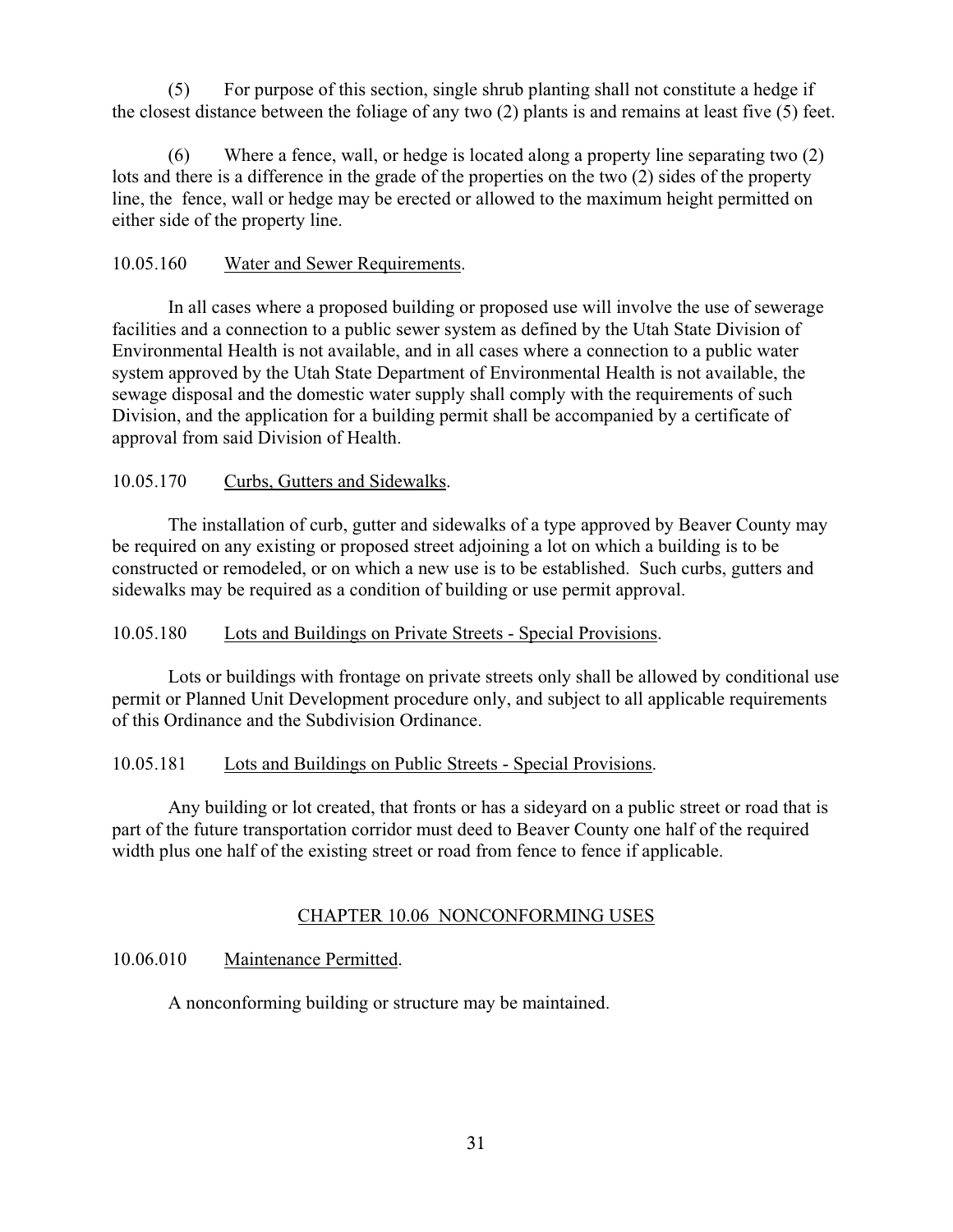### 10.06.020 Repairs and Maintenance.

Repairs and maintenance may be made to a nonconforming building or to a building housing a nonconforming use.

### 10.06.030 Extension, Alteration, and Expansion.

No extension, alteration or expansion to a nonconforming building or to a building housing a nonconforming use may be made without appeal to the Board of Adjustment.

### 10.06.040 Alterations Where Parking Insufficient.

A building or structure lacking sufficient automobile parking space in connection therewith as required by this Ordinance may be altered or enlarged provided additional automobile parking space is supplied to meet the requirements of this Ordinance for such alterations or enlargements.

## 10.06.050 Restoration of Damaged Buildings.

A nonconforming building or structure or a building or structure occupied by a nonconforming use which is damaged or is destroyed by fire, flood, wind, earthquake, or other calamity or Act of God or the public enemy, may be restored and the occupancy or use of such building, structure or part thereof, which existed at time of such damage or destruction, may be continued or resumed, provided that such restoration is started within a period of one (1) year and is diligently prosecuted to completion.

## 10.06.060 One Year Vacancy.

A building or structure or portion thereof occupied by a nonconforming use, which is, or hereafter becomes, vacant and remains unoccupied by a nonconforming use for a continuous period of one (1) year, except for dwellings, shall not thereafter be occupied except by a use which conforms to the use regulations of the district in which it is located.

## 10.06.070 Continuation of Use.

The occupancy of a building or structure by a nonconforming use, existing at the time this Ordinance became effective, may be continued.

## 10.06.080 Occupation Within One Year.

A vacant building or structure may be occupied by a use for which the building or structure was designed or intended if so occupied within a period of one (1) year after the use became nonconforming.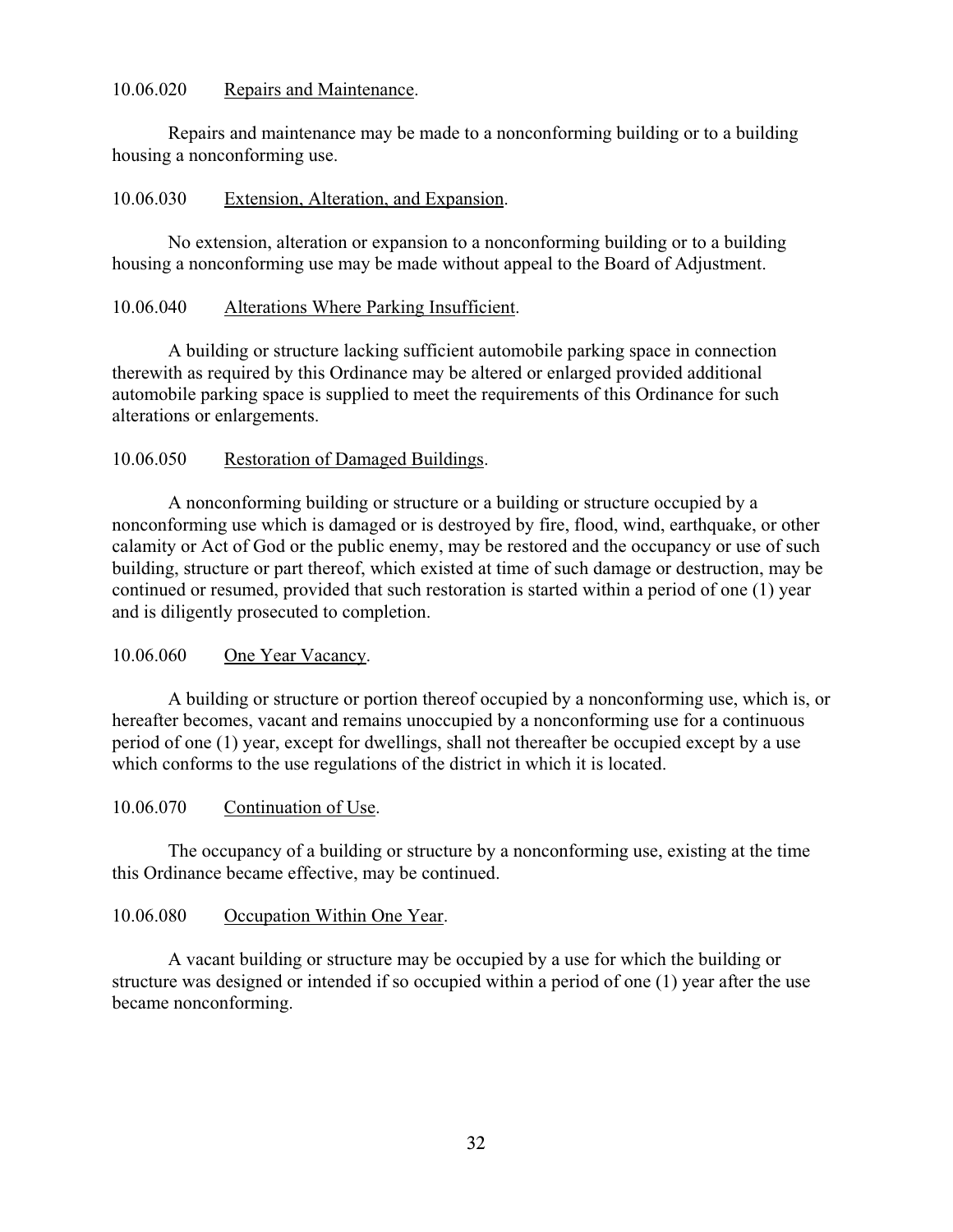### 10.06.090 Change of Use.

The nonconforming use of a building or structure may not be changed except to a conforming use; but where such change is made, the use shall not thereafter be changed back to a nonconforming use.

### 10.06.100 Nonconforming Use of Land.

The nonconforming use of land, existing at the time this Ordinance became effective, may be continued, provided that no such nonconforming use of land shall in any way be expanded or extended either on the same or on adjoining property, and provided that if such nonconforming use of land, or any portion thereof, is abandoned or changed for a period of one (1) year or more, any future use of such land shall be in conformity with the provisions of this Ordinance.

## CHAPTER 10.07 OFF-STREET PARKING REQUIREMENTS

### 10.07.010 Off-Street Parking Required.

At the time any building or structure is erected or enlarged or increased in capacity or any use is established, there shall be provided off-street parking spaces for automobiles in accordance with the following requirements:

### 10.07.020 Size.

The dimensions of each off-street parking space shall be at least ten (10) feet by twenty (20) feet for diagonal or ninety degree spaces; or ten (10) by twenty-three (23) feet for parallel spaces.

### 10.07.030 Access to Individual Parking Space.

Except for single-family and two-family dwellings, access to each parking space shall be from a private driveway and not from a public street.

10.07.040 Number of Parking Spaces.

The number of off-street parking spaces required shall be as follows:

(1) Business or professional offices. One (1) parking space for each two hundred (200) square feet of floor area.

(2) Churches with fixed seating. One (1) parking space for each 3.5 fixed seats, or one (1) parking space for each seven (7) feet of linear pew, whichever is greater.

(3) Churches without fixed seats, sports arenas, auditoriums, theaters, assembly halls, meeting rooms. One (1) parking space for each 3.5 seats of maximum seating capacity.

33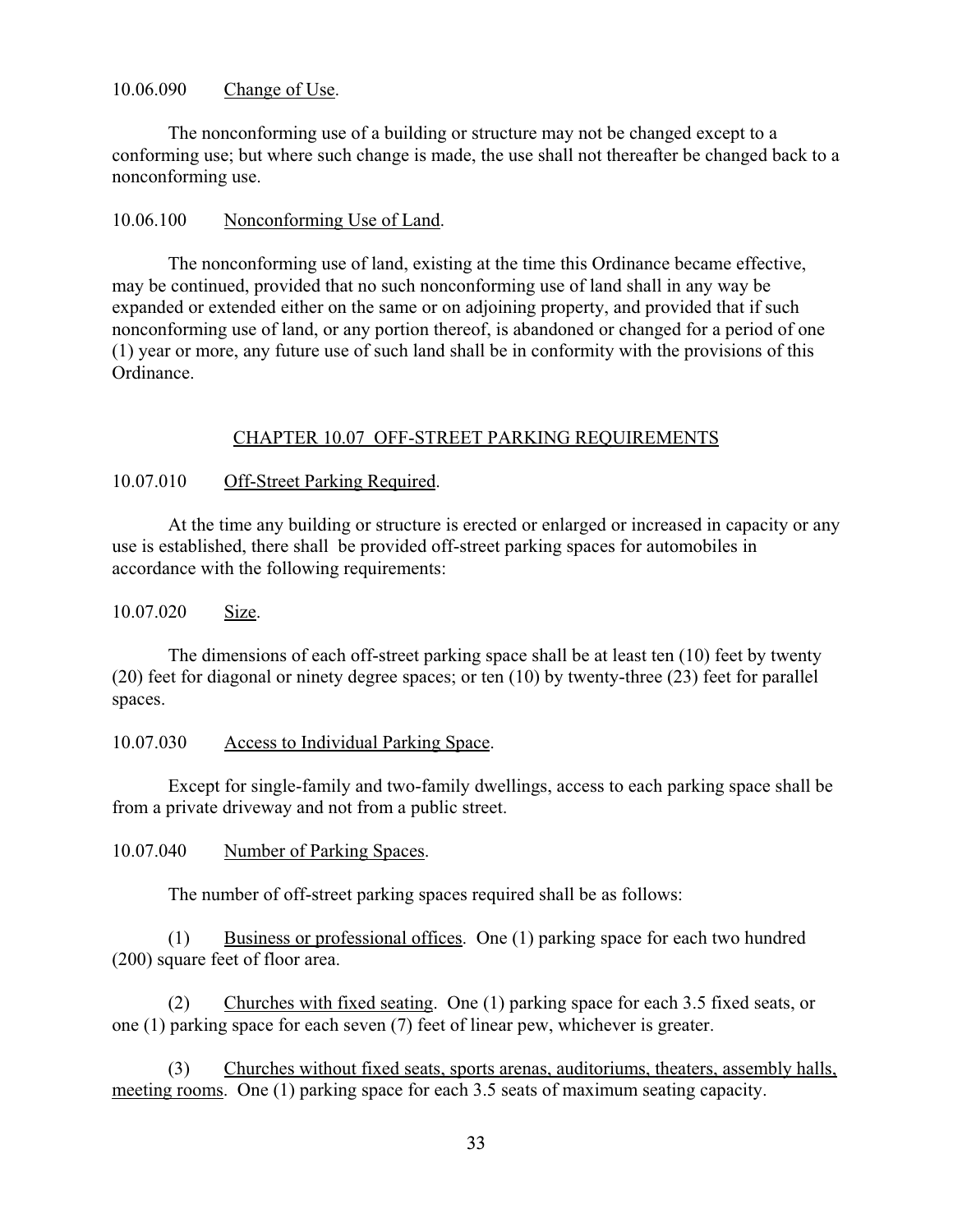(4) Dwellings. Two (2) parking spaces for each dwelling unit.

(5) Furniture and Appliance Stores. One (1) parking space for each six hundred (600) square feet of floor area.

(6) Hospitals. Two (2) parking spaces for each bed.

(7) Hotels, Motels, Motor Hotels. One (1) space for each living or sleeping unit, plus parking space for all accessory uses as herein specified.

(8) Nursing Homes. Four (4) parking spaces, plus one (1) space for each five  $(5)$ **beds** 

(9) Restaurants, Taverns, Private Clubs, and all other similar Dining and/or Drinking Establishments. One (1) parking space for each 3.5 seats or one (1) parking space for each one hundred (100) square feet of floor area (excluding kitchen, storage, etc.), whichever is greater.

(10) Retail Stores, Shops, except as provided in No. 5 above. One (1) parking space for each two hundred (200) square feet of retail floor space.

(11) Wholesale Establishments, Warehouses, Manufacturing Establishments, and all Industrial Uses. As determined by conditional use permit or by Planned Unit Development requirements, if applicable, or by the planning Commission, but in no case fewer than one (1) space for each employee projected for the highest employment shift.

(12) Shopping Centers or Other Groups of Uses not Listed Above. As determined by conditional use permit or Planned Unit Development procedure, if applicable, or by the Planning Commission.

(13) All other uses not listed above. As determined by the Building Inspector, based on the nearest comparable use standards.

10.07.050 Access Requirements.

(1) Not more than two (2) driveways shall be used for each one hundred (100) feet or fraction thereof of frontage on any street.

(2) No two (2) of said driveways shall be closer to each other than twelve (12) feet, and no driveway shall be closer to a side property line than three (3) feet.

(3) Each driveway shall be not more than thirty-five (35) feet in width, measured at right angles to the centerline of the driveway, except as increased by permissible curb return radii. The entire flare of any return radius shall fall within the right-of-way.

(4) No driveway shall be closer than ten (10) feet to the point of intersection of two (2) property lines at any corner as measured along the property line, and no driveway shall extend across such extended property line.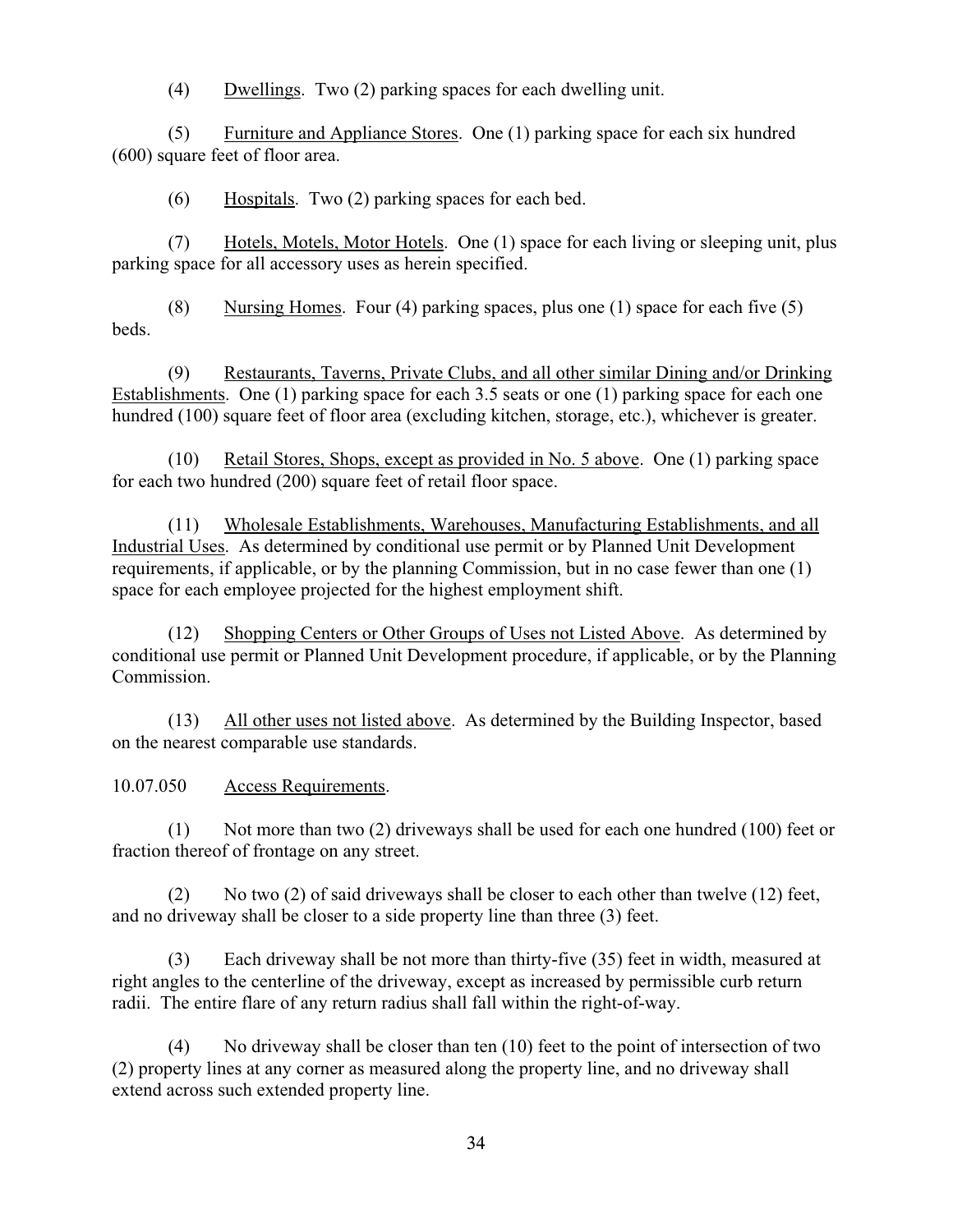(5) In all cases where there is an existing curb and gutter or sidewalk on the street, the applicant for a permit shall provide a safety island along the entire frontage of the property, except for the permitted driveways. On the two (2) ends and street side of each such island shall be constructed a concrete curb, the height, location, and structural specifications of which shall be approved by the County Engineer.

## 10.07.060 Location of Gasoline Pumps.

Gasoline pumps shall be setback not less than twenty (20) feet from any street line to which the pump island is vertical and twelve (12) feet from any street line to which the pump island is parallel, and not less than ten (10) feet from any residential or agricultural district boundary line. If the pump island is set at an angle on the property, it shall be so located that the automobiles stopped for service will not extend over the property line.

# 10.07.070 Maintenance of Parking Lots.

Every parcel of land used as a public or private parking lot shall be developed and maintained in accordance with the following requirements:

(1) Surfacing. Each off-street parking lot shall be surfaced with an asphaltic or Portland cement or other binder pavement so as to provide a dustless surface. The parking area shall be so graded as to dispose of all surface water. If such water is to be carried to adjacent streets, it shall be piped under sidewalks.

(2) Screening. The sides and rear of any off-street parking lot which face or adjoin a residential district shall be screened from such district by a masonry wall or solid visual barrier fence not less than four (4) or more than six (6) feet in height.

(3) Landscaping. Each parking lot shall be adequately landscaped and permanently maintained.

(4) Lighting. Lighting used to illuminate any parking lot shall be arranged to reflect the light away from adjoining premises in any R or A district, and then from street traffic.

# CHAPTER 10.08 CONDITIONAL USES

## 10.08.010 Purpose.

(1) To provide for the regulation of certain uses to insure their compatible integration in the land use pattern of Beaver County, Utah.

## 10.08.020 Conditional Use Requirement.

An approved conditional use permit shall be required for each conditional use listed in this Ordinance prior to commencement of such use. When a conditional use permit is required,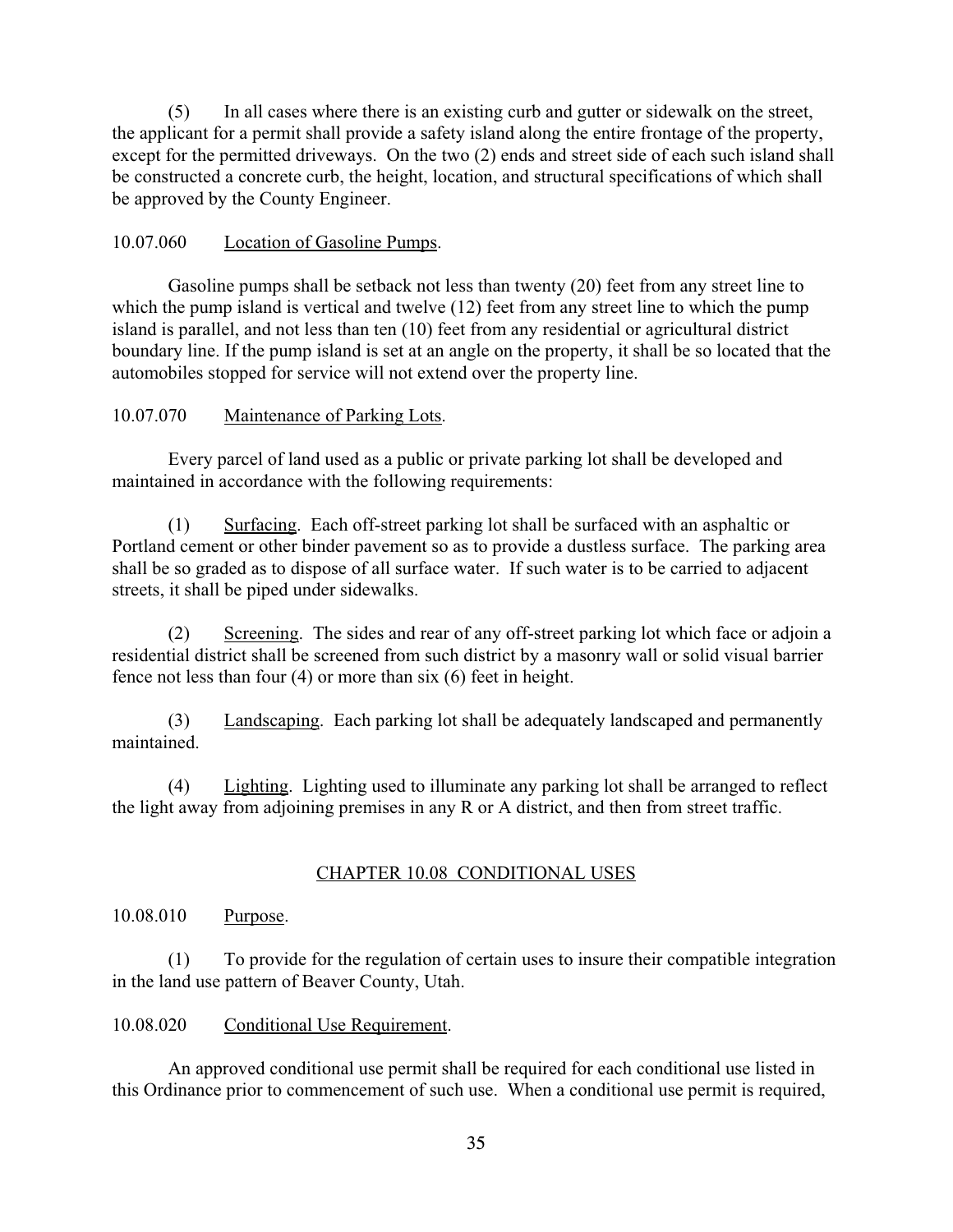no building permit or other permit or license shall be issued by any officer or employee of Beaver County, unless a conditional use permit shall first have been issued by the Beaver County Planning Commission or Beaver County Zoning Administrator. The Zoning Administrator may only issue Conditional use permits for the type of conditional uses previously authorized by the planning commission. As required in this chapter, conditional uses involving a total project valuation of \$150,000, or greater, except single family dwellings, must be approved by the Board of County Commissioners.

# 10.08.030 Application.

Application for a conditional use permit shall be made at the office of the Beaver County Planning Commission on forms provided for that purpose. The application for a conditional use permit shall require, but shall not be limited to, the following information:

- (1) The name, business name and address of the applicant.
- (2) The name and address of the manager or contact person for the applicant.
- (3) Two (2) copies of a plot plan with a legal description.
- (4) The present zone classification for the property.
- (5) A description of the proposed project and use of the land.
- (6) An estimate of the number of employees and the type of equipment and buildings to be used.
- (7) An estimate of the total project valuation.
- (8) An estimate of the time required for construction of the project, including the time required for construction of each phase if construction is to be made in phases.
- (9) A listing of all permits that may be required by state or federal agencies, with copies of such permits to be submitted to the Beaver County Planning Commission, as soon as they are available.
- (10) A listing of all utilities which will be in place before, during and after construction.
- (11) Such other pertinent information as needed by the Zoning Official or the Beaver County Planning Commission to evaluate the application.

# 10.08.040 Conditional Uses for Agricultural and Commercial Operations.

In addition to those minimum requirements set forth in 10.08.030, applications for conditional use permits for agricultural or commercial purposes shall set forth: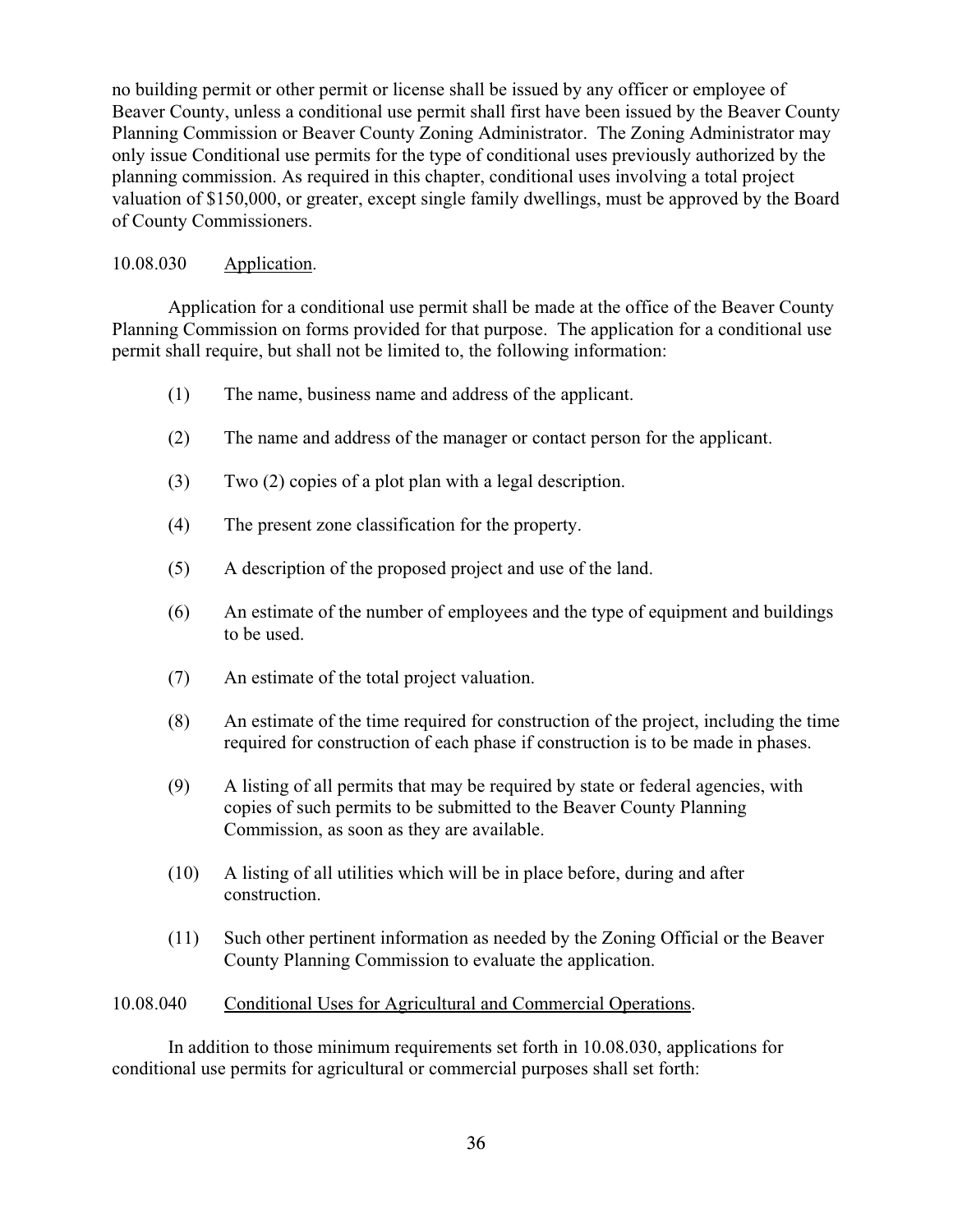- (1) A description of transportation needs and proposed routes.
- (2) A proposed plan for disposition of waste product, including a legal description of lands that will be used for animal waste disposal.
- (3) An estimate of the number of livestock, if any, to be used in the proposed operation.
- (4) A proposed disposition of dead animals, if any, other than those to be slaughtered and processed for sale.
- (5) Such other pertinent information, as needed by the Zoning Official or Planning Commission to evaluate the application.

## 10.08.050 Development Plan.

The applicant for a conditional use permit shall prepare a site plan of the proposed buildings, fences, landscaping, automobile parking and loading areas, and any other information the Planning Commission may deem necessary to evaluate the proposed uses and the physical relationship of the uses.

## 10.08.060 Fee.

The application for any conditional use permit shall be accompanied by the appropriate fee, as set by Resolution of the Board of County Commissioners.

## 10.08.070 Public Hearing.

The Planning Commission may grant an application for a conditional use permit without first holding a public hearing. A hearing may be held, however, when the Planning Commission shall deem it to be necessary or desirable to serve the public interest.

### 10.08.080 Determination.

(1) The Planning commission may approve or deny a conditional use application. The Planning Commission shall impose such regulations and conditions as are necessary to protect the public welfare, to accomplish the purposes of the Beaver County General Plan and this Zoning Ordinance, and to contribute to the general well-being of the community. If an applicant meets those conditions imposed by the Planning Commission, the Planning Commission shall issue conditional use permit subject to the conditions so imposed.

Following a hearing, the Commission shall record the decision in writing and shall recite therein the findings upon which such decision is based. The Commission may approve and/or modify a Conditional Use Permit application in whole or in part, with or without conditions, only if the applicant has certified that the proposed use complies with the following findings: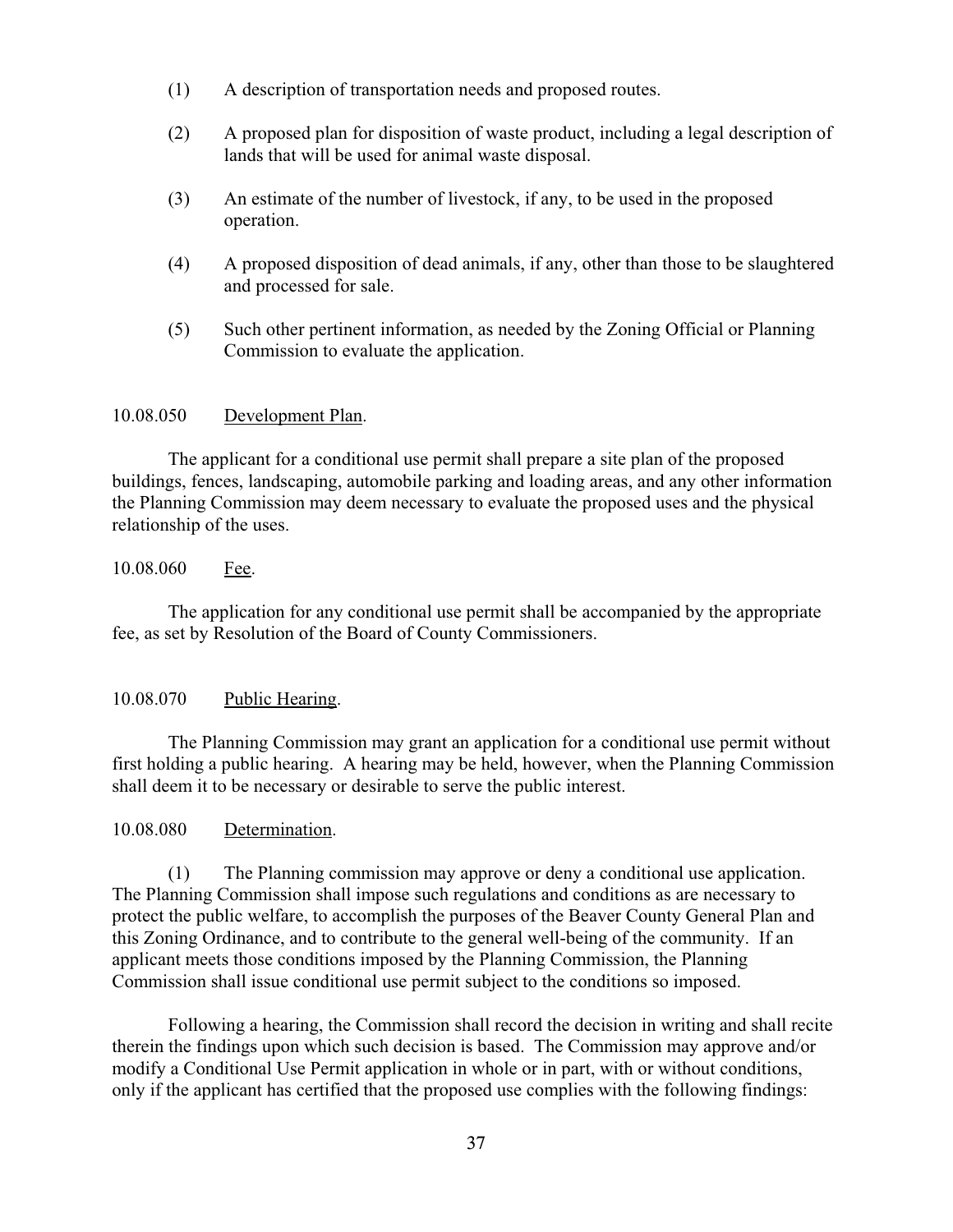a. The proposed use is conditionally allowed within the subject land use district and complies with all of the applicable provisions of this Code;

b. The proposed use would not impair the integrity and character of the land use district;

c. The subject site is physically suitable for the type of use which is being proposed;

d. The proposed use would be compatible with existing and future land uses within the general area;

e. The proposed use is compatible in scale, mass, coverage, and density with all adjacent land uses;

f. Are there adequate provisions for water, sanitation, public utilities and services to ensure that the proposed use would not be detrimental to public health and safety;

g. Will there be harmful effects upon desirable area characteristics;

h. Is the proposed use needed at the prescribed location, as demonstrated in the market/feasibility study, if required;

i. The proposed use will not have a significant or harmful effect upon environmental quality and natural resources;

j. The negative impacts of the proposed use are mitigated; and

k. The proposed location, size, design, and operating characteristics will not be detrimental to public interests, health, safety, convenience, or welfare of the County*.*

(2) In approving a conditional use permit, the Planning Commission shall find that the proposed use is in harmony with the intent of the General Plan and the zone in which it is located.

 (3) In denying a conditional use permit, the Planning Commission shall set forth specifically in writing the reasons for such denial and provide the applicant with a copy of the Planning Commission's written decision.

(4) Applications for conditional use permits indicating a total project value of \$150,000, or greater, are automatically appealed to the Board of County Commissioners for final approval.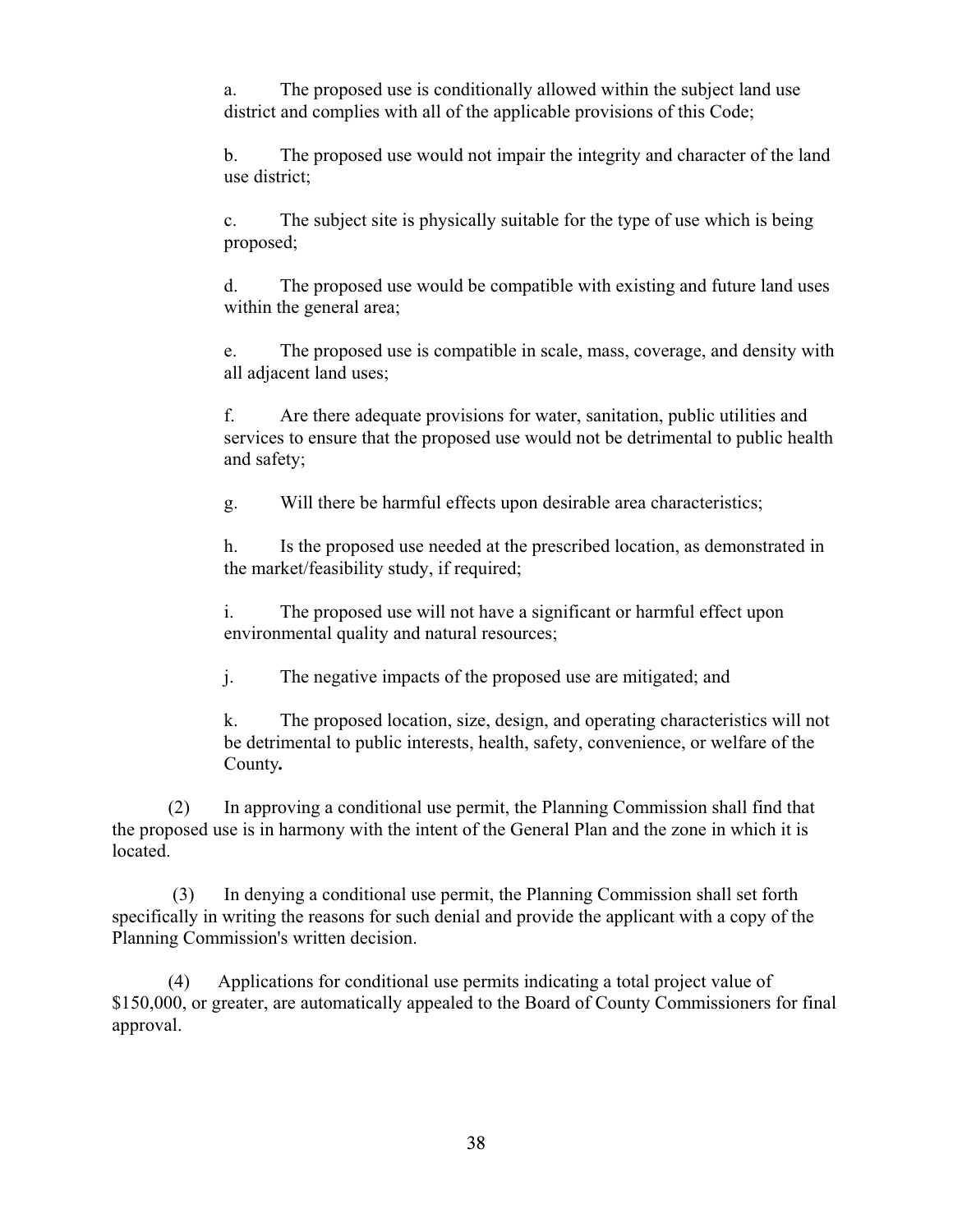### 10.08.090 Publication.

Notice of conditional use permit applications may be published at such times or in such manner as deemed necessary by the Planning Commission.

### 10.08.100 Appeal of Decision.

Appeal of any decision of the Planning Commission shall be to the Board of County Commissioners. Appeal shall be in writing, and shall be filed at the office of the Board of County Commissioners not more than thirty (30) days after the decision by the Planning Commission. The Board of County Commissioners may affirm, modify, or reverse the decision of the Planning Commission. However, the Board of County Commissioners shall present, in writing, the reasons for its action.

## 10.08.110 Inspection.

The Building Official shall inspect the lot on which a conditional use permit is issued during construction of any improvements, to insure that all improvements comply with the conditions of the conditional use permit.

## 10.08.120 Revocation of Conditional Use Permit.

The Planning Commission may, after notice and hearing before the Planning Commission, revoke a conditional use permit if the applicant fails to comply with the conditions imposed upon the original approval of such conditional use permit or any amendment thereto. Furthermore, the Planning Commission may revoke a conditional use permit one (1) year after issuing the permit unless, in the judgement of the Planning Commission, substantial work shall have been accomplished toward the implementation of the conditional use.

## 10.08.130 Transfer of Conditional Use Permit

A conditional use permit is not generally transferable and applies to the owner and property described in the original application or permit. However, a person who purchases property for the purpose of continuing a conditional use previously granted, may be allowed to transfer the permit under the same conditions upon approval of the planning commission.

## 10.08.140 Temporary Construction Camp.

A conditional use permit for a temporary construction camp may be issued by the Planning Commission for a time limit not exceeding the period of construction, plus six (6) months. The applicant, in addition to submitting the development plan in accordance with 10.08.050 of this Ordinance, shall also submit plans for the water supply and sewage systems, and shall obtain the approval of the Board of Health and Building Official.

## 10.08.150 Temporary Worker Housing Facilities.

A landowner may apply for a conditional use permit for a temporary worker housing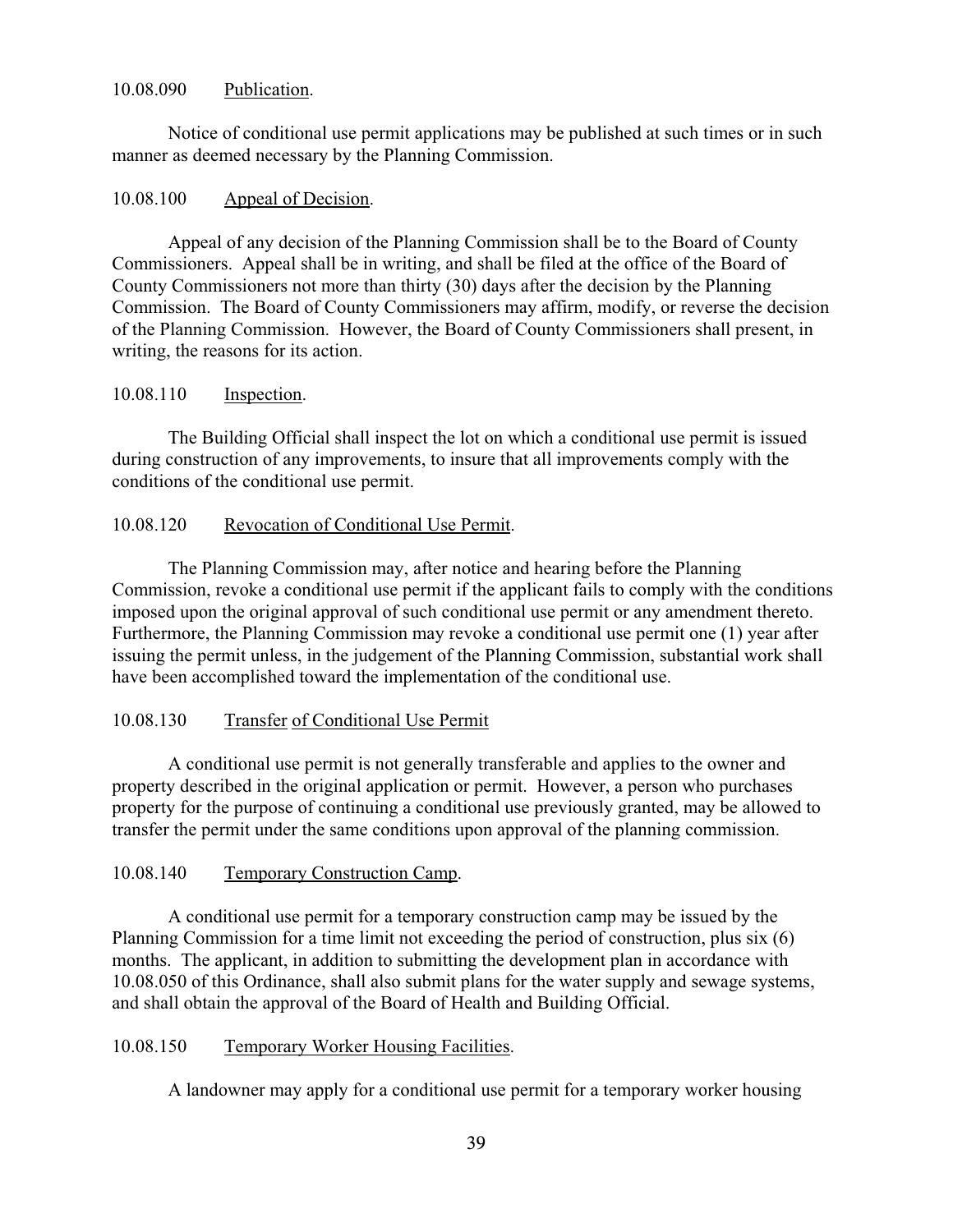facility for an agricultural operation, fitting the description of Intensive Livestock operation. Either the Planning Commission or by the Board of County Commissioners, depending on the total project valuation, may issue a conditional use permit under the criteria set out in Section 10.08.020 and this section.

(1) The application for a temporary worker housing facility conditional use permit shall address the requirements of Sections 10.08.030 and 10.08.040.

(2) The application shall include a development plan. The development plan shall include the following information:

a. A site plan for the entire housing facility showing the size and location of each housing unit, the location of any public or private streets used for access to the housing, and other significant features of the facilities;

b. The maximum number of workers to be housed at any time;

c. The water supply system; with approval letter from Southwest Utah Health Dept.

d. The sewer system; with approval letter from Southwest Utah Health Dept.

e. The period of time during which the workers will be housed;

f. A list of any permits required from local, state, or federal agencies in order to build and operate the housing facilities; and

g. Other information necessary for the Planning Commission to evaluate the development plan.

(3) Manufactured housing can be used in a temporary worker housing facility, provided that such housing was constructed or manufactured in accordance with all applicable codes.

(4) Temporary worker housing facilities may be located only in the Multiple Use District (MU-20) and in the Agricultural District (A-20).

## CHAPTER 10.09 PLANNED UNIT DEVELOPMENT

## 10.09.010 Purpose.

The purpose of this Chapter is to allow diversification in the relationship of various uses and structures to their sites and to permit more flexibility in the use of such sites.

## 10.09.020 Definition.

An integrated design for development of residential, commercial, or industrial uses, or combinations of such uses, in which one (1) or more of the regulations, other than use regula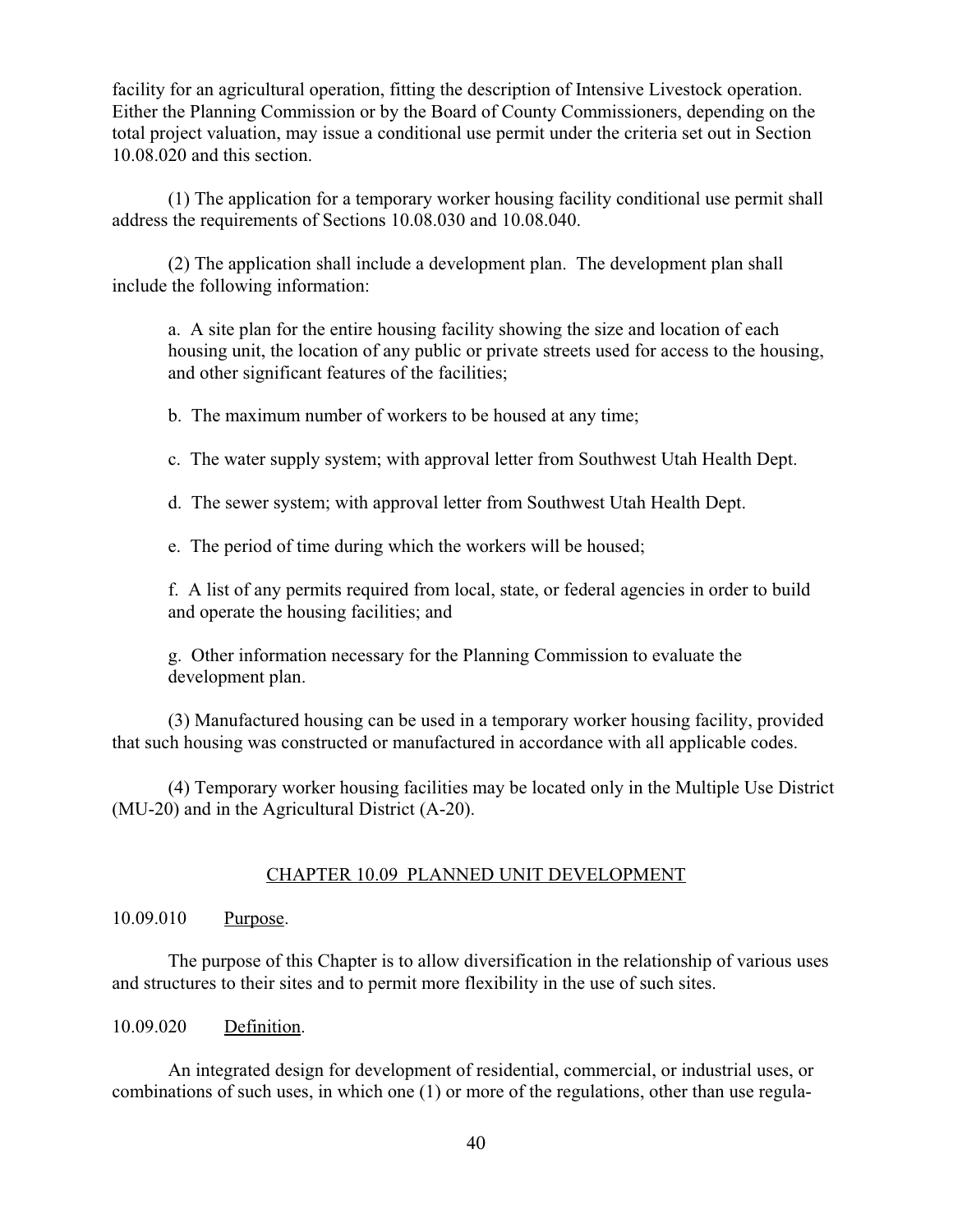tions, of the district in which the development is to be situated, is waived or varied to allow flexibility and initiative in site and building design and location, in accordance with an approved plan and imposed general requirements as specified in this Chapter.

# 10.09.030 Planned Unit Development Permit.

Planned Unit Developments may be allowed by Planning Commission approval in any zoning district. No such Planned Unit Development permit shall be granted unless the Planned Unit Development will meet the use limitations of the zoning district in which it is to be located, including Planned Unit Developments in planned districts, and meet the density and other limitations provided by this Chapter or by district regulations. Compliance with the regulations of this Ordinance does not excuse the developer from the applicable requirements of the Subdivision Ordinance, except as modifications thereof are specifically authorized in the approval of the application for the Planned Unit Development.

# 10.09.040 Required Conditions.

(1) No Planned Unit Development shall have an area less than one (1) acre in a commercial or industrial district, or less than five (5) acres in a residential or agricultural district.

(2) A Planned Unit Development which will contain uses not permitted in the zoning district in which it is to be located will require a change of zoning district and shall be accompanied by an application for a zoning amendment, except that any residential use shall be considered a permitted use in a Planned Unit Development which allows residential uses and shall be governed by density, design, and other requirements of the Planned Unit Development permit.

(3) The development shall be in single, corporate or partnership ownership at the time of application or the subject of an application filed jointly by all owners of the property.

(4) The Planning Commission shall require such arrangements of structures and open spaces within the site development plan as necessary to assure that adjacent properties will not be adversely affected:

> a. Density or land use intensity shall in no case be more than twenty-five (25) percent higher than allowed in the zoning district, except not more than ten (10) percent higher in all residential districts.

b. Where feasible, height and intensity of buildings and uses shall be arranged around the boundaries of the development.

c. Lot area, width, yard, height, density and coverage regulations shall be determined by approval of the site development plan.

(5) Preservation, maintenance and ownership of required open spaces within the development shall be accomplished by:

a. Dedication of the land as a public park or parkway system, or,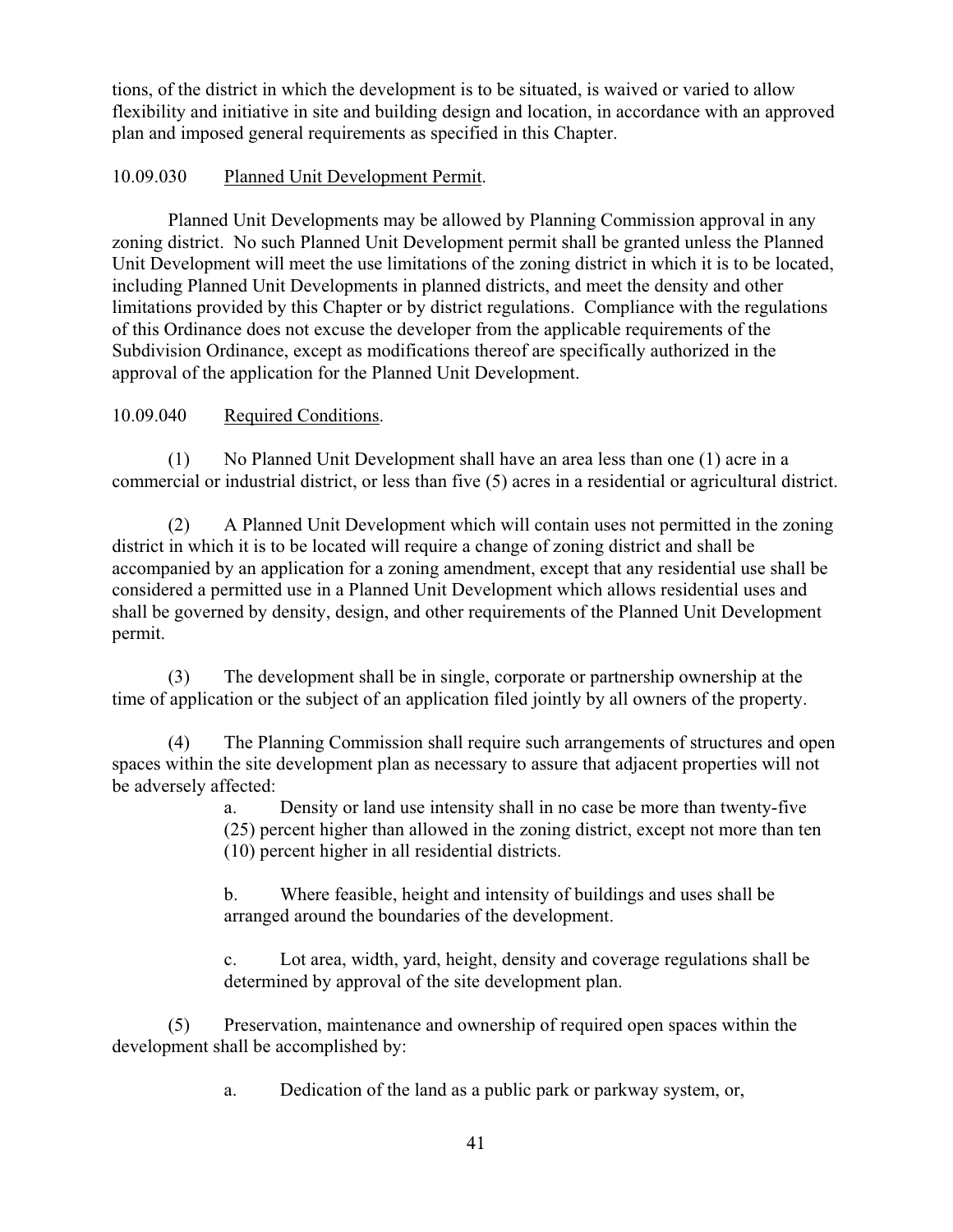b. Granting to Beaver County, Beaver City, Milford, or Minersville a permanent, open space easement on and over the said private open spaces to guarantee that the open spaces remain perpetually in recreational use, with ownership and maintenance being the responsibility of an owner's association established with articles of association and by-laws which are satisfactory to Beaver County, or,

c. Complying with the provisions of the Condominium Ownership Act of 1963, Title 57, Chapter 8, Utah Code Annotated, 1953, as amended, which provides for the payment of common expenses for the upkeep of the common areas and facilities.

(6) Landscaping, fencing and screening related to the several uses within the site, and as a means of integrating the proposed development into its surroundings, shall be planned and presented to the Planning Commission for approval, together with other required plans for the development.

(7) The size, location, design and nature of signs, if any, and the intensity and direction of area or flood-lighting shall be detailed in the application.

(8) A grading and drainage plan shall be submitted to the Planning Commission with the application.

(9) A planting plan, showing proposed tree and shrubbery planting, shall be prepared for the entire site to be developed.

(10) The proposed use of the particular location shall be shown as necessary or desirable, to provide a service or facility which will contribute to the general well-being of the neighborhood and the community.

(11) It shall be shown that under the circumstances of the particular case, the proposed use will not be detrimental to the health, safety or general welfare of persons residing in the vicinity of the Planned Unit Development.

# 10.09.050 Permitted Uses.

Subject to the review and approval of the Planning Commission, uses permitted in a Planned Unit Development shall be those uses which are permitted in the planned district or other zoning district in which the Planned Unit Development is located; provided, that for the purposes of this Chapter and Ordinance, multiple-family dwellings may be permitted in a Planned Unit Development approved in a single-family zoning district, provided that the overall density of the development does not exceed ten (10) percent higher than the density normally allowed for single-family dwellings in such district.

## 10.09.060 General Site Plan.

Application shall be accompanied by a general site plan showing, where pertinent: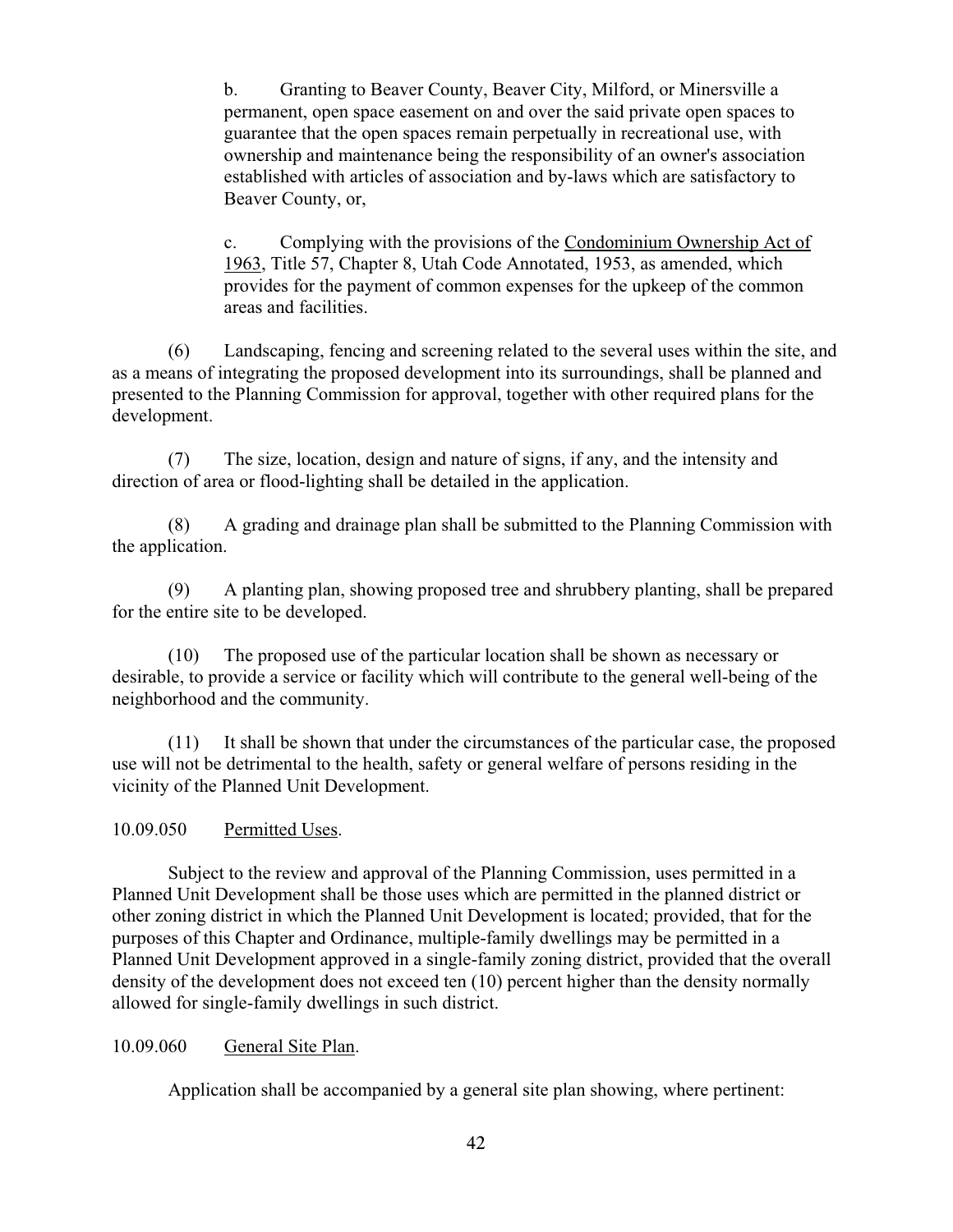(1) The use or uses, dimensions, sketch elevations and locations of proposed structures.

(2) Dimensions and locations of areas to be reserved and developed for vehicular and pedestrian traffic, parking, public uses such as schools and playgrounds, landscaping and other open spaces.

(3) Architectural drawings and sketches outlining the general design and character of the proposed uses and the physical relationship of the uses.

(4) Such other pertinent information, including residential density, coverage and open space characteristics shall be included as may be necessary to make a determination that the contemplated arrangement of buildings and uses makes it desirable to apply regulations and requirements differing from those ordinarily applicable under this Ordinance.

# 10.09.070 Review by Planning Commission.

In order that it may approve a Planned Unit Development, the Planning Commission shall have authority to require that the following conditions be met by the applicant:

(1) That the proponents of the Planned Unit Development have demonstrated to the satisfaction of the Planning Commission that they are financially able to carry out the proposed project.

(2) That the proponents intend to start construction within one (1) year of the approval of the project and apply for any necessary zoning change, and intend to complete the construction, or approved phases thereof, within a reasonable time from the date construction begins.

(3) That application for Planned Unit Development in planned districts meets the requirements of such districts, including the requirements of the general development plan.

(4) That the development is planned as one (1) complex land use rather than an aggregation of individual and unrelated buildings and uses.

(5) That the development as planned will accomplish the purpose outlined in Section 10.08.010.

## 10.09.080 Scope of Planning Commission Action.

In carrying out the intent of this Chapter, the Planning Commission shall consider the following principles:

(1) It is the intent of this Chapter that site and building plans of a Planned Unit Development shall be prepared by a designer or team of designers having professional competence in urban planning as proposed in the application. The Commission may require the applicant to engage such a qualified designer or design team.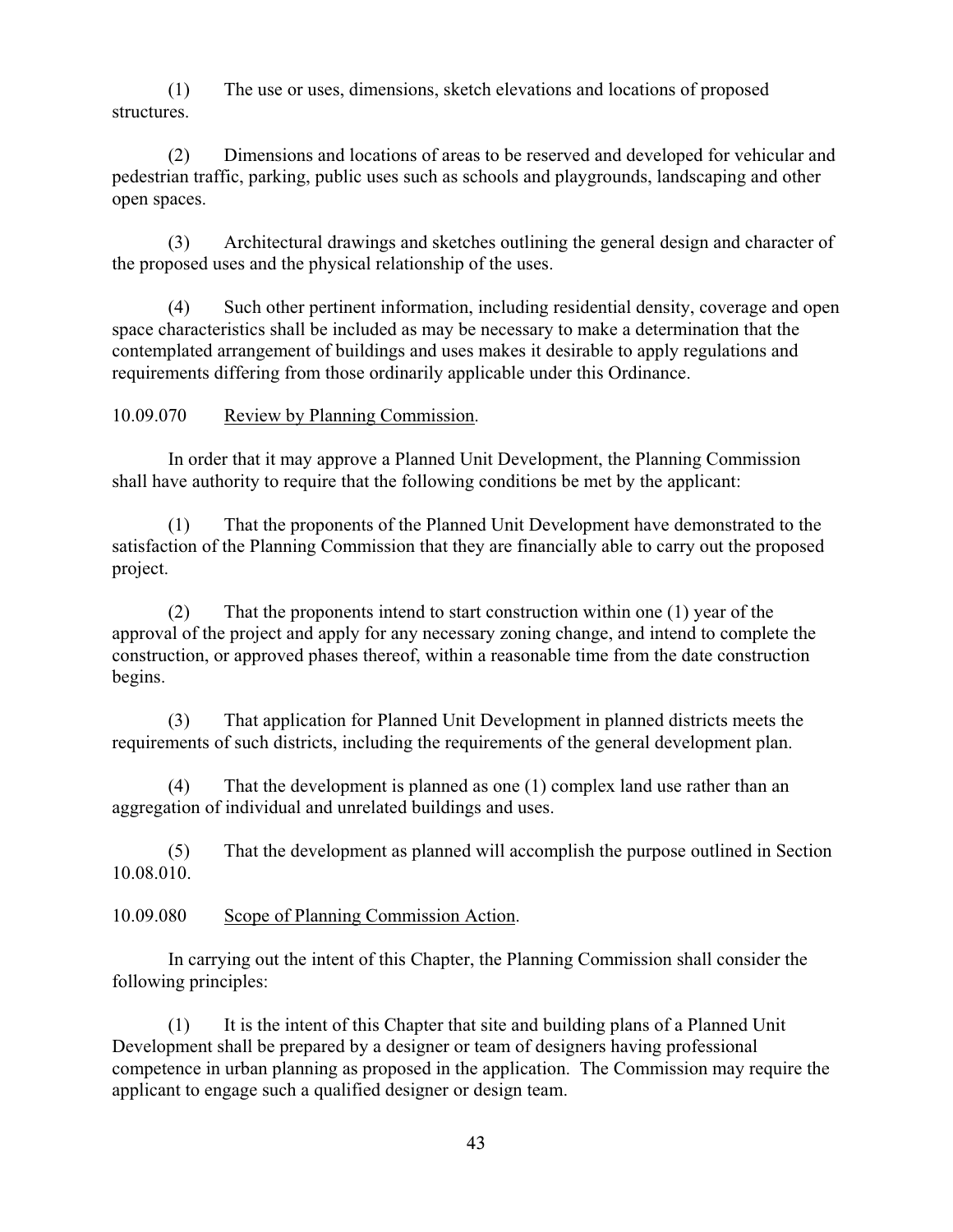(2) It is not the intent of this section that control of the design of a Planned Unit Development by the Planning Commission be so rigidly exercised that individual initiative is stifled and substantial additional expense incurred; rather, it is the intent of this section that the control exercised be the minimum necessary to achieve the purpose of this Chapter.

(3) The Planning Commission may approve or disapprove an application for a Planned Unit Development. In an approval, the Planning Commission may attach such conditions as it may deem necessary to secure compliance with the purposes set forth in Section 10.08.010. The denial of an application for a Planned Unit Development by the Planning commission may be appealed to the Board of County Commissioners.

# 10.09.090 Construction Limitations.

(1) Upon approval of a Planned Unit Development, construction shall proceed only in accordance with the plans and specifications approved by the Planning Commission and in conformity with any conditions attached by the Planning Commission to its approval.

(2) Amendments to approved plan and specifications for a Planned Unit Development shall be obtained only by following the procedure here outlined for first approval.

(3) The Building Inspector shall not issue any permit for any proposed building, structure or use within the project unless such building, structure or use is in accordance with the approved development plan and with any conditions imposed in conjunction with its approval.

# CHAPTER 10.10. MOBILE HOMES AND MOBILE HOME PARKS

# 10.10.010 Purpose.

The purpose of this Chapter is to require that mobile home parks or mobile home subdivisions be of such character as to promote the objectives and purposes of this Ordinance, to protect the integrity and characteristics of the districts contiguous to those in which the mobile home parks are located, and to protect other use values contiguous to or near mobile home park uses.

# 10.10.020 Approval.

Mobile home parks and mobile home subdivisions may only be constructed in the Residential District (R) and Multi-Family Residential Districts (RM), and may not be constructed unless first approved by the Planning Commission, after review of plans for said mobile home park which satisfy the Planning Commission that the proposed development will:

(1) Be in keeping with the general character of the district within which the proposed development will be located.

(2) Be located on a parcel of land containing not less than five (5) acres, or on two (2) or more parcels separated by a street or alley only, and totaling at least ten (10) acres.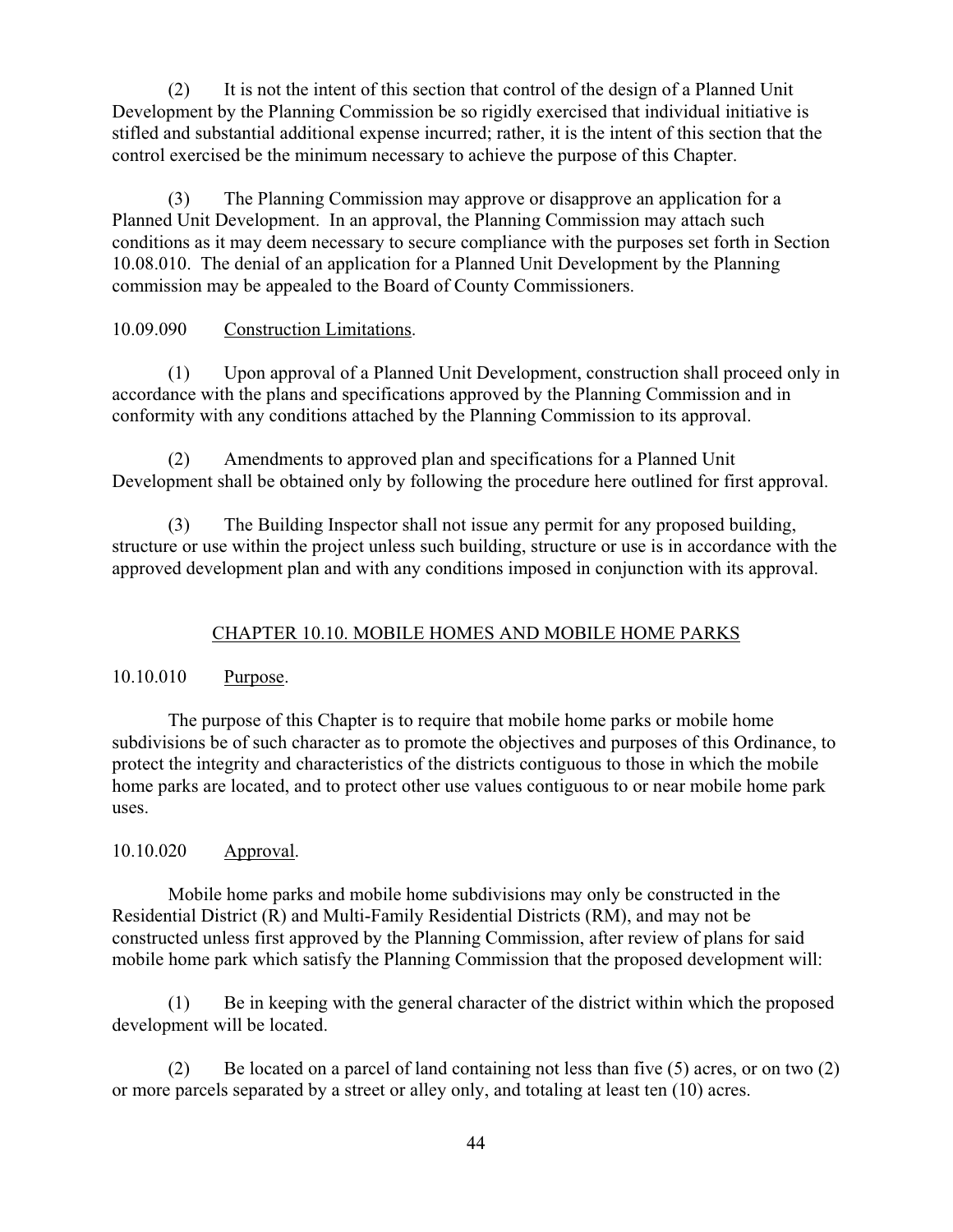(3) Contain no more than seven (7) units per acre. The mobile homes may be clustered, provided that the total number of units does not exceed the number permitted on one (1) acre, multiplied by the number of acres in the development. The remaining land not contained in individual lots, roads or parking, shall be set aside and developed as parks, playground and/or service areas for the common use and enjoyment of occupants of the development and visitors thereto.

(4) Mobile Home Parks or Mobile Home Subdivisions shall be constructed in the following manner:

- a. Individual mobile home space minimum setbacks shall be measured from the edge of internal streets and space lines as follows:
	- 1. Front 10 feet
	- 2. Side 5 feet on each side
	- 3. Rear 10 feet
	- 4. Structural separation 10 foot minimum between dwelling units.

b. Maximum mobile home space coverage (mobile home and its accessory structure) shall be 75%.

- c. Each mobile home shall be equipped with skirting, or provided with a support pad which is recessed to give the appearance of the mobile home being located on-grade.
- d. All on-site utilities shall be installed underground.
- e. The mobile home park shall be provided with parking as required by Chapter 10.07 (Off-street Parking Requirements).
- f. A common recreation area which may contain a recreation building shall be provided in the park for use by all tenants and their invited guests. The area shall be provided in 1 common location with a minimum aggregate area of 400 square feet of recreational space for each mobile home space.
- g. All exterior boundaries of the mobile home park shall appear similar to conventional residential developments and shall be screened by a decorative wall, fence or other comparable device 6 feet in height, with a minimum 6 foot wide landscaped area provided along the inside of the perimeter screen.
- h. All mobile home park or subdivision developments shall provide recreational amenities within the site which may include: a swimming pool; spa; clubhouse; tot lot with play equipment; picnic shelter - barbecue area; court game facilities such as tennis, basketball, or racquetball; improved softball or baseball fields; or, day care facilities. The type of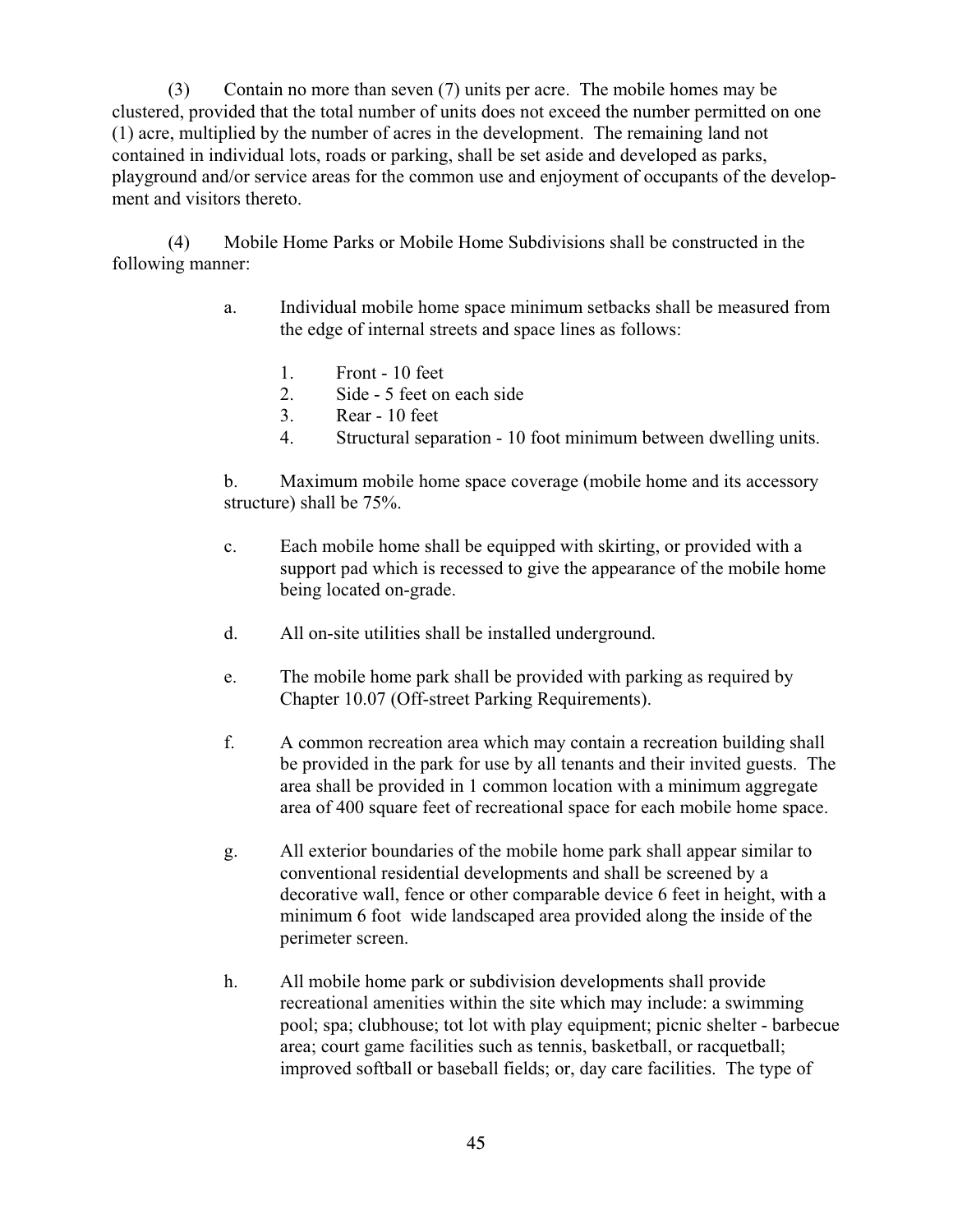amenities shall be approved by the Planning Commission and provided according to the following schedule:

| Units       | Amenities     |                                                                  |
|-------------|---------------|------------------------------------------------------------------|
| $0 - 9$     |               |                                                                  |
| $10 - 50$   |               |                                                                  |
| 51-100      | $\mathcal{D}$ |                                                                  |
| $101 - 200$ | ζ             |                                                                  |
| 201-300     |               |                                                                  |
|             |               | Add 1 amenity for each 100 additional units or fraction thereof. |

### 10.10.030 Application.

(1) An overall plan for development of a mobile home park shall be submitted to the Planning Commission for review. The plan shall be drawn to a scale. At least three (3) copies of the plan shall be submitted. The plan shall show:

- a. The topography of the site, when required by the Planning Commission, represented by contours, shown at not greater intervals than two (2) feet when required by the Planning Commission.
- b. The proposed street and mobile home space layout including points of ingress and egress.
- c. Proposed reservations for parks, playgrounds, and open spaces.
- d. Tabulations showing the percentage of area to be devoted to parks, playgrounds and open spaces, number of mobile home spaces, and the total area to be developed.
- e. Proposed location, number and design of parking spaces.
- f. Generalized landscaping and utility plan, including locations of water, electricity, gas lines and fire hydrants.
- g. Any other data the Planning Commission may require.

### 10.10.040 Manufacture and Modular Housing

An ordinance of Beaver County, State of Utah, allowing the placement of these homes, built in accordance with the standards of the U.S. Department of Housing and Urban Development, on lots zoned for single family dwellings; establishing the criteria and standards for the placement of manufactured homes, which comply with standards making such housing eligible for FHA-VA financing or equivalent insured alternated financing; and, built in accordance with the standards of the U.S. Department of Housing and Urban Development, on lots zoned for single family dwellings.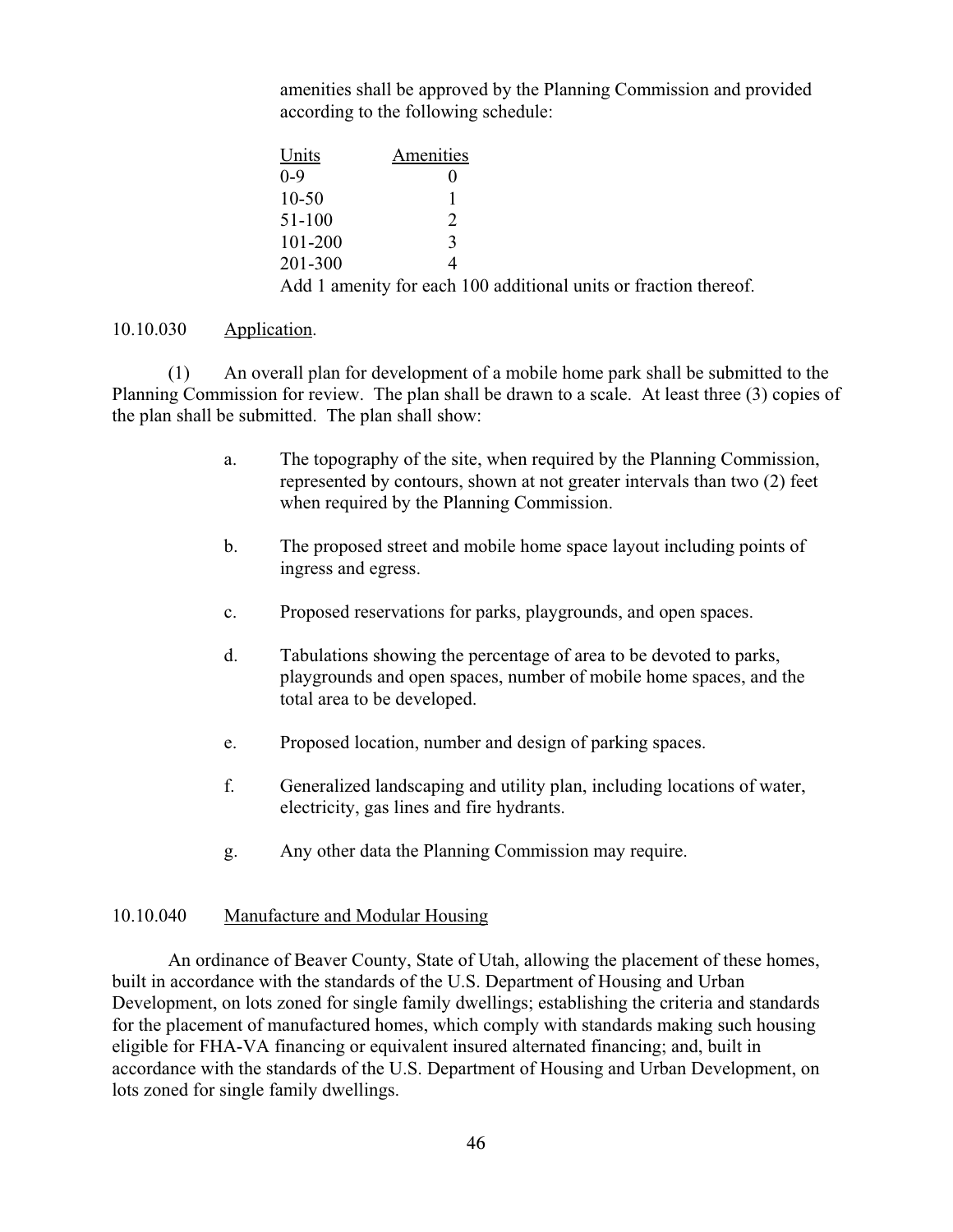Therefore it is hereby ordained by the Beaver County Commission of Beaver County, State of Utah that:

Upon application and payment of a fee, a building permit may be issued for a placement of a new manufactured home certified as meeting the National Mobile Home Construction and Safety Standards Act of 1974 (effective June 15, 1976) of the Department of Housing and Urban Development, on a lot zoned for single family dwellings. Application for any such permit shall be made to the Beaver County Building Inspector, which shall issue the same as a Manufactured Housing permit, upon evidence of compliance, to the satisfaction of the inspector, with the following terms and conditions:

- 1. Said manufactured house be placed on a permanent foundation, as would comply with the Uniform Building Code; and said manufactured house be installed on said foundation in accordance with the manufacturer's instructions. Each manufactured home shall be installed with or without a basement on a site-built, permanent foundation system that meets or exceeds applicable requirements of the building codes. This shall include permanent masonry/cement perimeter enclosures for each manufactured home installation and shall conform to the building code as specified for foundation walls. This shall include removal of towing hitches and running gear, which includes tongues, axles, brakes, wheels, lights and other parts of chassis that operate only during transport.
- 2. The lot upon which said manufactured house is to be placed shall comply in all respects with the then existing zoning requirements for the district in which it lies, including but not limited to: lot size, building setback, access, enclosures, yard requirements and the length of the structure facing the street or roadway to which it will be addressed.
- 3. The said manufactured house shall be used in accordance with the allowed purposes, for which such structures may be used in the district in which the applicant seeks to have it lie; and shall be compatible with the then existing structures in the district in which the applicant seeks to have it lie.
- 4. The said manufactured house shall have received an insignia of approval by the U.S. Department of Housing and Urban Development, have been constructed after July 1, 1976 and shall not have been altered in violation of the standards of the U.S. Department of Housing and Urban Development.
- 5. The said manufactured house shall have a minimum width of 24 feet, with width being the smallest dimension, and be multi-sectional or multi-modular. The width (sides) shall face the side yards and in no case face the street to which the structure shall be addressed.
- 6. The said manufactured house shall have an exterior covering material customarily used on conventional dwellings. Exterior siding and trim materials shall consist of durable, weather resilient materials approved for dwelling construction in the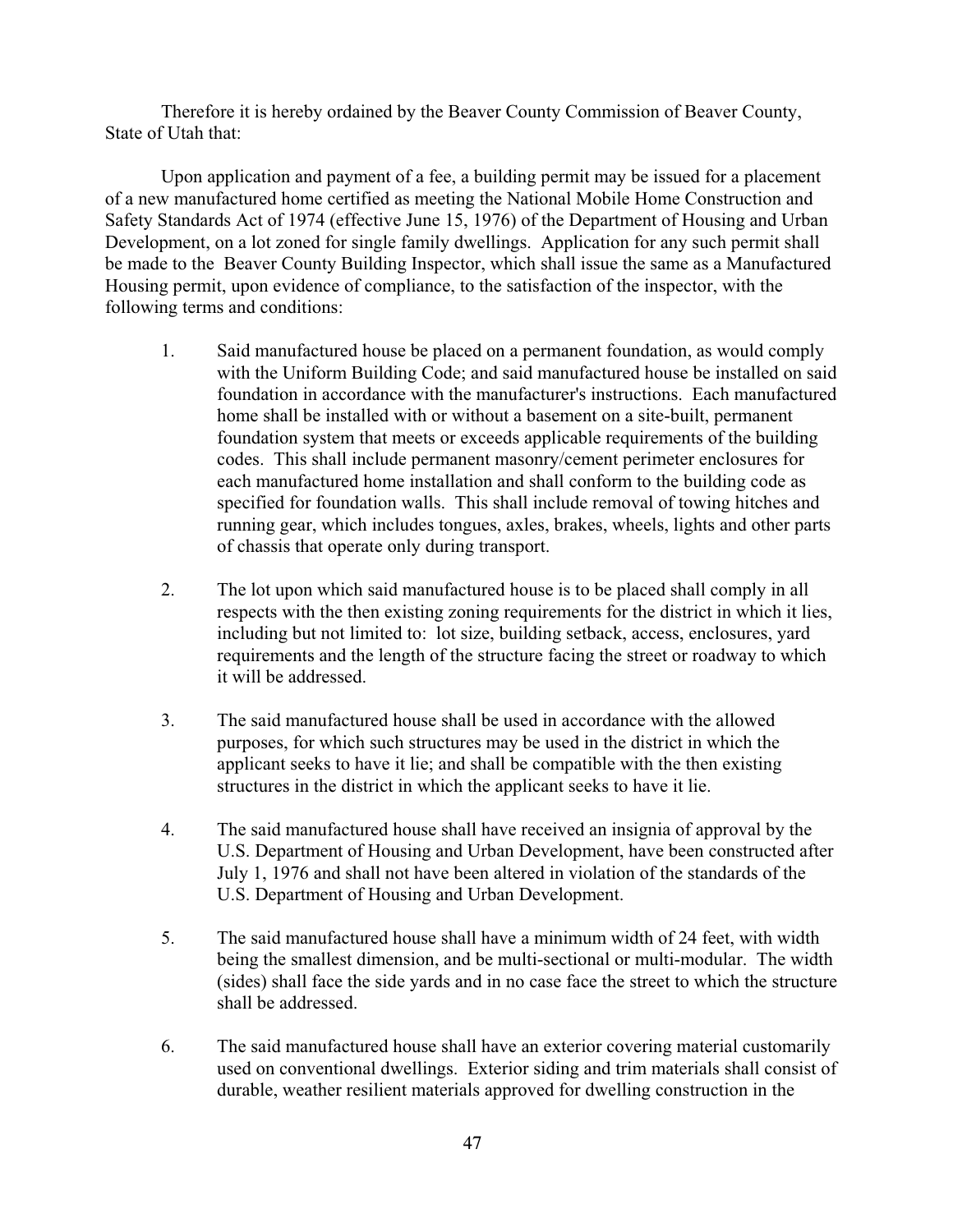building codes such as masonry, stucco, woods, composition, glass, vinyl, steel or aluminum residential sidings. in no case may corrugated metal, fiberglass, or typical trailercoach or recreational vehicle-type coverings be used.

- 7. Said manufactured house shall have a roof with a pitch of not less than 3 inches of vertical rise for each 12 inches of horizontal run, and be engineered to withstand the required snow load (live load) plus the dead load for the area in which placement will occur. Roofing materials shall be composition asphalt shingles or other shingle materials pre-approved by the building department. In addition the roof shall have a minimum eave overhang of not less than 8 inches to provide for run off and 4 inch overhang where the roof line is not parallel to the base of the unit (9 inches includes rain gutter).
- 8. Any and all appendages for accessory uses such as steps and stoops, carports or garages, storage units, antennas, satellite dishes, patios and awnings or additions and alterations shall conform to existing applicable codes. Main entry steps, stoops and porches shall be concrete or masonry and shall have required handrails if appropriate.
- 9. Permanent connection of all services to local utilities (local authority approval required). This shall include two hose bibbs when not contained with the manufactured home.

The owner of said manufactured house shall cause the document of title, as soon as the same is received from the manufacturer, to be delivered to the Beaver County Assessor and said house shall thereafter be subject to local taxation as real property.

Nothing in this ordinance is intended, nor should be construed as intended to limit or exclude the construction or placement of a permanent dwelling on a lot zoned for single family dwelling as heretofore may have been permitted by the existing legislation.

## CHAPTER 10.11 TRAVEL TRAILERS AND TRAVEL TRAILER PARKS

## 10.11.010 Purpose.

The purpose of this Chapter is to permit development of facilities for travel trailers in appropriate districts and to require that travel trailer accommodations be of such character as to promote the objectives and purposes of this Ordinance, to protect the integrity and characteristics of the districts contiguous to those in which travel trailer parks are located, and to protect other use values contiguous to or near travel trailer park uses.

## 10.11.020 Location and Use.

(1) No travel trailer shall be located, placed, used or occupied for residential purposes in any district except within approved and licensed travel trailer parks, except as otherwise provided herein.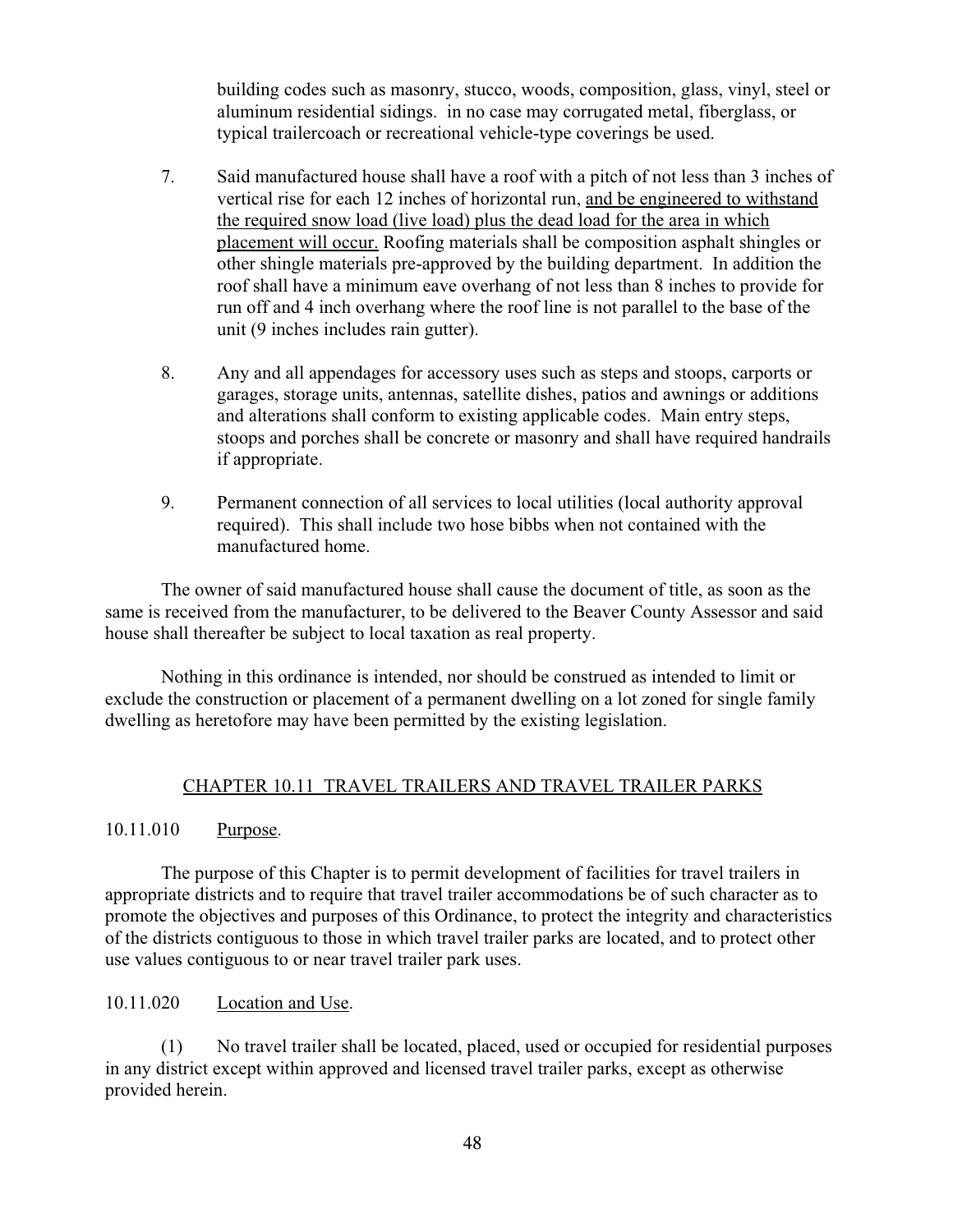- (2) Travel trailer parks generally shall be located:
	- a. Adjacent to or in close proximity to a major traffic artery or highway.
	- b. Near adequate shopping facilities.
	- c. Within or adjacent to a mobile home park.

(3) No individual space in a travel trailer park shall be used by one (1) individual trailer for more than one hundred eighty (180) consecutive days, nor shall such space be rented or leased to any one (1) individual for a period longer than one hundred eighty (180) days.

(4) Travel trailers may be stored, but not used for permanent living quarters.

(5) Travel trailers may be stored, displayed, sold and serviced, but not used for living quarters, in a sales lot in a commercial or manufacturing district, when such use is a permitted or a conditional use.

(6) Travel trailers may be accommodated in an approved and licensed mobile home park, provided that:

- a. The travel trailer park portion of the development is separated by barriers, screens, or otherwise from the area of mobile homes.
- b. The travel trailer area shall have direct access to a collector or arterial street.
- c. Separate ingress and egress shall be provided for travel trailers when required by the Planning Commission.

(7) Travel Trailers may be used as a temporary residence in the Agricultural, Multiple Use, Residential Estate, Residential, Forest Recreation/Residential, and Multiple Residential Zoning Districts by the property owner. A Temporary Use Permit may be granted only between May 1 and Oct. 31; such permit may not exceed 180 days each calendar year, and must be issued each year. A Temporary Use Permit, may be issued by the County Building Inspector, only when all of the following findings can be made:

- a. Approved septic tank as per State Department of Environmental Quality and County Building Inspector standards.
- b. Adequate fire protection, as required by the Beaver County Fire District.
- c. Approved culinary water source.
- d. Adequate power source as approved by the Beaver County Building Inspector.

10.11.030 Approval.

A travel trailer park may not be constructed unless first approved by the Planning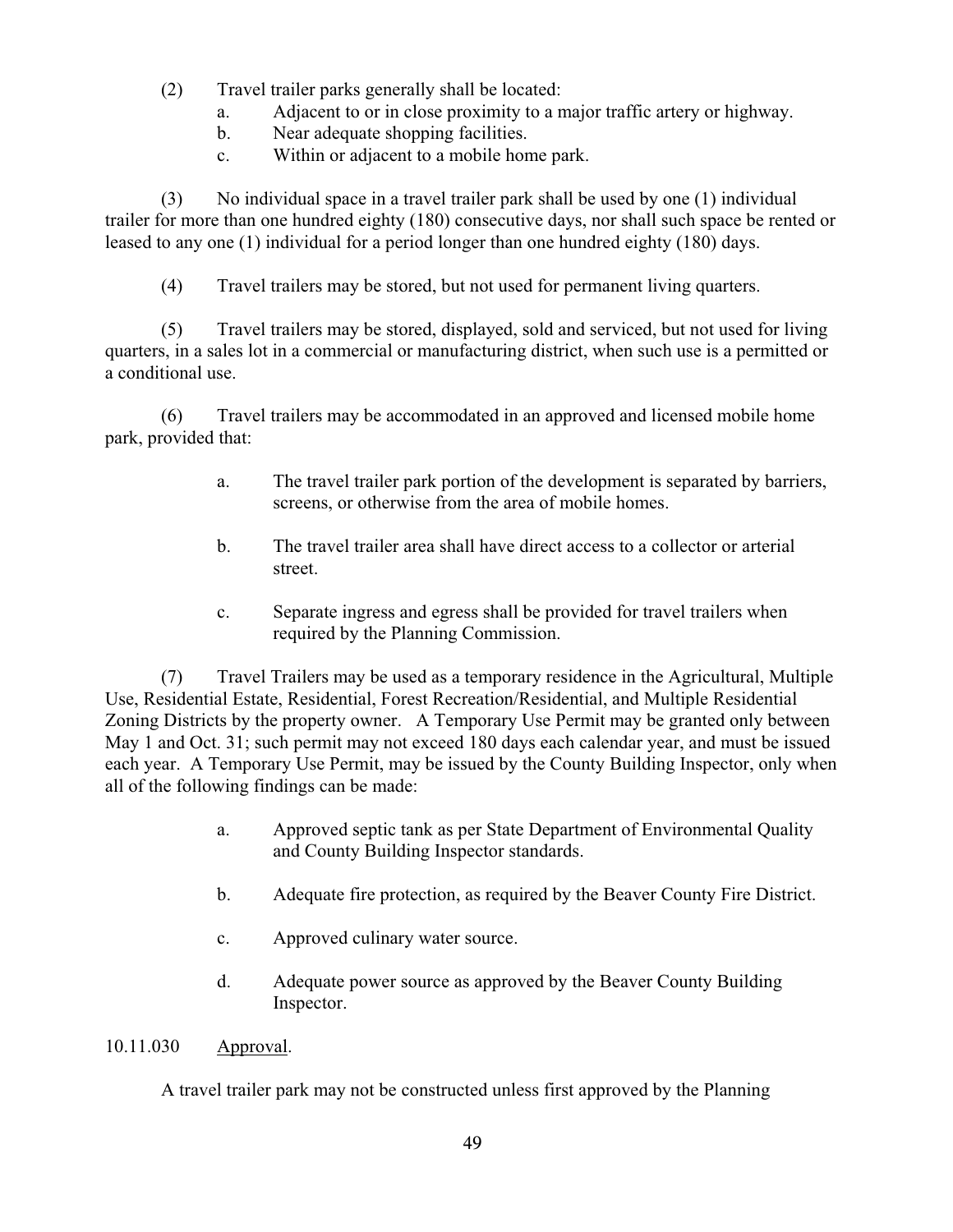Commission after review of plans for said travel trailer park which satisfy the Planning Commission that the proposed development will:

(1) Be in keeping with the general character of the district with which the proposed development will be located.

(2) Be located on a parcel of land containing not less than two (2) acres, unless attached to a mobile home park, in which case no minimum area is required.

(3) Have at least ten (10) spaces completed and ready for occupancy before the first occupancy is permitted.

(4) Meet all requirements of this Ordinance and of the Travel Trailer Park Ordinance of Beaver County.

(5) Meet all state requirements relating to Camp, Trailer, Hotel, Motel and Resort Sanitation Regulations which are intended to apply to trailer, camper and tent camps as defined in such Code.

(6) Be designed by a qualified architect, landscape architect, or urban planner, or team which includes one (1) or more of such professionals. Determination of qualifications of any such required professional individuals or firms shall be made by the Planning Commission.

(7) Contain not more than twenty (20) units per acre. The spaces may be clustered, provided that the total number of spaces does not exceed the number permitted on one (1) acre, multiplied by the number of acres in the development. The remaining land not contained in individual spaces, roads or parking, shall be set aside and developed as parks, playgrounds and/or service areas for the common use and enjoyment of occupants of the development and visitors thereto.

# 10.11.040 Application.

(1) An overall plan for development of a travel trailer park shall be submitted to the Planning Commission for review. The plan shall be drawn to scale. At least three (3) copies of the plan shall be submitted. The plan shall show:

- a. The topography of the site, when required by the Planning Commission, represented by contours shown at not greater than two (2) foot intervals.
- b. The proposed street and trailer space pad layout, including points of ingress and egress.
- c. Proposed reservations for parks, playgrounds and open spaces.
- d. Tabulations showing the percent of area to be devoted to parks, playgrounds and open spaces, the number of trailer spaces, and the total area to be developed.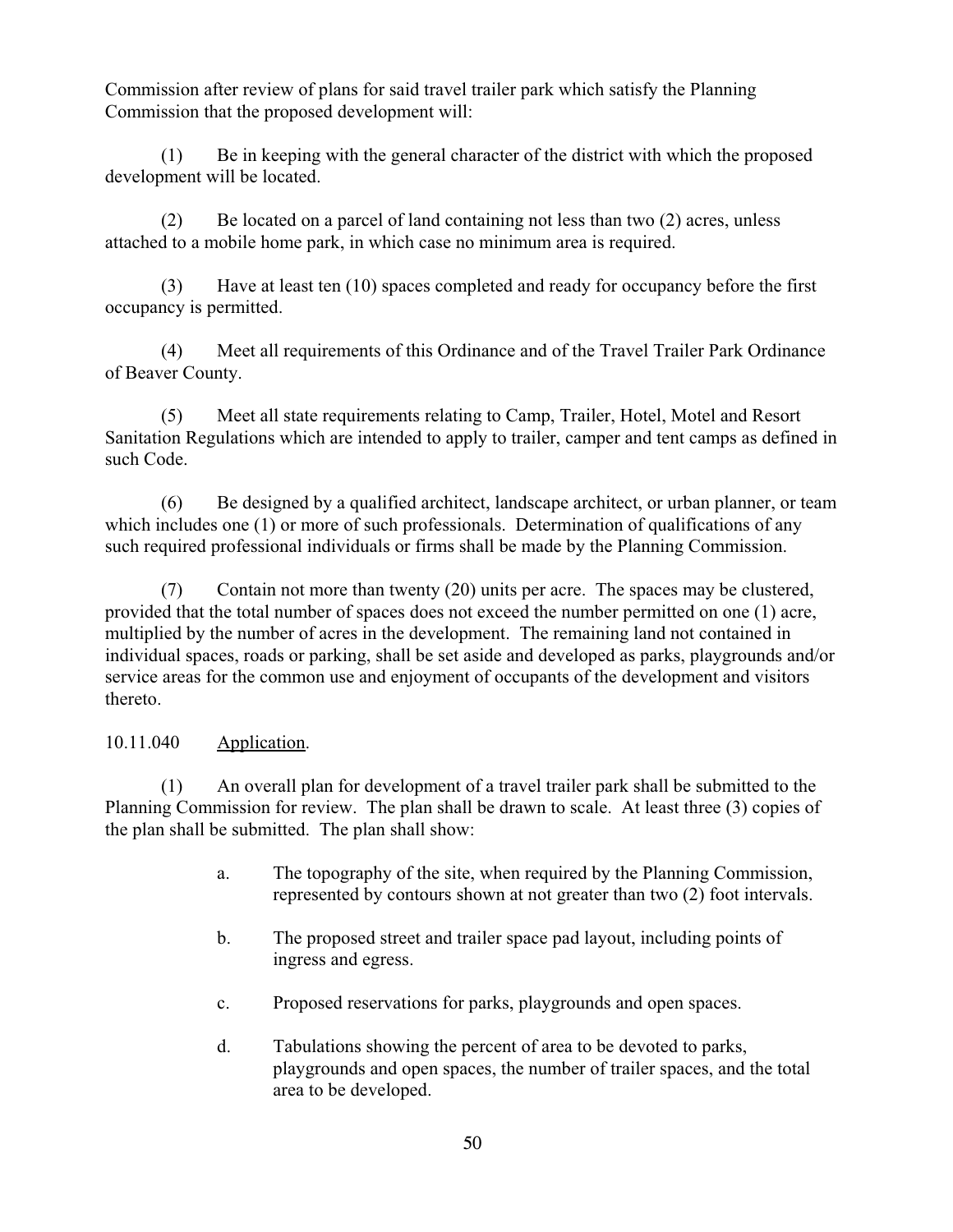- e. Proposed location, number and design of parking spaces.
- f. Generalized landscaping and utility plan, including location of water, electricity, gas lines and fire hydrants.
- g. Any other data the Planning Commission may require.

## CHAPTER 10.12 PERFORMANCE STANDARDS

### 10.12.010 Purpose.

The purpose of this Chapter is to measure potential nuisances, from industrial or other uses, factually and objectively in terms of the potential nuisance itself; to ensure that all uses will provide necessary control methods for protection from hazards and nuisances which can be prevented by modern processes of control and nuisance elimination; and to protect any use from arbitrary exclusion based solely on the characteristics of uncontrolled production in this type of use in the past.

## 10.12.020 General Provisions.

No land or building in any district shall be used or occupied in any manner so as to create dangerous, injurious, noxious or otherwise objectionable fire, explosive, or other hazards; noise or vibration, smoke, dust, odor, or other form of air pollution; heat, cold, dampness, glare, electrical or other disturbance; liquid or solid refuse or wastes; or other substance, condition or element in such a manner or in such amount as to affect adversely the surrounding area or adjoining premises. The foregoing are hereinafter referred to as "dangerous or objectionable elements". No use shall be undertaken or maintained unless it conforms to the regulations of this chapter in addition to the regulations set forth for the district in which such use is situated.

## 10.12.030 Performance Standards Procedure.

The Building Inspector may require performance standards review for any use in any district when he has reason to believe that such use, or the manner of its operation will not or may not conform to the performance standards adopted by Beaver County.

## CHAPTER 10.13 CONSTRUCTION SUBJECT TO GEOLOGIC, FLOOD, OR OTHER NATURAL HAZARDS.

# 10.13.010 Requirements.

(1) When the Planning Commission or the Building Inspector deems it necessary, any application for a conditional use permit, a Planned Unit Development approval, or a building or use permit shall be accompanied by a geologic and soils survey report for the lot for which application approval is sought. The report shall be prepared at applicant's expense by a geologist or soils engineer and shall show the suitability of soils on the property to accommodate the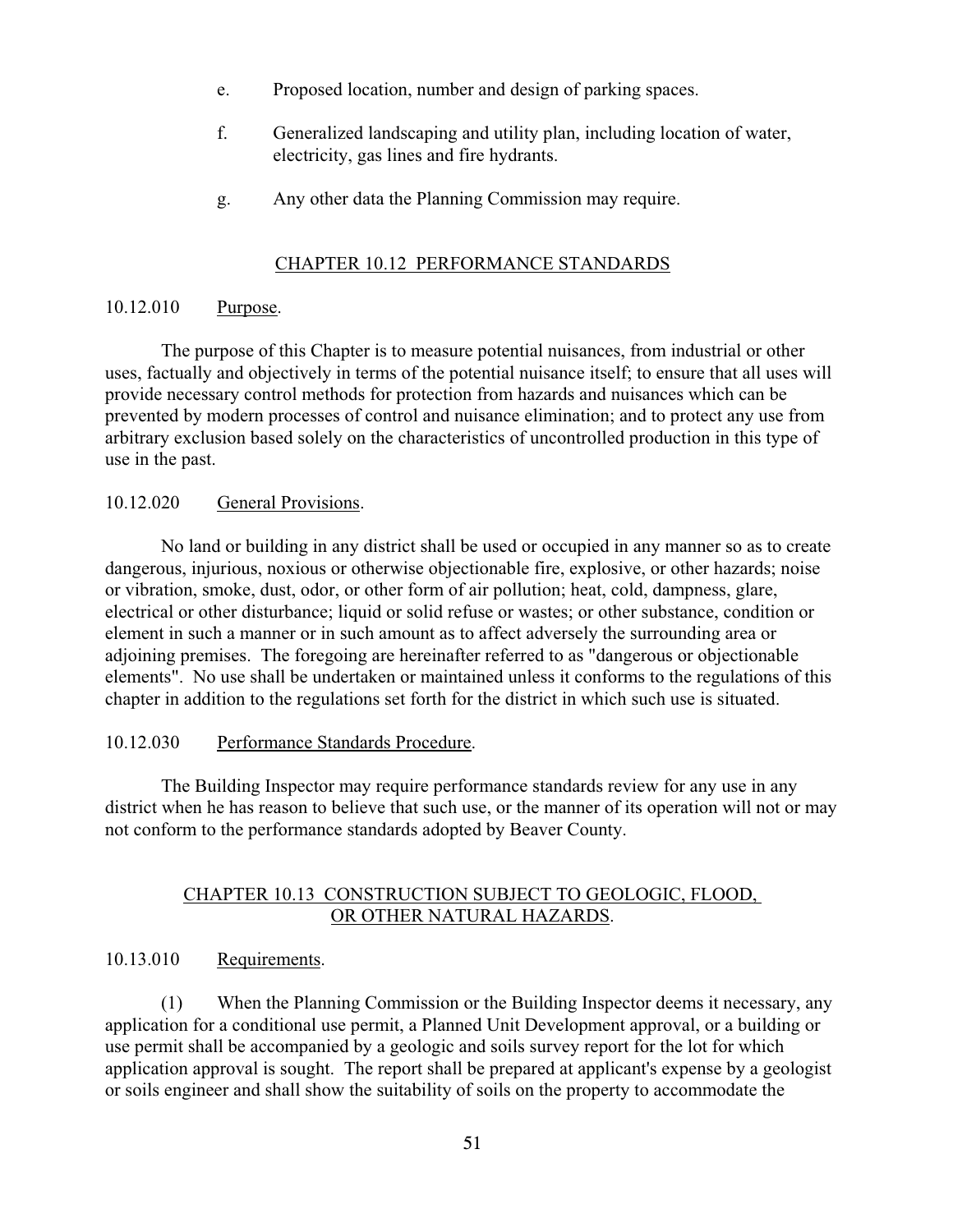proposed construction as well as any discernible flood or earthquake hazards.

(2) Whenever a geologic and soils survey report indicates that a lot is subject to unusual potential or actual hazard, the applicant shall meet the special conditions required by the Planning Commission and the Building Inspector to reduce or eliminate such hazard. If such conditions cannot be met, or will not be met, the application shall be denied.

## CHAPTER 10.14 SIGNS

## 10.14.010 Signs Allowed.

The following described signs shall be allowed as indicated in the accompanying table:

| Type of Sign<br>See definitions                | Maximum Size<br>in Feet | *Minimum<br>Height<br>in Feet | Permitted<br>Use                     | Zone<br>Conditional<br>Use | Illumina-<br>tion<br>Type of |
|------------------------------------------------|-------------------------|-------------------------------|--------------------------------------|----------------------------|------------------------------|
| Advertising                                    | **25 x 60               | ***                           | $I-1$                                | HC                         | Indirect                     |
| <b>Business</b>                                | 8 x 20                  | 50                            | <b>CN</b><br>$C-3$ , $HC$ ,<br>$I-1$ | Above $50$ ;               | Indirect                     |
| Name Plate                                     | $1 \times 2$            | 8                             | All Zones                            |                            | Indirect                     |
| Property--<br>Sale, Lease, Rent or<br>Trespass | $2 \times 3$            | 6                             | All Zones                            |                            | None                         |
| Public Info.                                   | $3 \times 6$            | 8                             |                                      | All Zones                  | Indirect                     |
| Temporary                                      | 8 x 12                  | 16                            |                                      | All Zones                  | None                         |

\* The distance from the top of the sign to the ground supporting it.<br>\*\* Maximum area is 1,000 square feet

Maximum area is 1,000 square feet.

\*\*\* The bottom of the sign need not be lower than the traveled portion of the roadway from which the sign is viewed.

All signs must conform to State Regulations.

## 10.14.020 Construction.

All signs in commercial zones shall have a surface of noncombustible material; provided, however, that combustible structural trim may be used thereon.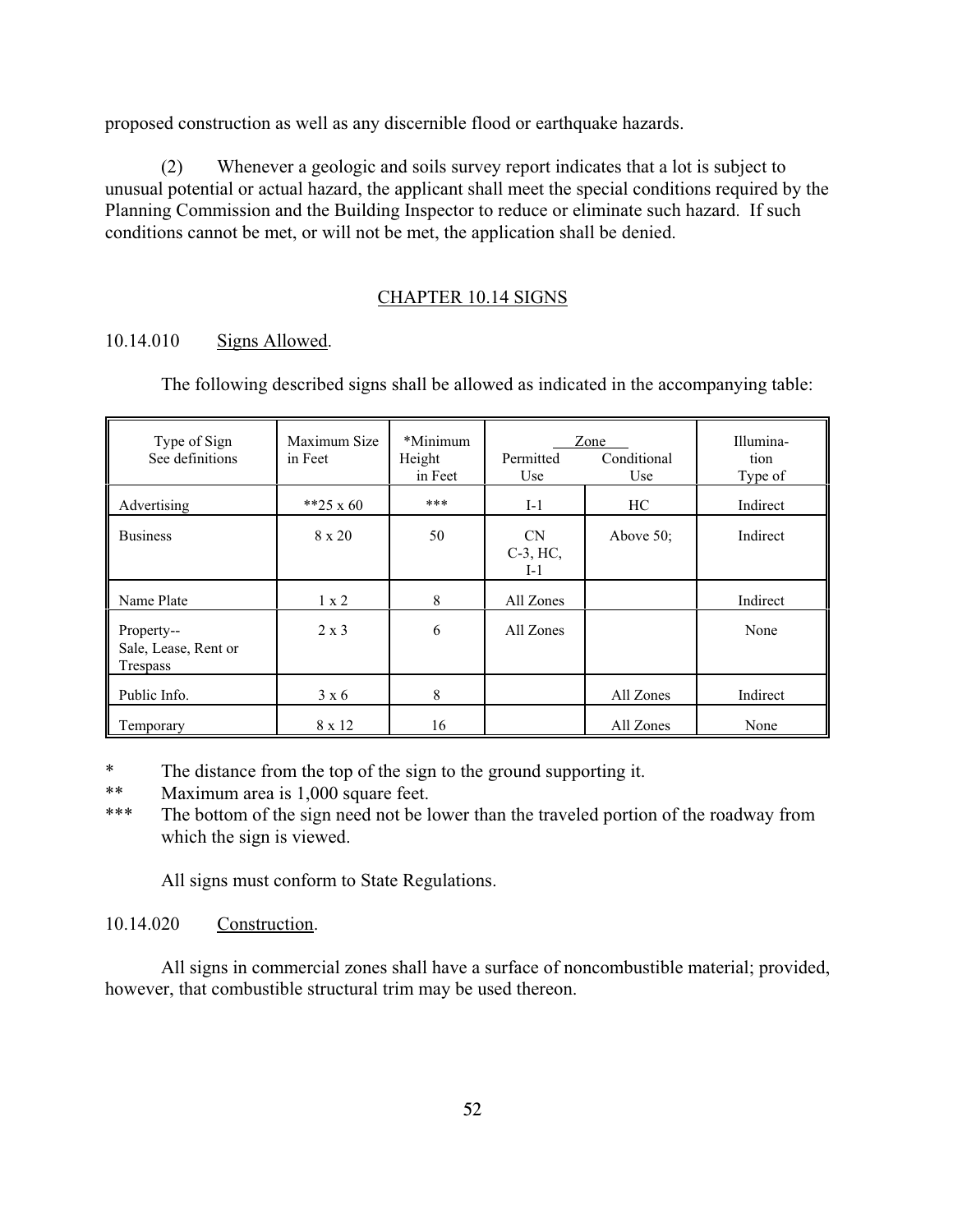### 10.14.030 Illumination.

All illuminated signs, except business signs, shall be illuminated by indirect lighting, the source of which shall not be visible from the street. In no case shall direct rays of light be permitted to penetrate a property in a residential zone or used for residential purposes.

#### 10.14.040 Location of Signs.

No sign shall interfere with the view from intersecting streets as provided in this Ordinance and no sign shall be less than nine (9) feet high over adjacent right-of-ways. In any zone requiring a front yard, all ground signs in that zone shall adhere to the front yard requirements.

## 10.14.050 Roof Signs.

Roof signs shall be permitted only in the C-3 zone.

## CHAPTER 10.15 ZONES

## 10.15.010 Establishment of Zoning Districts.

For the purposes of this Ordinance, the territory of Beaver County to which this Ordinance applies is divided into the following eleven (11) zoning districts:

| (1)  |  |
|------|--|
| (2)  |  |
| (3)  |  |
| (4)  |  |
| (5)  |  |
| (6)  |  |
| (7)  |  |
| (8)  |  |
| (9)  |  |
| (10) |  |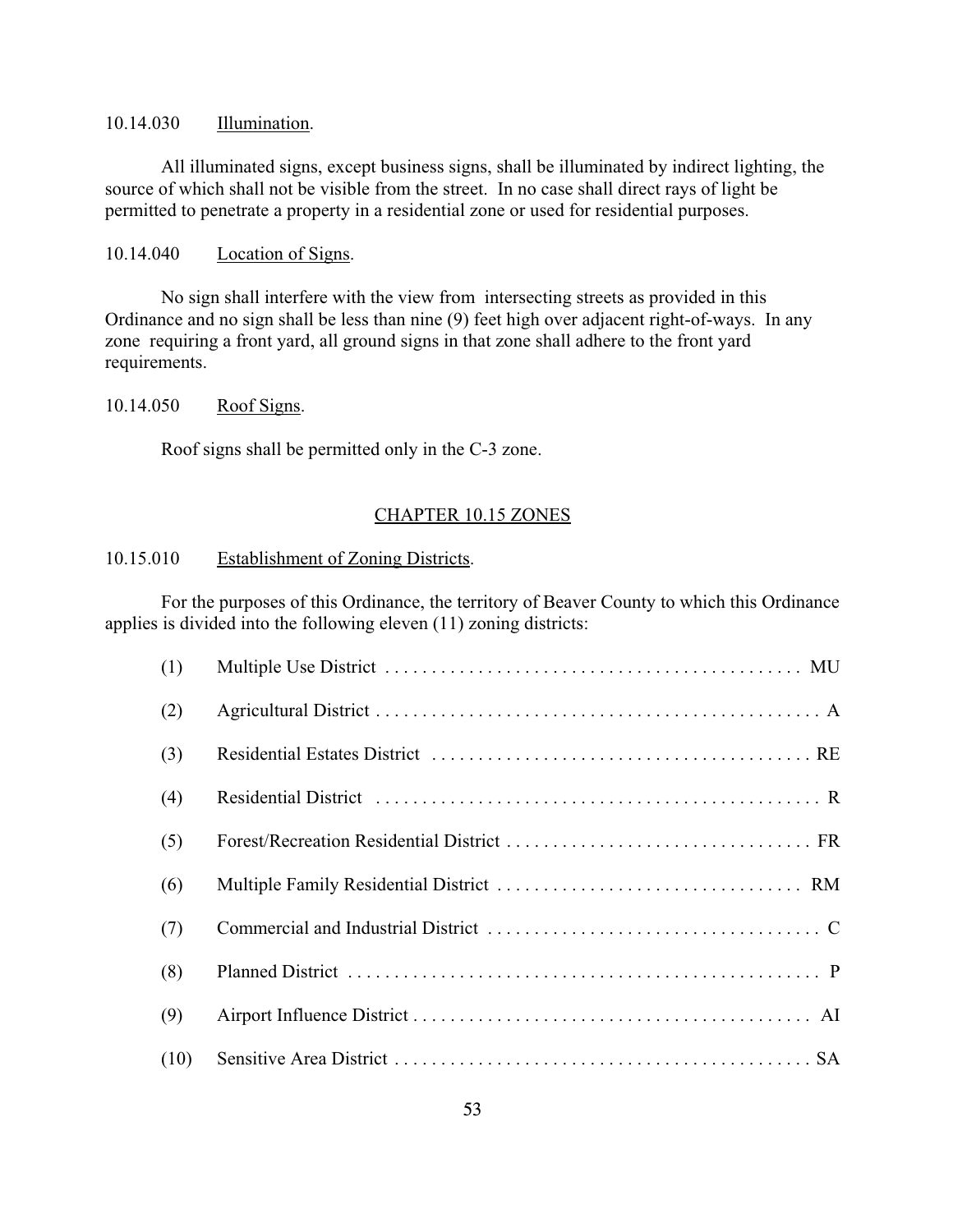|--|--|--|

### 10.15.020 Rules for Locating Boundaries.

Where uncertainty exists as to the boundary of any district, the following rules shall apply:

(1) Wherever the district boundary is indicated as being approximately at the centerline of a street, alley, or block or along a property line, then, unless otherwise definitely indicated on the map, the centerline of such street, alley, or block, or such property line shall be construed to be the boundary of such district.

(2) Whenever the district boundary is indicated as being approximately at the boundary of any stream, river, canal or other waterway or railroad right-of-way, or public park or other public land, or any section line, then in such case the center of such stream, canal or waterway, or of such railroad right-of-way, or the property line of such public park or other public land or such section line shall be deemed to be the boundary of such district.

(3) Where such district boundary lines cannot be determined by the above rules, their location may be found by use of the scale appearing upon the map.

(4) Where the application of the above rules does not clarify the district boundary location, the Planning Commission shall interpret the map.

### CHAPTER 10.16 MULTIPLE USE DISTRICT (MU-20)

## 10.16.010 Purpose.

The purposes of Multiple Use Districts are to establish areas in mountains, hillsides, canyons, mountain valleys, deserts, and other open and generally underdeveloped lands where human habitation would be limited in order to protect land and open space resources and to reduce unreasonable requirements for public utility and service expenditures through uneconomic and unwise dispersal and scattering of population; to encourage use of the land, where appropriate, for forestry, grazing, agriculture, mining, wildlife habitat, and recreation; to avoid excessive damage to watersheds, water pollution, soil erosion, danger from brushland and to promote the health, convenience, order, prosperity and general welfare of the inhabitants of Beaver County.

## 10.16.020 Permitted Uses.

- (1) Agriculture and pasturing of livestock, except swine.
- (2) Forestry, except forest industry.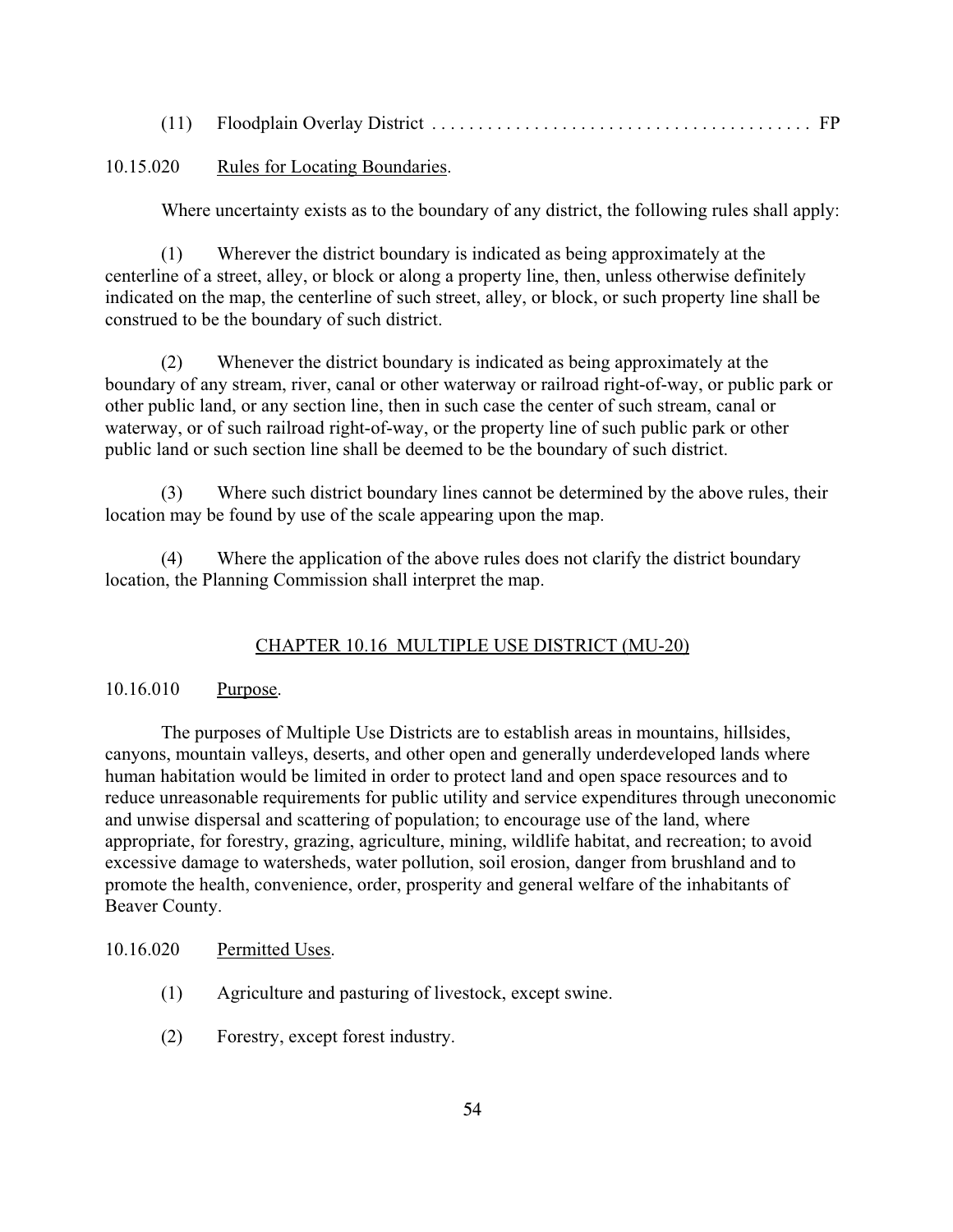(3) Crop production, including pipelines for crop irrigation and Livestock watering.

### 10.16.030 Conditional Uses.

- (1) Single-family dwellings.
- (2) Two-family dwellings.
- (3) Summer homes or cabins.
- (4) Airports
- (4a) Drilling for any Energy Related Products
- (5) Dude ranches; family vacation ranches.
- (5a) Electric Substation.
- (5b) Electric transmission line.
- (6) Forest industries, such as a sawmills, wood products plants, or others.
- (7) Golf courses.
- (8) Livestock and agricultural industries and businesses.
- (9) Hydro-electric dams or facilities.
- (9a) LPG Gas, bulk distribution.
- (10) Mines, quarries, Gravel pits, and crushers, concrete batching plants or asphalt plant, oil wells or steam wells.
- (10a) Petroleum refining and related activities.
- (10b) Below Grade Pipelines for transporting various energy related products to markets, including accessory uses associated to the pipeline**.**
- (11) Private parks or recreational grounds or facilities, and private recreational camps or resorts, including accessory or supporting dwellings or dwelling complexes which are owned or managed by the recreational facility to which they are accessory or are under unified control.
- (12) Public uses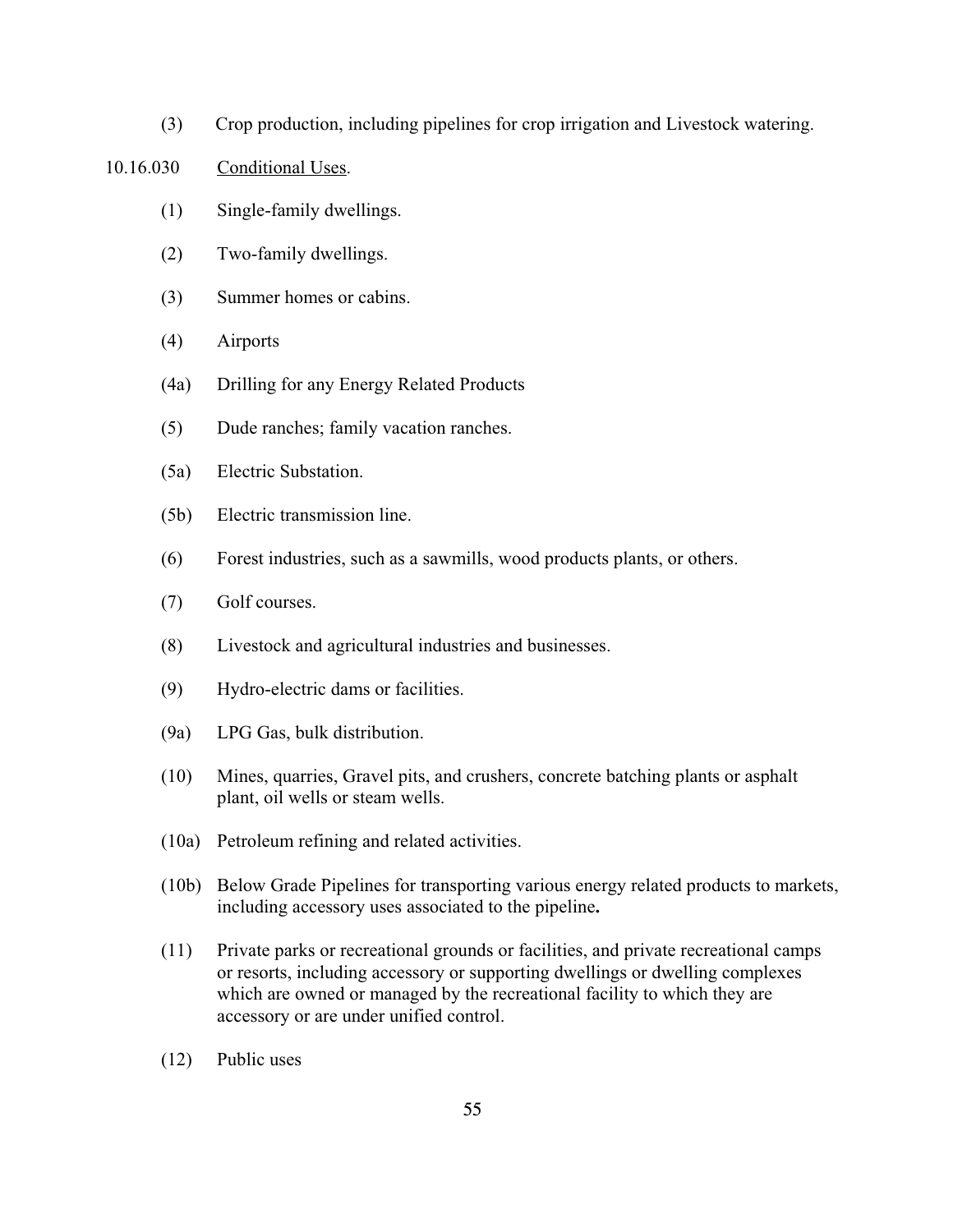- (12a) Public Utilities
- (13) Radio or television transmitting and relay station and towers.
- (13a) Rail Offloading sites.
- (14) Reservoirs.
- **(**14a) Telecommunication site/facility.
- (15) Temporary buildings for uses incidental to construction work, including living quarters for guards or night watchmen, which buildings must be removed upon completion or abandonment of the construction work.
- **(**15a) Tire Recycling Facility, provided a facility is not located closer than one mile to a habited dwelling, unless the owner or tenant gives Permission in writing for a lessor distance. These requirements may be modified by the Planning Commission upon Conditional Use Permit Application.
- (16) Plants for the production of electricity, powered by whatever power source is available.
- (17) Accessory buildings and uses customarily incidental to the above.
- (18) Kennels
- (19) Keeping, raising, slaughtering or marketing swine.
- (20) Swine Husbandry Units.
- (21) Intensive livestock operations.
- (22) Other uses similar to the above and judged by the Planning Commission to be in harmony with the character and intent of this zone.
- (23) Temporary worker housing facilities as provided in Section 10.08.150

### 10.16.040 Area Regulations.

The minimum lot area for any dwelling shall be twenty (20) acres in the MU-20 zone.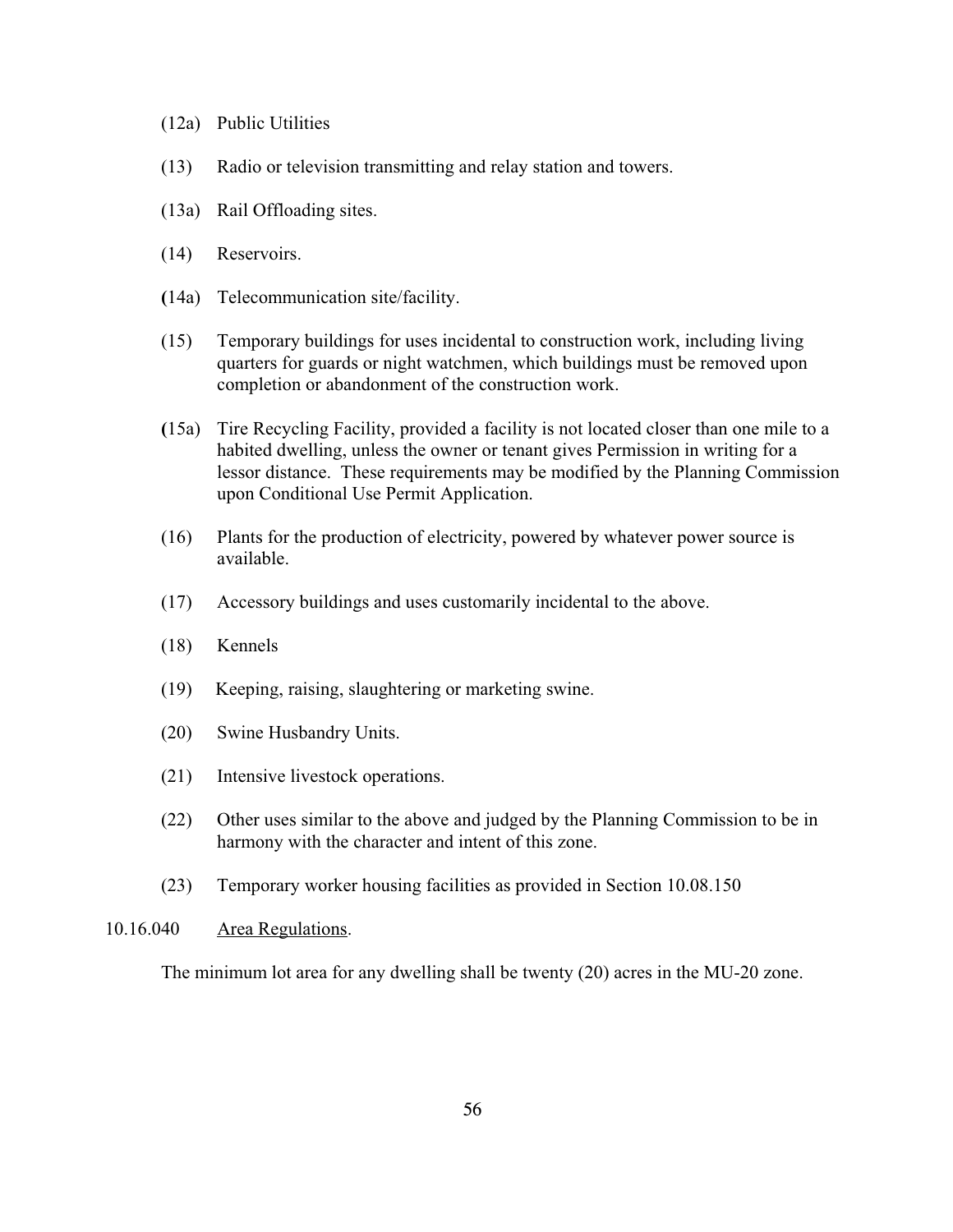### 10.16.050 Width, Frontage, Yard, and Height Regulations.

Width, frontage, yard and height regulations shall be as required by conditional use permit or by Planned Unit Development approval, provided that no such requirement shall be less restrictive than is required to meet the purposes of this Chapter.

#### 10.16.060 Qualifying Regulations.

(1) Private garages and accessory buildings located at least ten (10) feet behind the main building may have a rear yard of one (1) foot except that where a corner lot's rear borders the side yard of an adjacent lot, the minimum rear yard for all buildings shall be ten (10) feet.

(2) No building, structure or enclosure housing animals or fowl shall be constructed closer than one hundred (100) feet to a dwelling on the same or adjacent lots. Structures, buildings, waste storage or treatment facilities servicing a swine husbandry unit or intensive livestock operation shall not be constructed closer than 750 feet from the nearest dwelling, provided, however, if the owner, or tenant of the dwelling is also the owner of the swine husbandry unit or intensive livestock operation, such structures, buildings, waste storage or treatment facilities may be constructed not closer than one hundred (100) feet from such dwelling.

(3) No swine or animal waste from swine shall be allowed or disposed of within one (1) mile or any structure of structures used in conjunction with a swine husbandry unit, without first obtaining permission, in writing, from the owner of the swine husbandry unit.

(4) All swine husbandry units or intensive livestock operations shall be constructed and operated so as to minimize odor, dust and the transmission of disease.

(5) All swine husbandry units or intensive livestock operations shall be located at least two (2) miles from the territorial limits or any incorporated city or town.

(6) Conditional Use Permits shall only be issued for a gravel pit in a M.U. 40 Zone after a bond for reclamation is posted with the Beaver County Treasurer as per Chapter 8 of the Beaver County Subdivision Ordinance in the amount of \$ .10 per cubic yard as determined by the dimensions of the proposed gravel pit by the Conditional Use Permit application.

(7) Notice of a conditional use permit issued pursuant to this Chapter may be made by publication in a newspaper of general circulation in the local jurisdiction at least fourteen (14) days prior to the issuance of said conditional use permit.

(8) All Conditional Use Permits for rail offloading sites for transport of radioactive materials shall be approved by the Beaver County Planning Commission and the Beaver County Commission.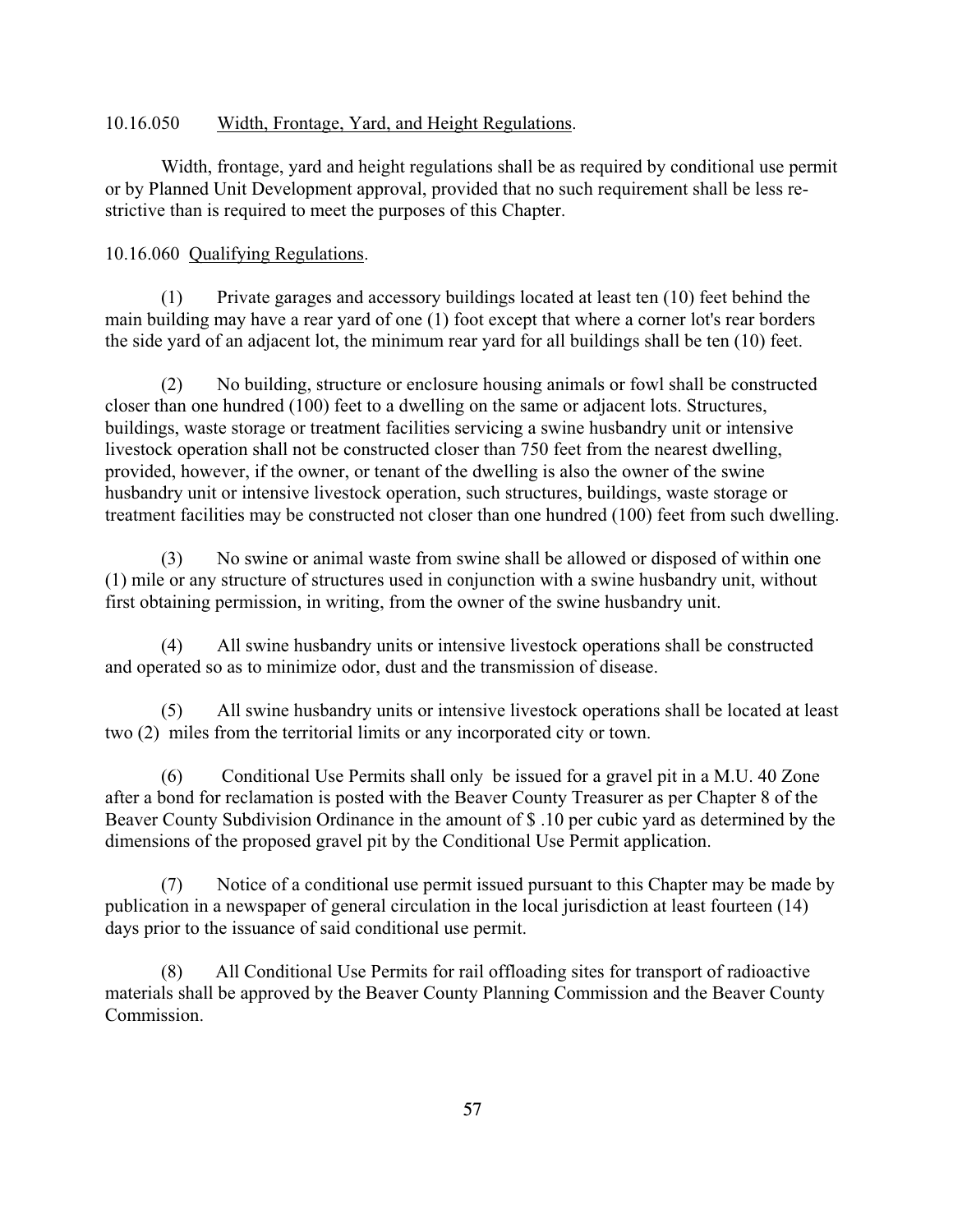(9) The Beaver County Commission may impose impact fees to pay for training and any equipment to detect the release of radioactive materials and to protect or treat the inhabitants of Beaver County from accidents or other events associated with the proposed operation.

(10) Any person who is required to obtain a radioactive material licence under the Radiation Control Act found in Section 19-3-101 Et. Seq. Utah Code Annotated, as amended, 1953 for a facility to be located in the unincorporated area of Beaver County shall also be required to obtain a Conditional Use permit from the Beaver County Planning Commission.

## CHAPTER 10.17 AGRICULTURAL DISTRICT (A)

### 10.17.010 Purpose.

The purposes of Agriculture Districts are to preserve appropriate areas for permanent and temporary agricultural and open space uses. Uses normally and necessarily related to agriculture are permitted and uses adverse to the continuance of agricultural activity are not allowed.

#### 10.17.020 Permitted Use.

- (1) Grazing livestock, excluding swine.
- (2) Crop production, including pipelines for crop irrigation and Livestock watering.
- (3) Accessory uses and buildings.
- (4) Dams and reservoirs.
- (5) Nursery and/or greenhouses.

### 10.17.030 Conditional Uses.

- (1) Single-family dwellings, provided that a second dwelling for the household of an employee or seasonal laborer, or members of the owner's family, may be allowed on the same lot. All structures shall conform to height, setback and health requirements.
- (1a) Drilling for any Energy Related Products
- (1b) Electric Substation.
- (1c) Electric transmission line.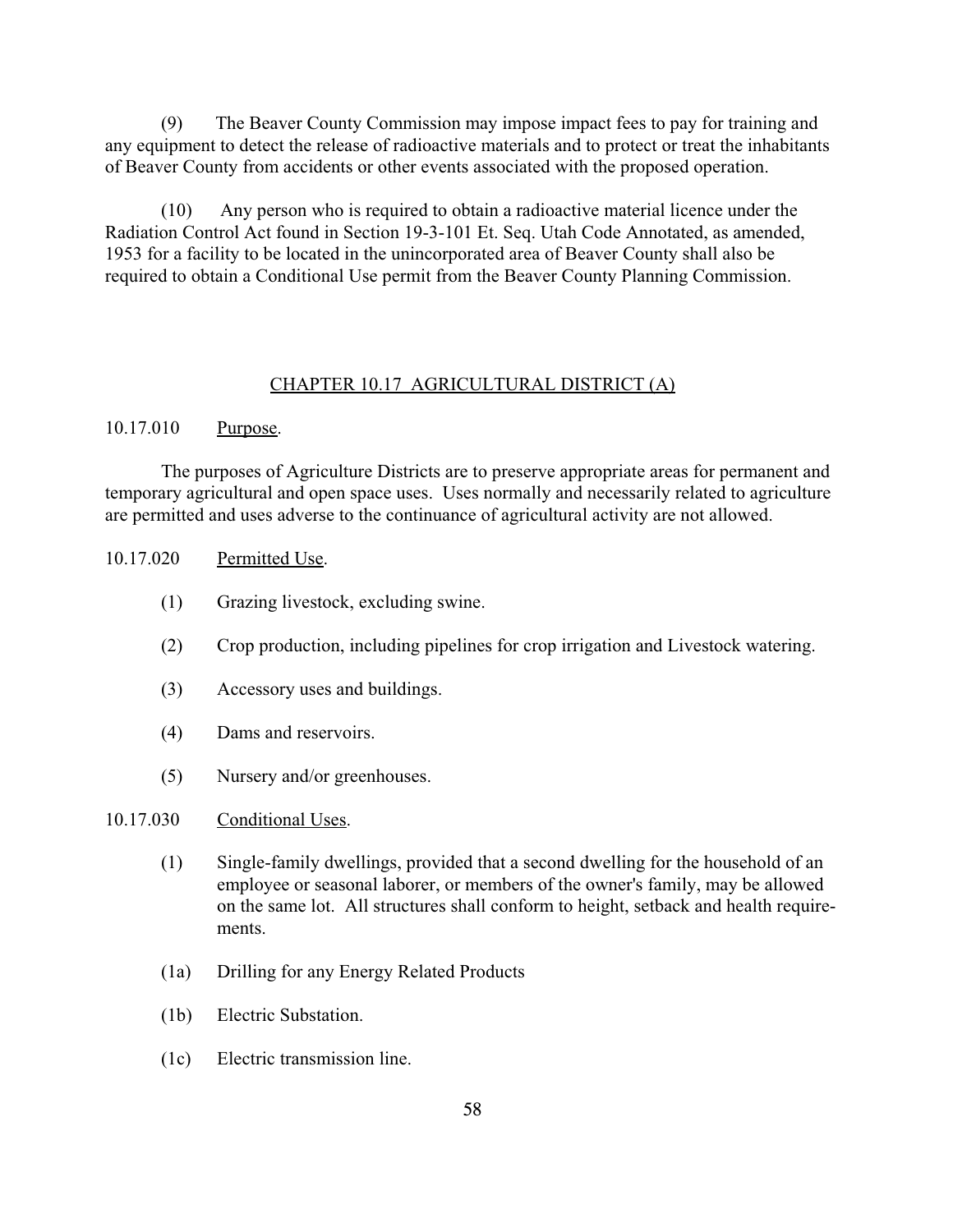- (2) Public riding stables.
- (3) Kennels.
- (4) Radio and television transmitting stations or towers.
- (5) REMOVED
- (6) Stands for the sale of produce grown on the premises.
- (7) Forestry.
- (8) Fur farms, livestock feed yards, corrals, silage pits and poultry pens.
- (9) Keeping, raising, slaughtering or marketing swine.
- (9a) LPG Gas, bulk distribution. Only in an Agriculture (A-20) zone.
- (10) Swine Husbandry Units.
- (11) Intensive Livestock operations.
- (12) Retail sales of nurseries and/or greenhouses.
- (13) Public use
- (14) Gravel Pits
- (15) Screens and/or crushers and similar machinery, for a period of approval no longer than six (6) consecutive months. Screens/crushers etc. shall not be located closer than one and one half  $(1 \frac{1}{2})$  miles to a residence, unless the home owner agrees in writing to the operation of the screen/crusher etc. Applicant must notify all property owners via letter who are within two miles of the proposed location, and must secure a road agreement with the County Commission, to compensate the County for additional wear on the roads.
- (16) Agricultural Industry or Business.
- (16a) Plants for the production of electricity, powered by whatever power source is available, provided electrical generating wind turbines shall be located no closer than 2640 feet from a habited swelling, unless the owner or tenant gives permission by letter for a lessor distance, other plants may require a greater distance by Conditional Use Permit.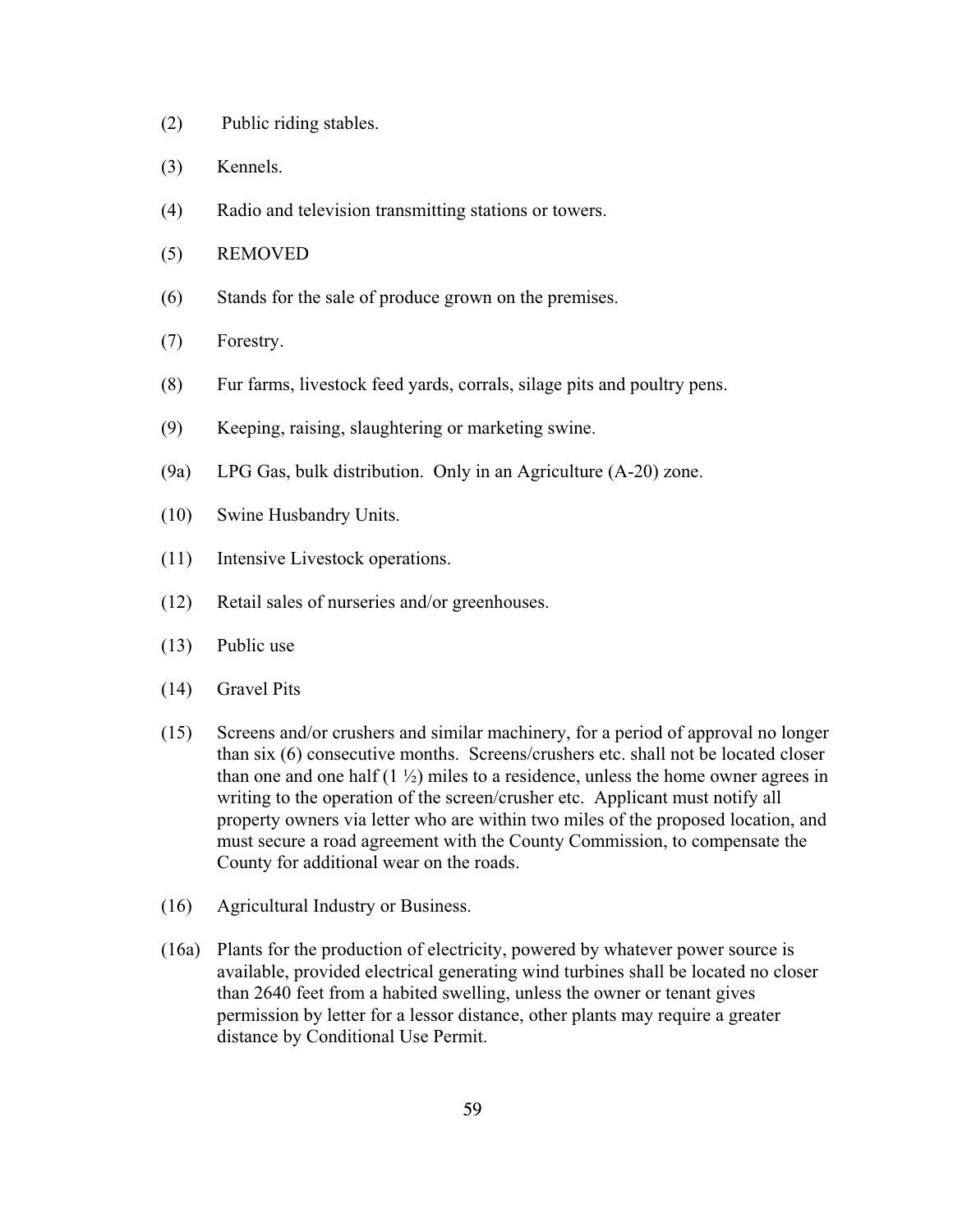- (16b) Telecommunication site/facility.
- (17) Temporary worker housing facilities in the A-20 district as provided in Section 10.08.150
- (17a) Below Grade Pipelines for transporting various energy related products to markets, including accessory uses associated to the pipeline.
- (18) Other uses similar to the above and judged by the Planning Commission to be in harmony with the character, and intent of this zone.

## 10.17.040 Height Regulations.

No building shall be erected to a height greater than thirty-five (35) feet.

|                 |             |              | <b>Yards in Feet</b> |             |             |
|-----------------|-------------|--------------|----------------------|-------------|-------------|
| <b>DISTRICT</b> | <b>AREA</b> | <b>WIDTH</b> | <b>FRONT</b>         | <b>SIDE</b> | <b>REAR</b> |
| $A-5$           | 5 acres     | 300 ft.      | 30                   | 20          | 25          |
| $A-10$          | 10 acres    | 300 ft.      | 30                   | 20          | 25          |
| $A-20$          | 20 acres    | 300 ft.      | 30                   | 20          | 25          |
| A-20 F.M.       | 20 acres    | 300 ft.      | 30                   | 20          | 25          |

## 10.17.050 Area, Width, and Yard Regulations.

10.17.060 Qualifying Regulations.

(1) Private garages and accessory buildings located at least ten (10) feet behind the main building may have a rear yard of one (1) foot except that where a corner lot's rear yard borders the side yard of an adjacent lot, the minimum rear yard for all buildings shall be ten (10) feet.

(2) No building or structure or enclosure housing animals or fowl shall be constructed closer than one hundred (100) feet to a dwelling on the same or adjacent lots. Structures, buildings, waste storage or treatment facilities servicing a swine husbandry unit or intensive livestock operation shall not be constructed closer than 750 feet from the nearest dwelling, provided, however, if the owner, or tenant of the dwelling is also the owner of the swine husbandry unit or intensive livestock operation, such structures, buildings, waste storage or treatment facilities shall not be constructed closer than one hundred (100) feet from such dwelling.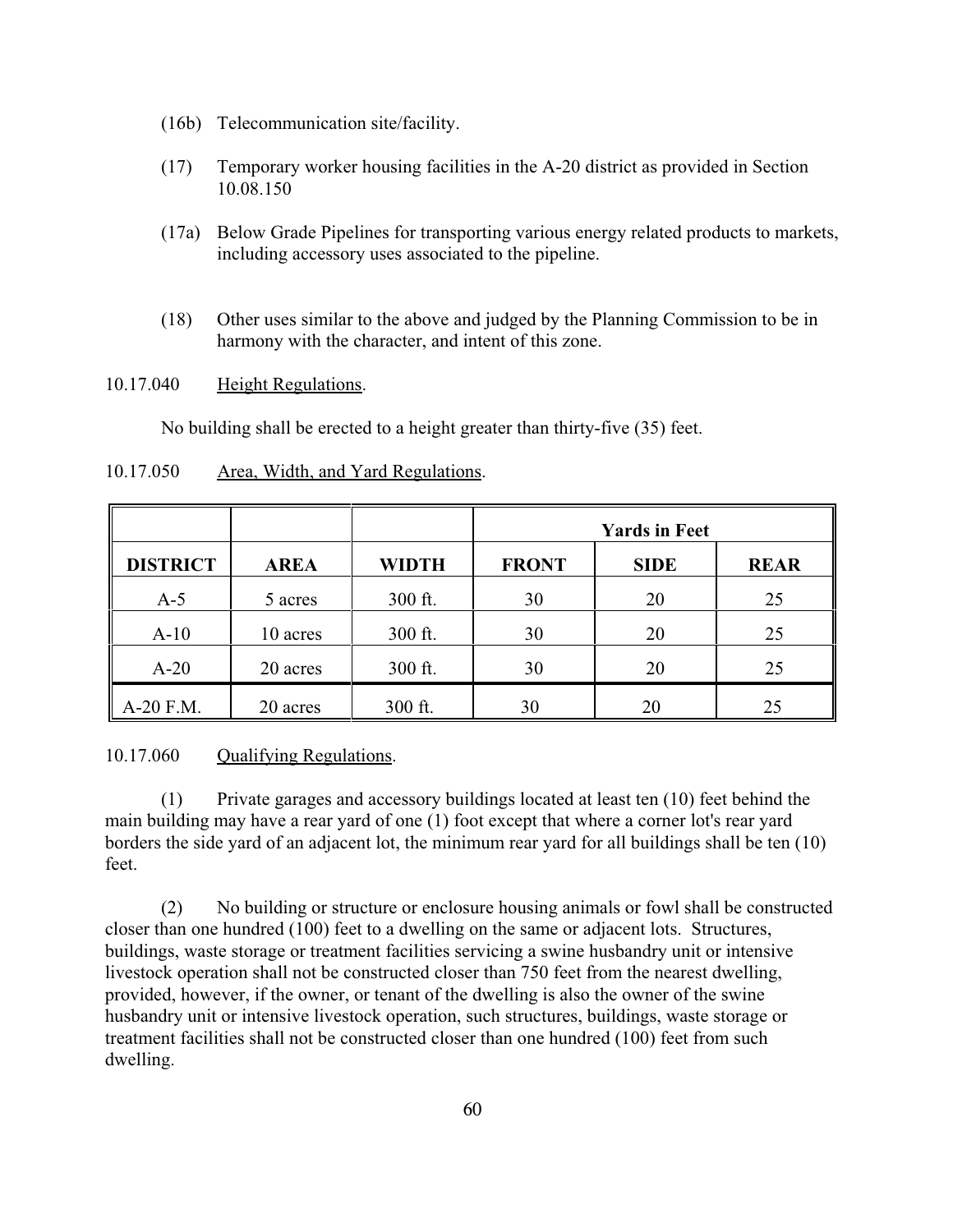(3) No swine or animal waste disposal from swine shall be allowed or disposed of within one (1) mile of any structure or structures used in conjunction with a swine husbandry unit, without first obtaining permission, in writing, from the owner of the swine husbandry unit.

(4) All swine husbandry units and intensive livestock operations shall be constructed and operated so as to minimize odor, dust and the transmission of disease.

(5) All swine husbandry units or intensive livestock operations shall be located at least two (2) miles from the territorial limits of any incorporated city or town.

(6) No swine husbandry units, intensive livestock operations will be permitted in a A-20 F.M. District, swine husbandry units, intensive livestock operations shall not be located closer than 1/4 mile of an existing home in any district adjoining a A-20 F.M. district.

(7) Conditional Use Permits shall only be issued for a gravel pit in an Agricultural Zone after a bond for reclamation is posted with the Beaver County Treasurer as per Chapter 8 of the Beaver County Subdivision Ordinance in the amount of \$ .10 per cubic yard as determined by the dimensions of the proposed gravel pit by the Conditional Use Permit Application.

(8) Notice of a conditional use permit application pursuant to this Chapter shall be made by letter to all property owners within a half mile of the conditional use requested before any action is taken by the planning commission. A map showing property owners names, address shall be the responsibility of the applicant.

# CHAPTER 10.18 RESIDENTIAL ESTATES DISTRICT (RE)

## 10.18.010 Purpose.

 The purposes of the Residential Estates District are to promote and preserve in appropriate areas conditions favorable to large-lot family life, the keeping of limited numbers of animals and fowl, and reduced requirements for public utilities. This district is intended to be primarily residential in character and protected from encroachment by commercial, industrial and commercial agricultural uses.

## 10.18.020 Permitted Uses.

- (1) Single-family dwellings.
- (2) Raising of animals and fowl for recreation or for the production of family food for the use of the person living on the premises, except no livestock shall be raised for commercial purposes, but shall be for family use only.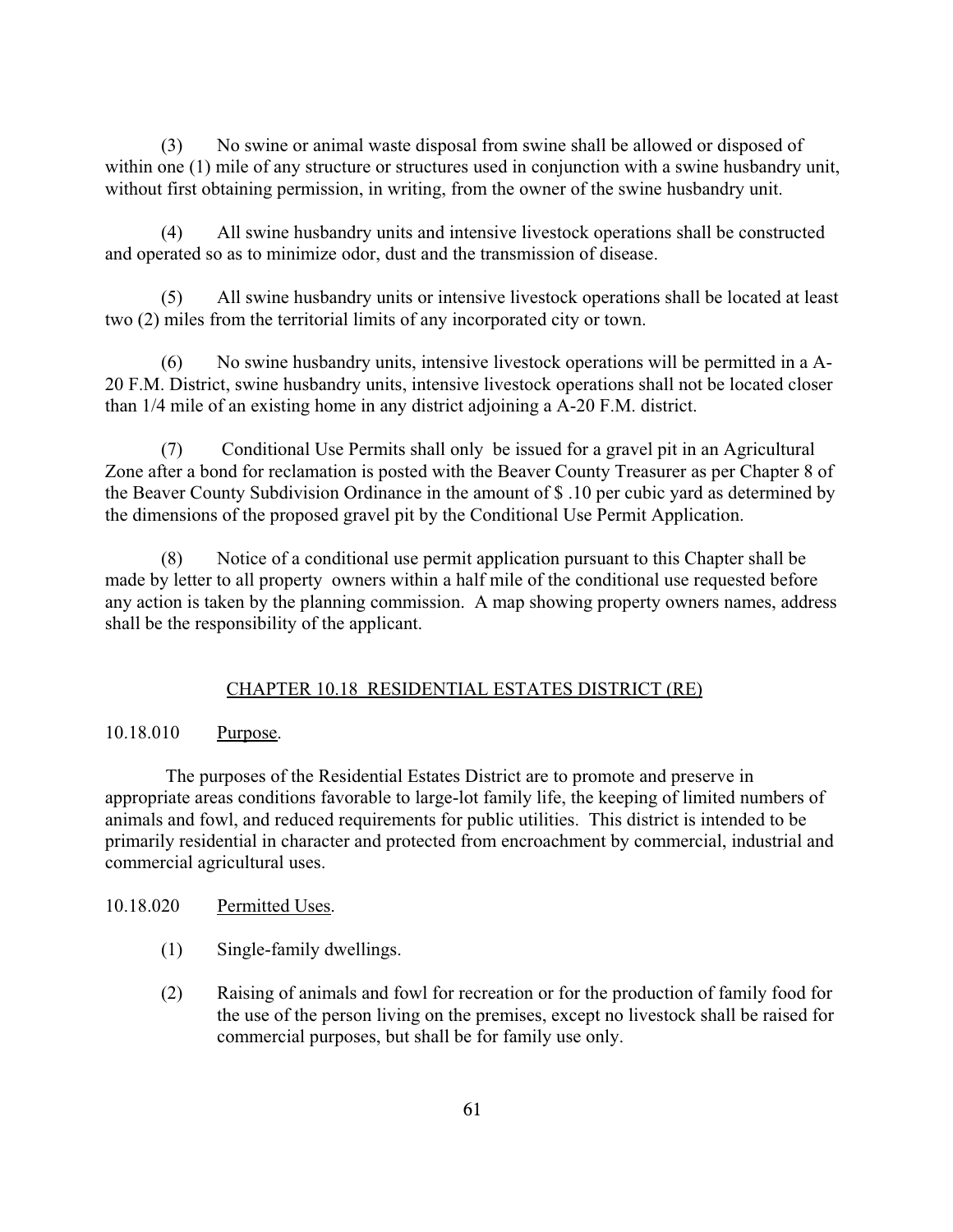- (3) Household pets.
- (4) Tilling soil, raising crops, horticulture and gardening.
- (5) Private stables, corrals, chicken coops, or pens.
- (6) Accessory uses and buildings customarily incidental to the above.

#### 10.18.030 Conditional Uses.

- (1) Parks and Playgrounds.
- (2) Churches and Schools.
- (2a) Electric substation.
- (3) Home Occupations.
- (4) Kennels.
- (5) Nurseries or greenhouses, excluding any building or structure for retail sales separate from the greenhouse growing facility.
- (6) Grazing livestock.
- (7) Ranch buildings and structures.
- (8) Public stables.
- (9) Public uses.
- (10) Radio or television transmitters and relay station or tower.
- (11) Riding academies or riding rings.
- (12) Accessory uses and buildings customarily incidental to the above.
- (13) Other uses similar to the above and judged by the Planning Commission to be in harmony with the character and intent of this zone.
- (14) Raising livestock for 4-H or F.F.A. type projects.
- (15) Bed and Breakfast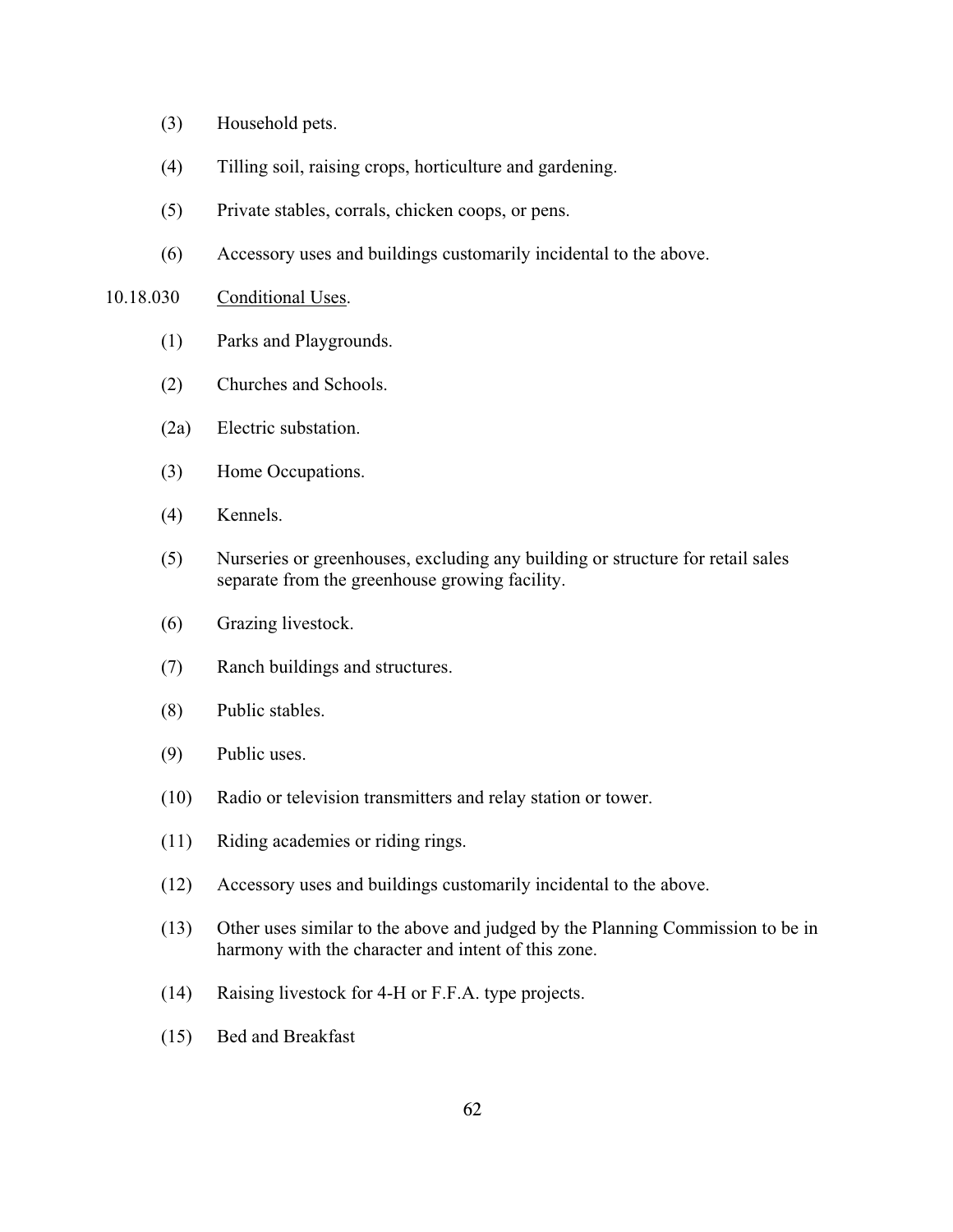### 10.18.040 Height Regulations.

No building shall be constructed to a height greater than thirty-five (35) feet and no dwelling structure shall be less than one (1) story.

|                 |             |              | <b>Yards in Feet</b> |             |             |
|-----------------|-------------|--------------|----------------------|-------------|-------------|
| <b>DISTRICT</b> | <b>AREA</b> | <b>WIDTH</b> | <b>FRONT</b>         | <b>SIDE</b> | <b>REAR</b> |
| $RE-.5$         | .5 acres    | 100 ft.      | 25                   | 15 & 15     | 25          |
| $RE-1$          | acres       | 100 ft.      | 25                   | 15 & 15     | 25          |
| $RE-5$          | 5 acres     | 160 ft.      | 25                   | 15 & 15     | 25          |

## 10.18.050 Area, Width, and Yard Requirements.

### 10.18.060 Modifying Regulations.

- (1) Side Yards. On corner lots, the side yard which faces on a street shall be not less than twenty-five (25) feet.
- (2) Rear Yards. All accessory buildings shall be located at the rear of and at least ten (10) feet from the main building and shall have a rear yard of ten (10) feet.

## 10.18.070 Other Provisions.

Any stable, corral, chicken coop, or pen in which animals or fowl are maintained shall be at least one hundred (100) feet from any street, dwelling, public use.

Animals in a RE-.5 shall be limited to not more than (2) of the following: horses, cattle, sheep and goats, all others must receive conditional use permit approval from the Beaver County Planning Commission.

### CHAPTER 10.19 RESIDENTIAL DISTRICT (R)

### 10.19.010 Purpose.

To provide areas for medium and low density, single-family neighborhoods of spacious and uncrowded character.

- 10.19.020 Permitted Uses.
	- (1) Single-family dwellings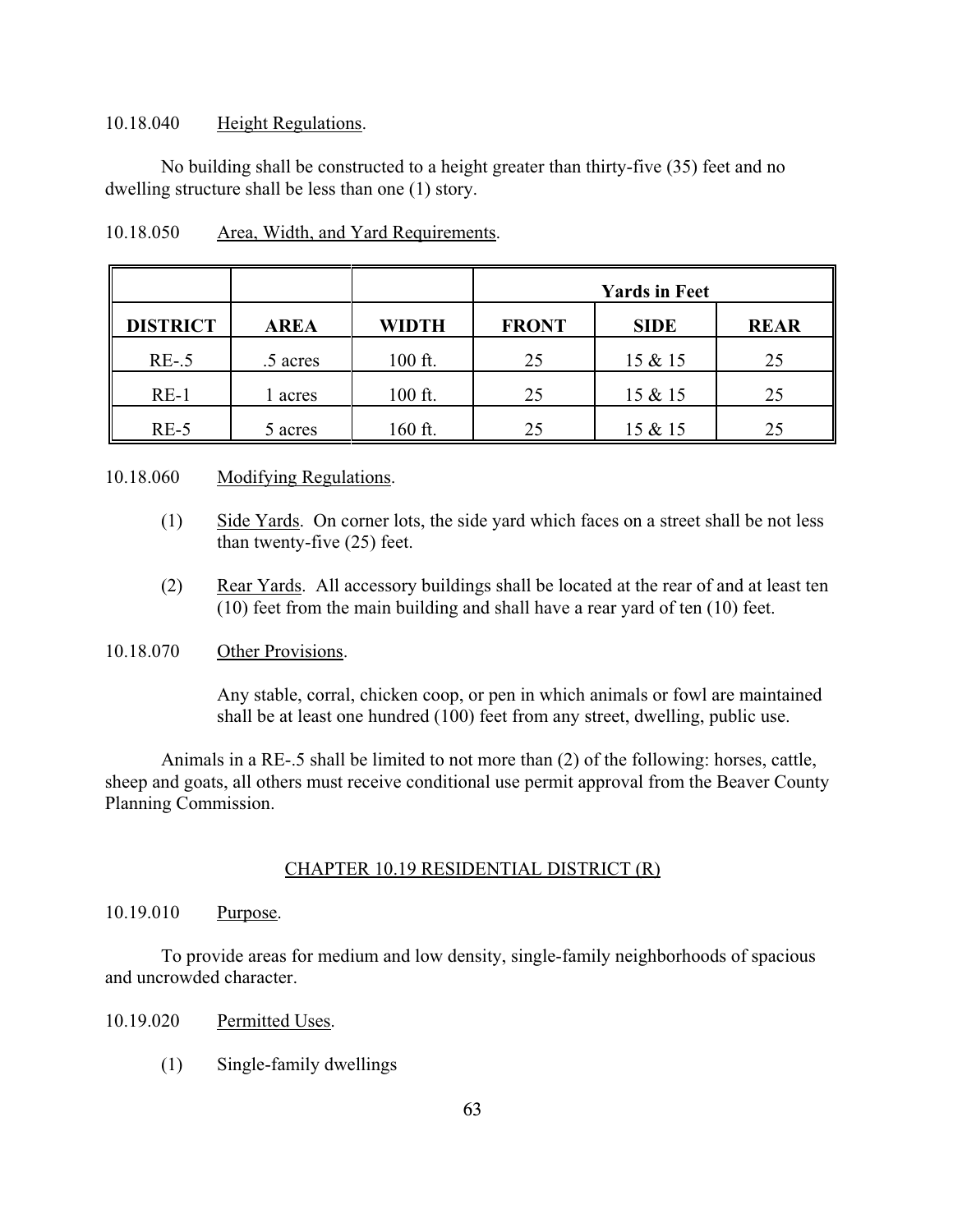- (2) Household pets
- (3) Tilling the soil, raising crops, horticulture and gardening.
- (4) Accessory buildings and uses customarily incidental to the permitted uses allowed herein.

#### 10.19.030 Conditional Uses

- (1) Cemetery
- (2) Child day care or nursery
- (3) Church
- (4) Cluster subdivision of single-family dwellings, provided that the residential density is not increased to allow more than one (1) dwelling for each parcel which is 75 percent of the square feet required by the district for single-family dwellings, and that the total area of the subdivision cluster be not less than five (5) acres, and at least one-third (1/3) of the total area of the subdivision be reserved or dedicated as a permanent open space for common use of the residents, under planned unit development approval.
- (5) Golf course
- (6) Home occupation
- (7) Private recreational grounds and facilities, not open to the general public, and to which no admission charge is made
- (8) Public uses
- (9) Residential facility for troubled youth, providing it meets the following;
	- a. conforms to currant applicable health, safety, and building codes;

b. is capable of use as a residential facility for included youth without structural or landscaping alterations that would change the structure's residential character;

c. is occupied on a 24 hour-per-day basis by two or fewer included youth in a family-type arrangement under the supervision of a house family or manager;

d. includes only occupants from a placement agency or organization who will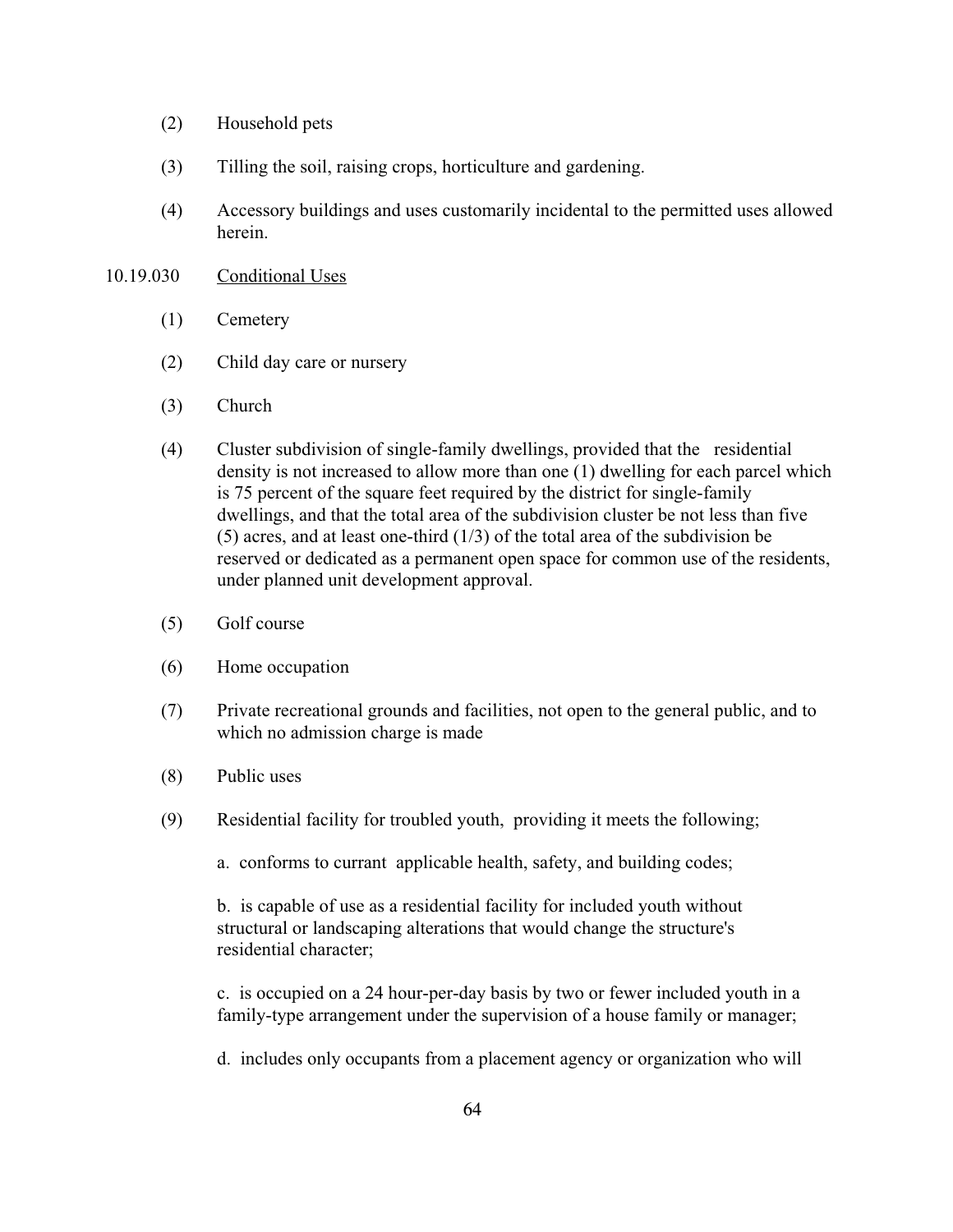cooperate with the head law enforcement agent or other mutually agreeable representative of the County in making confidential disclosure on an ongoing basis of the identity and/or background of all occupants where such information is requested by the Planning Commission or County Commission in order to assist it in any decision regarding a conditional use permit hereunder.

e. is not occupied by any youth who has previously been found guilty as a juvenile of a moral turpitude or sex-related offense;

f. is not located within three-quarters mile of another existing facility for troubled youth, elderly, handicapped, or within three-quarters mile of a public or private school, church, public library, public playground, or park, measured in a straight line from the nearest entrance of the proposed home to the nearest property boundary of the other existing facility, school, church, library, playground or park;

g. provides 24 hour-per-day supervision of the residents by a qualified adult of the same sex and at least 10 years older than the oldest youth resident.

(10) Accessory uses and buildings customarily incidental to the above

10.19.040 Height Regulations.

 No building shall be erected to a height greater than thirty-five (35) feet, and no dwelling structure shall be erected to a height less than one (1) story.

|                 |                   |              |              | <b>Yards in Feet</b> |             |
|-----------------|-------------------|--------------|--------------|----------------------|-------------|
| <b>DISTRICT</b> | <b>AREA</b>       | <b>WIDTH</b> | <b>FRONT</b> | <b>SIDE</b>          | <b>REAR</b> |
| $R-10$          | 10,000<br>sq. ft. | 80'          | 25           | 8 & 10               | 10          |
| $R-12$          | 12,000<br>sq. ft. | 80'          | 25           | 8 & 10               | 10          |
| $R-20$          | 20,000<br>sq. ft. | 100'         | 30           | .10 & 10             | 20          |

| 10.19.050 |  |  | Area, Width, and Yard Regulations. |
|-----------|--|--|------------------------------------|
|           |  |  |                                    |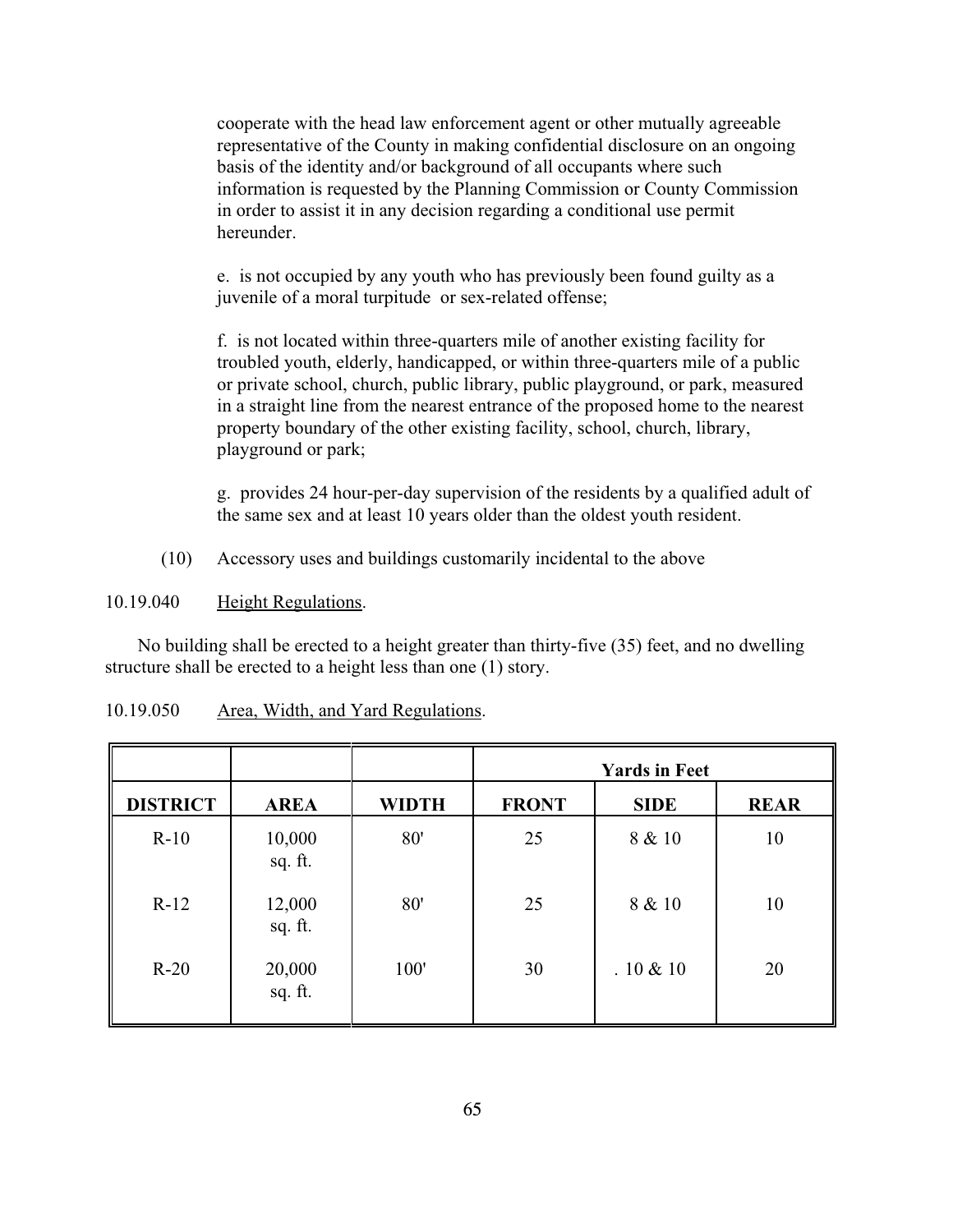## 10.19.060 Modifying Regulations.

Side Yards - Main buildings other than dwellings shall have a minimum side yard of 20 feet and the total of the two side yards shall be not less than 40 feet. Private garages and other accessory buildings located at least 10 feet behind the main building may have a side yard of two feet except that the street side yard of a corner lot shall be the same as the front yard setback required for that district.

Rear Yards - Private garages and accessory buildings located at least 10 feet behind the main building may have a rear yard of two (2) feet provided that on corner lots rearing on the side of another lot the minimum rear yard for all buildings shall be the same as the minimum side yard requirement of the zoning district.

## CHAPTER 10.20 FOREST/RECREATION RESIDENTIAL DISTRICT (FR)

## 10.20.010 Purpose.

The purposes of Forest/Recreation Residential Districts are to permit development of identified mountain areas for recreation, seasonal residential living and other activities, to the extent compatible with the protection of the natural and scenic resources of the area for the benefit of present and future generations.

## 10.20.020 Permitted Uses.

- (1) Single-family dwellings.
- (2) Household pets.
- (3) Tilling the soil, raising crops horticulture and gardening.
- (4) Accessory uses and buildings customarily incidental to the above.

## 10.20.030 Conditional Uses.

- (1) Cluster subdivisions of single-family dwellings, provided that the residential density is not increased to allow more than one (1) dwelling for each lot which is seventy-five (75) percent of the square feet required by the district for single family dwellings, and that the total area of the subdivision cluster is not less than five  $(5)$  acres, and that at least one-third  $(1/3)$  of the total area of the subdivision is reserved or dedicated as a permanent open space for common use of the residents, under Planned Unit Development approval.
- (2) Private recreational grounds and facilities, not open to the general public, and to which no admission charge is made.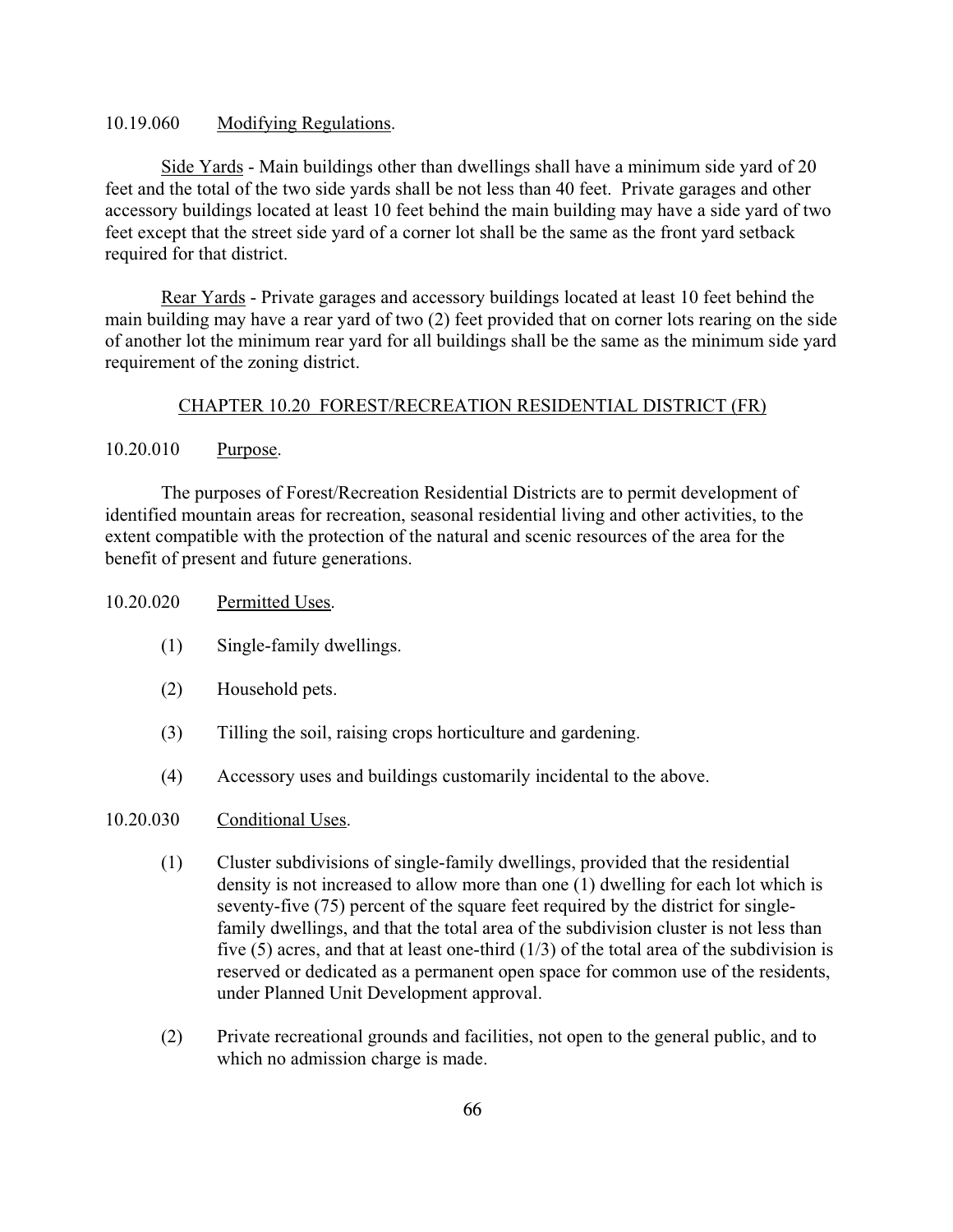- (3) Public use
- (4) Other uses similar to the above and judged by the Planning Commission to be in harmony with the character and intent of this zone.

10.20.040 Height Regulations.

No building shall be erected to a height greater than thirty (30) feet, and no dwelling structure shall be erected to a height less than one (1) story.

## 10.20.050 Area, Width, and Yard Regulations.

|                 |      |              |              | <b>Yards in Feet</b> |             |
|-----------------|------|--------------|--------------|----------------------|-------------|
| <b>DISTRICT</b> | AREA | <b>WIDTH</b> | <b>FRONT</b> | <b>SIDE</b>          | <b>REAR</b> |
| FR-1            | acre | 120'         | 24           | 15 & 15              | 20          |

10.20.060 Modifying Regulations.

(1) Side Yards. Main buildings other than dwellings shall have a minimum side yard of twenty (20) feet, and the total of the two (2) side yards shall be not less than forty (40) feet. Private garages and other accessory buildings located at least ten (10) feet behind the main building may have a side yard of two (2) feet, except that the street side yard of a corner lot shall be the same as the front yard setback required for that district.

(2) Rear Yards. Private garages and accessory buildings located at least ten (10) feet behind the main building may have a rear yard of two (2) feet, provided that on corner lots rearing on the side of another lot, the minimum rear yard for all buildings shall be the same as the minimum side yard requirement of the zoning district.

(3) Due to the presence of a potential wildfire hazard in the Forest-Recreation zone, all uses listed in this chapter shall be reviewed by the Building Official in relation to the standards outlined in the State of Utah, Department of Natural Resources, Division of Forestry and Fire Control publication titled "Wildfire Hazards and Residential Development; Identification, Classification and Regulation", dated 1978 or subsequent edition. The Building Official may require any appropriate standard described in the above mentioned publication as a condition of approval as authorized in Chapter Seven of this Ordinance. The Building Inspector shall review all building permit applications to assure compliance with the above publication.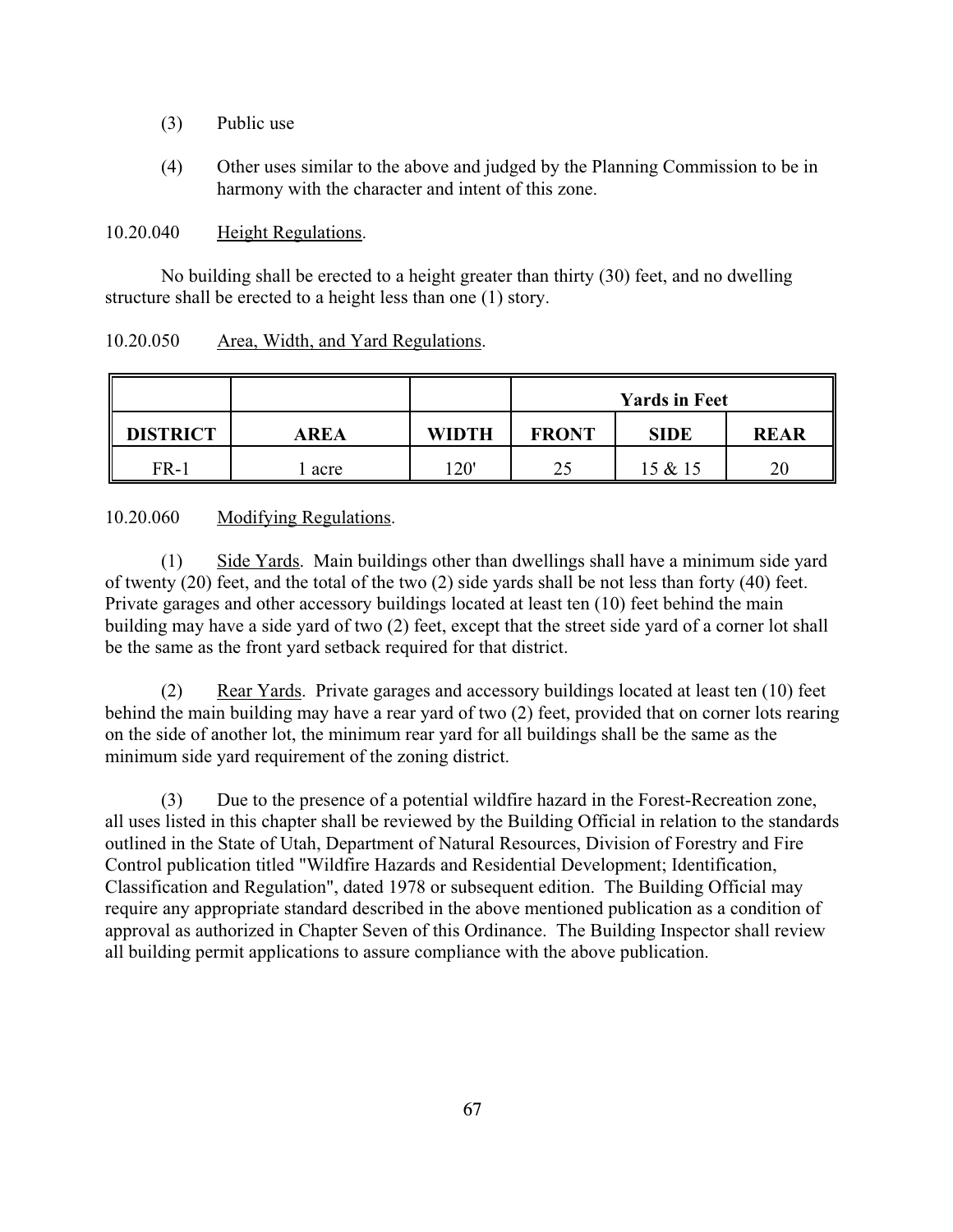### CHAPTER 10.21 MULTIPLE-FAMILY RESIDENTIAL DISTRICT (RM)

## 10.21.010 Purpose.

The purposes of the Multi-Family Residential Districts are to provide areas for high residential density with the opportunity for varied housing styles and character.

- 10.21.020 Permitted Uses.
	- (1) Single-family dwellings.
	- (2) Two-family dwellings.
	- (3) Household pets.
	- (4) Accessory uses and buildings customarily incidental to the above.

#### 10.21.030 Conditional Uses.

- (1) Three-family dwellings.
- (2) Four-family dwellings.
- (3) Other multiple-family dwellings.
- (4) Cluster subdivisions, subject to Planned Unit Development approval.
- (5) Churches.
- (6) Home occupations.
- (7) Mobile home parks.
- (8) Public use
- (9) Other uses similar to the above and judged by the Planning Commission to be in harmony with the character and intent of this zone.
- (10) Accessory uses and buildings customarily incidental to the above.
- (11) Residential facility for troubled youth, providing it meets the following;
	- a. conforms to currant applicable health, safety, and building codes;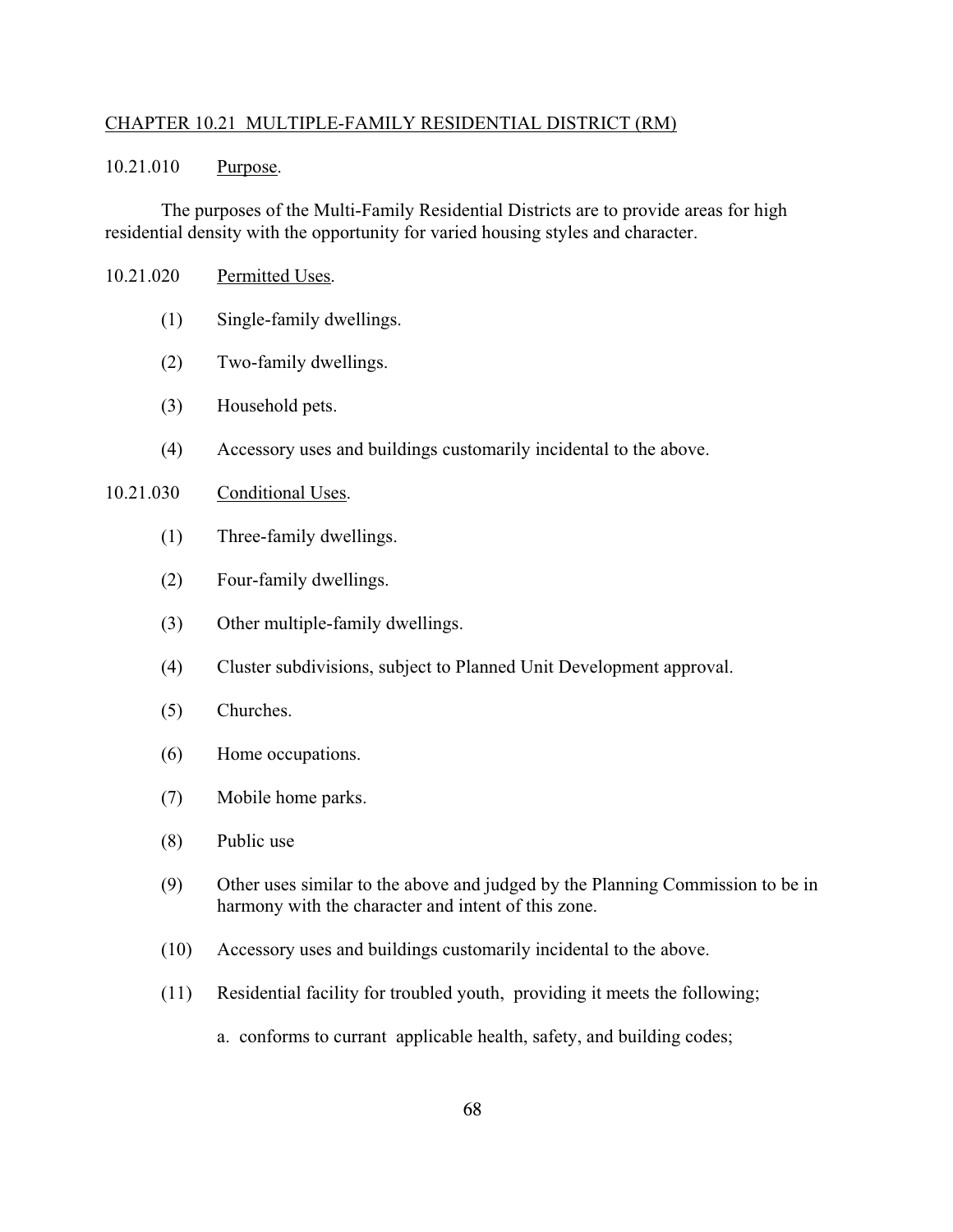b. is capable of use as a residential facility for included youth without structural or landscaping alterations that would change the structure's residential character;

c. is occupied on a 24 hour-per-day basis by two or fewer included youth in a family-type arrangement under the supervision of a house family or manager;

d. includes only occupants from a placement agency or organization who will cooperate with the head law enforcement agent or other mutually agreeable representative of the County in making confidential disclosure on an ongoing basis of the identity and/or background of all occupants where such information is requested by the Planning Commission or County Commission in order to assist it in any decision regarding a conditional use permit hereunder.

e. is not occupied by any youth who has previously been found guilty as a juvenile of a moral turpitude or sex-related offense;

f. is not located within three-quarters mile of another existing facility for troubled youth, elderly, handicapped, or within three-quarters mile of a public or private school, church, public library, public playground, or park, measured in a straight line from the nearest entrance of the proposed home to the nearest property boundary of the other existing facility, school, church, library, playground or park;

g. provides 24 hour-per-day supervision of the residents by a qualified adult of the same sex and at least 10 years older than the oldest youth resident.

- (12) Residential facilities for the elderly as per Section 17-27-502 of the Utah Code, as amended.
- (13) Residential facilities for handicapped as per Section 17-27-602 of the Utah State Code, as amended.
- (14) Residential facility for foster children, other than those placed in a dwelling unit licensed by the Utah Division of Family Services for either basic or specialized care, as referred to in Chapter 10.02 (59a) of this Ordinance, provided it meets the following criteria:
	- a. conforms to all applicable health, safety, and building codes;
	- b. is capable of use as a residential facility for foster children without structural or landscaping alterations that would change the structure's residential character;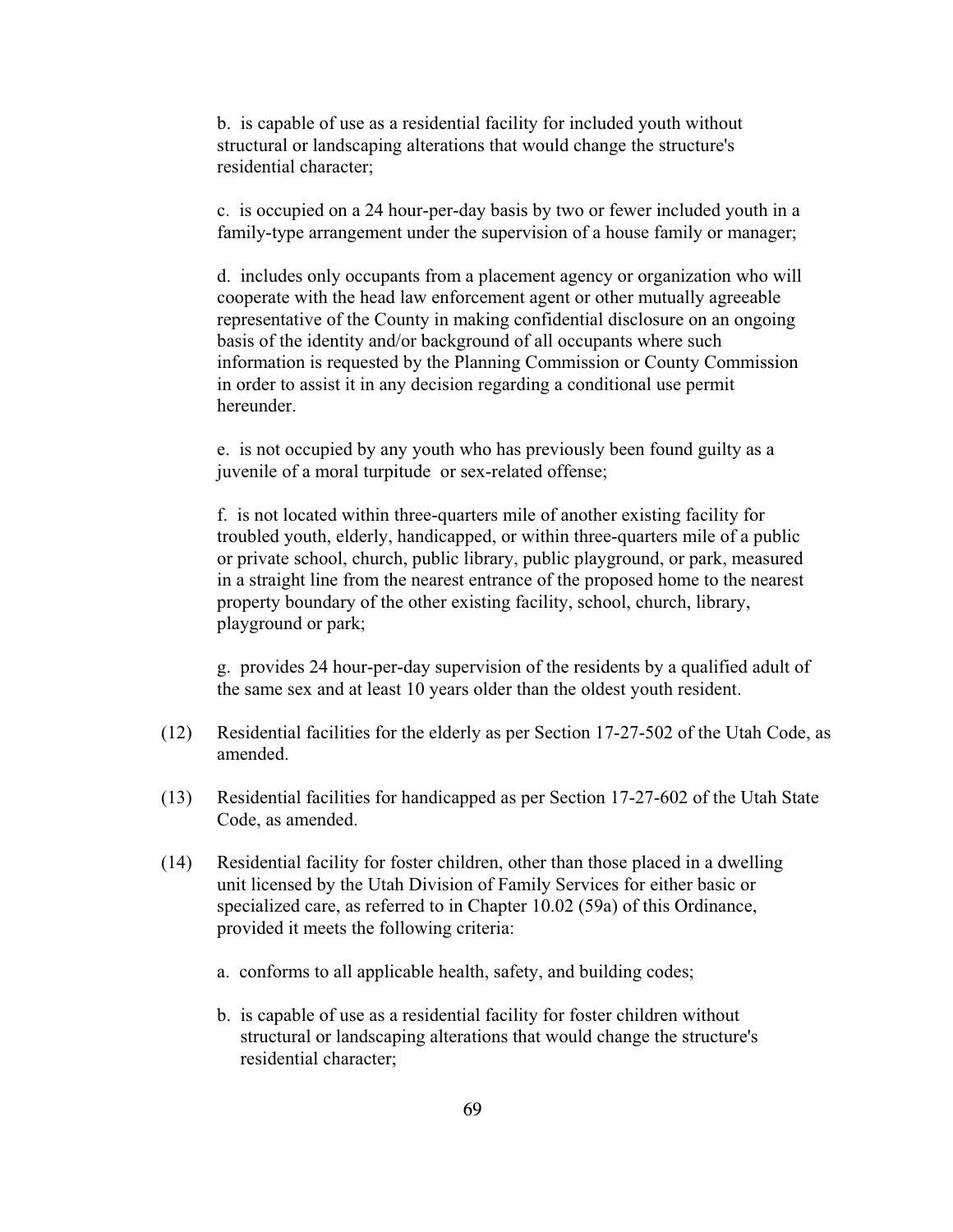- c. is occupied on a 24 hour-per-day basis by three or fewer foster children in a family-type arrangement under the supervision of a house family or parent;
- d. is not occupied by trouble youth coming within the definition of 141.
- e. is operated under contract with an agency certified by the Utah Department of Human Services with standards of placement and supervision acceptable to the County;
- f. placement is not a part of, or in lieu of confinement, rehabilitation, or treatment in a correctional institution;
- g. supervision is provided by a qualified adult member of the family on a 24 hour basis.

10.21.040 Height Regulations.

No building shall be erected to a height greater than seventy-five (75) feet, and no dwelling structure shall be erected to a height of less than one (1) story.

|--|

|                 |                 |              | <b>Yards in Feet</b> |             |    |  |  |  |  |  |
|-----------------|-----------------|--------------|----------------------|-------------|----|--|--|--|--|--|
| <b>DISTRICT</b> | AREA            | <b>WIDTH</b> | <b>FRONT</b>         | <b>REAR</b> |    |  |  |  |  |  |
| $R-M$           | $8,000$ sq. ft. | 70'          | 25                   | 8 & 10      | 20 |  |  |  |  |  |

10.21.060 Modifying Regulations.

(1) Area. The minimum lot area shall be eight thousand (8,000) square feet for each one-family dwelling, with three thousand (3,000) square feet for each additional dwelling unit.

(2) Side Yards. Private garages and other accessory buildings located at least ten (10) feet behind the main buildings may have a side yard of two (2) feet except that the street side yard of a corner lot shall be the same as the front yard setback required for that district.

(3) Rear Yard. Private garages and accessory buildings located ten (10) feet behind the main building may have a rear yard of two (2) feet, provided that on corner lots rearing on the side of another lot, the minimum rear yard for all buildings shall be the same as the minimum side yard requirement of the zoning district.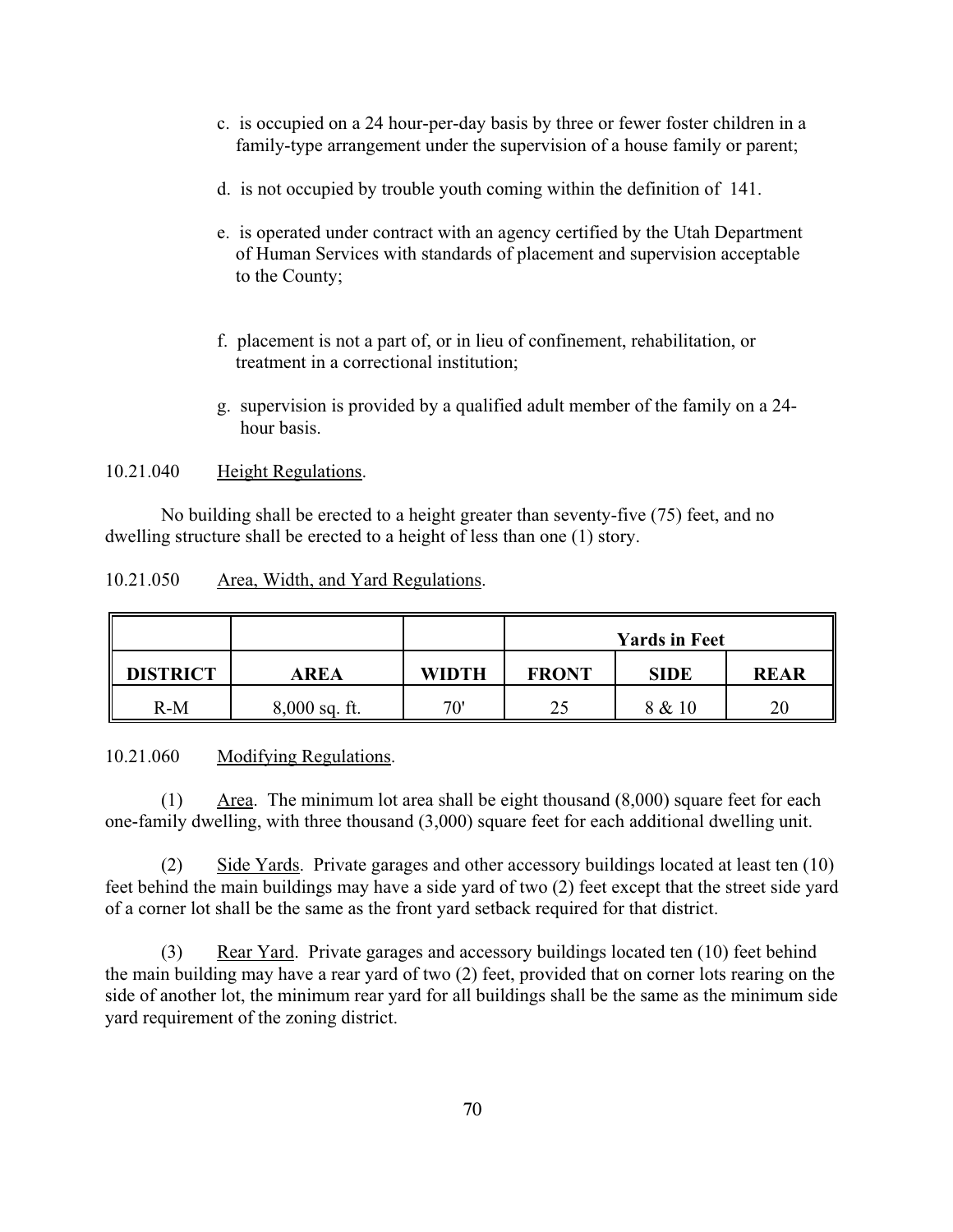### CHAPTER 10.22 COMMERCIAL AND INDUSTRIAL DISTRICTS

### 10.22.010 Purpose

(1) Central Development District, CD. To provide areas in appropriate locations for high intensity public, commercial, office, and multiple-family uses which may center in harmonious relationships based on planned development for mutual benefit.

a. Any parcel larger than one (1) acre at the time of passage to this code may be divided or developed only under planned unit development approval.

b. Every conditional use permit and every planned unit development approval shall be based primarily on how the development, as proposed in the application, will contribute to compatibility and mutual private and public benefits from existing, proposed, and potential buildings and uses in the area; the efficient, effective, and aesthetic use of land, buildings, landscaping, and amenities; and the improvements to be made in land use, building construction and appearance, traffic safety and control, landscaping, and drainage.

(2) Neighborhood Commercial District C-N. To provide areas in appropriate locations where convenience buying outlets may be established to serve surrounding residential neighborhoods. The regulations of this district are designed to promote a combination of retail and service facilities which in character and scale are necessary to meet day-to-day needs of area residents.

(3) Shopping Commercial District C-S. To provide areas in appropriate locations where a combination of businesses, commercial, entertainment, and related activities may be established, maintained and protected. The regulations of this district are designed to promote and encourage the development of comparison shopping centers.

(4) Highway Commercial District C-H. To provide areas in appropriate location adjacent to highways or major streets where activities dependent upon or catering to thoroughfare traffic and the traveling public may be established, maintained and protected.

The regulations of this district are designed to encourage harmony between traffic needs and centers for retail commercial, entertainment, automotive facilities, and other appropriate highway related activities.

(5) General Commercial District C-G. To provide areas in appropriate locations where a combination of business, commercial, entertainment, and related activities may be established, maintained and protected. Regulations of this district are designed to provide a suitable environment for those commercial and service uses which are vital to economic life, but some of which would be intrusive and disruptive in a shopping center type of commercial development.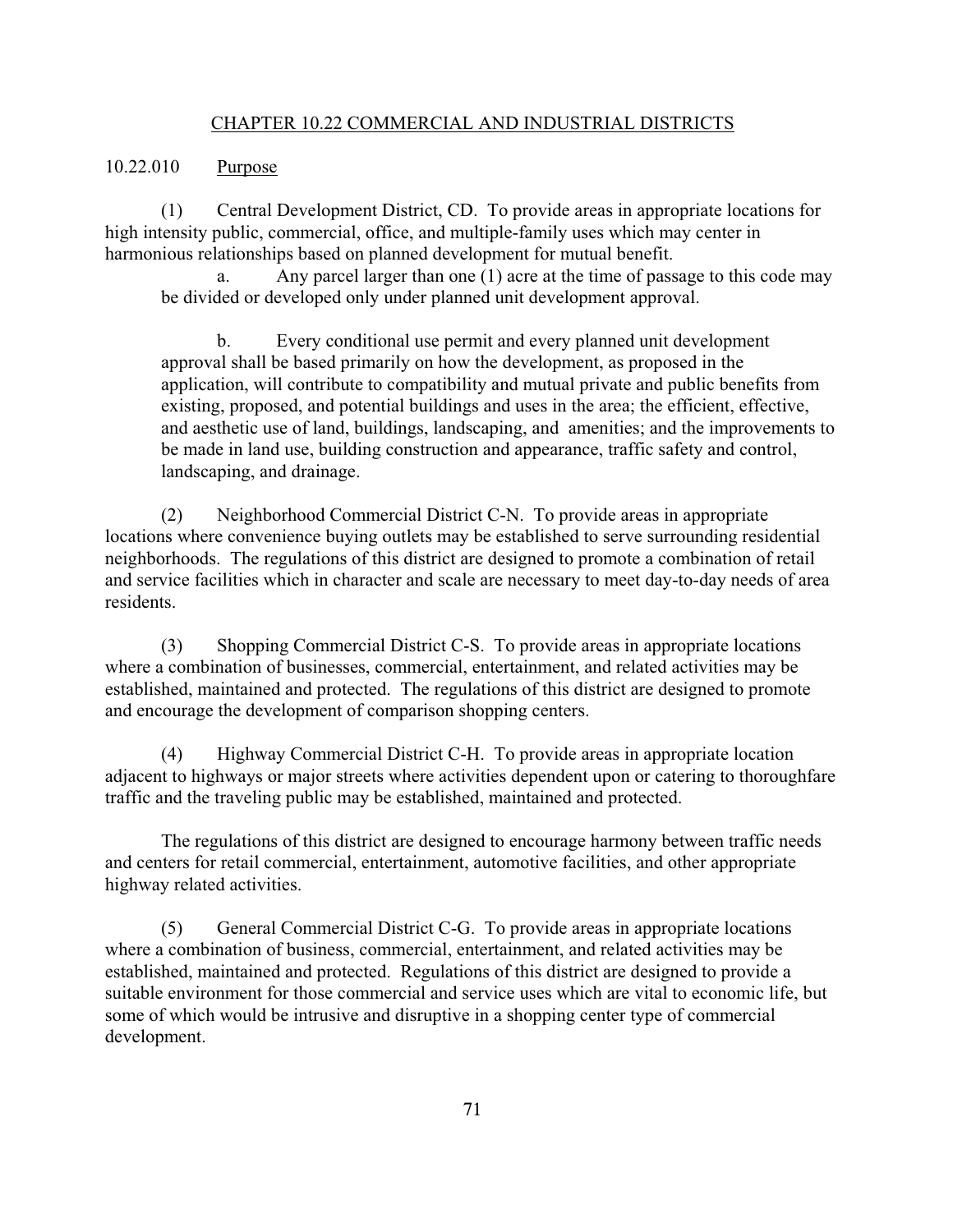(6) Manufacturing - Distribution M-D. To provide areas in appropriate locations where light manufacturing, industrial processes and warehousing not producing objectionable effects may be established, maintained, and protected. The regulations of this district are designed to protect environmental quality of the district and adjacent areas.

(7) Manufacturing - Distribution - Business Park MD-B. To provide areas in appropriate locations where administrative offices, professional service, light manufacturing, industrial processes and warehousing can locate. Also providing for retail sales areas incidental to the types of uses allowed in the MD-B zone. The regulations of this district area intended to protect the environment and quality of life of our citizens. The MD-B zone is to provide for smaller lots, lower the ratio between open land area and building area, and provide for business park environment.

(8) General Industrial District M-G. To provide for area in appropriate location where heavy industrial processes necessary to the economy may be conducted. The regulations of this district are designed to protect environmental quality of the district and adjacent areas.

#### 10.22.020 Codes and Symbols:

In following sections of this chapter, uses of land or buildings which are allowed in various districts are shown as "permitted uses," indicated by a "P" in the appropriate column, or a "conditional uses," indicated by a "C" in the appropriate column, "conditional uses of retail sales of items manufactured and wholesaled at business location these retail items are incidental to the business not the primary business", indicated by a "\*" in the appropriate column. If a use is not allowed in a given district, it is either not named in the use list or it is indicated in the appropriate column by a dash, "-". If a regulation applies in a given district it is indicated in the appropriate column by a numeral to show the linear or square feet required, or by a letter "A". If the regulation does not apply, it is indicated in the appropriate column by a dash, "-".

## 10.22.030 Use Regulations:

No building, structure or land shall be used and no building or structure shall be hereafter erected, structurally altered, enlarged or maintained in the commercial and industrial districts except as provided in this Ordinance uses and buildings customarily incidental to uses authorized by conditional use permit in any district are also authorized by issuance of a conditional use permit in any such district.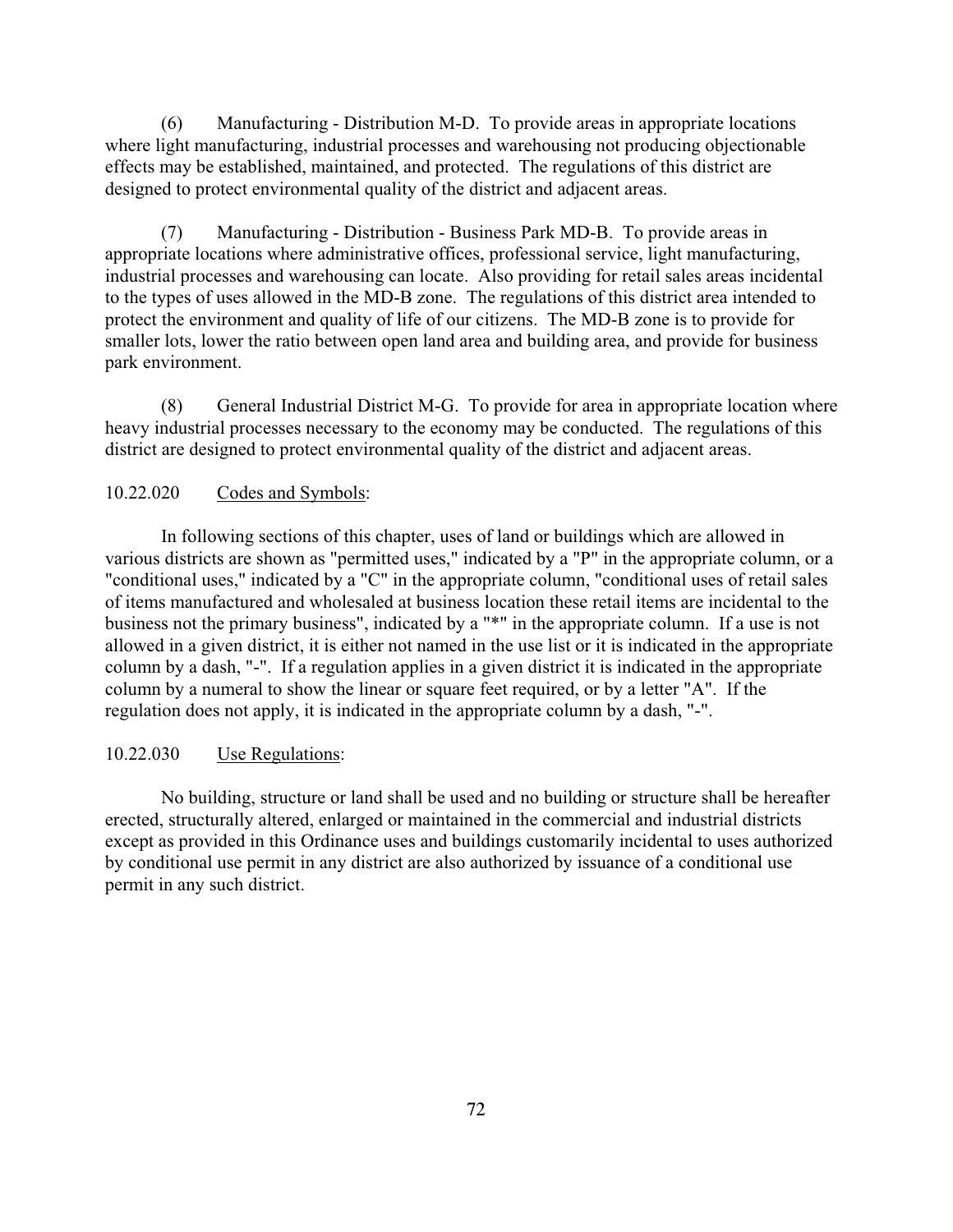|     |                |                                                                                 | $C-N$         |               |               |               |               | C-S C-H C-G M-D M-G C-D |               | $MD-B$        |
|-----|----------------|---------------------------------------------------------------------------------|---------------|---------------|---------------|---------------|---------------|-------------------------|---------------|---------------|
| (1) |                | Agricultural                                                                    |               |               |               |               |               |                         |               |               |
|     | a.             | Agricultural industries                                                         |               |               |               |               | $\mathcal{C}$ | $\mathbf C$             | $\mathbf C$   | $\mathcal{C}$ |
|     | $\mathbf b$ .  | The tilling of the soil,<br>the raising of crops,<br>horticulture and gardening | $\mathcal{C}$ | ${\bf P}$     | ${\bf P}$     | ${\bf P}$     | ${\bf P}$     | ${\bf P}$               | ${\bf P}$     | ${\bf P}$     |
| (2) |                | Commercial                                                                      |               |               |               |               |               |                         |               |               |
|     | a.             | Residential, Hotels,<br>tourist courts and motels                               |               | $\mathcal{C}$ | ${\bf P}$     | $\mathcal{C}$ |               |                         | $\mathcal{C}$ |               |
|     |                | <b>Recreation Vehicle Parks</b>                                                 |               | $\mathbf C$   | ${\bf P}$     | $\mathcal{C}$ |               |                         | $\mathcal{C}$ |               |
|     |                | Rooming & Boarding Houses                                                       |               | $\mathcal{C}$ | $\mathcal{C}$ | $\mathcal{C}$ |               |                         | $\mathcal{C}$ |               |
|     | $b$ .          | <b>Industrial-Commercial Contract</b><br>Printing                               |               |               |               | ${\bf P}$     | $\, {\bf P}$  | ${\bf P}$               | ${\bf P}$     | ${\bf P}$     |
|     | $\mathbf{c}$ . | Transportation Bus terminals,<br>stations, etc.                                 | $\mathcal{C}$ | $\mathcal{C}$ | ${\bf P}$     | ${\bf P}$     | ${\bf P}$     | ${\bf P}$               | ${\bf P}$     | ${\bf P}$     |
|     |                | Hard surface parking, commercial                                                |               | $\mathbf C$   | $\mathcal{C}$ | $\mathcal{C}$ | ${\bf P}$     | $\mathbf C$             | $\mathcal{C}$ | ${\bf P}$     |
|     |                | Marine terminals                                                                | $\mathbf C$   | $\mathbf C$   | $\mathsf C$   | $\mathcal{C}$ | $\frac{1}{2}$ | $\mathbf C$             | $\mathcal{C}$ |               |
|     |                | Private garage                                                                  | $\mathbf C$   | $\mathcal{C}$ | $\mathcal{C}$ | $\mathcal{C}$ | $\mathcal{C}$ | $\mathbf C$             | $\mathcal{C}$ | $\mathbf C$   |
|     |                | Railroad terminals and<br>operations yard                                       |               |               |               | $\mathcal{C}$ | ${\bf P}$     | ${\bf P}$               | $\mathcal{C}$ | ${\bf P}$     |
|     |                | Structure parking                                                               |               | $\mathcal{C}$ | $\mathcal{C}$ | $\mathbf C$   | $\mathbf C$   | $\overline{C}$          | $\mathcal{C}$ | $\mathcal{C}$ |
|     | d.             | Communication - Radio and<br>television communication facilities                |               | $\mathbf C$   | $\mathbf C$   | $\, {\bf P}$  |               |                         | $\mathcal{C}$ | $\mathbf C$   |
|     | e.             | Retail trade - Antiques and<br>secondhand merchandise - retail                  |               | ${\bf P}$     |               | ${\bf P}$     |               |                         | ${\bf P}$     | $\ast$        |
|     |                | Antiques & secondhand merchandise<br>- retail                                   |               | ${\bf P}$     |               | ${\bf P}$     |               |                         | ${\bf P}$     | $\ast$        |
|     |                | Auto/Truck/Implement sales                                                      |               | $\mathbf{P}$  |               | ${\bf P}$     |               | $\mathbf{P}$            | ${\bf P}$     | $\ast$        |
|     |                |                                                                                 |               |               |               |               |               |                         |               |               |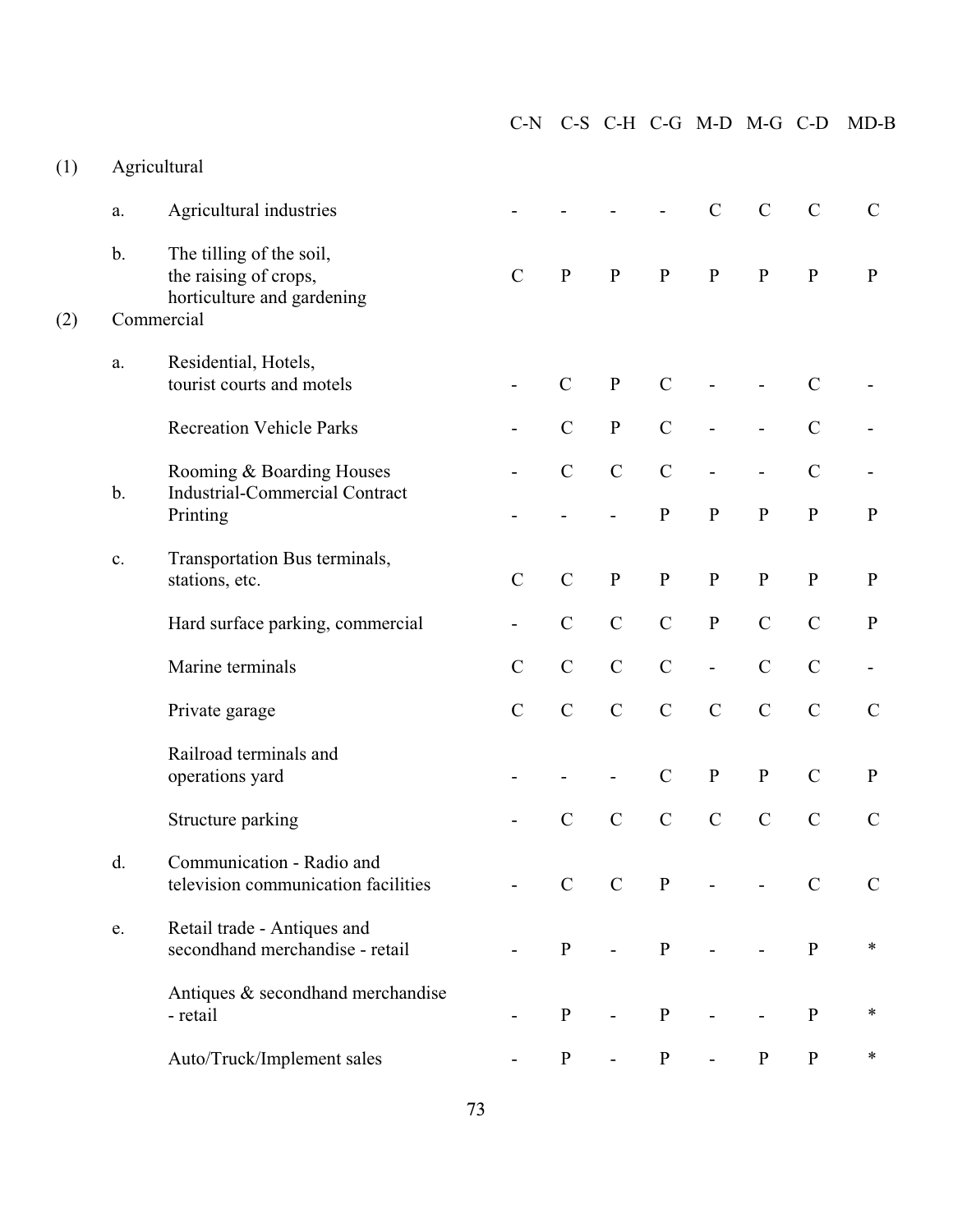C-N C-S C-H C-G M-D M-G C-D MD-B

| Bakeries - retail                                     |               | ${\bf P}$     |           | $\mathbf{P}$ |                |             | $\mathbf{P}$  | $\ast$ |
|-------------------------------------------------------|---------------|---------------|-----------|--------------|----------------|-------------|---------------|--------|
| Books and stationery retail                           |               | ${\bf P}$     |           | ${\bf P}$    |                |             | ${\bf P}$     | $\ast$ |
| Candy, nuts and confectionery<br>- retail             |               | ${\bf P}$     |           | $\mathbf{P}$ |                |             | ${\bf P}$     | $\ast$ |
| Children's and Infant's wear<br>- retail              |               | ${\bf P}$     |           | ${\bf P}$    |                |             | ${\bf P}$     | $\ast$ |
| Custom tailoring                                      |               | ${\bf P}$     |           | $\mathbf{P}$ | -              |             | ${\bf P}$     | $\ast$ |
| Dairy products - retail                               |               | ${\bf P}$     |           | ${\bf P}$    |                |             | ${\bf P}$     | $\ast$ |
| Department stores retail                              |               | ${\bf P}$     |           | ${\bf P}$    |                |             | ${\bf P}$     | $\ast$ |
| Direct selling organization<br>- retail               |               | ${\bf P}$     |           | $\mathbf{P}$ |                |             | ${\bf P}$     | $\ast$ |
| Drinking places<br>(alcoholic beverages)              | -             | $\mathbf C$   |           | ${\bf P}$    |                |             | ${\bf P}$     |        |
| Drive-in restaurants                                  | $\mathcal{C}$ | $\mathcal{C}$ | ${\bf P}$ | ${\bf P}$    | $\mathcal{C}$  | ${\bf P}$   | $\mathcal{C}$ |        |
| Drug and proprietary                                  | $\mathcal{C}$ | ${\bf P}$     |           | $\mathbf{P}$ |                |             | $\mathcal{C}$ |        |
| Eating places<br>(food consumed on premises)          | $\mathcal{C}$ | ${\bf P}$     | ${\bf P}$ | ${\bf P}$    | $\ast$         | $\mathbf P$ | $\, {\bf P}$  | $\ast$ |
| Electrical goods - retail                             |               | ${\bf P}$     |           | ${\bf P}$    |                |             | ${\bf P}$     | $\ast$ |
| Family clothing - retail                              | $\mathcal{C}$ | $\mathbf{P}$  | $\sim$    | P            | $\blacksquare$ | -           | P             | $\ast$ |
| Farm and garden supplies - retail                     | $\mathcal{C}$ | ${\bf P}$     |           | $\, {\bf P}$ |                | ${\bf P}$   | $\mathcal{C}$ | $\ast$ |
| Fruits and vegetables retail                          |               | ${\bf P}$     | ${\bf P}$ | ${\bf P}$    |                |             | ${\bf P}$     | $\ast$ |
| Furniture, home furnishings<br>and equipment - retail |               | ${\bf P}$     |           | $\mathbf P$  |                |             | ${\bf P}$     | $\ast$ |
| Furriers and fur apparel                              |               | ${\bf P}$     |           | ${\bf P}$    |                |             | ${\bf P}$     | $\ast$ |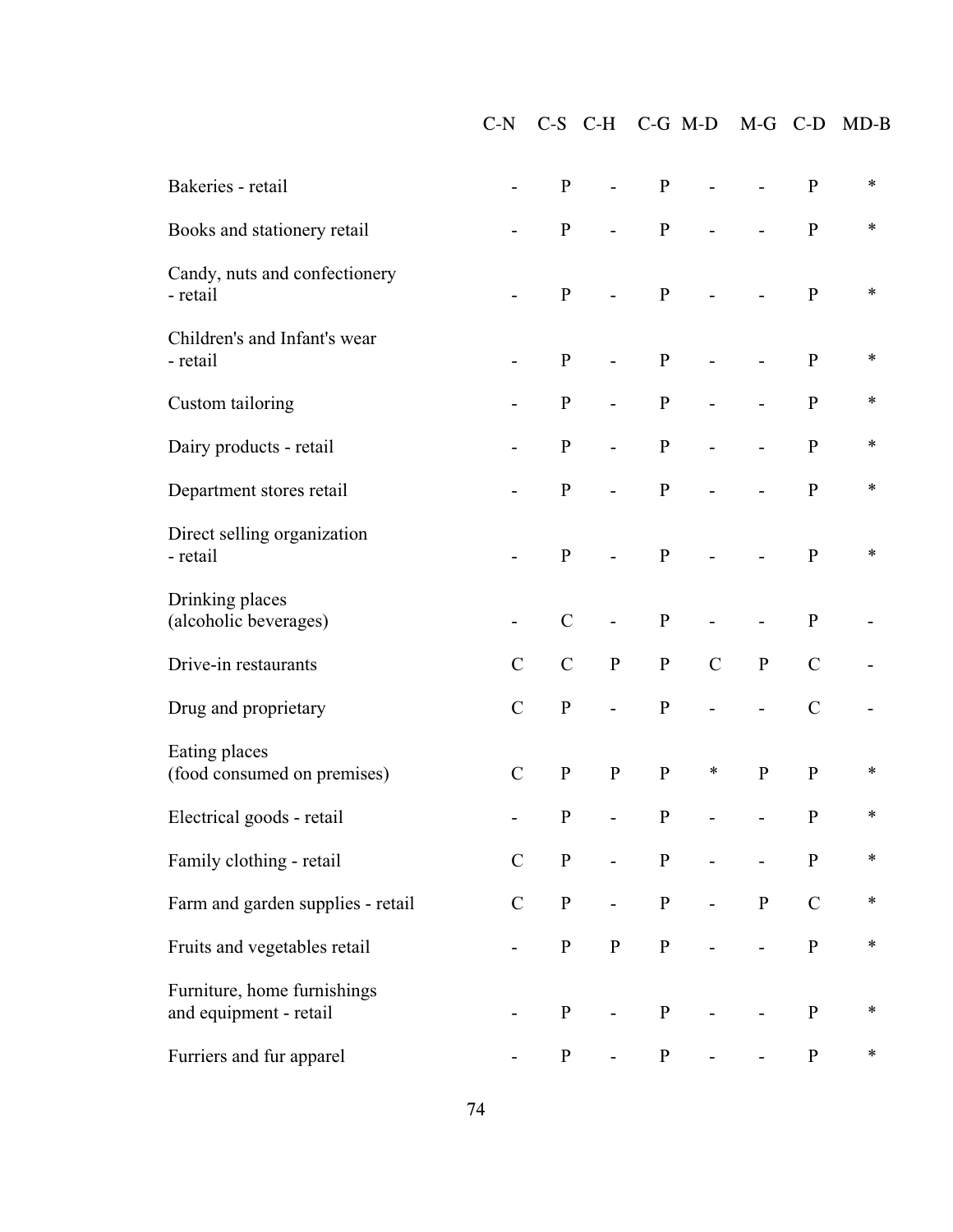|                                                     | $C-N$         |              | $C-S$ $C-H$              |               | $C-G$ M-D     | $M-G$          | $C-D$         | $MD-B$ |
|-----------------------------------------------------|---------------|--------------|--------------------------|---------------|---------------|----------------|---------------|--------|
| Gasoline service stations                           | $\mathcal{C}$ | $\mathbf C$  | ${\bf P}$                | $\mathcal{C}$ | $\mathcal{C}$ | $\mathbf{P}$   | $\mathcal{C}$ |        |
| Groceries (with or without meat)<br>- retail        | $\mathcal{C}$ | $\mathbf{P}$ | ${\bf P}$                | $\mathbf{P}$  |               |                | $\mathbf{P}$  | ∗      |
| Farm equipment<br>- retail                          |               | $\mathbf{P}$ |                          | $\, {\bf p}$  | $\ast$        | $\overline{a}$ | $\mathcal{C}$ | ∗      |
| Heating and plumbing equipment<br>- retail          |               |              |                          | $\mathbf{P}$  | $\ast$        |                | $\mathbf{P}$  | ∗      |
| Household appliance retail                          |               | $\mathbf P$  |                          | ${\bf P}$     |               |                | $\mathbf{P}$  | $\ast$ |
| Ice Cream establishments                            |               | ${\bf P}$    | ${\bf P}$                | ${\bf P}$     |               |                | ${\bf P}$     | $\ast$ |
| Jewelry - retail                                    |               | $\, {\bf P}$ | $\overline{a}$           | ${\bf P}$     |               |                | $\mathbf{P}$  | ∗      |
| Limited price variety stores<br>- retail            |               | $\mathbf{P}$ | $\overline{\phantom{0}}$ | $\mathbf{P}$  |               | $\overline{a}$ | $\mathbf{P}$  |        |
| Liquor - retail - package                           |               | ${\bf P}$    |                          | ${\bf P}$     |               |                | $\mathcal{C}$ |        |
| Lumber and other building<br>materials - retail     |               | ${\bf P}$    |                          | ${\bf P}$     | $\ast$        | $\overline{C}$ | $\mathcal{C}$ | $\ast$ |
| Mail order house                                    | $\mathbf C$   | $\, {\bf P}$ |                          | ${\bf P}$     |               |                | ${\bf P}$     | $\ast$ |
| Meats and fish - retail                             |               | $\mathbf P$  | $\overline{\phantom{0}}$ | ${\bf P}$     |               | -              | $\mathbf{P}$  | $\ast$ |
| Men's and boy's clothing<br>and furnishing - retail |               | $\mathbf{P}$ |                          | $\mathbf{P}$  |               |                | $\mathbf{P}$  | ∗      |
| Merchandise vending machine<br>operators retail     | $\mathcal{C}$ | $\mathbf{P}$ | ${\bf P}$                | $\mathbf{P}$  | $\ast$        | ${\bf P}$      | ${\bf P}$     | $\ast$ |
| Motor vehicles<br>- retail see Auto                 |               | $\mathbf{P}$ |                          | $\mathbf{P}$  | $\ast$        | ${\bf P}$      | $\mathcal{C}$ | $\ast$ |
| Paint, glass and wallpaper<br>- retail              |               | $\mathbf{P}$ |                          | $\, {\bf p}$  | $\ast$        |                | ${\bf P}$     | $\ast$ |

Radios, television and music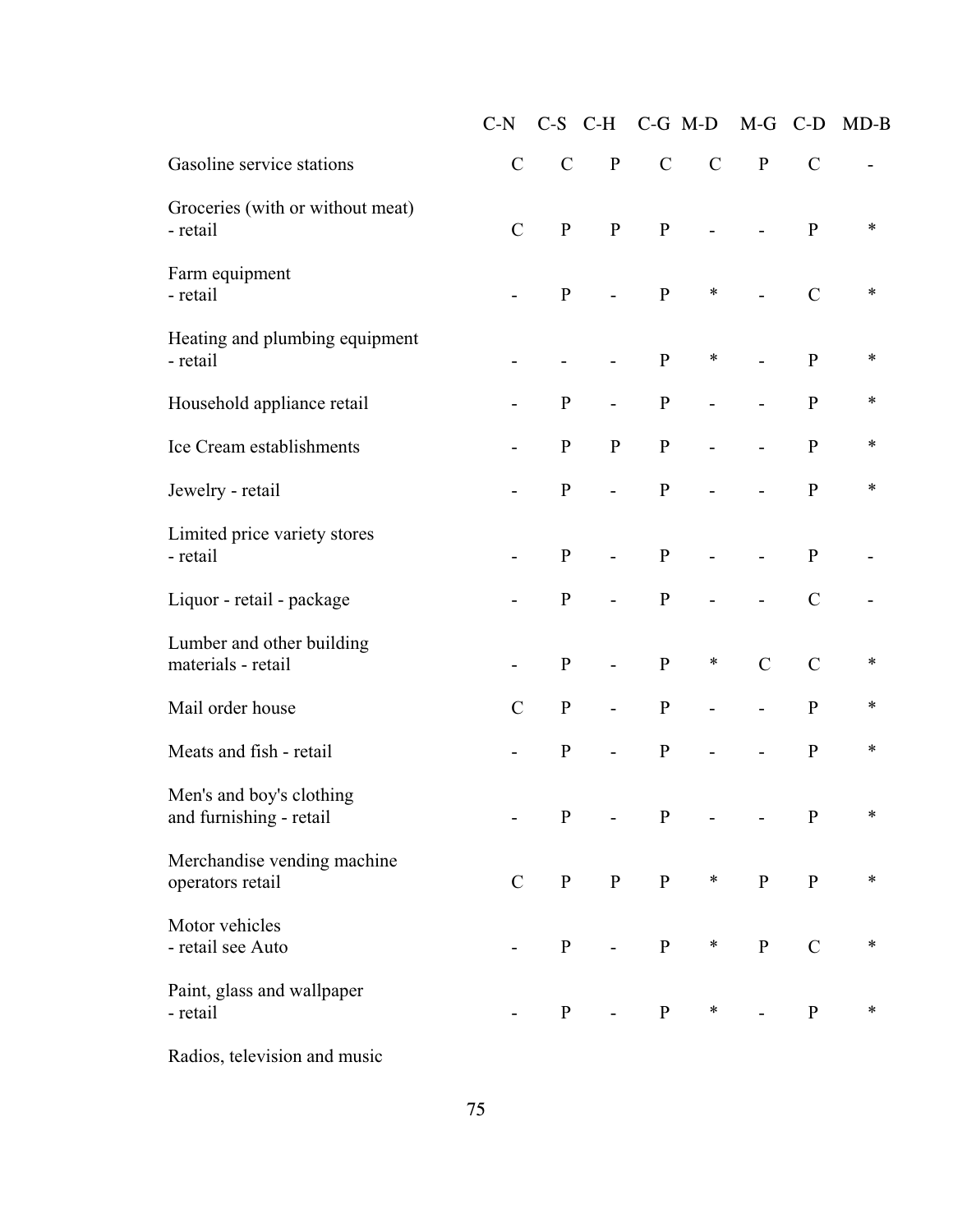|                                                                                      | $C-N$                    |               | $C-S$ $C-H$                  |                | $C-G$ M-D                | M-G C-D                  |               | $MD-B$       |
|--------------------------------------------------------------------------------------|--------------------------|---------------|------------------------------|----------------|--------------------------|--------------------------|---------------|--------------|
| supplies - retail                                                                    | $\overline{\phantom{0}}$ | $\mathbf{P}$  | $\overline{a}$               | ${\bf P}$      | $\ast$                   | $\overline{a}$           | $\mathbf{P}$  | $\ast$       |
| Shoes - retail                                                                       |                          | ${\bf P}$     | $\overline{a}$               | ${\bf P}$      |                          |                          | ${\bf P}$     | $\ast$       |
| Sporting goods and bicycles<br>- retail                                              |                          | $\mathbf{P}$  | $\overline{a}$               | ${\bf P}$      |                          |                          | ${\bf P}$     | $\ast$       |
| Tires, batteries and accessories<br>- retail                                         |                          | $\mathbf{P}$  | $\mathbf{P}$                 | ${\bf P}$      | $\ast$                   | $\mathbf{P}$             | ${\bf P}$     | ∗            |
| Women's accessory and<br>specialties retail                                          |                          | $\mathbf{P}$  | $\frac{1}{2}$                | ${\bf P}$      | $\overline{\phantom{0}}$ | $\overline{\phantom{0}}$ | $\mathbf{P}$  | ∗            |
| Women's ready to wear retail                                                         |                          | $\, {\bf P}$  |                              | ${\bf P}$      |                          |                          | ${\bf P}$     | $\ast$       |
| Other retail trade apparel and<br>accessories                                        |                          | $\mathcal{C}$ |                              | $\mathcal{C}$  |                          |                          | $\mathbf{P}$  | ∗            |
| Other retail trade - i.e.<br>automotive, marine craft,<br>aircraft and accessories   |                          | $\mathcal{C}$ |                              | $\overline{C}$ | $\ast$                   |                          | $\mathcal{C}$ | $\ast$       |
| Services:                                                                            |                          |               |                              |                |                          |                          |               |              |
| Administration office services                                                       |                          | $\mathbf{P}$  | $\qquad \qquad \blacksquare$ | $\mathbf{P}$   | ${\bf P}$                | $\overline{\phantom{0}}$ | $\mathbf{P}$  | $\mathbf{P}$ |
| Advertising services                                                                 |                          | $\mathcal{C}$ | $\overline{a}$               | ${\bf P}$      | $\ast$                   |                          | ${\bf P}$     | ${\bf P}$    |
| Animal clinics and hospitals                                                         |                          | ${\bf P}$     |                              | ${\bf P}$      | $\overline{a}$           | $\mathcal{C}$            | $\mathcal{C}$ | ∗            |
| Apparel repair, alteration and<br>cleaning, pickup services,<br>shoe repair services | $\mathbf C$              | ${\bf P}$     |                              | $\, {\bf P}$   | $\mathbf{P}$             | ${\bf P}$                | ${\bf P}$     | $\ast$       |
| Automatic car wash, truck wash                                                       | $\mathbf C$              | $\mathbf C$   | ${\bf P}$                    | ${\bf P}$      |                          | $\, {\bf P}$             | $\mathcal{C}$ |              |
| Automobile/truck/implement<br>repair and services                                    | $\mathcal{C}$            | $\mathbf C$   | ${\bf P}$                    | ${\bf P}$      | $\ast$                   | ${\bf P}$                | $\mathcal{C}$ | $\ast$       |
| Banking and bank-related<br>functions                                                |                          | ${\bf P}$     | $\mathbf{P}$                 | ${\bf P}$      |                          |                          | ${\bf P}$     | $\, {\bf P}$ |

 $\mathbf{f}$ .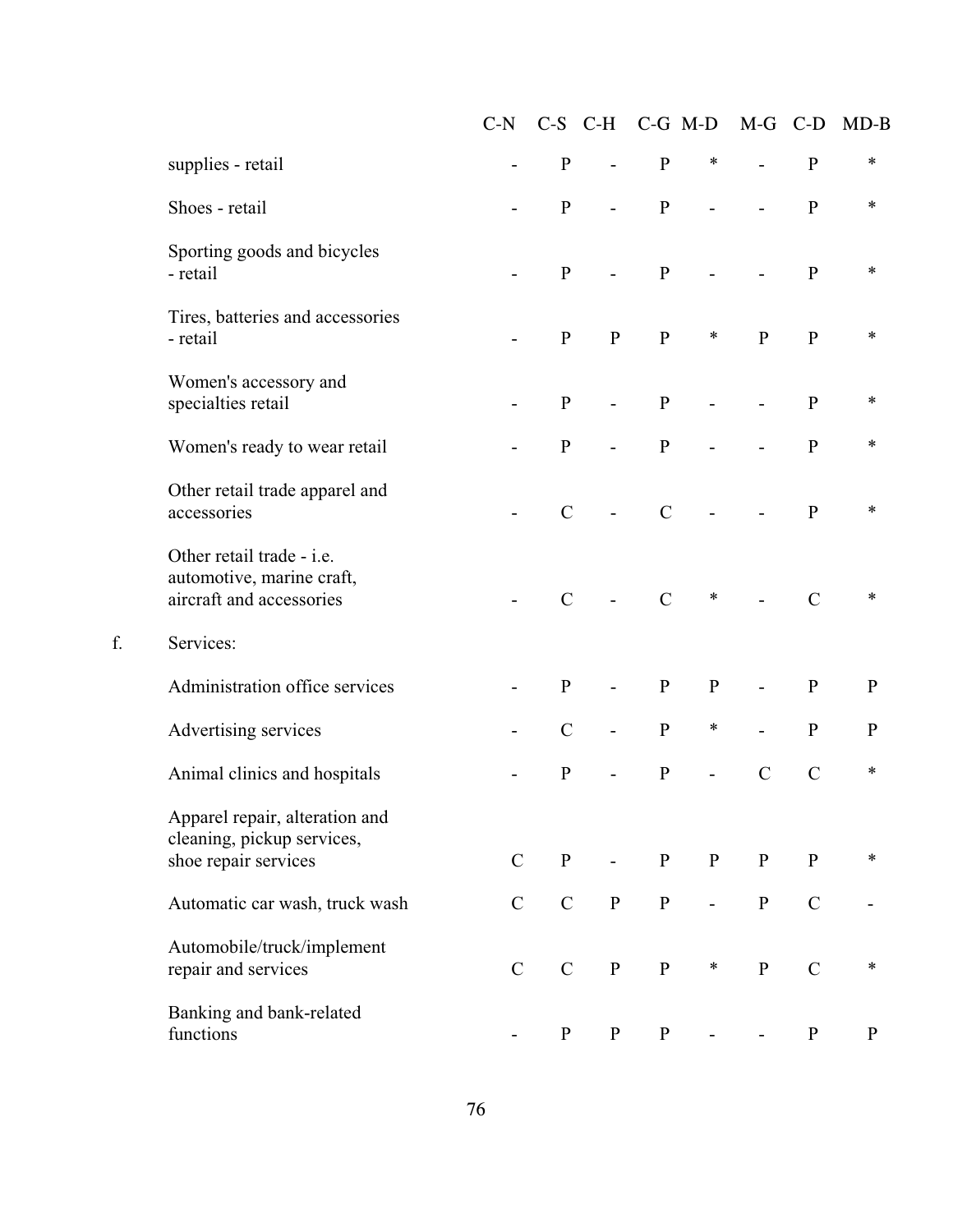|                                                       | $C-N$         |               | $C-S$ $C-H$              |              | $C-G$ M-D      | $M-G$     | $C-D$         | $MD-B$        |
|-------------------------------------------------------|---------------|---------------|--------------------------|--------------|----------------|-----------|---------------|---------------|
| Beauty and barber shops                               | $\mathcal{C}$ | ${\bf P}$     | ${\bf P}$                | ${\bf P}$    | $\overline{a}$ |           | $\mathbf{P}$  | ${\bf P}$     |
| Carpeting and other floor coverings                   |               | $\mathcal{C}$ |                          |              | $\mathbf{P}$   |           | $\mathbf{P}$  | $\ast$        |
| Comprehensive health care<br>facilities (centers)     |               | $\mathcal{C}$ |                          | ${\bf P}$    |                | -         | $\mathcal{C}$ |               |
| Consumer and mercantile credit<br>reporting           |               | $\mathcal{C}$ |                          | ${\bf P}$    |                | -         | $\mathbf{P}$  | $\ast$        |
| Credit services (other than banks)                    |               | ${\bf P}$     |                          | ${\bf P}$    | ∗              | ${\bf P}$ | $\mathbf{P}$  | $\mathcal{C}$ |
| Dental laboratory services                            |               | $\mathbf P$   |                          | ${\bf P}$    | ∗              | ${\bf P}$ | $\mathbf{P}$  | ${\bf P}$     |
| Duplicating mailing services<br>stenographic services |               |               |                          | ${\bf P}$    | $\mathcal{C}$  | ${\bf P}$ | $\mathbf{P}$  | $\mathcal{C}$ |
| Dwelling and other building<br>maintenance            |               | $\mathcal{C}$ |                          | ${\bf P}$    |                |           | ${\bf P}$     | $\ast$        |
| <b>Electrical services</b>                            |               | $\mathcal{C}$ | $\overline{\phantom{0}}$ | ${\bf P}$    | ${\bf P}$      | ${\bf P}$ | ${\bf P}$     | $\ast$        |
| <b>Employment services</b>                            |               | $\mathbf{P}$  |                          | ${\bf P}$    |                |           | $\mathbf{P}$  | ${\bf P}$     |
| Funeral and crematory services                        |               | $\mathcal{C}$ |                          | ${\bf P}$    |                |           | ${\bf P}$     |               |
| General contract construction<br>services             |               |               |                          | ${\bf P}$    | $\mathcal{C}$  | ${\bf P}$ | $\mathcal{C}$ | $\mathcal{C}$ |
| Holding and investment services                       |               | $\mathbf{P}$  |                          | $\mathbf{P}$ |                |           | $\mathbf{P}$  | $\mathbf{P}$  |
| Insurance carriers, agents,<br>brokers and services   |               | $\mathbf{P}$  |                          | $\mathbf{P}$ |                |           | $\mathbf P$   | ${\bf P}$     |
| Laundering, dry cleaning,<br>and dyeing services      | $\mathcal{C}$ | $\mathbf{P}$  | $\mathcal{C}$            | $\mathbf{P}$ | $\mathcal{C}$  | ${\bf P}$ | ${\bf P}$     | $\mathcal{C}$ |
| Medical clinics<br>out patient services               |               | $\mathbf{P}$  |                          | ${\bf P}$    |                |           | $\mathcal{C}$ |               |
| Medical laboratory services                           |               |               |                          | $\mathbf{P}$ | $\mathcal{C}$  | ${\bf P}$ | $\mathbf C$   | $\mathcal{C}$ |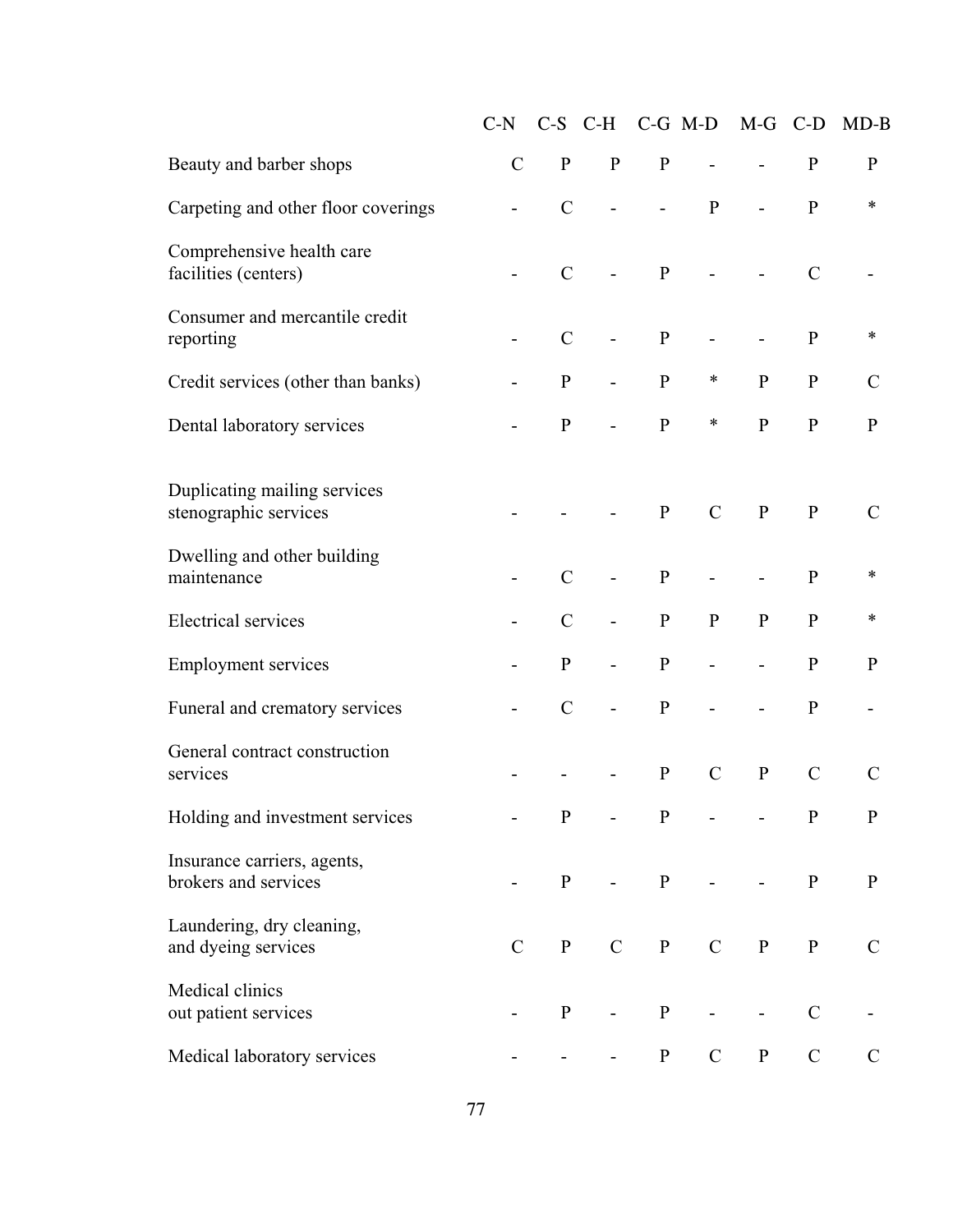|                                                                               | $C-N$         |               | $C-S$ $C-H$              |                          | $C-G$ M-D     | $M-G$                    | $C-D$          | $MD-B$        |
|-------------------------------------------------------------------------------|---------------|---------------|--------------------------|--------------------------|---------------|--------------------------|----------------|---------------|
| News syndicate services                                                       |               |               |                          | ${\bf P}$                |               |                          | ${\bf P}$      | $\mathcal{C}$ |
| Painting, wall coverings and<br>decorating services                           |               | $\mathbf C$   | $\overline{\phantom{0}}$ | ${\bf P}$                | ${\bf P}$     | ${\bf P}$                | $\mathbf{P}$   | ∗             |
| Photographic services                                                         | $\mathcal{C}$ | $\mathbf{P}$  | $\mathcal{C}$            | ${\bf P}$                | $\ast$        | $\mathcal{C}$            | $\mathbf{P}$   | $\ast$        |
| Plumbing, heating, and air<br>conditioning services                           |               | $\mathbf C$   |                          | ${\bf P}$                | $\ast$        | ${\bf P}$                | $\mathbf{P}$   | $\ast$        |
| Private clubs                                                                 |               | $\mathcal{C}$ |                          | ${\bf P}$                |               |                          | $\mathcal{C}$  |               |
| Professional health and care<br>offices and clinics                           | $\mathcal{C}$ | ${\bf P}$     |                          | ${\bf P}$                |               |                          | $\mathcal{C}$  | $\mathcal{C}$ |
| Medical offices                                                               | $\mathcal{C}$ | $\mathbf{P}$  |                          | ${\bf P}$                |               |                          | $\mathbf{P}$   | $\mathcal{C}$ |
| Dentist offices                                                               | $\mathcal{C}$ | $\mathbf{P}$  |                          | ${\bf P}$                |               |                          | $\mathbf{P}$   | $\mathcal{C}$ |
| Real estate agents, brokers, and<br>management services                       |               | $\mathbf{P}$  |                          | ${\bf P}$                |               |                          | ${\bf P}$      | ∗             |
| <b>Construction builders</b>                                                  |               |               |                          | ${\bf P}$                | ${\bf P}$     | ${\bf P}$                | $\mathcal{C}$  | $\mathcal{C}$ |
| Real estate subdividing and<br>land developing services                       |               | ${\bf P}$     |                          | ${\bf P}$                | ${\bf P}$     | ${\bf P}$                | ${\bf P}$      | $\mathcal{C}$ |
| Roofing and sheet metal service                                               |               | $\mathbf C$   |                          | ${\bf P}$                | $\ast$        | ${\bf P}$                | ${\bf P}$      | $\ast$        |
| Security services and commodity<br>brokers, dealers exchanges and<br>services |               |               |                          | ${\bf P}$                |               |                          | $\overline{C}$ | ∗             |
| Schools (commercial)                                                          | $\mathcal{C}$ | $\mathcal{C}$ |                          | ${\bf P}$                |               | $\overline{\phantom{0}}$ | $\mathcal{C}$  | $\mathcal{C}$ |
| Storage units<br>(non-hazardous materials)                                    |               |               | $\mathcal{C}$            | $\overline{\phantom{a}}$ | $\mathcal{C}$ | $\mathbf C$              | $\mathcal{C}$  | $\mathcal{C}$ |
| Other personal services                                                       | $\mathcal{C}$ | $\mathbf C$   |                          | $\mathcal{C}$            |               |                          | $\mathcal{C}$  | $\ast$        |
| Other professional services                                                   |               | $\mathbf C$   |                          | $\mathsf C$              |               |                          | $\mathcal{C}$  | $\ast$        |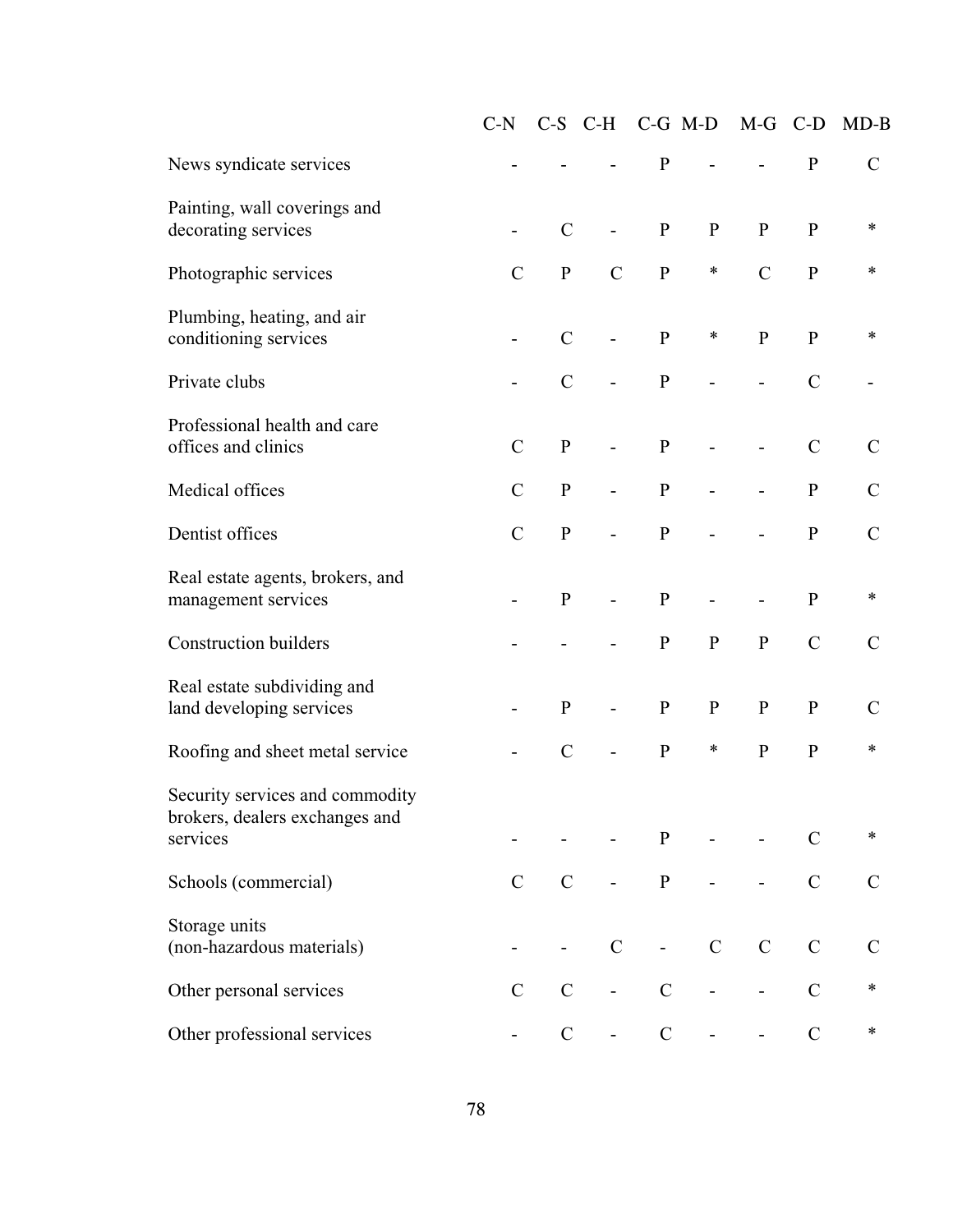|             |                                                                                                                              | $C-N$         |               | $C-S$ $C-H$   |                | $C-G$ M-D     | $M-G$                    | $C-D$         | $MD-B$        |
|-------------|------------------------------------------------------------------------------------------------------------------------------|---------------|---------------|---------------|----------------|---------------|--------------------------|---------------|---------------|
| g.          | Entertainment:                                                                                                               |               |               |               |                |               |                          |               |               |
|             | Drive-in theaters                                                                                                            |               | $\mathcal{C}$ | $\mathbf C$   | ${\bf P}$      |               |                          | $\mathcal{C}$ |               |
|             | Legitimate theaters                                                                                                          |               |               |               | ${\bf P}$      |               |                          | $\mathcal{C}$ |               |
|             | Motion picture theaters                                                                                                      |               | $\mathbf{P}$  | $\mathcal{C}$ | ${\bf P}$      |               |                          | $\mathcal{C}$ |               |
|             | Race tracks (commercial)                                                                                                     |               |               |               | ${\bf P}$      |               | $\overline{\phantom{0}}$ | $\mathcal{C}$ |               |
|             | Sports activities facilities                                                                                                 | $\mathcal{C}$ | $\mathsf C$   | $\mathcal{C}$ | ${\bf P}$      | $\mathcal{C}$ | $\overline{a}$           | $\mathbf C$   | $\mathcal{C}$ |
|             | Other sports assembly                                                                                                        |               |               |               | $\overline{C}$ |               |                          | $\mathcal{C}$ |               |
| Industrial: |                                                                                                                              |               |               |               |                |               |                          |               |               |
| a.          | Food products manufacturing:<br>Baker products - manufacturing                                                               |               | $\mathcal{C}$ | $\mathbf C$   | $\mathcal{C}$  | $\ast$        | $\mathcal{C}$            | $\mathcal{C}$ | ∗             |
|             | Beverage - manufacturing                                                                                                     |               |               |               |                | $\ast$        | $\mathcal{C}$            | $\mathcal{C}$ | $\ast$        |
|             | Canning and preserving of fruits<br>vegetables, meat and seafood.                                                            |               |               |               |                | $\ast$        | $\mathcal{C}$            | $\mathcal{C}$ | $\ast$        |
|             | Confectionery and related products                                                                                           |               | $\mathbf C$   | $\mathcal{C}$ | $\mathcal{C}$  | $\ast$        | $\mathcal{C}$            | $\mathcal{C}$ | ∗             |
|             | Dairy products manufacturing                                                                                                 |               | $\mathcal{C}$ | $\mathcal{C}$ | $\mathcal{C}$  | $\ast$        | $\mathcal{C}$            | $\mathcal{C}$ | ∗             |
|             | Grain mill products manufacturing                                                                                            |               |               |               |                | $\ast$        | $\mathbf C$              | $\mathcal{C}$ | $\ast$        |
|             | Meat products manufacturing                                                                                                  |               |               |               |                |               |                          |               | ∗             |
|             | Sugar - manufacturing                                                                                                        |               |               |               |                | $\ast$        | $\mathcal{C}$            | $\mathcal{C}$ | $\ast$        |
| b.          | Fabricated textile products:                                                                                                 |               |               |               |                |               |                          |               |               |
|             | Manufacturing Broad & narrow woven<br>fabrics & other small wares (cotton, man-<br>made fibers, silk and wool) manufacturing |               |               |               |                | $\ast$        | C                        | $\mathcal{C}$ | ∗             |

 $(3)$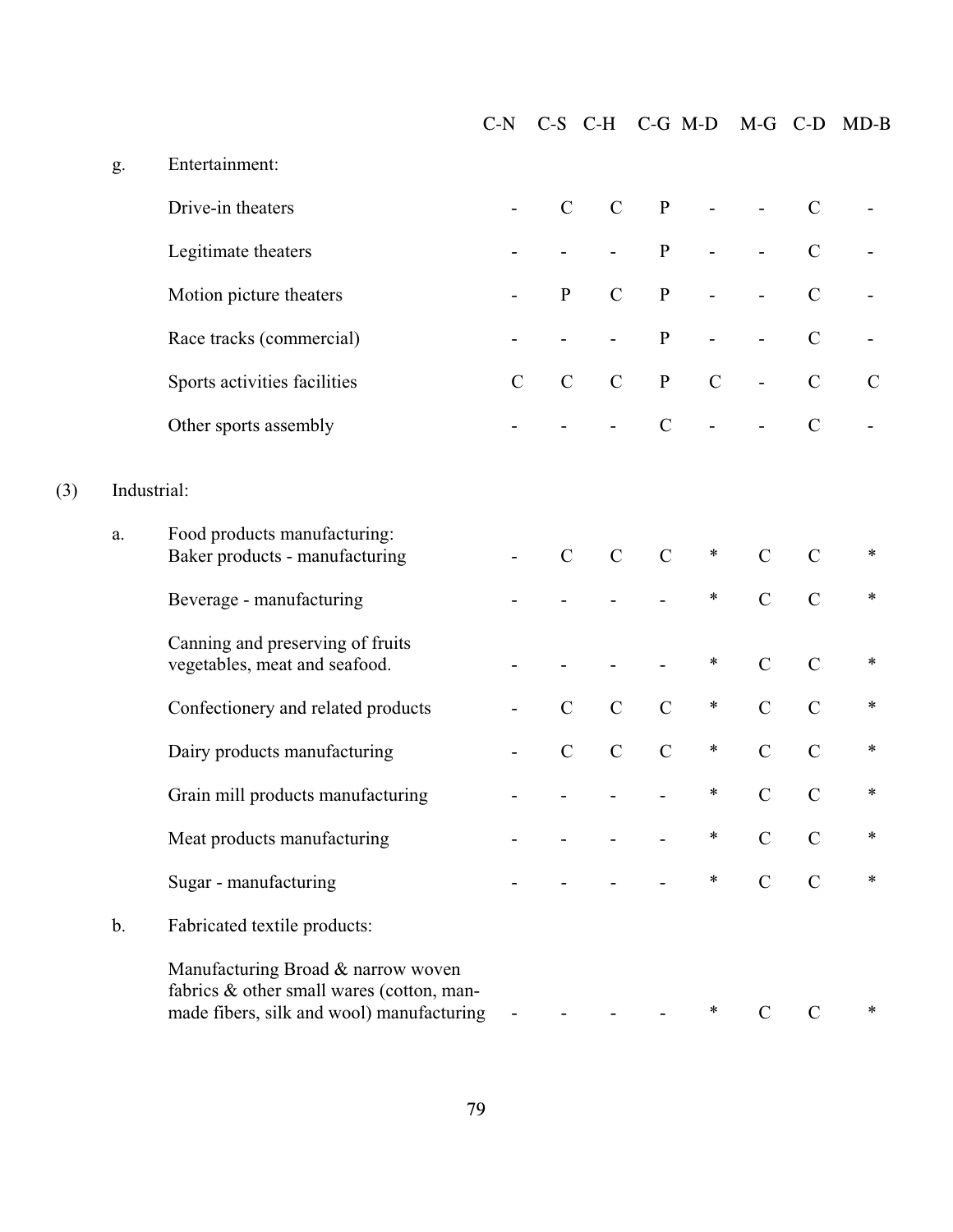|                |                                                                                             | $C-N$ |               | C-S C-H C-G M-D |             | $M-G$          | $C-D$          | $MD-B$ |
|----------------|---------------------------------------------------------------------------------------------|-------|---------------|-----------------|-------------|----------------|----------------|--------|
|                | Dyeing and finishing of textiles<br>(except wool fabrics and knit<br>goods)                 |       |               |                 | $\ast$      | $\overline{C}$ | $\overline{C}$ | $\ast$ |
|                | Knit goods manufacturing                                                                    |       |               |                 | $\ast$      | $\mathcal{C}$  | $\overline{C}$ | $\ast$ |
|                | Wearing apparel and accessories<br>manufacturing                                            |       |               |                 | $\ast$      | $\overline{C}$ | $\mathcal{C}$  | $\ast$ |
|                | Yarns and threads manufacturing                                                             |       |               |                 | $\ast$      | $\overline{C}$ | $\overline{C}$ | ∗      |
| $\mathbf{c}$ . | Furniture products - manufacturing:                                                         |       |               |                 |             |                |                |        |
|                | Furniture - manufacturing                                                                   |       |               |                 | $\ast$      | $\mathcal{C}$  | $\mathcal{C}$  | $\ast$ |
|                | Partitions, shelving, lockers, office<br>and store fixtures - manufacturing                 |       |               |                 | $\ast$      | $\overline{C}$ | $\mathcal{C}$  | $\ast$ |
|                | Wooden containers manufacturing                                                             |       |               |                 | $\ast$      | $\overline{C}$ | $\overline{C}$ | $\ast$ |
| d.             | Paper products manufacturing                                                                |       |               |                 |             |                |                |        |
|                | Bookbinding and related industrial<br>- manufacturing                                       |       |               |                 | $\ast$      | $\mathcal{C}$  | $\mathcal{C}$  | $\ast$ |
|                | Books: publishing and printing                                                              |       |               | $\overline{C}$  | $\ast$      | $\overline{C}$ | $\overline{C}$ | $\ast$ |
|                | Building paper and building board<br>- manufacturing                                        |       |               |                 | ∗           | ${\bf P}$      | $\mathcal{C}$  | $\ast$ |
|                | Converted paper and paperboard products<br>(except containers and boxes)<br>- manufacturing |       |               |                 | $\ast$      | $\mathcal{C}$  | $\mathbf C$    | $\ast$ |
|                | Newspapers: publishing and printing -                                                       |       | $\mathcal{C}$ | $\ast$          | $\mathbf C$ | $\overline{C}$ | $\ast$         |        |
|                | Paperboard containers and boxes<br>- manufacturing                                          |       |               |                 | $\ast$      | $\mathcal{C}$  | $\mathcal{C}$  | $\ast$ |
|                | Periodicals: publishing and<br>printing                                                     |       |               | $\mathcal{C}$   | $\ast$      | $\mathcal{C}$  | $\mathbf C$    | $\ast$ |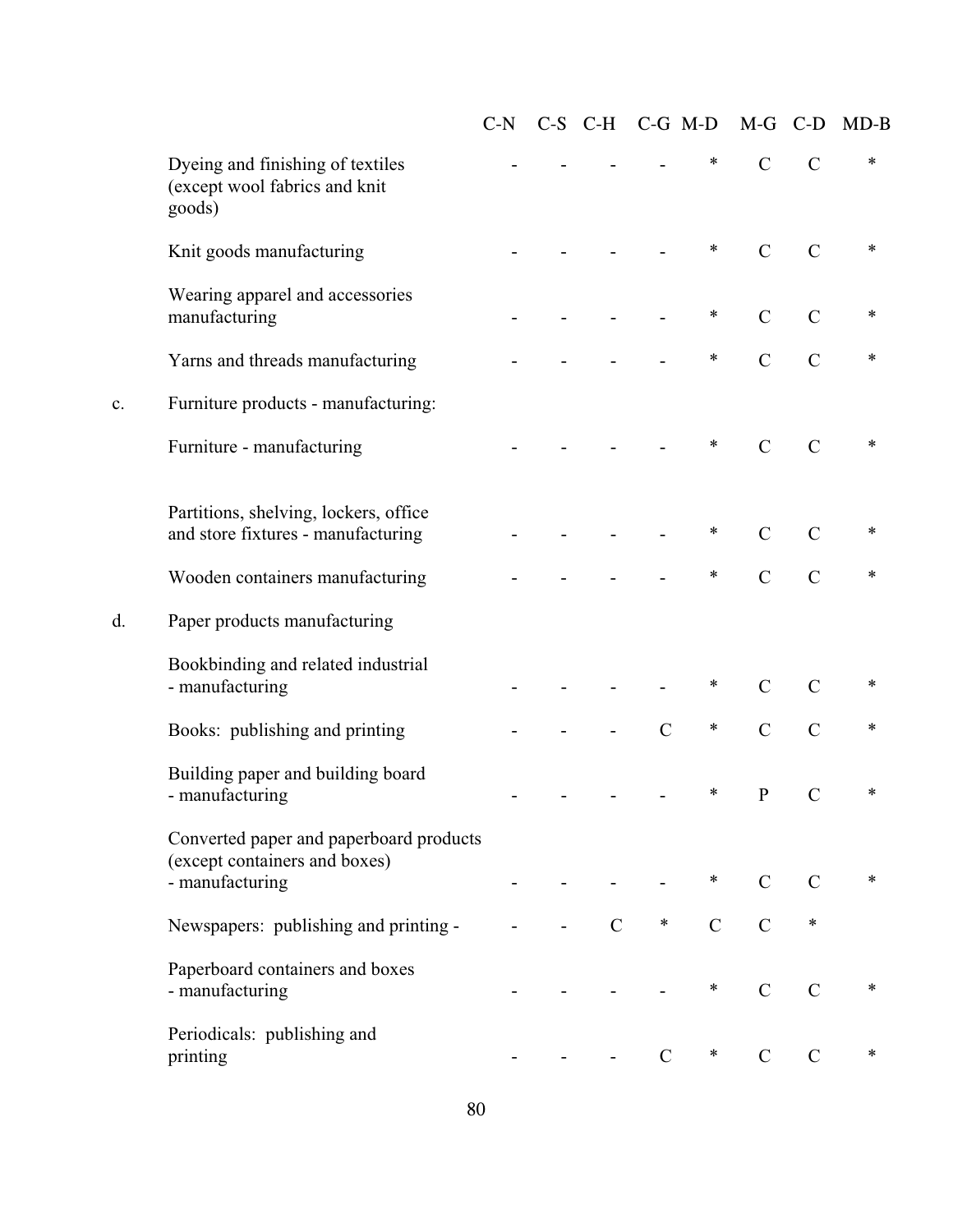|    |                                                                                                              | $C-N$ |               | $C-S$ $C-H$    | $C-G$ M-D     |               | $M-G$          | $C-D$          | $MD-B$        |
|----|--------------------------------------------------------------------------------------------------------------|-------|---------------|----------------|---------------|---------------|----------------|----------------|---------------|
|    | Printing trade services                                                                                      |       | $\mathcal{C}$ | $\overline{a}$ | $\mathcal{C}$ | $\mathcal{C}$ | $\mathcal{C}$  | $\mathcal{C}$  | $\mathcal{C}$ |
| e. | Precision instrument and jewelry:<br>manufacturing                                                           |       |               |                |               |               |                |                |               |
|    | Costume jewelry, costume novelties,<br>buttons and misc. notions<br>(except precious metals) - manufacturing |       |               |                |               | $\mathcal{C}$ | $\mathcal{C}$  | $\mathcal{C}$  | $\mathcal{C}$ |
|    | Jewelry, silverware and plated<br>ware                                                                       |       |               |                |               | $\mathbf C$   | $\mathcal{C}$  | $\overline{C}$ | $\mathcal{C}$ |
|    | Musical instruments and parts<br>- manufacturing                                                             |       |               |                |               | $\mathcal{C}$ | $\overline{C}$ | $\overline{C}$ | $\mathcal{C}$ |
|    | Ophthalmic goods - manufacturing                                                                             |       |               |                |               | $\mathcal{C}$ | $\mathcal{C}$  | $\overline{C}$ | $\mathcal{C}$ |
|    | Optical instruments and lenses<br>- manufacturing                                                            |       |               |                |               | $\mathcal{C}$ | $\mathcal{C}$  | $\mathcal{C}$  | $\mathcal{C}$ |
|    | Pens, pencils and other office and<br>artists' materials - manufacturing                                     |       |               |                |               | $\mathcal{C}$ | $\mathcal{C}$  | $\overline{C}$ | $\mathcal{C}$ |
|    | Photographic equipment and<br>supplies - manufacturing                                                       |       |               |                |               | $\mathcal{C}$ | $\mathcal{C}$  | $\overline{C}$ | $\mathcal{C}$ |
|    | Surgical, medical and dental instruments $\&$<br>supplies - manufacturing                                    |       |               |                |               | $\mathcal{C}$ | $\mathcal{C}$  | $\mathcal{C}$  | $\mathcal{C}$ |
|    | Toys, amusements, sporting goods<br>and athletic goods - manufacturing                                       |       |               |                |               | $\mathbf C$   | $\overline{C}$ | $\mathcal{C}$  | $\mathcal{C}$ |
|    | Watches, clocks, clockwork operated<br>devices and parts - manufacturing                                     |       |               |                |               | $\mathcal{C}$ | $\mathcal{C}$  | $\mathbf C$    | $\mathsf{C}$  |
| f. | Other products manufacturing                                                                                 |       |               |                |               |               |                |                |               |
|    | Motion picture production                                                                                    |       |               |                | $\mathcal{C}$ | $\mathbf C$   | $\mathcal{C}$  | $\mathbf C$    | $\mathbf C$   |
|    | Pottery and related products<br>- manufacturing                                                              |       | $\mathcal{C}$ |                | $\mathbf C$   | $\mathbf C$   | $\mathbf C$    | $\mathbf C$    | $\mathbf C$   |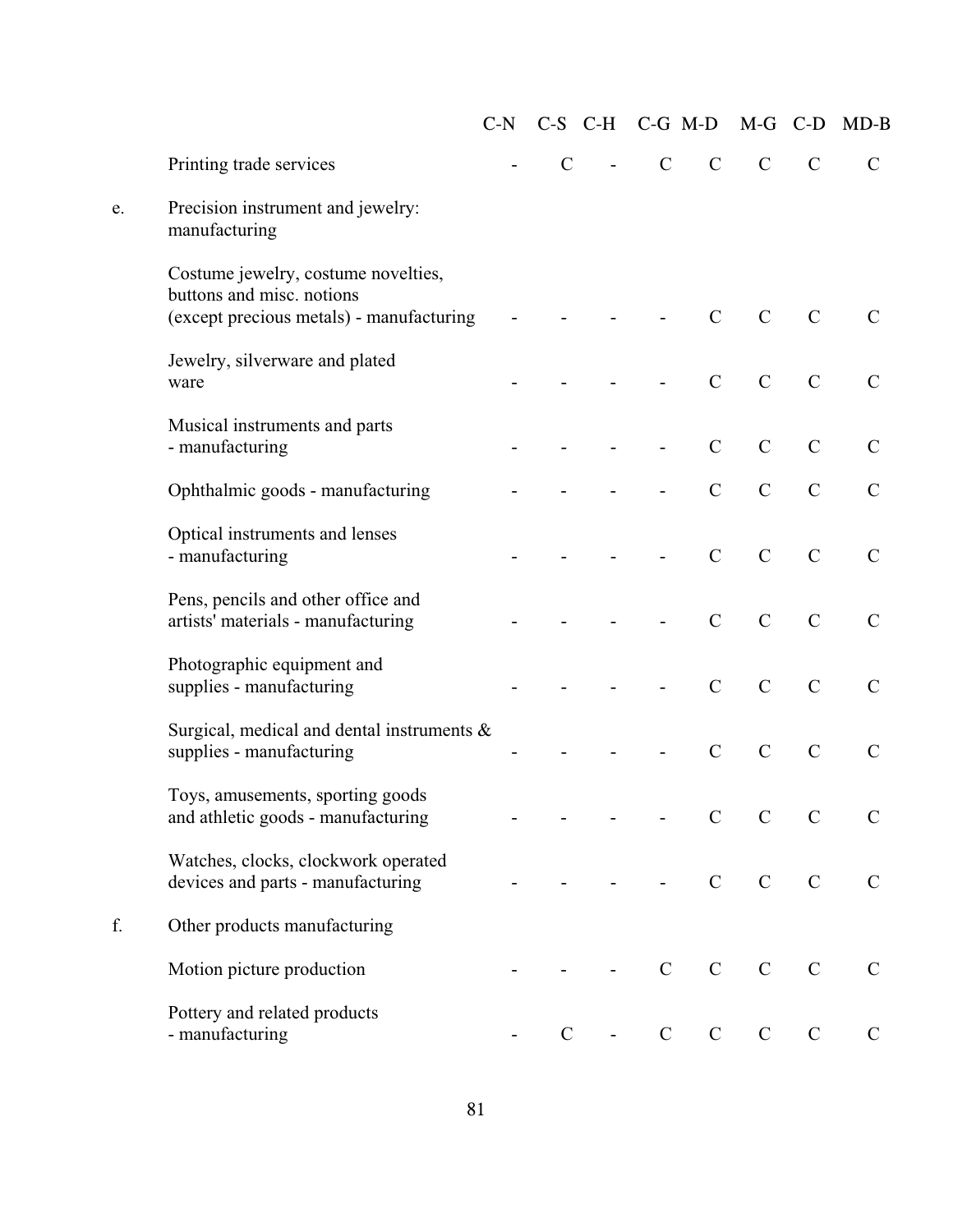|  | C-N C-S C-H C-G M-D M-G C-D MD-B |  |  |
|--|----------------------------------|--|--|
|  |                                  |  |  |

| g. | Wood and paper manufacturing                                                                                       |  |   |                |               |               |               |
|----|--------------------------------------------------------------------------------------------------------------------|--|---|----------------|---------------|---------------|---------------|
|    | Millwork, veneer, plywood & pre-fabricated<br>structural wood products - manufacturing                             |  |   | $\mathcal{C}$  | $\mathcal{C}$ | $\mathcal{C}$ | $\mathcal{C}$ |
|    | Paper (except building paper)<br>- manufacturing                                                                   |  | - | $\mathcal{C}$  | $\mathcal{C}$ | $\mathcal{C}$ | $\mathcal{C}$ |
|    | Paperboard - manufacturing                                                                                         |  |   | $\mathcal{C}$  | $\mathcal{C}$ | $\mathcal{C}$ | $\mathcal{C}$ |
|    | Pulp manufacturing                                                                                                 |  |   |                | $\mathbf C$   | $\mathcal{C}$ |               |
|    | Sawmills and planing mills                                                                                         |  |   |                | $\mathcal{C}$ | $\mathcal{C}$ |               |
| h. | Chemical and plastics manufacturing:                                                                               |  |   |                |               |               |               |
|    | Agricultural chemicals - manufacturing                                                                             |  |   | $\mathcal{C}$  | $\mathcal{C}$ |               |               |
|    | Drug manufacturing                                                                                                 |  |   | $\mathcal{C}$  | $\mathcal{C}$ | $\mathbf C$   | $\mathcal{C}$ |
|    | Industrial inorganic chemicals<br>- manufacturing                                                                  |  |   |                | $\mathcal{C}$ | $\mathcal{C}$ |               |
|    | Miscellaneous plastic products - manuf.                                                                            |  |   | $\mathcal{C}$  | $\mathcal{C}$ | $\mathcal{C}$ |               |
|    | Paints, varnishes, lacquers, enamels<br>all allied products - manufacturing                                        |  |   | $\mathcal{C}$  | $\mathcal{C}$ | $\mathcal{C}$ |               |
|    | Plastics materials and synthetic resins,<br>synthetic and other man-made<br>fibers(except glass) - manufacturing   |  |   | $\mathcal{C}$  | $\mathbf C$   | $\mathcal{C}$ |               |
|    | Soap, detergents and cleaning preparations,<br>perfumes, cosmetic and other<br>toilet preparations - manufacturing |  |   | $\overline{C}$ | $C$ $C$       |               |               |
| i. | Petroleum products manufacturing:                                                                                  |  |   |                |               |               |               |
|    | Paving and roofing materials<br>- manufacturing                                                                    |  |   |                | $\mathcal{C}$ | C             |               |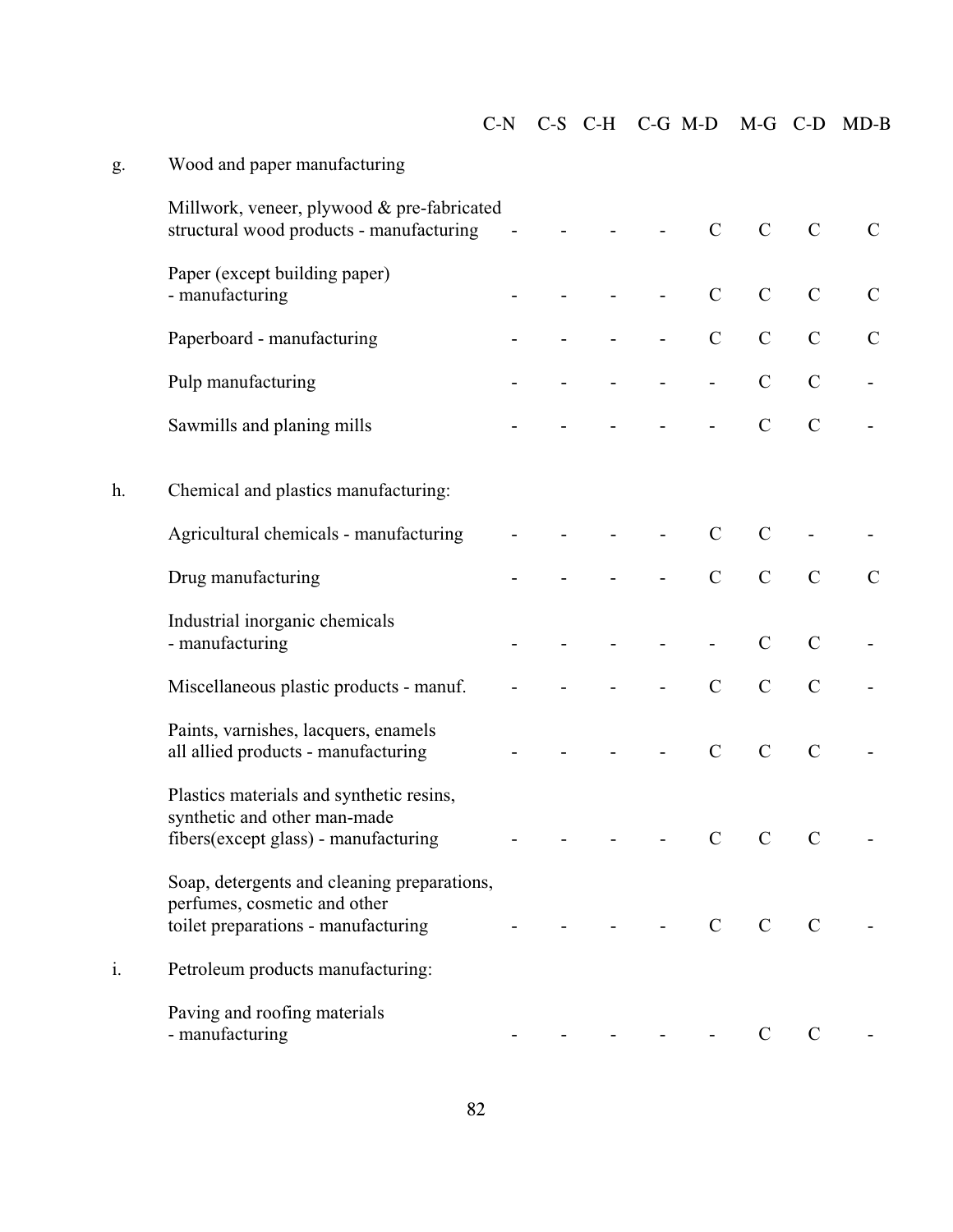|    |                                                                                  | $C-N$ | C-S C-H C-G M-D |                |                          | $M-G$          | $C-D$         | $MD-B$ |
|----|----------------------------------------------------------------------------------|-------|-----------------|----------------|--------------------------|----------------|---------------|--------|
|    | Petroleum refining                                                               |       |                 |                |                          | $\mathcal{C}$  |               |        |
|    | Rubber footwear                                                                  |       |                 |                | $\overline{\phantom{0}}$ | $\mathcal{C}$  | $\mathcal{C}$ |        |
|    | Tires and inner tubes- manufacturing                                             |       |                 |                |                          | $\mathcal{C}$  | $\mathbf C$   |        |
|    | Non-metallic products manufacturing:                                             |       |                 |                |                          |                |               |        |
|    | Abrasive and miscellaneous non-metallic<br>mineral products - manufacturing      |       |                 |                | $\mathcal{C}$            | $\mathcal{C}$  |               |        |
|    | Cement (hydraulic) - manufacturing                                               |       |                 |                | $\mathcal{C}$            | $\overline{C}$ |               |        |
|    | Concrete, gypsum and plaster<br>products - manufacturing                         |       |                 |                | $\mathcal{C}$            | $\mathcal{C}$  |               |        |
|    | Glass and glassware (pressed or<br>blow) - manufacturing                         |       |                 | $\overline{a}$ | $\mathcal{C}$            | $\mathcal{C}$  | $\mathcal{C}$ |        |
|    | Plate glass manufacturing                                                        |       |                 |                | $\mathcal{C}$            | $\mathcal{C}$  |               |        |
|    | Structural clay products - manufacturing                                         |       |                 |                | $\mathcal{C}$            | $\overline{C}$ |               |        |
| k. | Metallic products manufacturing:                                                 |       |                 |                |                          |                |               |        |
|    | Blast furnaces, steel works and the rolling<br>finishing of ferrous metals, etc. |       |                 |                |                          | $\mathcal{C}$  |               |        |
|    | Iron and steel foundries                                                         |       |                 |                |                          | $\mathcal{C}$  |               |        |
|    | Nonferrous foundries                                                             |       |                 |                |                          |                |               |        |
|    | Primary smelting and refining<br>of nonferrous metals                            |       |                 |                |                          | $\mathcal{C}$  |               |        |
|    | Rolling, drawing and extruding<br>nonferrous metals                              |       |                 |                | $\mathcal{C}$            | $\mathcal{C}$  |               |        |
|    | Secondary smelting and refining of<br>nonferrous metals and alloys               |       |                 |                |                          |                |               |        |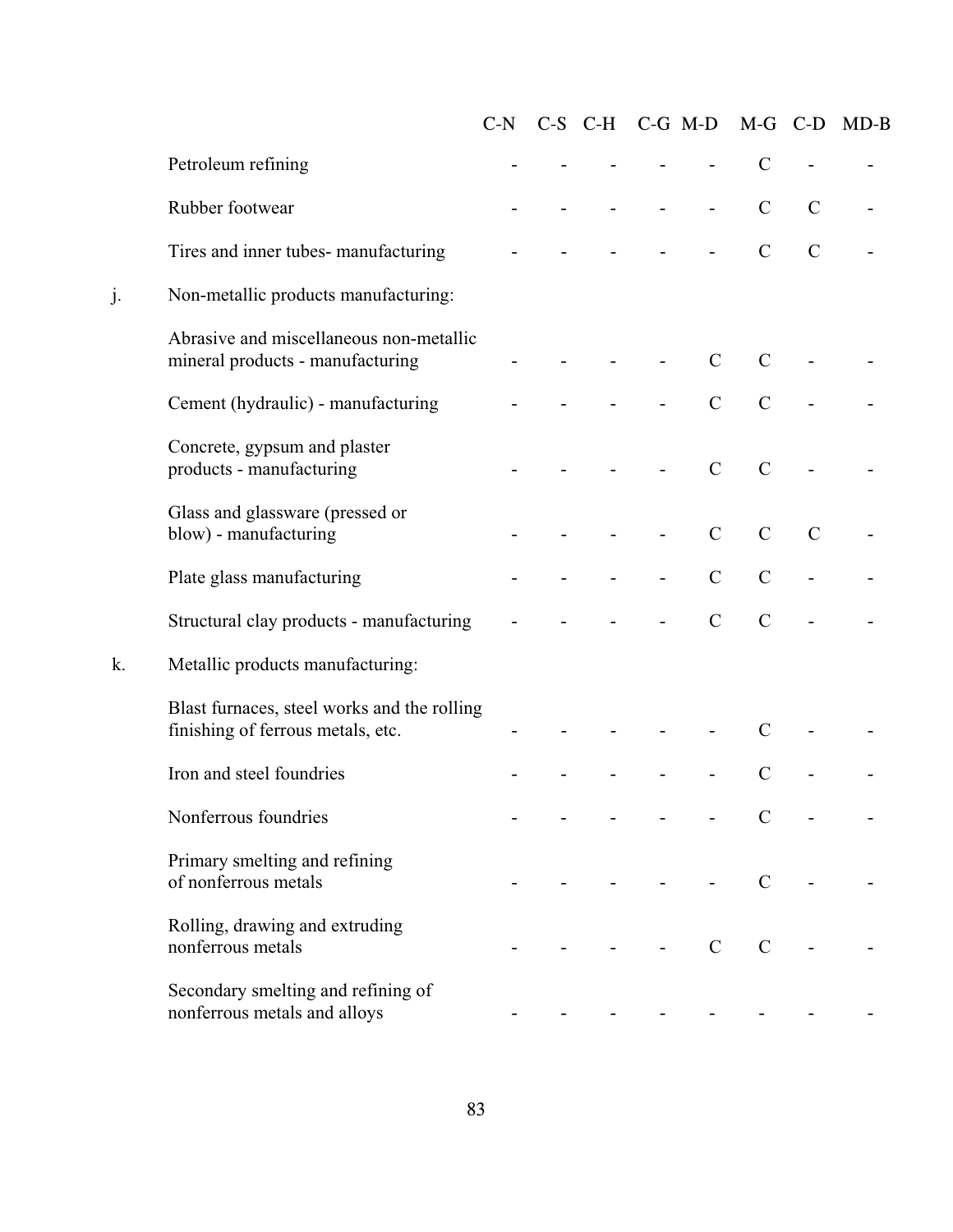| 1. | Machine products manufacturing:                                                                                 |  |               |                          |               |               |               |               |
|----|-----------------------------------------------------------------------------------------------------------------|--|---------------|--------------------------|---------------|---------------|---------------|---------------|
|    | Electrical machinery, equipment<br>and supplies - manufacturing                                                 |  |               |                          |               |               |               |               |
|    | Engineering, laboratory $\&$ scientific<br>$\&$ research instruments $\&$<br>associated equipment manufacturing |  |               |                          | $\mathcal{C}$ | $\mathcal{C}$ | $\mathcal{C}$ | $\mathcal{C}$ |
|    | Instruments for measuring, controlling $\&$<br>indicating physical characteristics - manuf.                     |  |               |                          | $\mathcal{C}$ | $\mathbf C$   | $\mathcal{C}$ | $\mathcal{C}$ |
|    | Machinery (except electrical) - manuf.                                                                          |  |               | $\overline{\phantom{0}}$ | $\mathcal{C}$ | $\mathcal{C}$ | $\mathcal{C}$ | $\mathcal{C}$ |
|    | Ordinances and accessories                                                                                      |  |               |                          | $\mathcal{C}$ | $\mathcal{C}$ | $\mathcal{C}$ |               |
|    | Transportation equipment - manuf.                                                                               |  |               |                          | $\mathcal{C}$ | $\mathcal{C}$ | $\mathcal{C}$ | $\mathcal{C}$ |
| m. | Transportation:                                                                                                 |  |               |                          |               |               |               |               |
|    | Staging for trucking, local and<br>long distance                                                                |  |               |                          | $\mathbf C$   | $\mathcal{C}$ | $\mathcal{C}$ | $\mathcal{C}$ |
| n. | Wholesale trade and warehousing:                                                                                |  |               |                          |               |               |               |               |
|    | Drugs, chemicals, and allied products                                                                           |  |               |                          | $\mathcal{C}$ | $\mathbf C$   | $\mathcal{C}$ | $\mathbf C$   |
|    | Dry goods and apparel                                                                                           |  |               |                          | $\mathcal{C}$ | $\mathbf C$   | $\mathcal{C}$ | $\mathcal{C}$ |
|    | Electrical goods                                                                                                |  | $\mathcal{C}$ |                          | $\mathcal{C}$ | $\mathcal{C}$ | $\mathcal{C}$ | $\mathcal{C}$ |
|    | Farm products                                                                                                   |  |               | <b>Contract Contract</b> | $\mathbf{C}$  | $\mathbf C$   | $\mathcal{C}$ | $\mathbf C$   |
|    | Groceries and related products                                                                                  |  |               |                          | $\mathbf C$   | $\mathcal{C}$ | $\mathcal{C}$ | $\mathcal{C}$ |
|    | Hardware, plumbing, heating,<br>equipment, and supplies                                                         |  |               |                          | $\mathcal{C}$ | $\mathcal{C}$ | $\mathcal{C}$ | $\mathcal{C}$ |
|    | Machinery, equipment and supplies                                                                               |  |               |                          | $\mathcal{C}$ | $\mathcal{C}$ | $\mathcal{C}$ | $\mathcal{C}$ |
|    | Motor vehicles and automotive<br>equipment                                                                      |  |               |                          | $\mathbf C$   | $\mathbf C$   | $\mathbf C$   | $\mathcal{C}$ |

C-N C-S C-H C-G M-D M-G C-D MD-B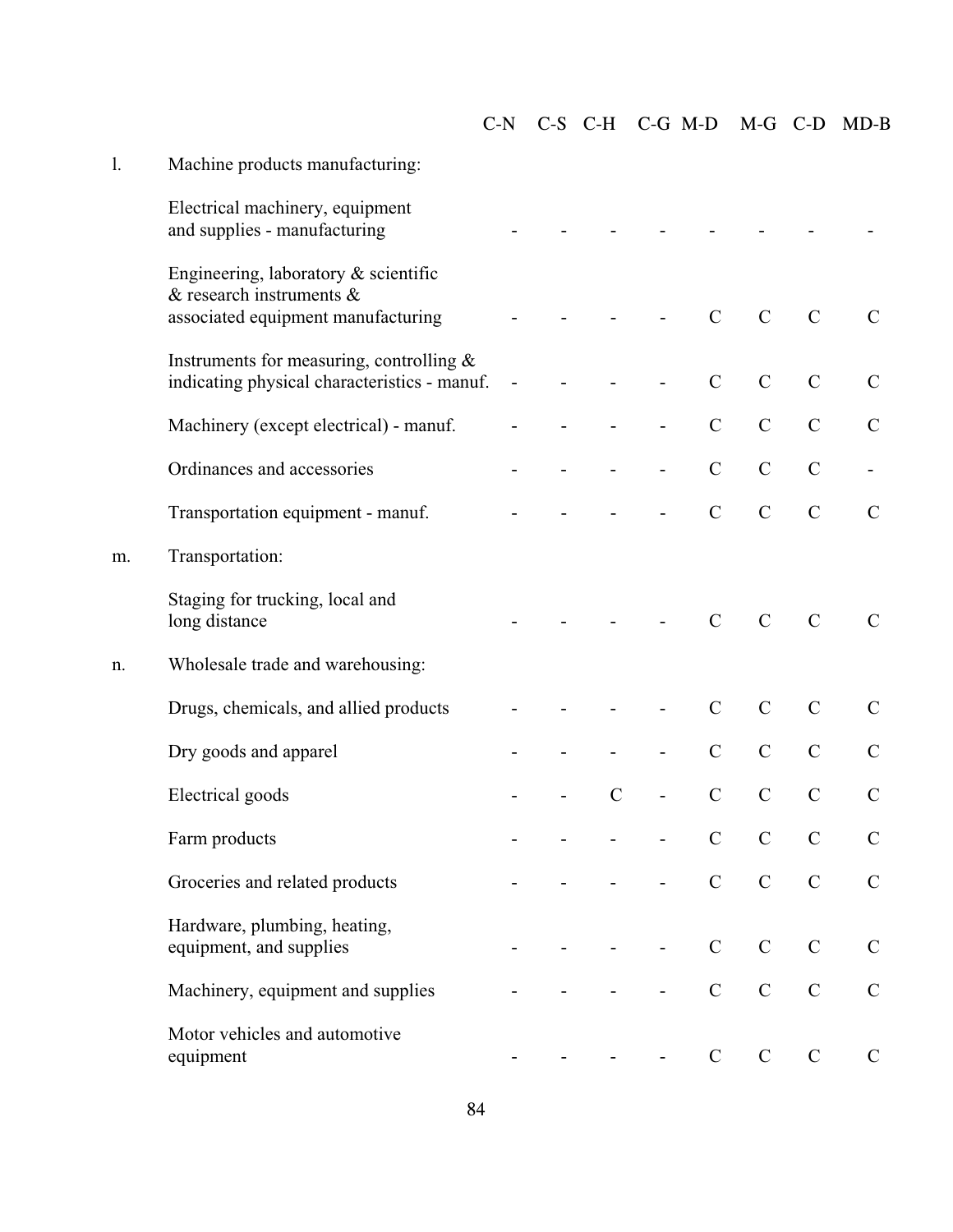|    |                                                                        | $C-N$ |       | $C-S$ $C-H$   |                   | $C-G$ M-D                | $M-G$          | $C-D$         | $MD-B$        |
|----|------------------------------------------------------------------------|-------|-------|---------------|-------------------|--------------------------|----------------|---------------|---------------|
|    | Research and development                                               |       |       |               |                   | $\mathcal{C}$            | $\mathcal{C}$  | $\mathcal{C}$ | $\mathcal{C}$ |
|    | Warehousing and storage service                                        |       |       | $\mathcal{C}$ | $\frac{1}{2}$     | $\mathcal{C}$            | $\mathcal{C}$  | $\mathcal{C}$ | $\mathcal{C}$ |
| 0. | Industrial services:                                                   |       |       |               |                   |                          |                |               |               |
|    | Concrete services and batch plants                                     |       |       |               |                   | $\mathcal{C}$            | $\mathcal{C}$  | $\mathcal{C}$ | $\mathcal{C}$ |
|    | General contract construction services                                 |       |       |               |                   | $\mathcal{C}$            | $\mathcal{C}$  | $\mathcal{C}$ | $\mathcal{C}$ |
|    | Masonry, stonework, tile setting,<br>and plastering services           |       |       |               | $\qquad \qquad -$ | $\mathcal{C}$            | $\mathcal{C}$  | $\mathcal{C}$ | $\mathcal{C}$ |
|    | Roofing and sheet metal services                                       |       |       |               |                   | $\mathcal{C}$            | $\mathcal{C}$  | $\mathcal{C}$ | $\mathsf{C}$  |
|    | Water and well drilling services                                       |       |       |               |                   | $\mathcal{C}$            | $\mathcal{C}$  | $\mathcal{C}$ | $\mathcal{C}$ |
| p. | Mining:                                                                |       |       |               |                   |                          |                |               |               |
|    | Chemical and fertilizers (mineral) mining                              |       |       |               |                   |                          | $\mathcal{C}$  |               |               |
|    | Coal mining                                                            |       |       |               |                   | $\overline{\phantom{0}}$ | $\mathcal{C}$  |               |               |
|    | Crude petroleum and natural gas                                        |       |       |               |                   | $\overline{\phantom{0}}$ | $\mathcal{C}$  |               |               |
|    | Dimension stone                                                        |       |       |               |                   |                          | $\mathcal{C}$  |               |               |
|    | Land excavations                                                       | $C^*$ | $C^*$ | $C^*$         | $C^*$             | $C^*$                    | $C^*$          |               | $C^*$         |
|    | Metal ore mining<br>* see qualifying regulations)                      |       |       |               |                   |                          | $\mathcal{C}$  |               |               |
|    | Sand and gravel - quarrying                                            |       |       |               |                   |                          | $\mathsf{C}^*$ | $\cap^*$      |               |
|    | Other mining and quarrying of non-<br>metallic minerals (except fuels) |       |       |               |                   |                          | $\mathcal{C}$  |               |               |
|    | Outdoor storage auto wrecking yards                                    |       |       |               |                   |                          | $\overline{C}$ |               |               |
|    | Wrecking yards                                                         |       |       |               |                   |                          | $\mathbf C$    |               |               |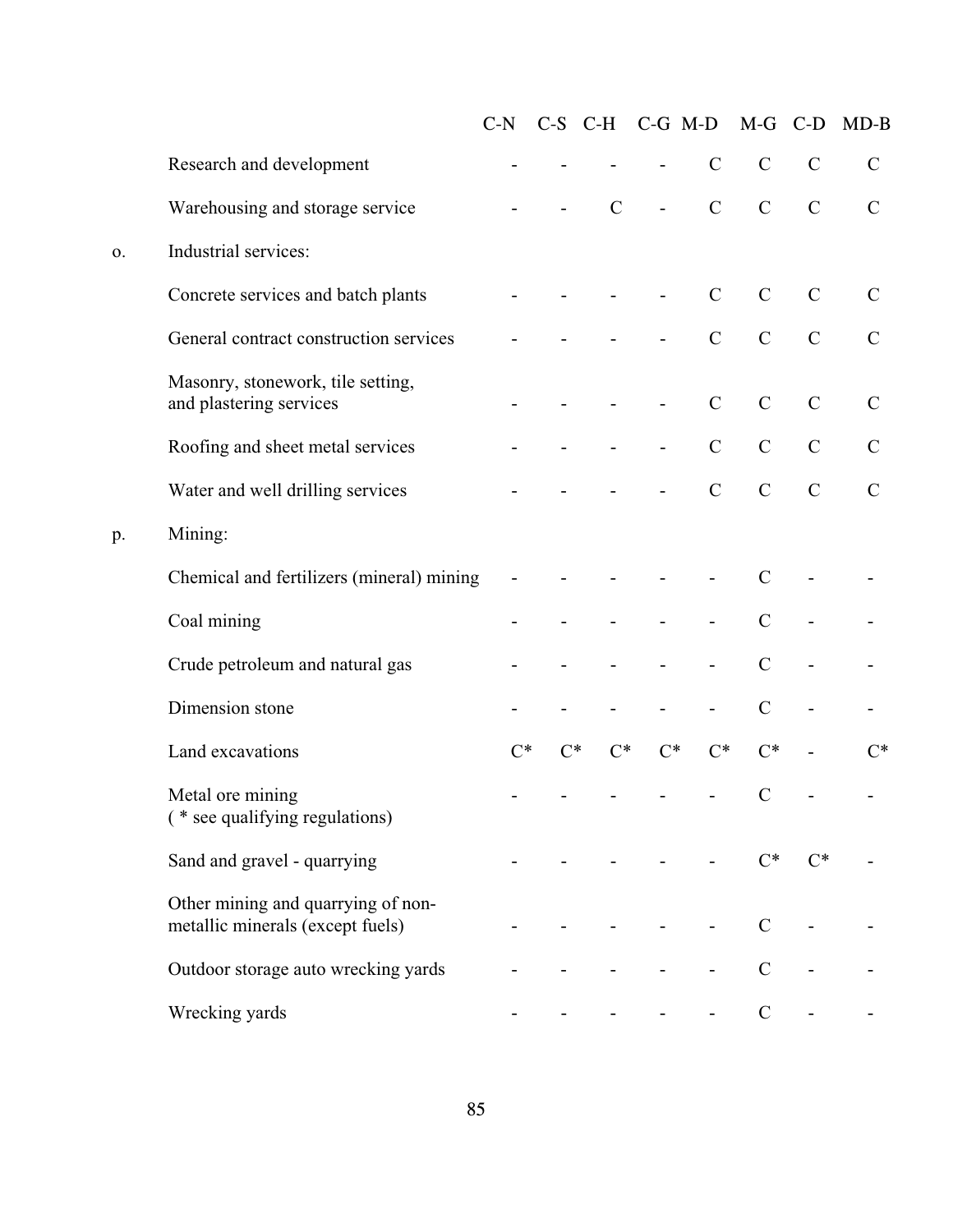a. Residential: Religious quarters C - - C - C -Retirement homes and orphanages - - - C - - C b. Health services: Hospital services **C** - C - C - C -Sanitariums, convalescent, and rest home services - - - C - C c. Government services: Correction institutions - - - C C C - C Executive, legislative and judicial functions C C C C C C C C Postal services C C C C C C C C Protective functions & related activities C C C C C C C C C C d. Educational services: Special training and schooling C C C - C C C C C C e. Religious and welfare services: Churches, synagogues, and temples C C C C C C C C Welfare and charitable services C C C C C C C C f. Public:

C-N C-S C-H C-G M-D M-G C-D MD-B

(4) Institutional (non profit):

Art galleries **a**  $-P$  - C - - C -

Fairgrounds **Fairgrounds - - - - - - C** -

 $Libraries$   $P$   $P$  -  $C$  -  $C$  -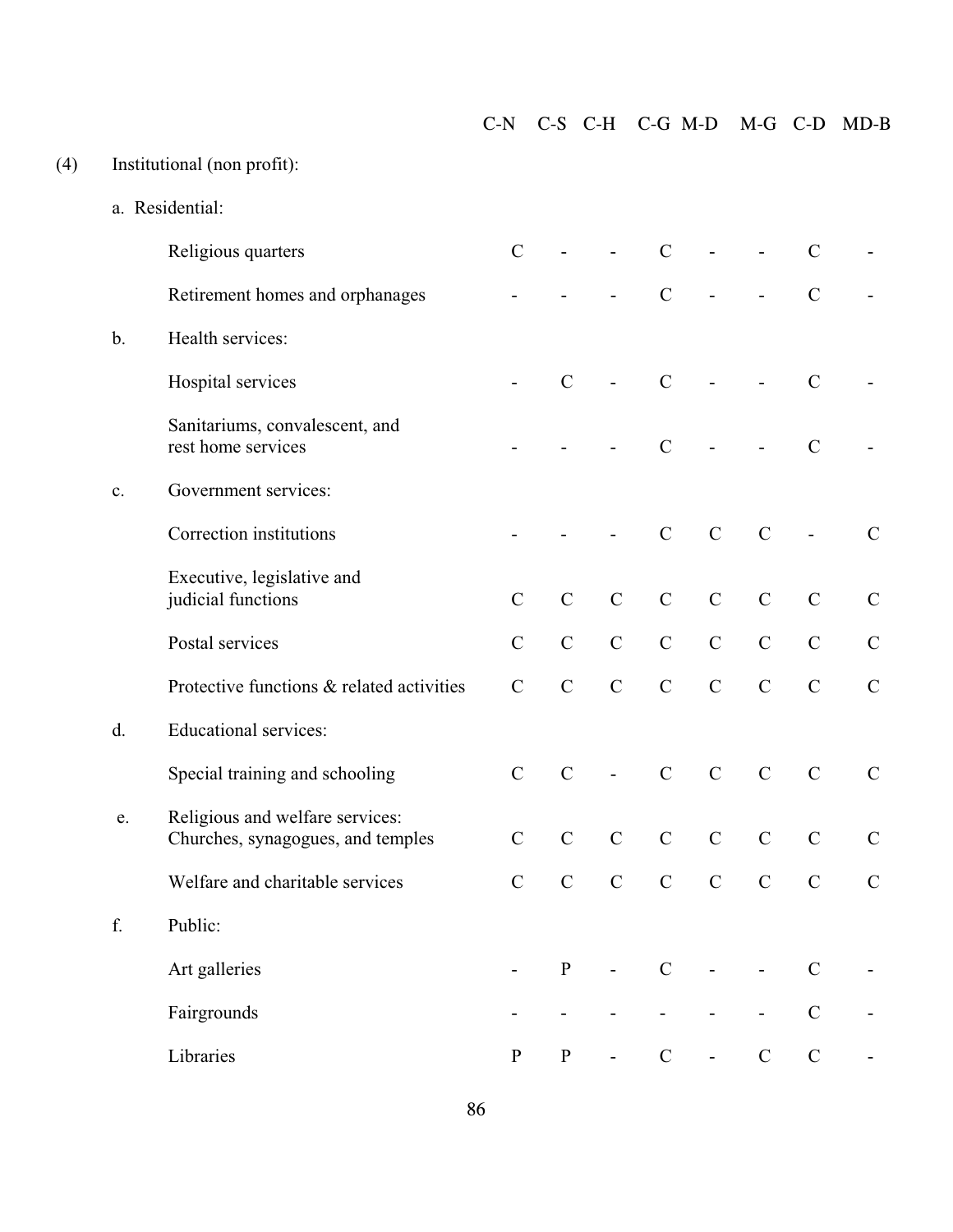|    |                                                                       | $C-N$         |                          | $C-S$ $C-H$                  |               | $C-G$ M-D                | $M-G$                    | $C-D$         | $MD-B$        |
|----|-----------------------------------------------------------------------|---------------|--------------------------|------------------------------|---------------|--------------------------|--------------------------|---------------|---------------|
|    | Museums                                                               |               |                          | -                            | $\mathcal{C}$ | $\overline{\phantom{0}}$ | $\overline{\phantom{0}}$ | $\mathcal{C}$ |               |
|    | Nature exhibitions                                                    |               |                          | $\qquad \qquad \blacksquare$ | $\mathcal{C}$ | $\overline{\phantom{0}}$ | $\overline{\phantom{0}}$ | $\mathbf C$   |               |
|    | Public Assembly, misc. purposes                                       |               |                          |                              |               |                          |                          | $\mathbf C$   |               |
|    | Public Assembly, misc. purposes                                       |               |                          |                              |               |                          | -                        | $\mathcal{C}$ |               |
|    | Public information centers                                            |               | ${\bf P}$                | ${\bf P}$                    | ${\bf P}$     | $\mathcal{C}$            | $\overline{\phantom{0}}$ | $\mathsf C$   | $\mathcal{C}$ |
| g. | Entertainment, recreation and open<br>space group or organized camps: |               |                          |                              |               |                          |                          |               |               |
|    | Gymnasiums and athletic clubs                                         | $\mathcal{C}$ | $\mathcal{C}$            |                              | $\mathbf{P}$  |                          |                          | $\mathbf C$   |               |
|    | Marinas                                                               | $\mathcal{C}$ | $\overline{\phantom{a}}$ | $\mathcal{C}$                |               |                          |                          | $\mathbf C$   |               |
|    | Parks - General recreation                                            | $\mathbf{P}$  | ${\bf P}$                | ${\bf P}$                    | $\mathcal{C}$ |                          |                          | $\mathcal{C}$ |               |
|    | Parks - Leisure and ornamental                                        | ${\bf P}$     | ${\bf P}$                | ${\bf P}$                    | ${\bf P}$     | $\mathcal{C}$            | ${\bf P}$                | $\mathbf C$   |               |
|    | Playgrounds                                                           | $\mathbf C$   | $\mathcal{C}$            | $\mathcal{C}$                | $\mathcal{C}$ | $\overline{\phantom{0}}$ | $\overline{\phantom{0}}$ | $\mathcal{C}$ |               |
|    | Play lots or tot lots                                                 | $\mathbf C$   | $\mathcal{C}$            | $\mathcal{C}$                | $\mathcal{C}$ |                          |                          | $\mathcal{C}$ |               |
|    | Racetracks                                                            |               |                          |                              |               |                          |                          | $\mathbf C$   |               |
|    | Recreation centers (general)                                          | $\mathbf C$   | $\mathbf C$              | $\mathcal{C}$                | $\mathcal{C}$ | $\overline{\phantom{0}}$ | $\overline{\phantom{0}}$ | $\mathcal{C}$ |               |
|    | Swimming pools                                                        | $\mathbf C$   | $\mathcal{C}$            | $\mathcal{C}$                |               |                          |                          | $\mathcal{C}$ |               |
| h. | Streets:                                                              |               |                          |                              |               |                          |                          |               |               |
|    | Alleys                                                                | $\mathbf C$   | $\mathsf{C}$             | $\mathbf C$                  | $\mathcal{C}$ | ${\bf C}$                | $\mathbf C$              | $\mathbf C$   | $\mathcal{C}$ |
|    | Freeways                                                              | $\mathbf C$   | $\mathbf C$              | ${\bf C}$                    | ${\bf C}$     | $\blacksquare$           | $\mathbf C$              | $\mathbf C$   |               |
|    | Streets, public                                                       | $\mathbf C$   | $\mathbf C$              | ${\bf C}$                    | $\mathbf C$   | $\mathsf C$              | $\mathbf C$              | $\mathcal{C}$ | $\mathcal{C}$ |
|    | Streets, private                                                      | $\mathcal{C}$ | $\mathsf{C}$             | $\mathbf C$                  | $\mathbf C$   | $\mathbf C$              | $\mathbf C$              | $\mathbf C$   | $\mathcal{C}$ |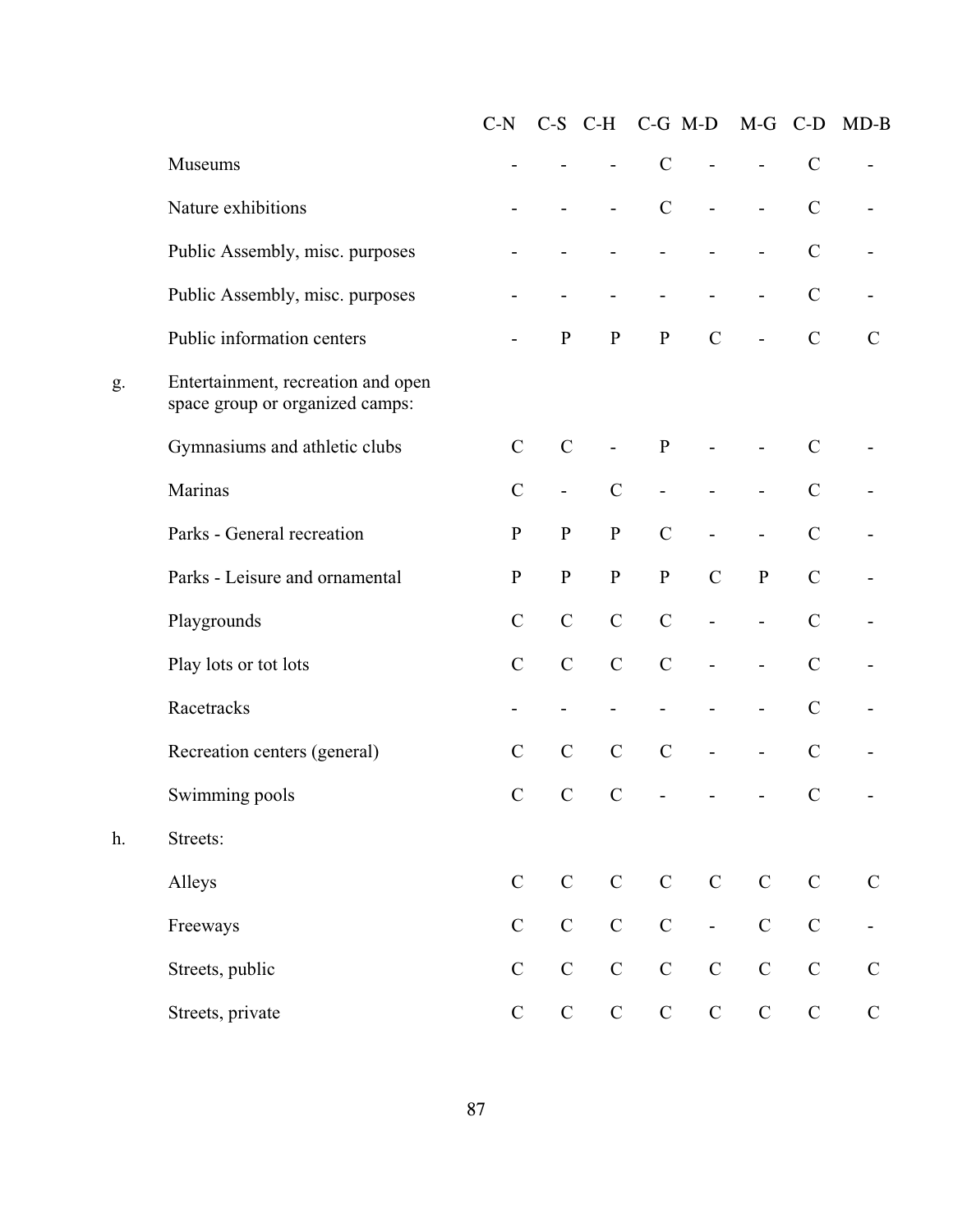|     |            |                                                       | $C-N$          |               | $C-S$ $C-H$   |                          | $C-G$ M-D                | $M-G$                    | $C-D$                    | $MD-B$                   |
|-----|------------|-------------------------------------------------------|----------------|---------------|---------------|--------------------------|--------------------------|--------------------------|--------------------------|--------------------------|
| (5) |            | Land developments:                                    |                |               |               |                          |                          |                          |                          |                          |
|     |            | Subdivision                                           | $\mathbf C$    | $\mathbf C$   | $\mathsf C$   | $\mathcal{C}$            | $\mathcal{C}$            | $\mathcal{C}$            | $\mathcal{C}$            | ${\bf C}$                |
|     |            | Planned unit developments                             | $\overline{C}$ | $\mathcal{C}$ | $\mathcal{C}$ | $\mathbf C$              | $\mathcal{C}$            | $\mathcal{C}$            | $\mathcal{C}$            | $\mathbf C$              |
| (6) | Utilities: |                                                       |                |               |               |                          |                          |                          |                          |                          |
|     | a.         | Communication:                                        |                |               |               |                          |                          |                          |                          |                          |
|     |            | Telephone                                             | $\mathbf C$    | $\mathbf C$   |               | $\overline{\phantom{0}}$ | $\mathcal{C}$            | $\overline{\phantom{a}}$ | $\mathcal{C}$            | $\mathbf C$              |
|     |            | Telegraph                                             | $\mathbf C$    | $\mathcal{C}$ |               | $\overline{\phantom{0}}$ | $\mathcal{C}$            | $\overline{a}$           | $\mathcal{C}$            | ${\bf C}$                |
|     | b.         | Utilities - lines and rights-of-way<br>Culinary water |                |               |               |                          | $\, {\bf p}$             | ${\bf P}$                | $\mathcal{C}$            | ${\bf P}$                |
|     |            | Electricity (substations or<br>facilities for)        |                |               |               |                          | ${\bf P}$                | $\, {\bf P}$             | $\mathcal{C}$            | $\, {\bf P}$             |
|     |            | <b>Industrial Pre-Treatment</b>                       |                |               |               |                          | $\mathcal{C}$            |                          |                          | $\mathbf C$              |
|     |            | Irrigation water                                      |                |               |               |                          | ${\bf P}$                | ${\bf P}$                | $\mathcal{C}$            | ${\bf P}$                |
|     |            | Natural gas                                           |                |               |               |                          | ${\bf P}$                | ${\bf P}$                | $\mathcal{C}$            | ${\bf P}$                |
|     |            | Pipelines (oil and gas transmission)                  |                |               |               |                          | $\overline{\phantom{0}}$ | ${\bf P}$                | $\mathcal{C}$            |                          |
|     |            | Sewage disposal                                       |                |               |               |                          | $\qquad \qquad -$        | $\mathcal{C}$            | $\overline{\phantom{a}}$ | $\overline{\phantom{0}}$ |
|     |            | Solid waste disposal                                  |                |               |               |                          | $\qquad \qquad -$        | $\mathcal{C}$            | $\frac{1}{2}$            |                          |
| (7) | Kennels.   |                                                       |                |               |               |                          |                          | $\overline{\phantom{0}}$ | $\mathcal{C}$            |                          |

10.22.031 Qualifying Regulations.

(1) Conditional Use Permits shall only be issued for sand and gravel - quarrying and land excavations in any Commercial or Industrial Zone after a bond for reclamation is posted with the Beaver County Treasurer as per Chapter 8 of the Beaver County Subdivision Ordinance in the amount of \$ .10 per cubic yard as determined by the dimensions of the proposed quarrying operation by the Conditional Use Permit Application.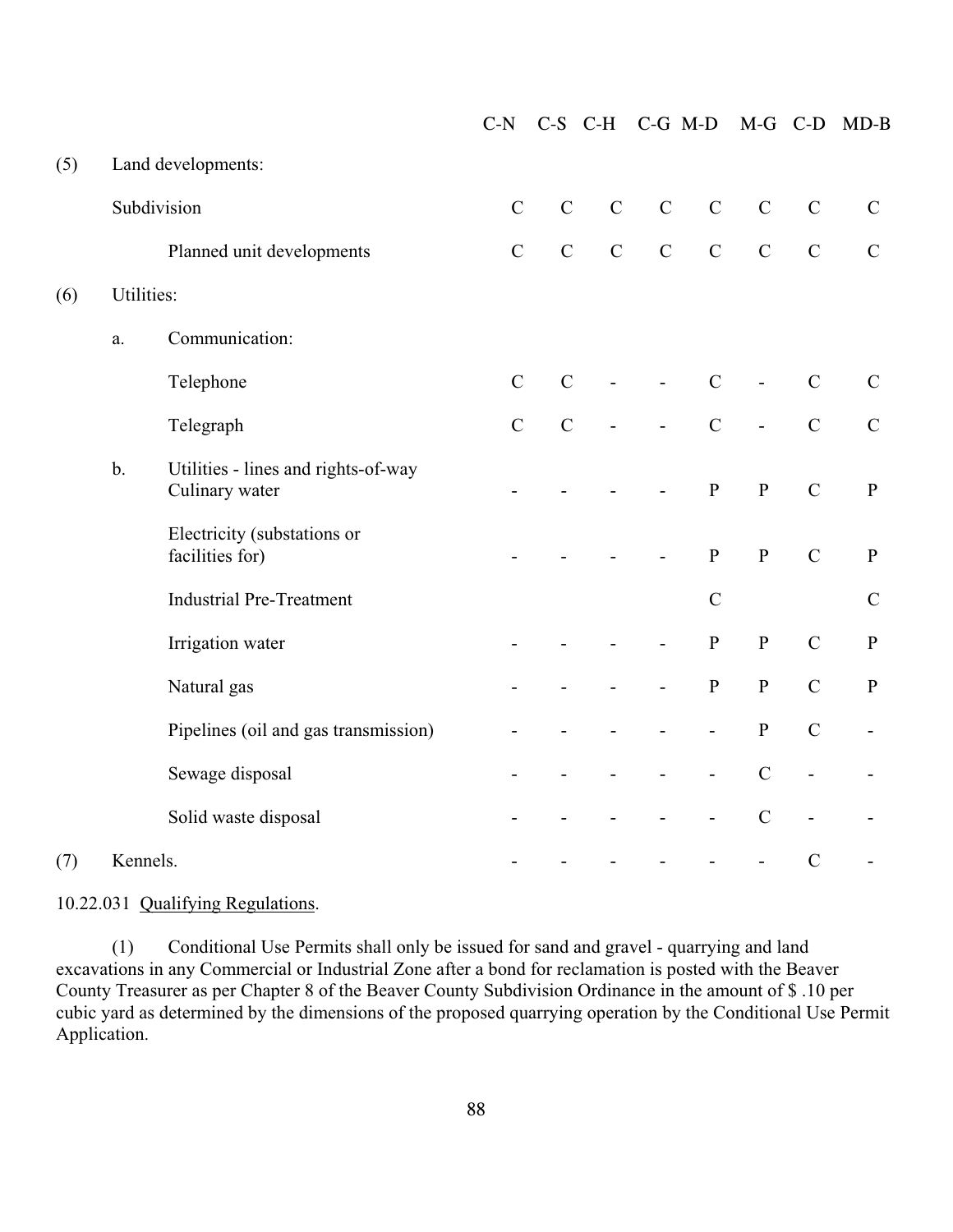10.22.040 Height Regulations. The maximum height for all buildings and structures in districts regulated by this chapter shall be:

| In feet              |  |  | $C$ $C$ $C$ $C$ | 35 35 35 35 35 C 35 35                                  |  |
|----------------------|--|--|-----------------|---------------------------------------------------------|--|
| In number of stories |  |  |                 | 2.5 2.5 2.5 2.5 2.5 2.5 C 2.5<br>$-C-C-C$ $-C$ $-C$ $-$ |  |

10.22.050 Area, Width, Frontage, Yard and Coverage Regulations. The minimum depth and/or length for yards in the districts regulated by this chapter shall be:

| Front yard |  |  | 20 C* 20 C* C* C* C*                      |                                                       | $C^*$ |
|------------|--|--|-------------------------------------------|-------------------------------------------------------|-------|
| Rear yard  |  |  | $C^*$ $C^*$ $C^*$ $C^*$ $C^*$ $C^*$ $C^*$ |                                                       | $C^*$ |
| Side yard  |  |  |                                           | $C^*$ $C^*$ $C^*$ $C^*$ $C^*$ $C^*$ $C^*$             | $C^*$ |
| Area       |  |  |                                           | .5ac 20Ksq' $C^*$ $C^*$ $C^*$ $C^*$ $C^*$ $C^*$ $C^*$ |       |

(\*Based on configuration and placement of building on lot)

10.22.060 Improvements Required to be Completed or in Progress Before a Building Permit May Be Issued. Improvements are to be in compliance with standards adopted by the Local Jurisdiction.

| Street grading                                  | $\mathbf{A}$      | A                 | A            | A            | A                 | $\mathbf{A}$                 | A                 | A            |
|-------------------------------------------------|-------------------|-------------------|--------------|--------------|-------------------|------------------------------|-------------------|--------------|
| Street base                                     | $\mathbf{A}$      | $\mathbf{A}$      | A            | $\mathbf{A}$ | A                 | $\mathbf{A}$                 | $\mathbf{A}$      | $\mathbf{A}$ |
| Street dust treatment(oil or similar treatment) | $\mathbf{A}$      | $\mathbf{A}$      | $\mathbf{A}$ | $\mathbf{A}$ | A                 | $\mathbf{A}$                 | $\mathbf{A}$      | $\mathbf{A}$ |
| Street paving<br>Curb and gutter                | A<br>$\mathbf{A}$ | A<br>$\mathbf{A}$ | A<br>A       | A<br>A       | A<br>$\mathbf{A}$ | $\mathbf{A}$<br>$\mathbf{A}$ | A<br>$\mathbf{A}$ | A<br>A       |
| Sidewalk                                        | $\mathbf{A}$      | A                 | $\mathbf{A}$ | $\mathbf{A}$ | $\mathbf{A}$      | $\mathbf{A}$                 | $\mathbf{A}$      | $\mathbf{A}$ |
| Surface drainage facilities                     | $\mathsf{A}$      | $\mathbf{A}$      | $\mathbf{A}$ | $\mathbf{A}$ | $\mathbf{A}$      | $\mathbf{A}$                 | $\mathbf{A}$      | $\mathbf{A}$ |
| Waste Water disposal facilities                 | $\mathbf{A}$      | $\mathbf{A}$      | $\mathbf{A}$ | $\mathbf{A}$ | A                 | $\mathbf{A}$                 | $\mathbf{A}$      | A            |
| Culinary water facilities                       | A                 | $\mathbf{A}$      | $\mathbf{A}$ | $\mathbf{A}$ | A                 | $\mathbf{A}$                 | $\mathbf{A}$      | A            |
| Fire fighting facilities                        | A                 | $\mathbf{A}$      | $\mathbf{A}$ | $\mathbf{A}$ | $\mathbf{A}$      | $\mathbf{A}$                 | $\mathbf{A}$      | A            |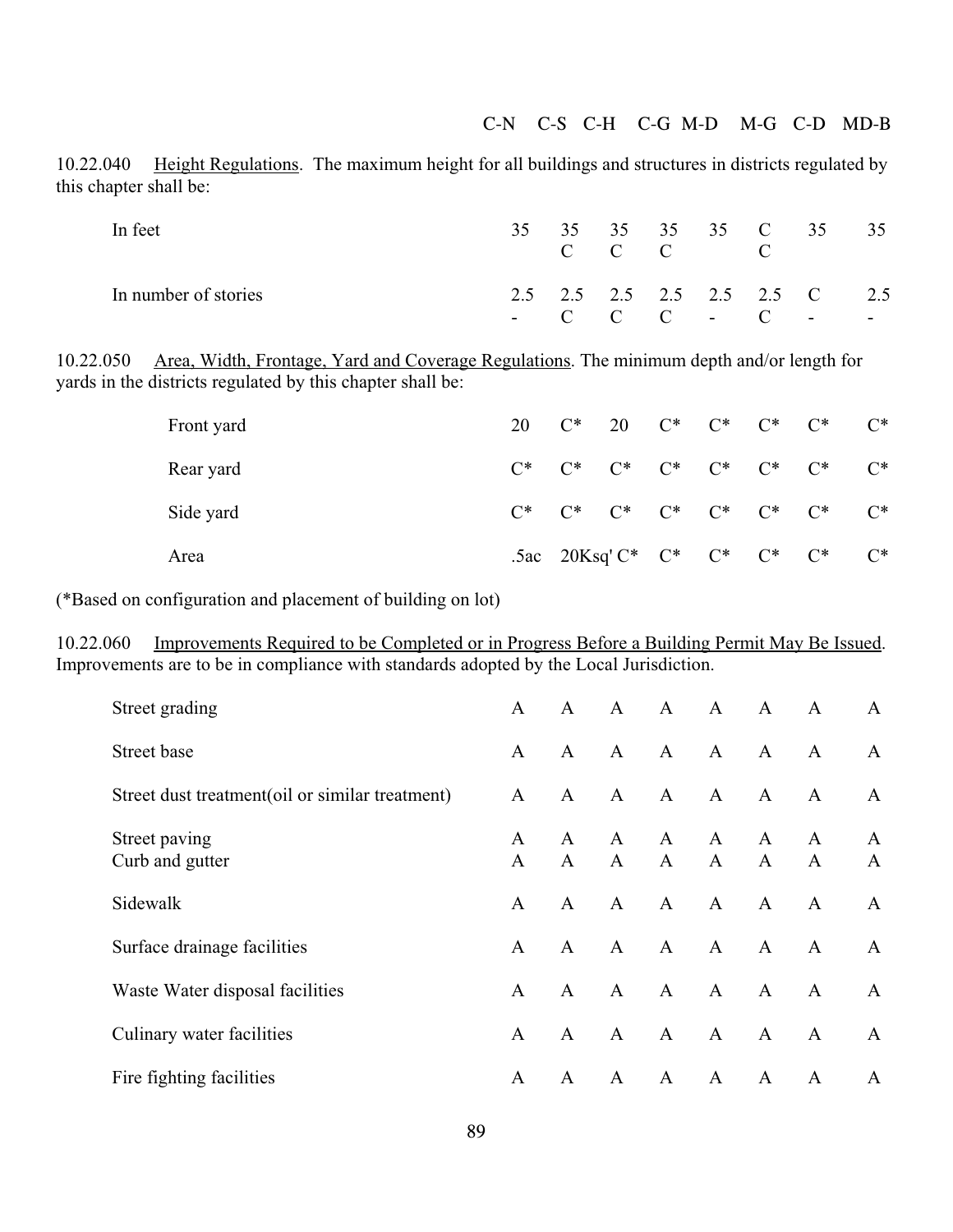C-N C-S C-H C-G M-D M-G C-D MD-B

| Street name signs                  | $\mathsf{A}$ | A            |              | A A A A      |              |                | $\mathbf{A}$ | A            |
|------------------------------------|--------------|--------------|--------------|--------------|--------------|----------------|--------------|--------------|
| Street monuments                   | $\mathsf{A}$ | $\mathsf{A}$ |              | A A A        |              | $\overline{A}$ | $\mathbf{A}$ | A            |
| Survey monuments boxes             | $\mathsf{A}$ | $\mathbf{A}$ |              | A A A        |              | $\mathbf{A}$   | $\mathbf{A}$ | $\mathsf{A}$ |
| Shade trees (along public streets) | A            | A            |              | A A          | $\mathbf{A}$ | $\mathbf{A}$   | $\mathbf{A}$ | A            |
| Street lights                      | $\mathsf{A}$ | A            |              | A A A        |              | $\mathbf{A}$   | $\mathbf{A}$ | A            |
| Address numbers                    | A            | $\mathsf{A}$ | $\mathsf{A}$ | $\mathbf{A}$ | $\mathbf{A}$ | A              | A            | A            |

#### 10.22.070 Special Conditional Use Requirements for Manufacturing and Business Park:

These requirements must be adhered and/or considered for construction inside the commercial and manufacturing Districts, and are required in the M-D and MD-B zones.

(1) Mechanical Equipment: mechanical equipment must be screened from adjacent properties and public streets.

(2) Building materials: similar building materials to be used on all sides of the building. The objective is to eliminate a "front door" and a "back door" image.

(3) Outdoor Storage: all outdoor storage of equipment and materials, if allowed, must be screened from adjacent properties and public streets.

(4) Multi-Tenant Design: multi-tenant speculative building must be designed to accommodate tenant signage

.

(5) Metal Buildings: plans that provide for metal clad buildings shall be approved only at the discretion of the Redevelopment Agency. They will not detract from the general aesthetics of the business park.

(6) Utilities: all utilities are or will be underground, and each developer or owner is responsible for having all utilities for future development underground.

(7) Noise: no use shall emit or cause the admission of sound from a stationary source, such that one hour equivalent south level (L subheading EQ) of the resulted sound measurement at the lot line of the establishment or use exceeds by 6 dBA, or more than one hour equivalent south (L subheading EQ) caused by ground transportation as estimated for that point of measurement and that time of day, pursuant to FHWA-RD-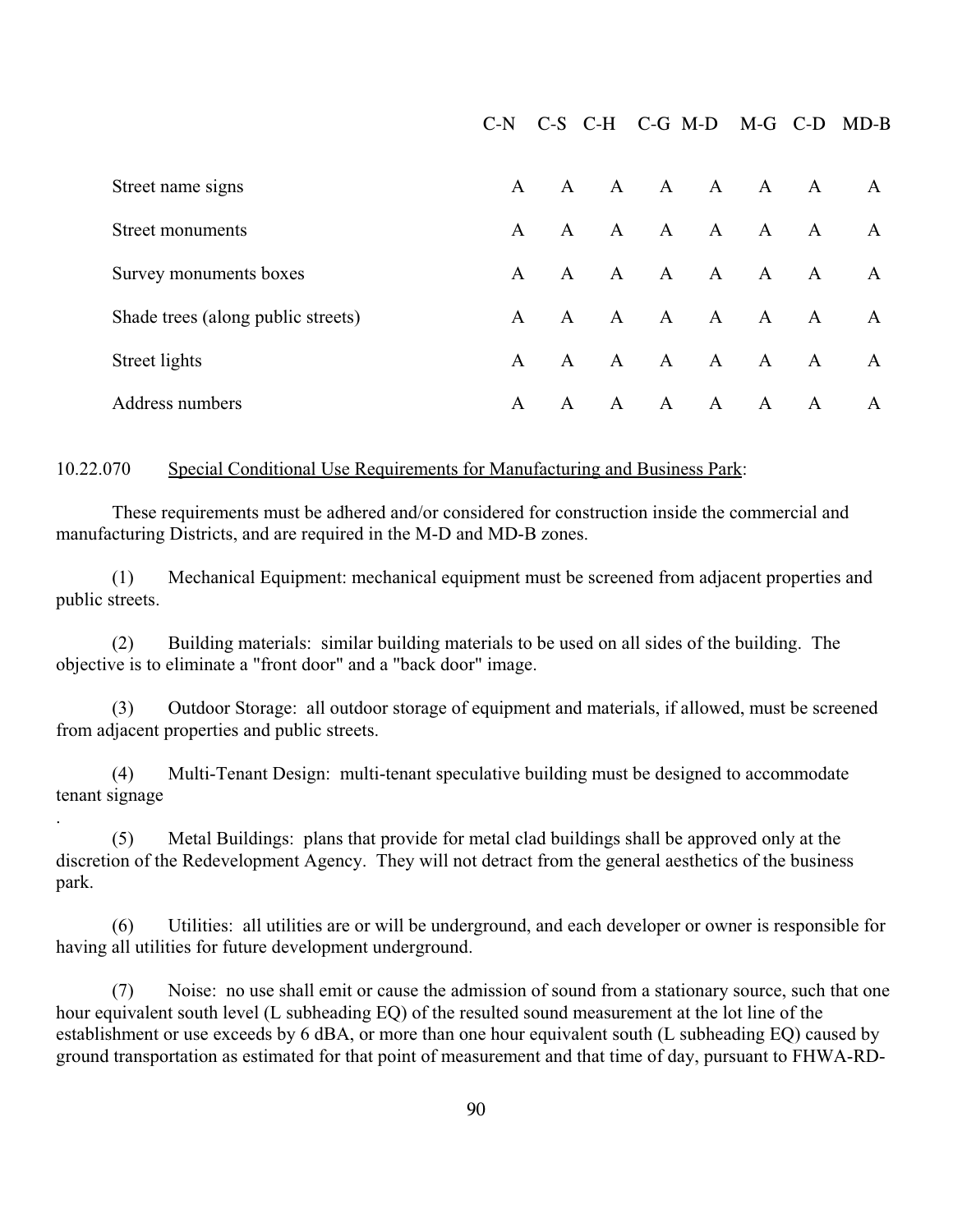77-1008 Highway Traffic Noise prediction Model, or by other techniques at least as accurate as those set out in FHWA-RD-77-108. The sound level measuring instrumentation shall conform with ANSI S1.4-1971 type 1, and the measurement shall be compatible with that according to ANSI S1.13-1971, with the following adjustments.

> a. Adjustment for the temporal and tonal quality such as a whine, screech, buzz, or hum, or if the sound has an audible sickly variation in sound level, such as the beating or other amplitude modulation, 5 dBA shall be added to the measured sound level to allow for the increased subjective response to the sound.

b. Steady implosive sound. Where the sound is of a repetitive impulse nature, so that a steady reading is obtained using the "slow response" setting on the sound level meter, then 10 dBA shall be added to the measured value to allow for the increased subjective response to the sound.

c. An adjustment may be made only one of the paragraphs stated above. In the case where both paragraphs apply, then paragraph 2 takes effect. No use shall emit or cause or permit the emission of sound of any impulsive nature from a stationary source such that it results in an impulsive sound level at a point of measurement in excess of 80 dBA or in a one hours equivalent level (L subheading EQ) exceeding that one hour equivalent level (L subheading EQ) caused by ground transportation as estimated for that point of measurement and that time of day, pursuant to FHWA-RD-77-108 or the equivalent method.

(8) Vibration: no vibration (other than from transportation facilities or temporary construction work) shall be permitted which is noticeable without instruments.

(9) Odors: no emission of odorous gases or other odorous matter shall be permitted in such quantities as to be readily detectable when diluted in the ratio of 1 volume of odorous air to 4 volumes of clean air at the points of measurements taken at the lot line of the use or establishment. Any process which may involve the creation or emission will be maintained if the primary safeguard system shall fail.

(10) Air Pollution: no particulate or gaseous pollutants shall be emitted into the air in violation of the Utah State Air Conservation Act, its amendments, or resulting regulations.

(11) Liquid or Solid Waste: no discharge at any point into a public sewer, public waste disposal system, private sewer or stream, or into the ground, contrary to the Utah State Water Pollution Control Act, its amendments, subsequent waste water disposal regulations or the Utah Code of Solid Waste Disposal regulations.

(12) Landscape Guidelines and Requirements: it is the intent of the Master Plan that property landscaping be maintained at the high level of quality. To do so required that cooperation and good faith of all tenants, developers, landscape architects, engineers and above all owners.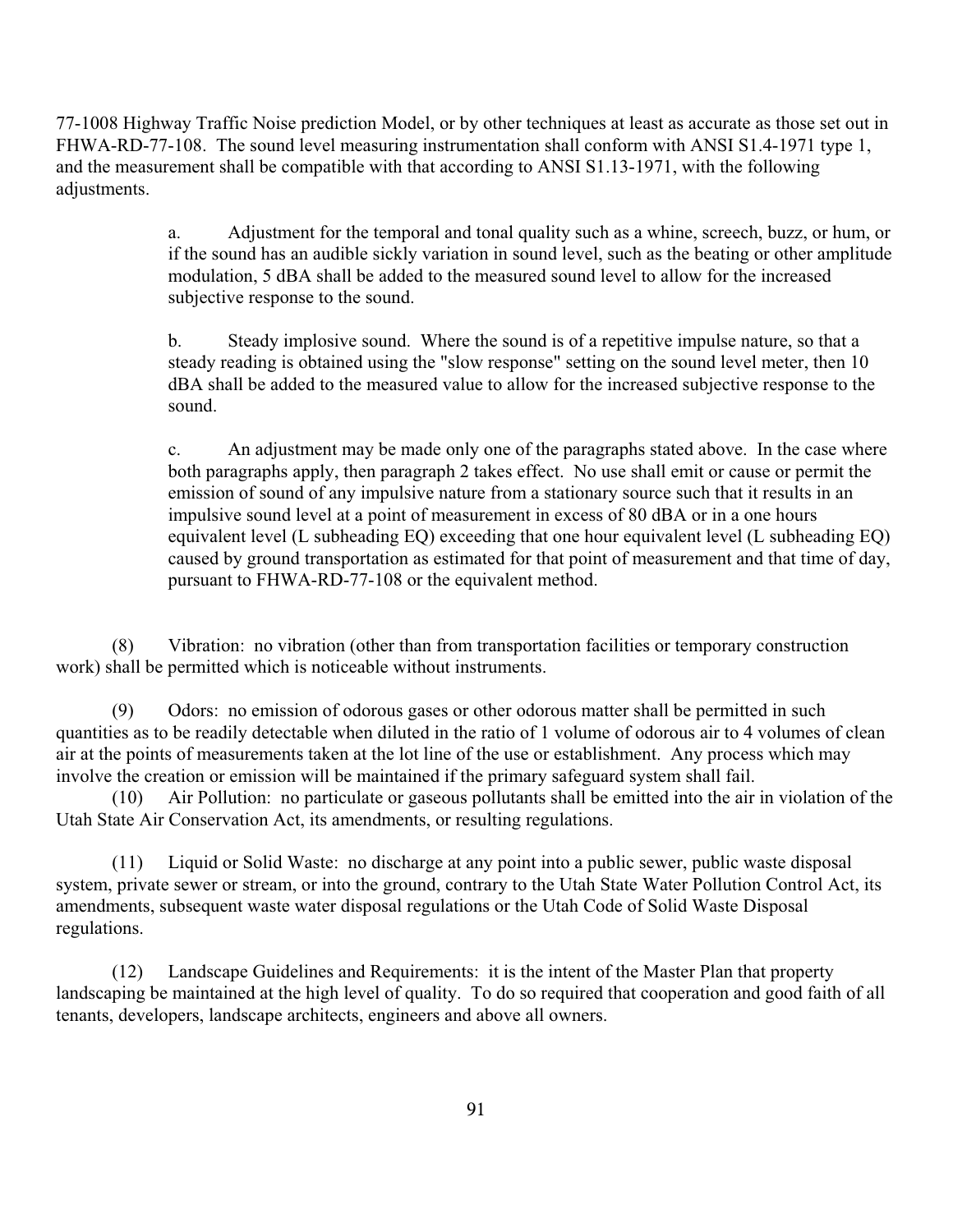a. Tree Distribution: in order to maintain the park-like atmosphere intended for the business park, it is recommended that approximately 30 trees to an acre of landscaped area should be used as a minimum standard of developing planting plans. A judicious mix of evergreens and deciduous trees is recommended. Tree sizes shall conform to the table.

b. No deciduous trees of less that 1.5" caliber will be acceptable, nor will evergreen trees less that 6' in height be acceptable. It is recommended that a 30' front yard set back be required, that 5% of the lot area, minimum, shall be landscaped and that signage should be limited to building signs attached to the surface of the building, or if they are free standing signs, they are the monument type, no higher than 4 feet which may be located in the front yard setback. There shall be no free standing pole signs or billboards in the business park. Exemption would be directional signs, informational signs and traffic control signs that are sized appropriately for the task.

(13) Building Setbacks: (these are conditional based on configuration and placement of the building on the lot).

> a. Front Yard: 30'-0" including parking areas as well as buildings. (100'-0" if loading docks face front yard).

- b. Side Yard: 25'-0" for buildings, 0'-0" for parking and/or paved areas.
- c. Rear Yard: 25'-0" for buildings, 0'-0" for parking and/or paved areas.
- d. From Creek: 25'-0" for buildings, 10' for parking or paved areas.
- e. Building Coverage: 70%

## CHAPTER 10.23 PLANNED DISTRICT ZONE (P)

## 10.23.010 Purpose

To allow diversification of land uses as they relate to each other in a physical and environmental arrangement, at the same time, insuring compliance with the provisions of this ordinance. This zone is only to be used in conjunction with the Planned Unit Development regulations.

```
10.23.020 Use Regulations
```
None.

## 10.23.030 Permitted Uses

None.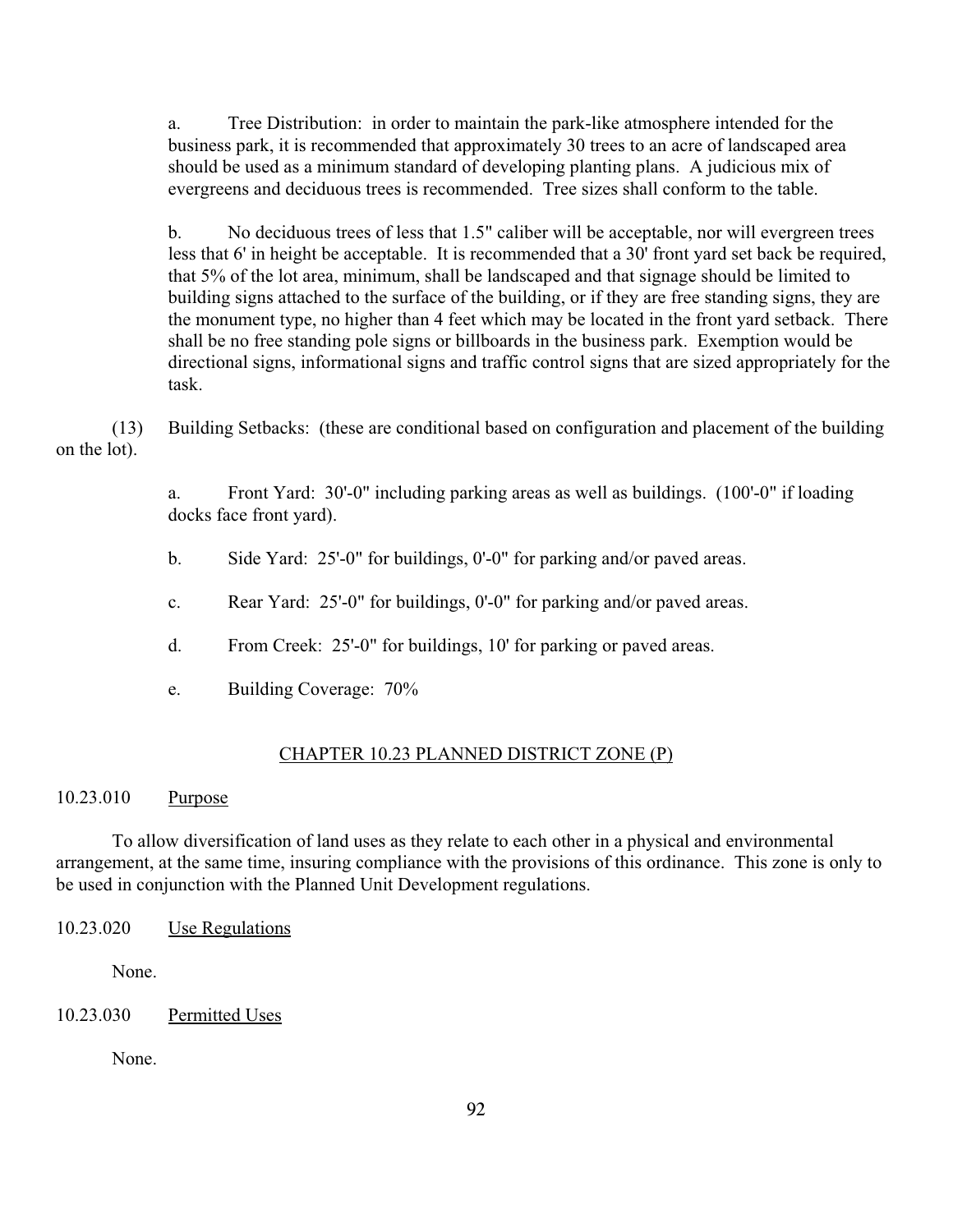- 10.23.040 Conditional Uses
	- (1) Forest/Recreation Uses Including: a. Commercial Recreation Uses
	- (2) Residential Uses Including:
		- a. Apartments
		- b. Town Houses
		- c. Condominiums
	- (3) Neighborhood Commercial Uses Including:
		- a. Restaurants
		- b. Motels
		- c. R.V. Parks
		- d. Recreation Equipment & Clothing Sales and Rentals.
	- (4) Recreation and open space uses.
	- (5) Any combination of the above uses or other uses that may be determined by the Planning Commission to be in harmony with each other according to the designated and approved development plan.
- 10.23.050 Site Design Regulations

Refer to Chapter 10.09 of this ordinance. (Planned Unit Development)

10.23.060 Height Regulations

Refer to Chapter 10.09 of this ordinance. (Planned Unit Development)

### 10.23.070 Area Width and Yard Regulations

Refer to Chapter 10.09 of this ordinance. (Planned Unit Development)

### CHAPTER 10.24 AIRPORT INFLUENCE DISTRICT, (AI)

 An Ordinance regulating and restricting the height of structures and objects of natural growth, and otherwise regulating the use of property, in the vicinity of Municipal Airports by creating the appropriate zones and establishing the boundaries thereof, providing for changes in the restrictions and boundaries of such zones; defining certain terms used herein, referring to the Municipal Airport Height Restriction and Compatible Land Use Overlay Drawings which are incorporated in and made a part of this ordinance; providing for enforcement; establishing a board of adjustment; and imposing penalties.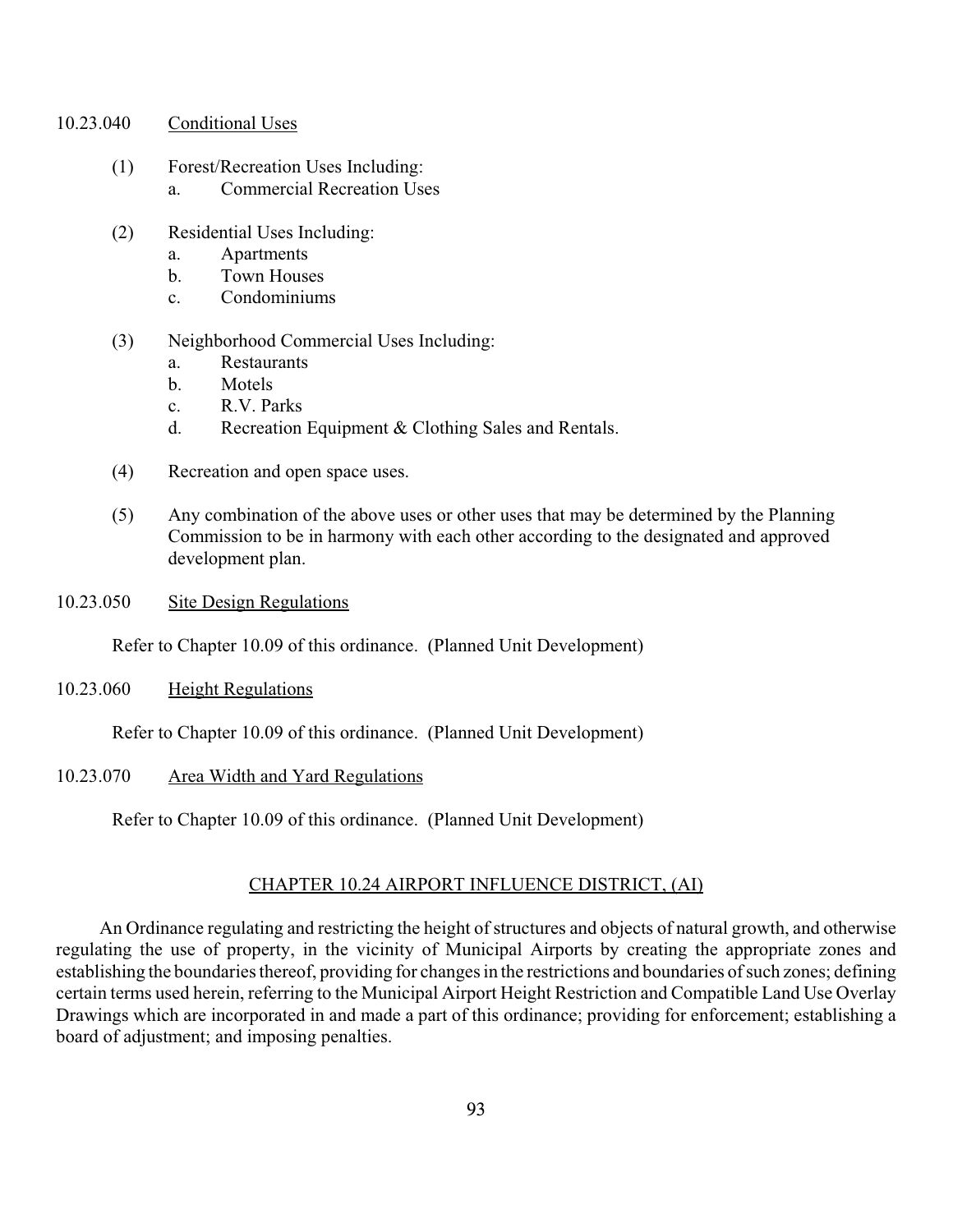It is hereby found that an obstruction has the potential for endangering the lives and property of users of Municipal Airports and property or occupants of land in its vicinity; that an obstruction may affect existing and future instrument approach minimums at Municipal Airports; and that an obstruction may reduce the size of areas available for the landing, takeoff, and maneuvering of aircraft, thus tending to destroy or impair the utility of Municipal Airports and the public investment therein. Accordingly, it is declared:

- (1) That the creation or establishment of an obstruction has the potential of being a public nuisance and may injure the region served by the Municipal Airport.
- (2) That the encroachment of noise sensitive or otherwise incompatible land uses within certain areas as set forth herein below may endanger the health, safety, and welfare of the owners, occupants, or users of the land; and
- (3) That it is necessary in the interest of the public health, public safety, and general welfare that the creation or establishment of obstructions that are a hazard to air navigation be prevented; and
- (4) That the prevention of theses obstructions should be accomplished, to the extent legally possible, by the exercise of the police power without compensation.
- (5) That Municipal Airports fulfill an essential community purpose.

 It is further declared that the prevention of the creation of establishment of hazards to air navigation, the elimination, removal, alteration or mitigation of hazards to air navigation, or the marking and lighting of construction are public purposes for which a political subdivision may raise and expend public funds and acquire land or interests in land.

It is hereby ordained by Beaver County as follows:

### **SECTION I SHORT TITLE**

This Ordinance shall be known and may be cited as the Beaver County Airport Overlay Zoning Ordinance for Municipal Airports.

## **SECTION II DEFINITIONS**

As used in this Ordinance, unless the context otherwise requires:

- (1) AIRPORT Municipal Airport.
- (2) AIRPORT ELEVATION The highest point of an airport's usable landing area measured in feet from mean sea level. This elevation is 5042 feet MSL (NAVD 1988) as of the date of this ordinance.
- (3) APPROACH SURFACE A surface longitudinally centered on the extended runway centerline, extending outward and upward from the end of the primary surface and at the same slope as the approach zone height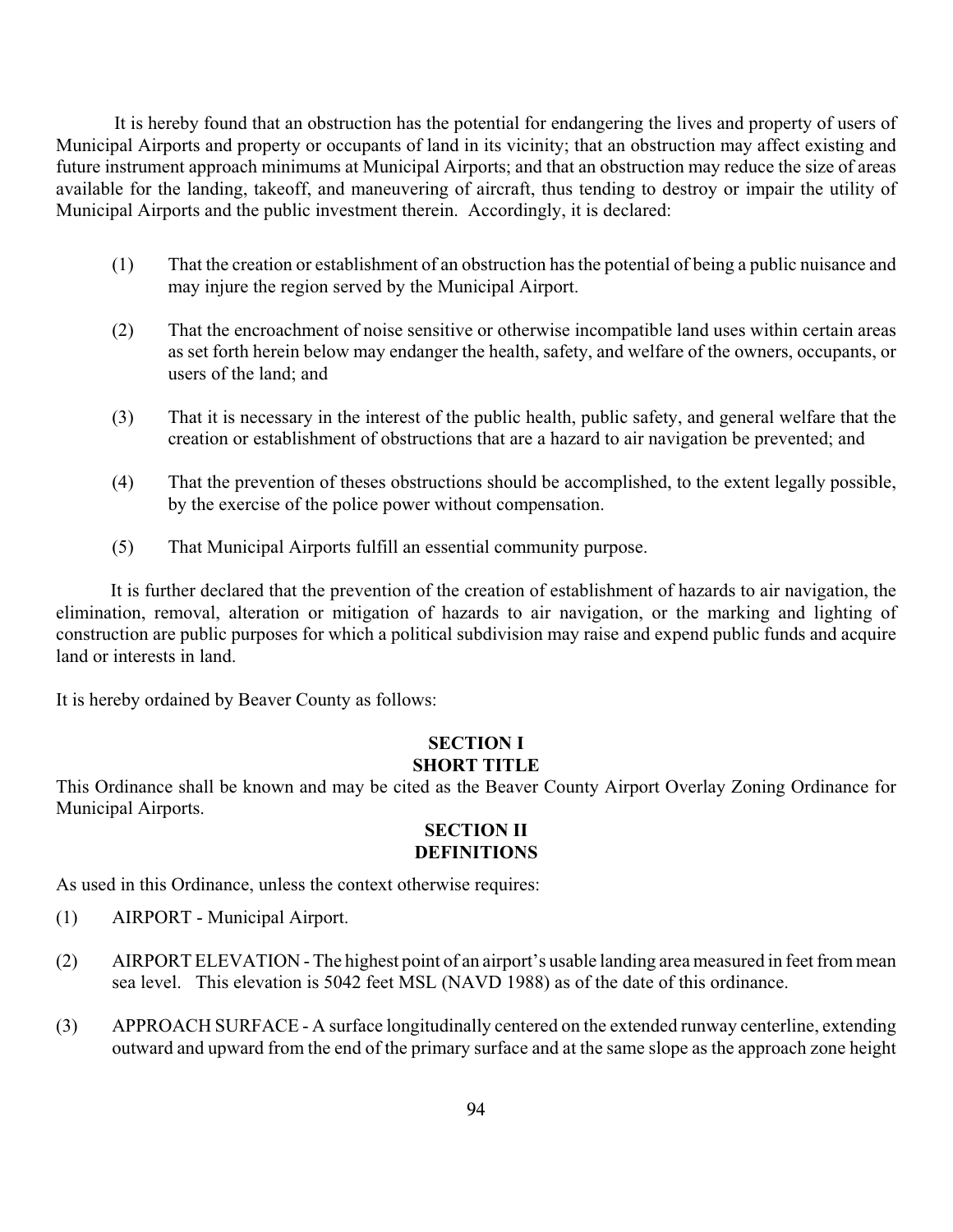limitation slope set forth in Section IV of this Ordinance. In plan the perimeter of the approach surface coincides with the perimeter of the approach zone.

- (4) APPROACH, TRANSITIONAL, HORIZONTAL, AND CONICAL ZONES Theses zones are set forth in Section III of this Ordinance.
- (5) BOARD OF ADJUSTMENT A Board consisting of <u>members</u> appointed by the County Commissioners.
- (6) CONICAL SURFACE A surface extending outward and upward from the periphery of the horizontal surface at a slope of 20 to 1 for a horizontal distance of 4,000 feet.
- (7) HAZARD TO AIR NAVIGATION An obstruction determined to have a substantial adverse effect on the safe and efficient utilization of the navigable airspace.
- (8) HEIGHT For the purpose of determining the height limits in all zones set forth in this Ordinance and shown on the zoning map, the datum shall be mean sea level elevation unless otherwise specified.
- (9) HELIPORT PRIMARY SURFACE The primary surface coincides in size and shape with the designated takeoff and landing area of a heliport. This surface is a horizontal plane at the elevation of the established heliport elevation.
- (10) HORIZONTAL SURFACE A horizontal plane 150 feet above the established airport elevation, the perimeter of which in plan coincides with the perimeter of the horizontal zone.
- (11) LARGER THAN UTILITY RUNWAY A runway that is constructed for and intended to be used by propeller driven aircraft of greater than 12,500 pounds maximum gross weight and jet powered aircraft.
- (12) NAVD 88 North American Vertical Datum 1988. All elevations in this ordinance are referenced to the 1983 North American Datum. (To convert elevations referenced from the NAVD 88 to the 1929 National Geodetic Vertical Datum (NGVD 29), subtract 3.5 feet from the NAVD 88 elevation.)
- (13) NONCONFORMING USE Any pre-existing structure, object of natural growth, or use of and which is inconsistent with the provisions of this Ordinance or an amendment thereto.
- (14) NONPRECISION INSTRUMENT RUNWAY A runway having an existing instrument approach procedure utilizing air navigation facilities with only horizontal guidance, or area type navigation equipment, for which a straight-in nonprecision instrument approach procedure has been approved or planned. It also means a runway for which a nonprecision approach system is planned and is so indicated on an approved Airport Layout Plan or any other planning document.
- (15) OBSTRUCTION Any structure, growth, or other object, including a mobile object, which exceeds a limiting height set forth in Section IV of this Ordinance.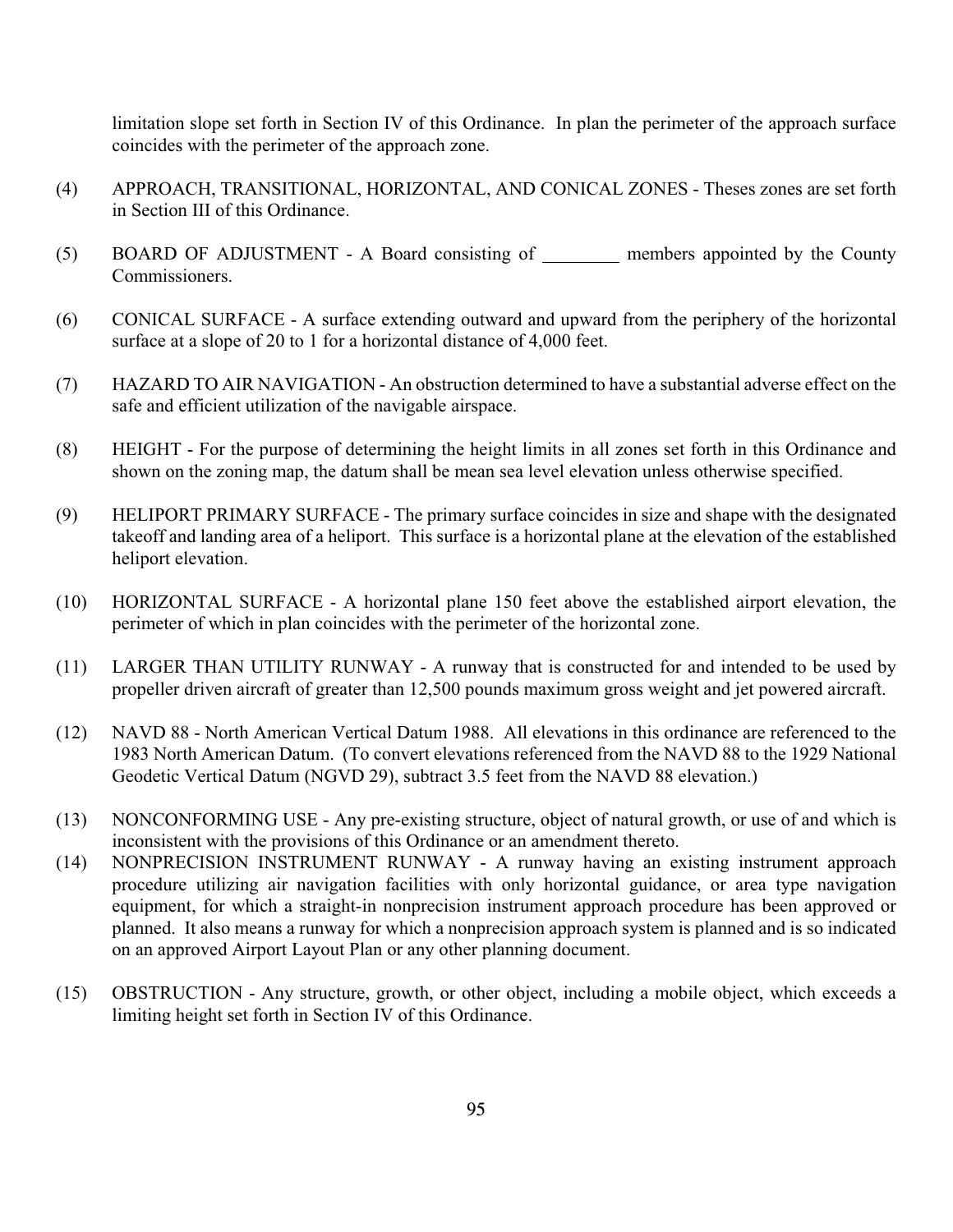- (16) PERSON An individual, firm, partnership, corporation, company, association, joint stock association, or governmental entity; includes a trustee, a receiver, an assignee, or a similar representative of any of them.
- (17) PRECISION INSTRUMENT RUNWAY A runway having an existing instrument approach procedure utilizing an Instrument Landing System (ILS), a Precision Approach Radar (PAR), or a Global Positioning System (GPS). It also means a runway for which a precision approach system is planned and is so indicated on an approved airport layout plan or any other planning document.
- (18) PRIMARY SURFACE A surface longitudinally centered on a runway. When the runway has a specially prepared hard surface, the primary surface extends 200 feet beyond each end of that runway; for military runways or when the runway has no specially prepared hard surface, or planned hard surface, the primary surface ends at each end of that runway. The width of the primary surface is set forth in Section III of this Ordinance. The elevation of any point on the primary surface is the same as the elevation of the nearest point on the runway centerline.
- (19) RUNWAY A defined area on an airport prepared for landing and takeoff of aircraft along its length.
- (20) STRUCTURE An object, including mobile object, constructed or installed by man, including but without limitation, buildings, towers, cranes, smokestacks, earth formations, and overhead transmission lines.
- (21) TRANSITIONAL SURFACES these surfaces extend outward at 90 degree angles to the runway centerline and the runway centerline extended at a slope of seven (7) feet horizontally for each foot vertically from the sides of the primary and approach surfaces to where they intersect the horizontal and conical surfaces. Transitional surfaces for those portions of the precision approach surfaces, which project through and beyond the limits of the conical surface, extend a distance of 5,000 feet measured horizontally from the edge of the approach surface and at 90 degree angles to the extended runway centerline.
- (22) TREE Any object of natural growth.
- (23) UTILITY RUNWAY A runway that is constructed for and intended to be used by propeller driven aircraft of 12,500 pounds maximum gross weight and less.
- (24) VISUAL RUNWAY a runway intended solely for the operation of aircraft using visual approach procedures.

## **SECTION III AIRPORT HEIGHT RESTRICTION ZONES**

In order to carry out the provisions of this Ordinance, there are hereby created and established certain zones which include all of the land lying beneath the Approach Surfaces, Transitional Surfaces, Horizontal Surfaces, and Conical Surfaces as they apply to Municipal Airports. Such zones are shown on the Municipal Airport Height Restriction Overlay Zoning Map. Two copies (2) original, official, and identical copies of the Airport Height Restriction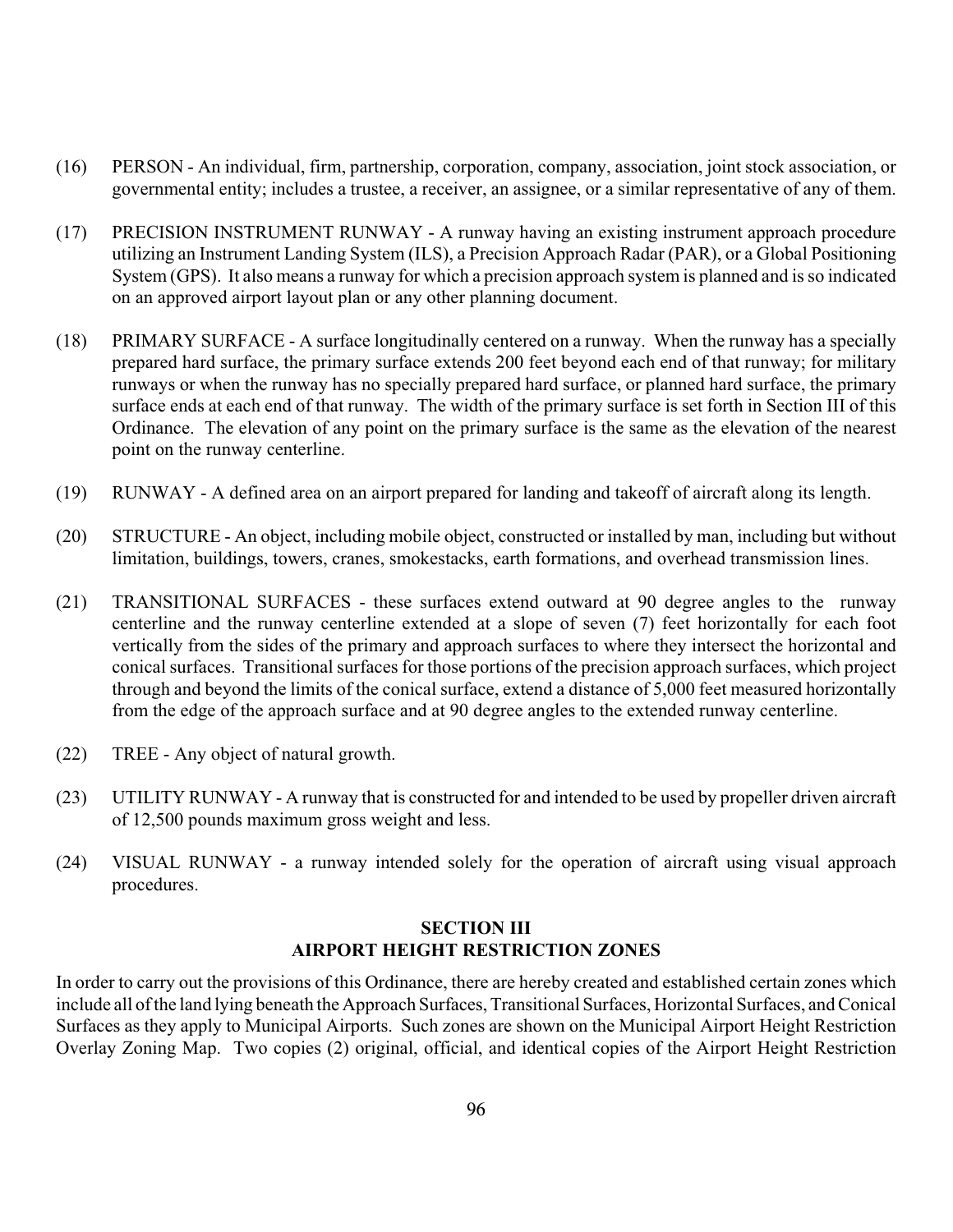Overlay Zoning Map reflecting the boundaries of the Airport Height Restriction Overlay Zoning districts of Beaver County, Utah are hereby adopted, and the County Commissioners are hereby authorized to sign and attest each map as the official Airport Height Restriction Overlay Zoning Map of Municipal Airports, Beaver County, Utah, and such maps shall be filed and maintained as follows:

- (1) One (1) copy shall be filed for permanent record in the office of the County Planning & Zoning Department and shall be designated as "Exhibit 1".
- (2) One (10 copy shall be filed in the office of the Airport Manager and shall be designated as "Exhibit 2".

An area located in more than one (1) of the following zones is considered to be only in the zone with the more restrictive height limitation. The various zones are hereby established and defined as follows:

- (1) Precision Instrument Runway Approach Zone The inner edge of this approach zone coincides with the width of the primary surface and is 1,000 feet wide. The approach surface expands outward uniformly to a width of 16,000 feet at a horizontal distance of 50,000 feet from the primary surface. The centerline of the approach zone is the continuation of the centerline of the runway. This criteria applies to Runway 16.
- (2) Non Precision Instrument Runway Approach Zone The inner edge of this approach zone coincides with the width of the primary surface and is 1,000 feet wide. The approach zone begins at the edge of the primary surface and expands outward uniformly to a width of 3,500 feet at a horizontal distance of 10,000 feet from the primary surface. The centerline of the approach zone is the continuation of the centerline of the runway. This criteria applies to Runways 34.
- (3) Transitional Zones The transitional begins at the edge of the primary surface and approach surface and extends horizontally perpendicular to the runway centerline to the point where its vertical height reaches 150 feet above the airport elevation.
- (4) Horizontal Zones The horizontal zone is established by swinging arcs of 10,000 feet radii from the center of each end of the primary surface of the primary runway and connecting the adjacent arcs by drawing lines tangent to those arcs. The horizontal zone does not include the approach and transitional zones.
- (5) Conical Zone The conical zone is established as the area that commences at the periphery of the horizontal zone and extends outward therefrom a horizontal distance of 4,000 feet.

# **SECTION IV AIRPORT ZONE HEIGHT LIMITATIONS**

Except as otherwise provided in this Ordinance, no structure shall be erected, altered, or maintained, and no tree shall be allowed to grow in any zone created by this Ordinance to a height in excess of the applicable height limit herein established for such zone. Such applicable height limitations are hereby established for each of the zones in question as follows: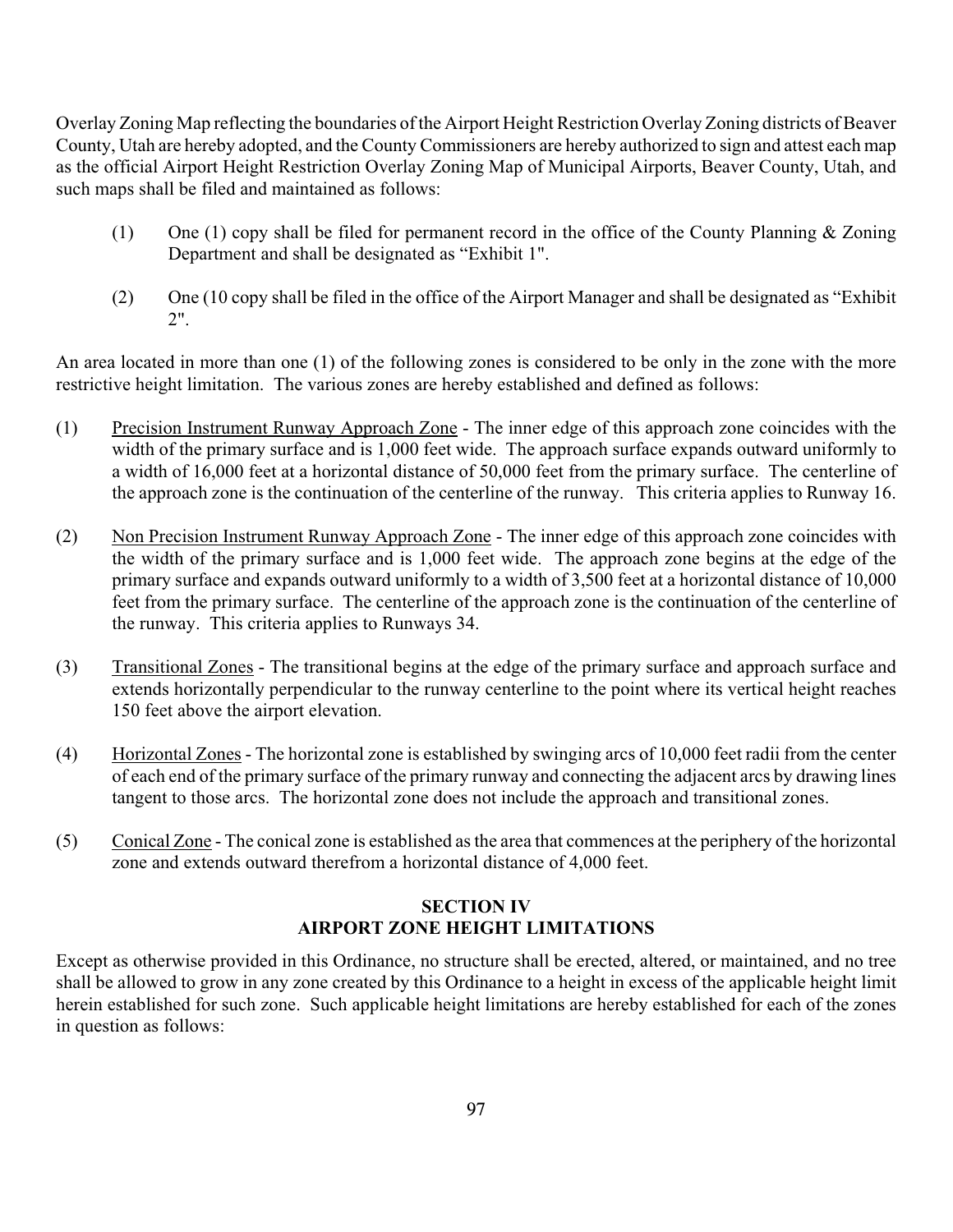- 1. Precision Instrument Runway Approach Zone Slopes fifty (50) feet outward for each foot upward beginning at the end of and at the same elevation as the primary surface and extending to a horizontal distance of 10,000 feet and continues on for a distance of 40,000 feet at a slope of forty (40) feet outward for each foot upward along the extended runway centerline.
- 2. Non Precision Instrument Runway Approach Zone Slopes thirty-four (34) feet outward for each foot upward beginning at the end of and at the same elevation as the primary surface and extending to a horizontal distance of 10,000 feet.
- 3. Transitional Zones Slope seven (7) feet outward for each foot upward beginning at the sides of and at the same elevation as the primary surface and the approach surface, and extending to a height of 150 feet above the airport elevation. In addition to the foregoing, there are established height limits sloping seven (7) feet outward for each foot upward beginning at the sides of and at the same elevation as the approach surface, and extending to where they intersect the conical surface.
- 4. Horizontal Zone Established at 150 feet above the airport elevation or at a height of 5192 feet above mean sea level (MSL).
- 5. Conical Zone Slopes twenty (20) feet outward for each foot upward beginning at the periphery of the horizontal zone and at 150 feet above the airport elevation (5192 feet MSL) and extending to a height of 350 feet (5392 feet MSL) above the airport elevation.

# **SECTION V COMPATIBLE LAND USE REGULATIONS**

1. Airport Compatible Land Use Overlay Zoning Districts Established - For the purpose of regulating the development of noise sensitive land uses to promote compatibility between the Airport and the surrounding land uses, to protect the Airport from incompatible development and to promote the health, safety, and general welfare of property users, the Controlled Area of Municipal Airports is divided into four (4) Airport Compatible Land Use Overlay Zoning districts. The four (4) Airport Compatible Land Use Overlay Zoning districts established herein shall be known as:

| Abbreviated |                               |  |
|-------------|-------------------------------|--|
| Designation | <b>Zoning District Name</b>   |  |
| AIA         | Airport Influence Area        |  |
| <b>TPA</b>  | Traffic Pattern Area          |  |
| AZ          | Approach Zone                 |  |
| RPZ         | <b>Runway Protection Zone</b> |  |

# 2. Airport Compatible Land Use Overlay Zoning Map -

(A) The boundaries of the Airport Compatible Land Use Overlay Zoning Districts set out herein are delineated upon the Airport Compatible Land Use Overlay Zoning District Map for Municipal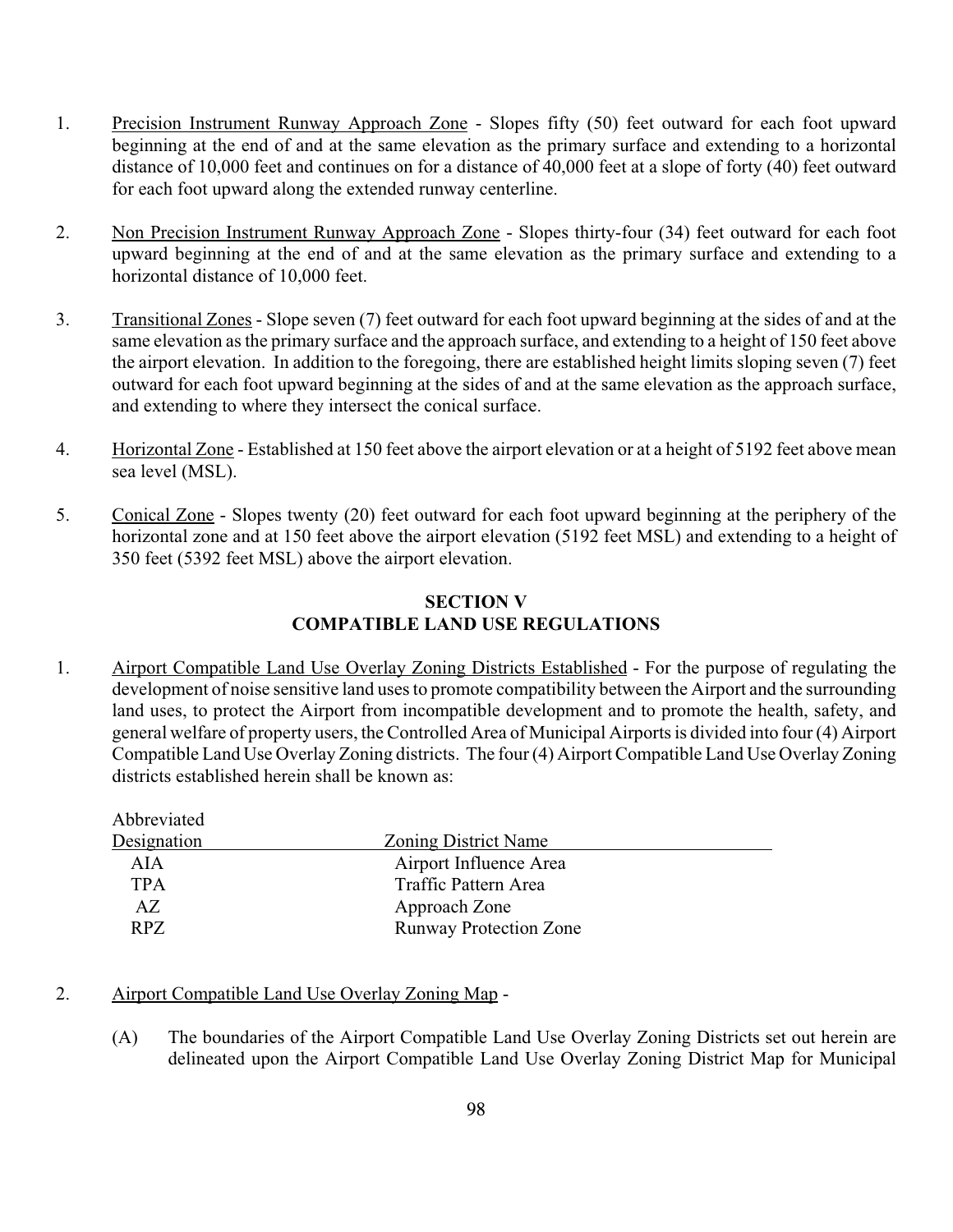Airport, Beaver County, Utah, said Airport Compatible Land Use Overlay Zoning District Map being adopted by reference and made a part of this Chapter as fully as if the same were set forth herein in detail.

- (B) Two (2) original, official, and identical copies of the Airport Compatible Land Use Overlay Zoning District Map reflecting the boundaries of the Airport Compatible Land Use Overlay Zoning districts of Municipal Airports, Beaver County, Utah are hereby adopted, and the County Commissioners hereby authorized to sign and attest each map as the official Airport Compatible Land Use Overlay Zoning District Map for Municipal Airports, Beaver County, Utah, and such maps shall be filed and maintained as follows:
	- (1) One (1) copy shall be filed for permanent record in the office of the County Engineer and shall be designated as "Exhibit 1".
	- (2) One (1) copy shall be filed in the office of the Airport Manager and shall be designated as "Exhibit 2".
- 3. Airport Compatible Land Use Overlay Zoning District Boundaries
	- (A) The Airport Compatible Land Use Overlay Zoning District boundary lines shown on the official Airport Compatible Land Use Overlay Zoning District Map shall be located and delineated along contour lines established for Municipal Airports. Where uncertainty exists as to the boundaries of the Airport Compatible Land Use Overlay Zoning Districts as shown on the official Map, the following rules shall apply:
		- (1) Boundaries shall be scaled from the nearest physical feature shown on the map.
		- (2) Boundaries may be scaled from the nearest platted lot line as shown on the map.
		- (3) Distances not specifically indicated on the original Airport Compatible Land Use Overlay Zoning District Map shall be determined by a scaled measurement on the map.
	- (B) Where physical features on the ground differ from the information shown on the Official Airport Compatible Land Use Overlay Zoning District Map or when there arises a question as to how or where a parcel of property is zoned and such questions cannot be resolved by the application of Section V-3.(A), the property shall be considered to be classified as the most restrictive Airport Compatible Land Use Overlay Zoning District.
	- (C) Where a parcel of Land lies within more than one (1) Airport Compatible Land Use Overlay Zoning District, the zone within which each portion of the property is located shall apply individually to each portion of the development.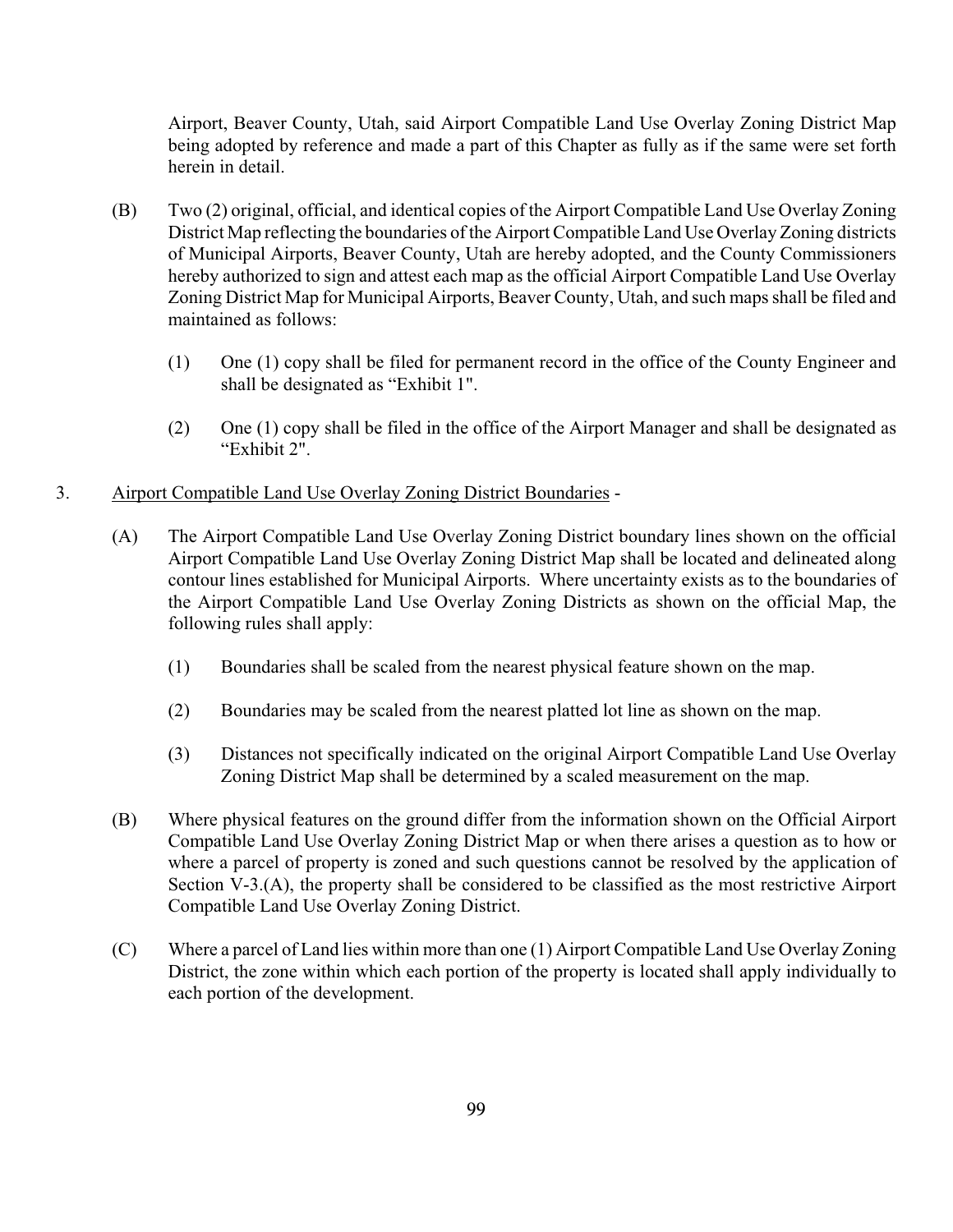## 4. Use of Land and Buildings -

- (A) Within the Airport Compatible Land Use Overlay Zoning Districts as defined herein, no land shall hereafter be used and no structure or other object shall hereafter be erected, altered, converted, or modified other than for those compatible land uses permitted by underlying comprehensive zoning districts, as specified in Beaver County Zoning. Additional land uses are prohibited in the Airport Compatible Land Use Overlay Zoning Districts, regardless of underlying zoning, as set forth in the Compatible Land Use Table adopted, hereby referenced at "Figure A" and made a part of this Chapter as fully as if the same were set forth herein in detail.
- (B) Where any use of prohibited land and buildings set forth in Section V-4.(A) conflicts with any use of land and buildings set forth in the Beaver County Zoning Ordinance as an allowed use on the Zoning District Map, this Chapter shall apply.
- (C) Where the official Airport Compatible Land Use Overlay Zoning District Map indicates an area as being outside the limits of Beaver County, Utah, the prohibited uses, as set forth in Section V-4.(A), shall apply as though the area is within Beaver County, Utah and no structure or object shall be erected, altered, converted, or modified except to comply with uses not prohibited by this Chapter.
- (D) Section V-4 does not apply to property within the official boundaries of the Airport. The approved airport layout plan shall depict approved land uses on airport property.
- (E) Where specified on the Airport Compatible Land Use Table, the property owner shall dedicate, in advance of receiving a building permit, an aviation easement to Beaver County, Utah. The purpose of this easement shall be to establish a maximum height restriction on the use of property and to hold the public harmless for any damages caused by noise, vibration, fumes, dust, fuel, fuel particles, or other effects that may be caused by the operation of aircraft landing at, taking off from, or operating on, or at, public airport facilities.

# 5. Additional Land Use Regulations -

- (A) Within Beaver County, Utah the more restrictive of the Beaver County Zoning Ordinance or Section V-4.(A), shall apply to the development of all property covered by the Airport Compatible Land Use Overlay Zoning District Map.
- (B) On property within the Airport Compatible Land Use Overlay Zoning District Map Jurisdiction, but outside the county limits of Beaver County, Utah, Section V-4.(A) shall apply to the property to establish the prohibited uses, but no other provisions of the Beaver County Zoning Ordinance, shall apply to this property.
- (C) When a provision of this Section conflicts with any airport, Height Hazard Restrictions, the most restrictive provision shall apply.
- (D) Notwithstanding any other provisions of this Chapter or other Chapters of the Beaver County Zoning Regulations, no use may be made of land, water, or Structures within any zone established by this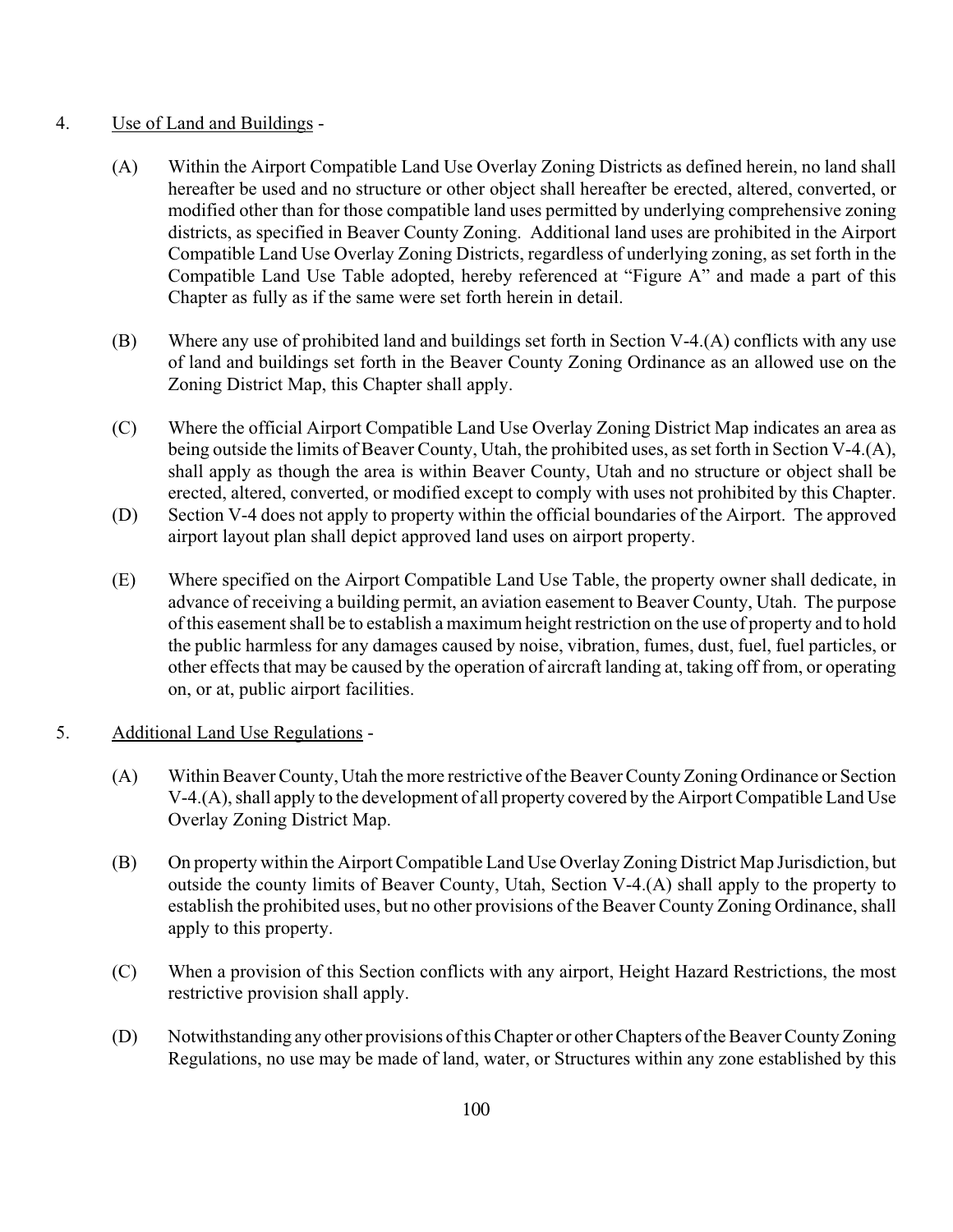Chapter in such a manner as to create electrical interference with navigational signals or radio communication between the Airport and aircraft, make it difficult for pilots to distinguish between Airport lights and others, or result in glare in the eyes of pilots using the Airport; impair visibility in the vicinity of the Airport; create bird strike Hazards, or otherwise in any way endanger or interfere with the landing, taking off, or flight operations of aircraft utilizing the Airport.

(E) When a subdivision plat is required for any property within an Airport Compatible Land Use Overlay Zoning District or within an area shown on the Airport Height Restriction Overlay Zoning Map for Municipal Airports, the property owner shall dedicate an navigation easement to the County over and across that property. This easement shall establish a height restriction on the use of the property and hold the public harmless from any damages caused by noise, vibration, fumes, dust, fuel, fuel particles, or other effects that may be caused by the operation of aircraft taking off, landing, or operating on or near Municipal Airports.

## **SECTION VI NONCONFORMING USES**

- 1. Regulations Not Retroactive The regulations prescribed by this Ordinance shall not be construed to require the removal, lowering, or other change or alteration of any structure or tree not conforming to the regulations as of the effective date of this Ordinance, or otherwise interfere with the continuance of nonconforming use. Nothing contained herein shall require any change in the construction, alteration, or intended use of any structure, the construction or alteration of which was begun prior to the effective date of this Ordinance, and is diligently prosecuted.
- 2. Marking and Lighting Notwithstanding the preceding provision of this Section, the owner of any existing nonconforming structure or tree is hereby required to permit the installation, operation, and maintenance thereon of such markers and lights as shall be deemed necessary by Beaver County to indicate to the operators of aircraft in the vicinity of the airport the presence of such airport obstruction. Such markers and lights shall be installed, operated, and maintained at the expense of the Municipal Airport.

#### **SECTION VII PERMITS**

1. Future Uses - Except as specifically provided in a, b, and c hereunder, no material change shall be made in the use of land, no structure shall be erected or otherwise established, and no tree shall be planted in any zone hereby created unless a permit therefor shall have been applied for and granted. Each application for a permit shall indicate the purpose for which the permit is desired, with sufficient particularity to permit it to be determined whether the regulating use, structure, or tree would conform to the regulations herein prescribed. An FAA Form 7460-1, Notice of Proposed Construction or Alteration shall accompany each application. If such determination is in the affirmative, the permit shall be granted. No permit for a use inconsistent with the provisions of this Ordinance shall be granted unless a variance has been approved in accordance with Section VII,4.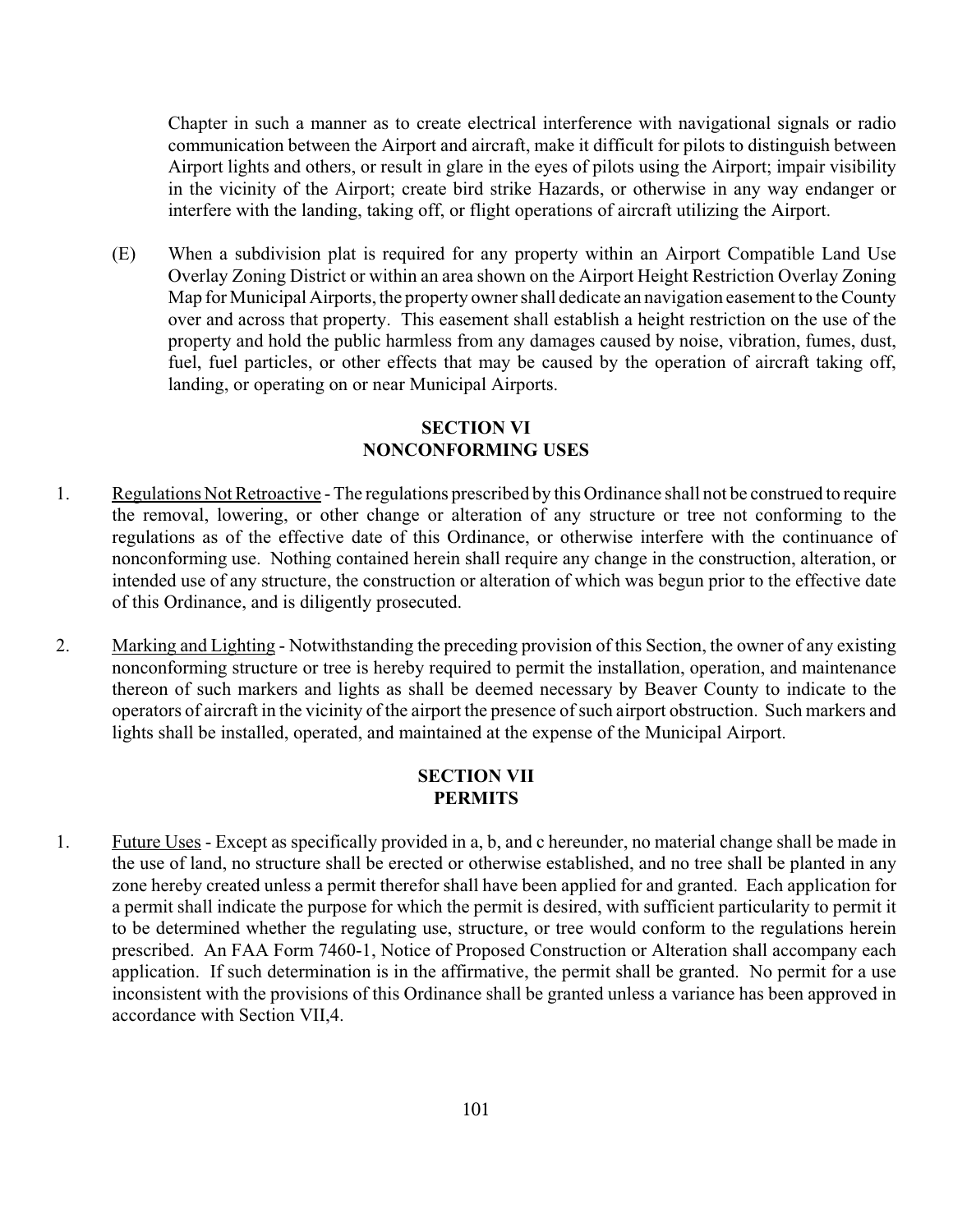- (a) In the area lying within 20,000 feet of a runway, no permit shall be required aby this Ordinance for any tree or structure less than 200 feet above ground level which is also lower than an imaginary surface extending outward and upward at a slope of 100 feet horizontal for each 1 foot vertical beginning at the closest point of the closest runway.
- (b) In the area lying beyond 20,000 feet of a runway, no permit shall be required by this Ordinance for any tree or structure less than 200 feet above ground level.

Nothing contained in any of the foregoing exceptions shall be construed as permitting or intending to permit any construction, or alteration of any structure, or growth of any tree in excess of any of the height limits established by this Ordinance.

- 2. Existing Uses No permit shall be granted that would allow the establishment or creation of any obstruction or permit a nonconforming use, structure, or tree to becomes a greater hazard to air navigation than it was on the effective date of this Ordinance or any amendments thereto or than it is when the application for a permit is made. Except as indicated, all applications for such a permit shall be granted.
- 3. Nonconforming Uses Abandoned or Destroyed Whenever Beaver County determines that a nonconforming tree or structure has been abandoned or more than 80 percent town down, physically deteriorated, or decayed, no permit shall be granted that would allow such structure or tree to exceed the applicable height limit or otherwise deviate from the zoning regulations.
- 4. Variances Any person desiring to erect or increase the height of any structure, or permit the growth of any tree, or use property, not in accordance with the regulations prescribed in this Ordinance, may apply to the Board of Adjustment for a variance from such regulations. The application for variance shall be accompanied by a determination from the Federal Aviation Administration as to the effect of a proposal on the operation of air navigation facilities and the safe, efficient use of navigable airspace. Such variances shall be allowed where it is duly found that a literal application or enforcement of the regulations will result in unnecessary hardship and relief granted, will not be contrary to the public interest, will not create a hazard to air navigation, will do substantial justice, and will be in accordance with the spirit of this Ordinance.

Additionally, no application for variance to the requirements of this Ordinance may be considered by the Board of Adjustment unless a copy of the application has been furnished to Beaver County for advice as to the aeronautical effects of the variance. If the County does not respond to the application within fifteen (15) days after receipt, the Board of Adjustment may act on its own to grant or deny said application.

5. Obstruction Marking and Lighting - Any permit or variance granted may, if such action is deemed advisable to effectuate the purpose of this Ordinance and be reasonable in the circumstances, be so conditioned as to require the owner of the structure or tree in question to install, operate, and maintain, at the owner's expense, such markings and lights as condition may be modified to require the owner to permit the Municipal Airport at its own expense, to install, operate, and maintain the necessary markings and lights.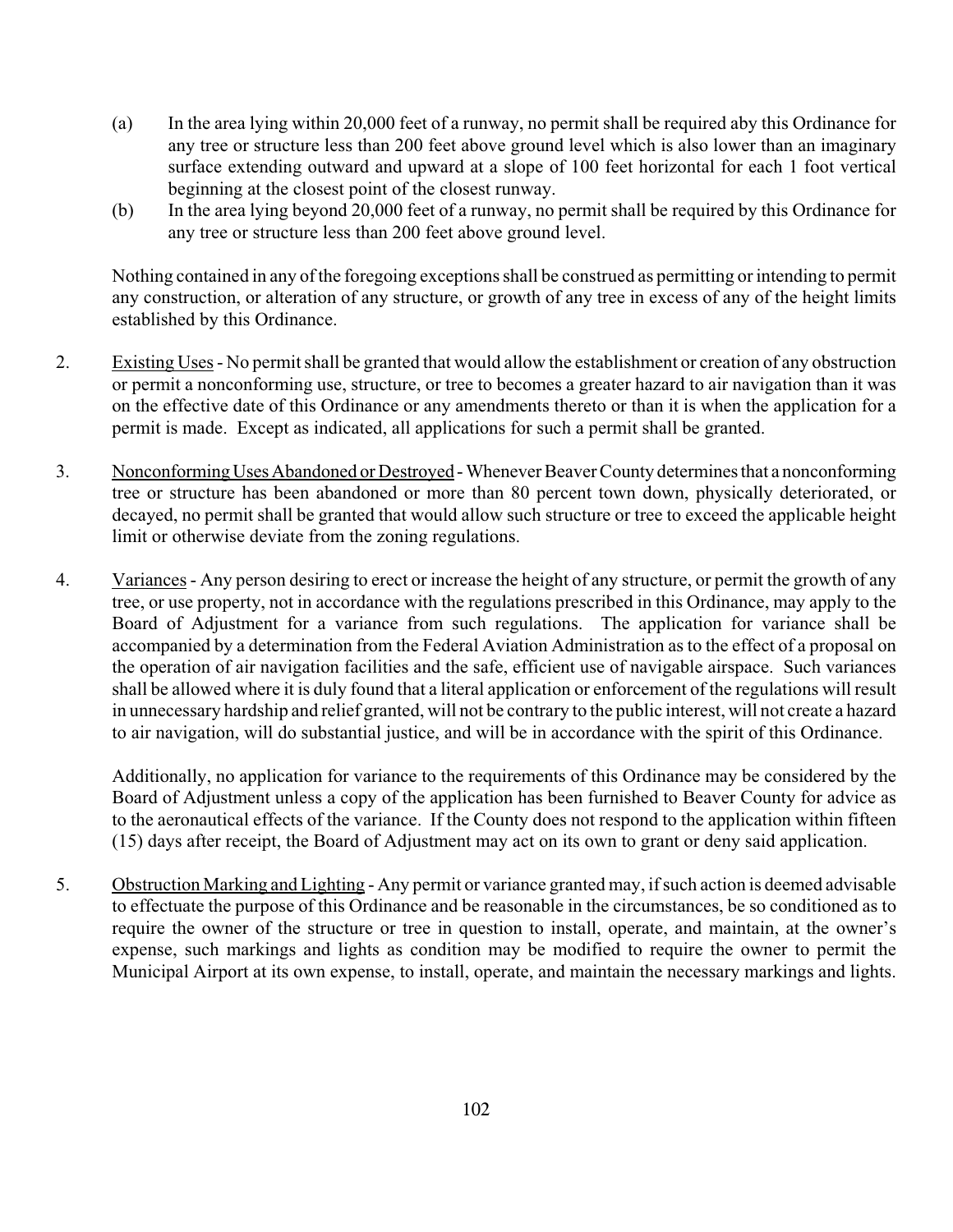## **SECTION VIII ENFORCEMENT**

 It shall be the duty of Beaver County to administer and enforce the regulations prescribed herein. Applications for permits and variances shall be made to the County upon a form published for that purpose. Applications required by this Ordinance to be submitted to the County shall be promptly considered and granted or denied. Application for action by the Board of Adjustment shall be forthwith transmitted by Beaver County.

## **SECTION IX BOARD OF ADJUSTMENT**

- 1. There is hereby created a Board of Adjustment to have and exercise the following powers: (1) to hear and decide appeals from any order, requirements, decision, or determination made by Beaver County in the enforcement of this Ordinance; (2) to hear and decide special exceptions to the terms of this Ordinance upon which such Board of Adjustment under such regulations may be required to pass; and (3) to hear and decide specific variances.
- 2. The Board of Adjustment shall consist of members appointed by the Beaver County Commission and each shall serve for a term of years until a successor is duly appointed and qualified. Of the members first appointed one shall be appointed for a term of years. Members shall be removable by the appointing authority for cause, upon written charges, after a public hearing.
- 3. The Board of Adjustment shall adopt rules for its governance and in harmony with the provisions of this Ordinance. Meetings of the Board of Adjustments shall be held at the call of the Chairperson and at such other times as the Board of Adjustment may determine. The Chairperson or, in the absence of the Chairperson, the Acting Chairperson may administer oaths and compel the attendance of witnesses. All hearings of the Board of Adjustment shall be public. The Board of Adjustment shall keep minutes of its proceedings showing the vote of each member upon each questions; or if absent or failing to vote, indicating such fact, and shall keep records of its examinations and other official actions all of which shall immediately be filed in the office of the Beaver County Engineering Department and on due cause shown.
- 4. The Board of Adjustment shall make written findings of facts and conclusions of law giving the facts upon which it acted and its legal conclusions from such facts in reversing, affirming, or modifying any order requirement, decision, or determination which comes before it under the provisions of this Ordinance.
- 5. The concurring vote of a majority of the members of the Board of Adjustment shall be sufficient to reverse any order, requirement, decision, or determination of Beaver County or decide in favor of the application on any matter upon which it is required to pass under this Ordinance, or to effect variation to this Ordinance.

## **SECTION X APPEALS**

1. Any person aggrieved, or any taxpayer affected, by any decision of Beaver County made in the administration of the Ordinance, may appeal to the Board of Adjustment.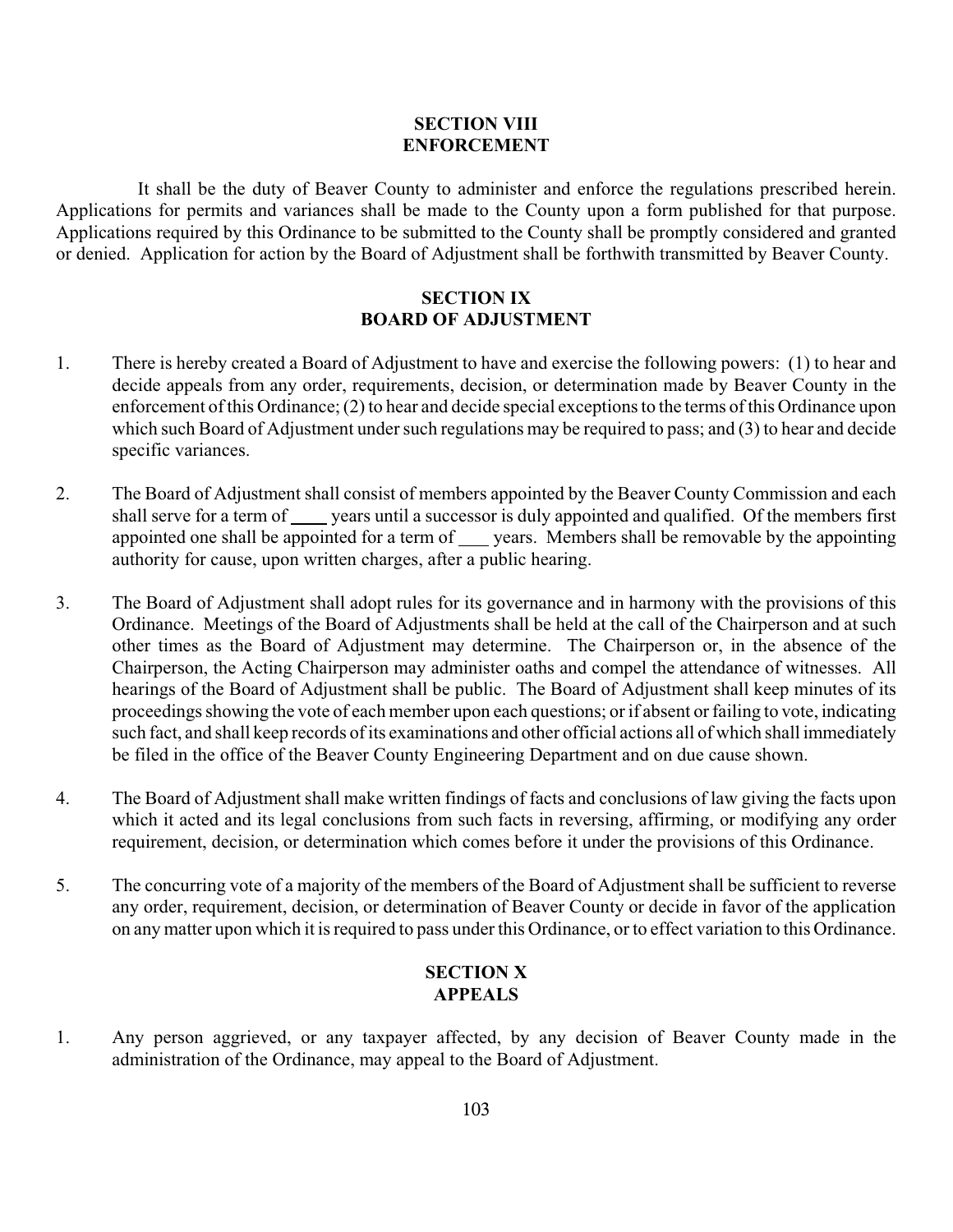- 2. All appeals hereunder must be taken within a reasonable time as provided by the rules of the Board of Adjustment, by filing with Beaver County a notice of appeal specifying the grounds thereof. Beaver County shall forthwith transmit to the Board of Adjustment all the papers constituting the record upon which the action appealed from was taken.
- 3. An appeal shall stay all proceeding in furtherance of the action appealed from unless Beaver County certifies to the Board of Adjustment, after the notice of appeal has been filed with it, that by reason of the facts stated in the certificate a stay would in the opinion of Beaver County cause imminent peril to life or property. In such case, proceedings shall not be stayed except by the order of the Board of Adjustment on notice to Beaver County and on due cause shown.
- 4. The Board of Adjustment shall fix a reasonable time for hearing appeals, give public notice and due notice to the parties in interest, and decide the same within a reasonable time. Upon the hearing, any party may appear in person or by agent or by attorney.
- 5. The Board of Adjustment may, in conformity with the provisions of this Ordinance, reverse or affirm, in whole or in part, or modify the order, requirement, decision, or determination appealed form and may make such order, requirement, decision, or determination as may be appropriate under the circumstances.

# **SECTION XI JUDICIAL REVIEW**

 Any person aggrieved, or any taxpayer affected, by any decision of the Board of Adjustment, may appeal to the Court of \_\_\_\_\_\_\_\_\_\_ as provided in Section \_\_\_\_\_ of Chapter \_\_\_\_\_ of the Public Laws of \_\_\_\_\_\_\_\_\_.

## **SECTION XII PENALTIES**

 Each violation of this Ordinance or of any regulations, order, or ruling promulgated hereunder shall constitute a misdemeanor and shall be punishable by a fine of not more than dollars or imprisonment for not more than days or both; and each day a violation continues to exist shall constitute a separate offense.

## **SECTION XIII CONFLICTING REGULATIONS**

 Where there exists a conflict between any of the regulations or limitations prescribed in this Ordinance and any other regulations applicable to the same area, whether the conflict be with respect to the height of structures or trees, and the use of land, or any other matter, the more stringent limitation or requirements shall govern and prevail.

# **SECTION XIV SEVERABILITY**

If any of the provisions of this Ordinance or the application thereof to any person or circumstances are held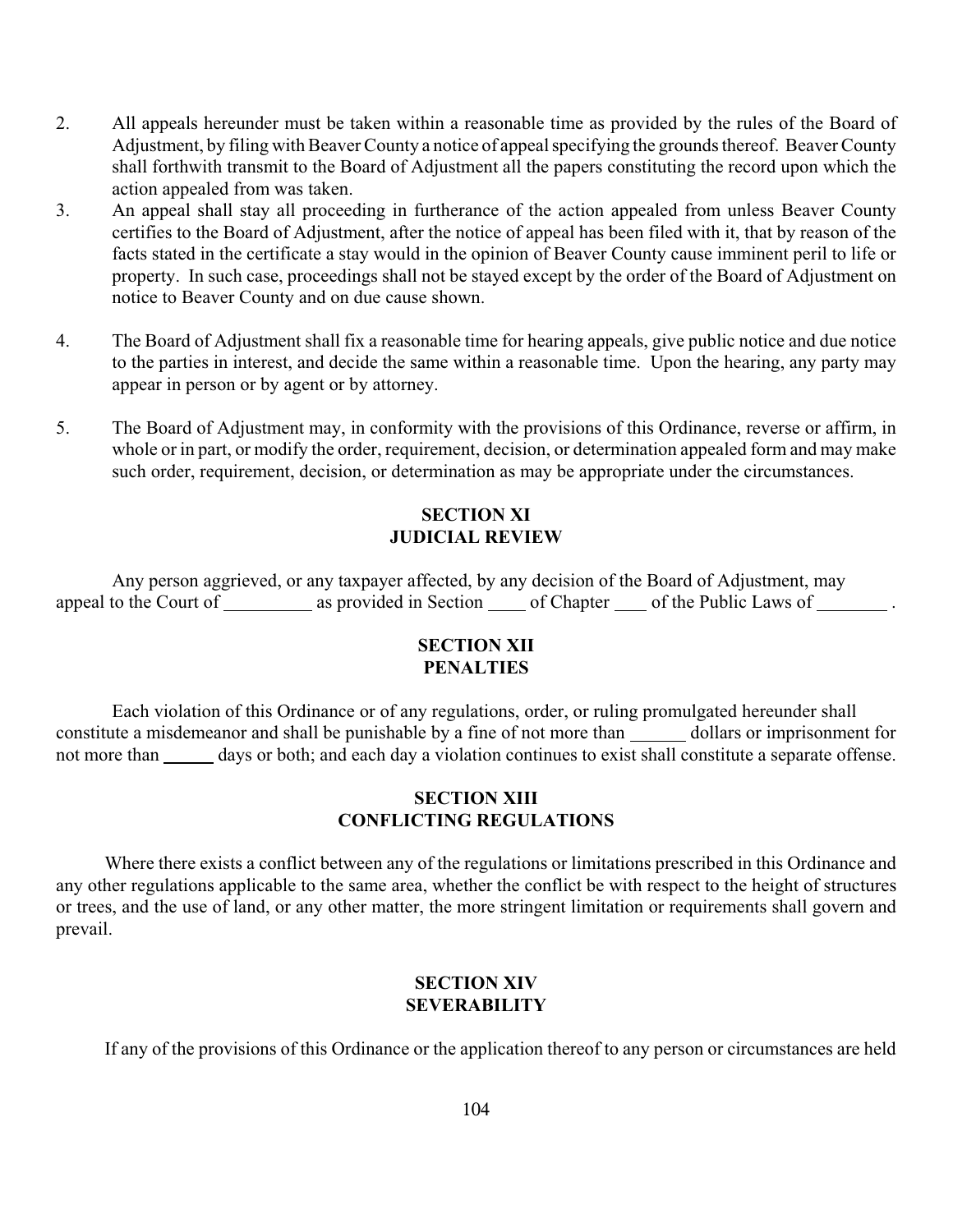invalid, such invalidity shall not affect other provisions or applications of the Ordinance which can be given effect without the invalid provision or application, and to this end, the provisions of this Ordinance are declared to be severable.

#### CHAPTER 10.25 SENSITIVE AREA DISTRICT, (SA)

#### 10.25.010 Purpose and Intent.

The purpose of the SA District is to designate and describe those areas within the Local Jurisdiction that possess physical and/or environmental characteristics which require special public consideration of use applications which might affect the structure of the land; the management of surface or subsurface water; safety of future land occupants due to increased fire, earthquake, or storm hazards from the proposed development; or the uneconomic extension of public facilities and services. Of specific concern is development in flood-prone areas, earthquake zones, land-slide areas, areas of steep slope or unstable soils, and other sensitive areas requiring careful assessment prior to alteration.

It is the intent of these regulations to permit the widest possible latitude in the use of property, while at the same time requiring design solutions which will avoid detrimental impacts on sensitive natural areas, as well as provide protection from adverse natural forces and hazards.

#### 10.25.020 Permitted Uses.

The following uses are permitted in the SA District:

- (1) Tilling soil;
- (2) Raising crops; and
- (3) Horticulture and gardening, excluding agricultural industries.

## 10.25.030 Conditional Uses.

The SA District is an overlay district whose sole effect is to require additional review of proposed uses in the underlay districts. To this end, any permitted use in a district overlaid by an SA District, with the exception of those uses permitted in Section 25-2 above, is a conditional use. Conditional uses authorized in districts overlaid by the SA District remain Conditional uses.

## CHAPTER 10.26 (FLOODPLAIN OVERLAY) DISTRICT (FP)

#### 10.26.010 Purpose.

The purpose of overlay district is to protect the public health, safety, and general welfare, and to minimize hazards due to flooding in specific areas as identified by the latest adopted Flood Insurance Rate Maps, in addition to the following:

(1) To minimize expenditure of public money for costly flood control projects;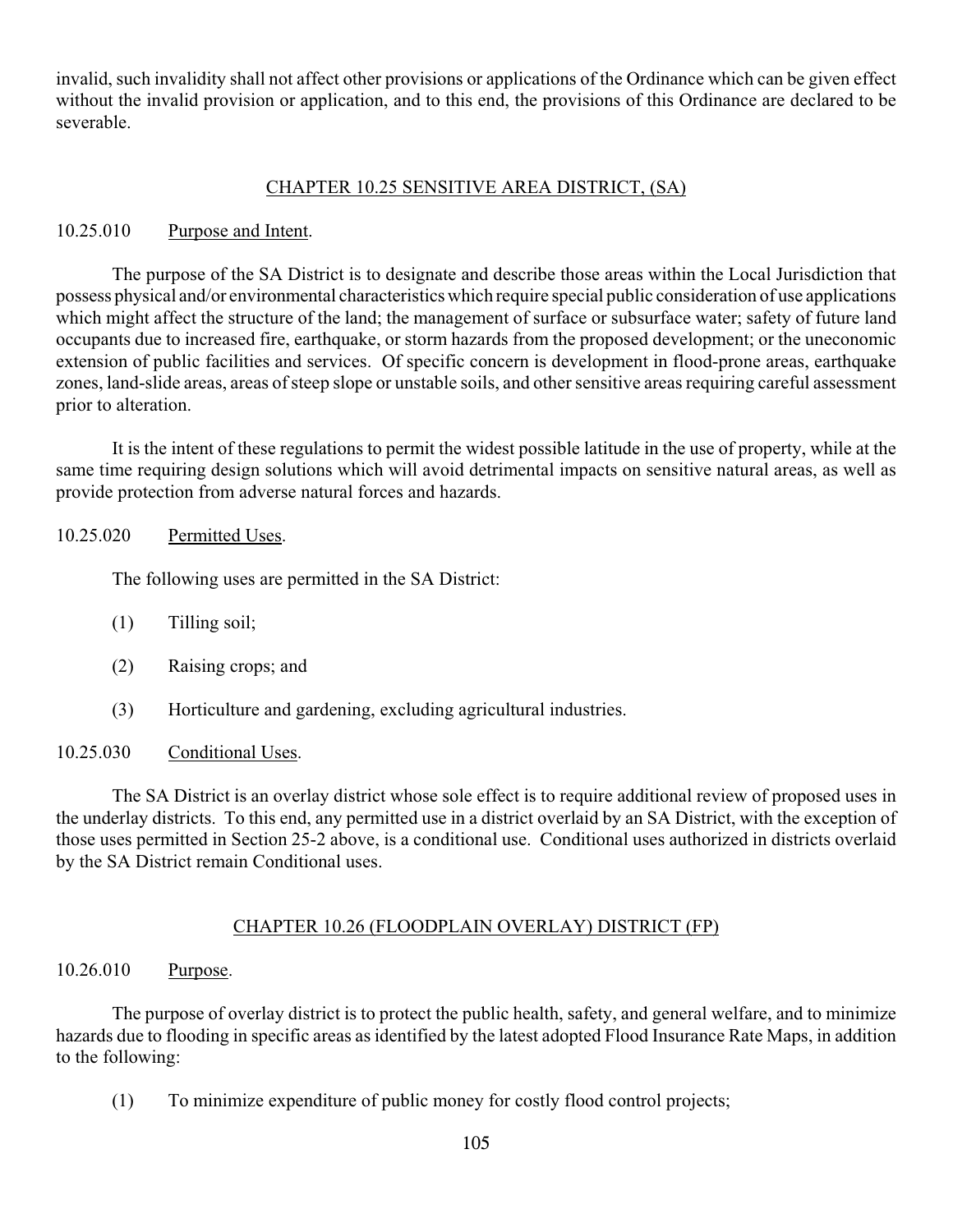(2) To minimize the need for the rescue and relief efforts associated with flooding and generally undertaken at the expense of the general public;

(3) To minimize prolonged business interruption;

(4) To minimize damage to public facilities and utilities such as water and gas mains, electric, telephone and sewer lines, streets and bridges located in areas of special flood hazard;

(5) To help maintain a stable tax base by providing for the second use and development of areas of special flood hazard so as to minimize future flood blight areas;

(6) To insure that potential buyers are notified that property is in an area of special flood hazard; and

(7) To insure that those who occupy the areas of special flood hazard assume responsibility for their actions.

In order to accomplish its purposes, this Chapter includes methods and provisions for:

(1) Restricting or prohibiting uses which are dangerous to health, safety, and property due to water or erosion hazards, or which result in damaging increases in erosion of flood heights or velocities;

(2) Requiring that uses vulnerable to floods, including facilities which serve such uses, be protected against flood damage at the time of initial construction;

(3) Controlling the alteration of natural floodplains, stream channels, and natural protective barriers, which help accommodate or channel flood waters;

(4) Controlling filling, grading, dredging, and other development which may increase flood damage; and

(5) Preventing or regulating the construction of flood barriers which will un-naturally divert flood waters or which may increase flood hazards in other areas.

10.26.020 Definitions.

In addition to those terms defined in Section 10.01.060, the following definitions shall apply:

**Appeal.** A request for a review of the County Engineer's interpretation of any provision of this Chapter.

**Area of shallow flooding.** A designated AO, AH, or CP Zone on the Flood Insurance Rate Map (FIRM). The base flood depths range from 1 to 3 feet; a clearly defined channel does not exist; the path of flooding is unpredictable and indeterminate; and velocity flow may be evident.

**Area of special flood-related erosion hazard.** The area of subject to severe flood-related erosion losses. The area is designated as Zone E on the Flood Insurance Rate Map (FIRM).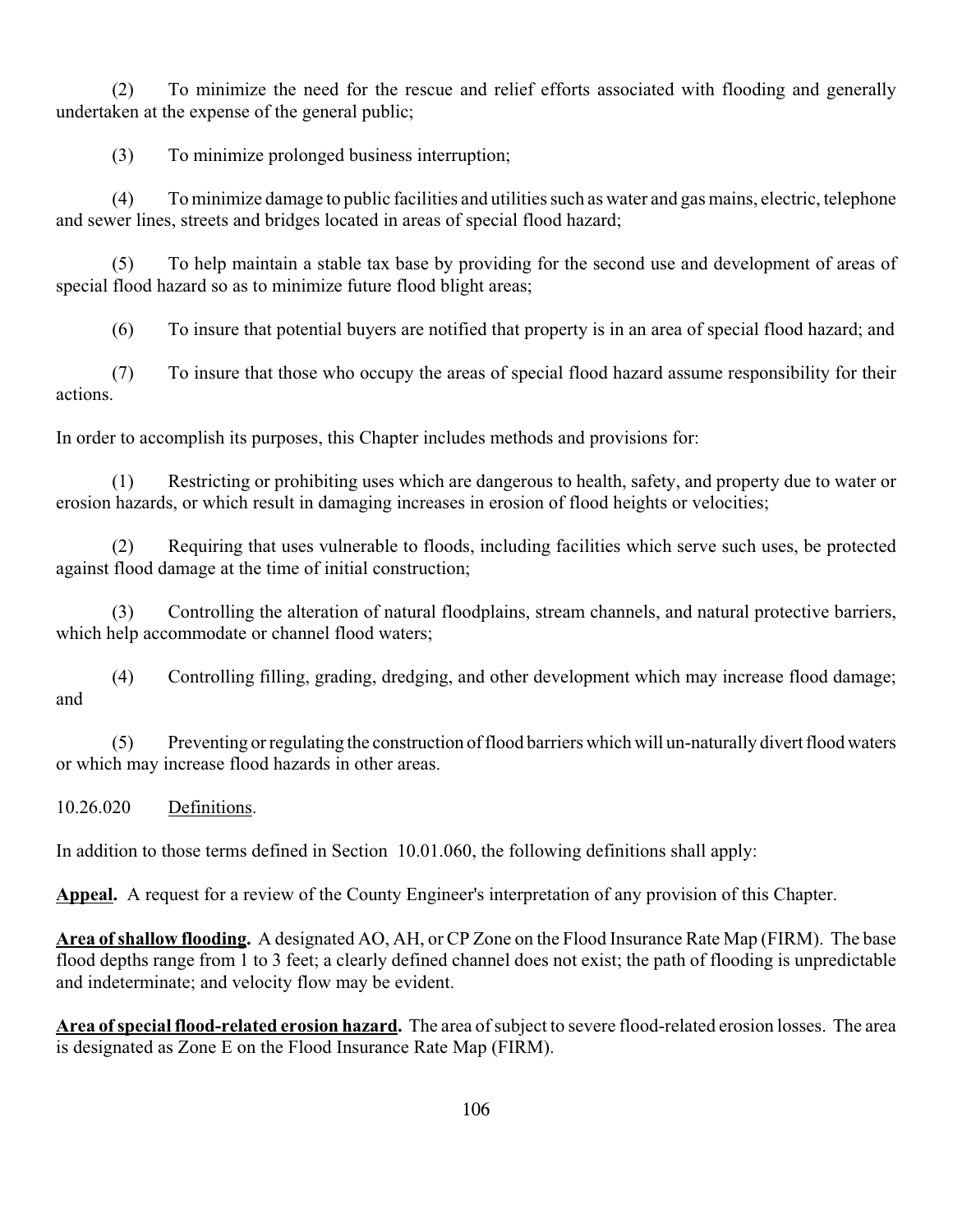**Area of special flood hazard.** See "Special flood hazard area."

**Area of special mud slide (i.e. mud flow hazard).** The area subject to severe mud slides (i.e. mud flows). The area is designated as Zone M on the Flood Insurance Rate Map (FIRM).

**Base Flood.** The flood having a 1% chance of being equaled or exceeded in any given year (also called the "100year flood").

**Flood or flooding.** A general and temporary condition of partial or complete inundation of normally dry land areas from the overflow of flood waters, the unusual and rapid accumulation or run-off of surface water from any source, and/or the collapse or subsidence of land along the shore of a lake or other body of water as a result of erosion or undermining caused by waves or currents of water exceeding anticipated cyclical levels or suddenly caused by an unusually high water level in a natural body of water, accompanied by a severe storm, or by an unanticipated force of nature, such as flash flood or an abnormal tidal surge, or by some similarly unusual and unforeseeable event which results in flooding as defined in this definition.

**Flood Boundary and Floodway Map.** The official map on which at the General Emergency Management Agency or Federal Insurance Administration has delineated both the areas of flood hazard and the floodway.

**Flood Insurance Rate Map (FIRM).** The official map on which the Federal Emergency Management Agency or Federal Insurance Administration has delineated both the areas of special flood hazards and the risk premium zones applicable to the community.

**Flood Insurance Study.** The official report provided by the Federal Insurance Administration that includes flood profiles, the FIRM, the Flood Boundary and Floodway Map, and the water surface elevation of the base flood.

**Floodplain or flood-prone area.** The operation of an overall program of corrective and preventative measures for reducing flood damage, including but not limited to emergency preparedness plans, flood control works and floodplain management regulations.

**Floodplain management.** The operation of an overall program of corrective and preventative measures for reducing flood damage, including but not limited to, emergency preparedness plans, flood control works and floodplain management regulations.

**Floodplain management regulations.** Development code, building codes, health regulations, special purpose ordinances (i.e. grading ordinance and erosion control ordinance) and other applications of police power. The term describes such state or local regulations in any combination thereof, which provide standards for the purpose of flood damage prevention and reduction.

**Floodproofing.** Any combination of structural and nonstructural additions, changes or adjustments to structures which reduce or eliminate flood damage to real estate or improved real property, water and sanitary facilities, structures and their contents.

**Floodway.** The channel or a river or other watercourse and the adjacent land areas that must be reserved in order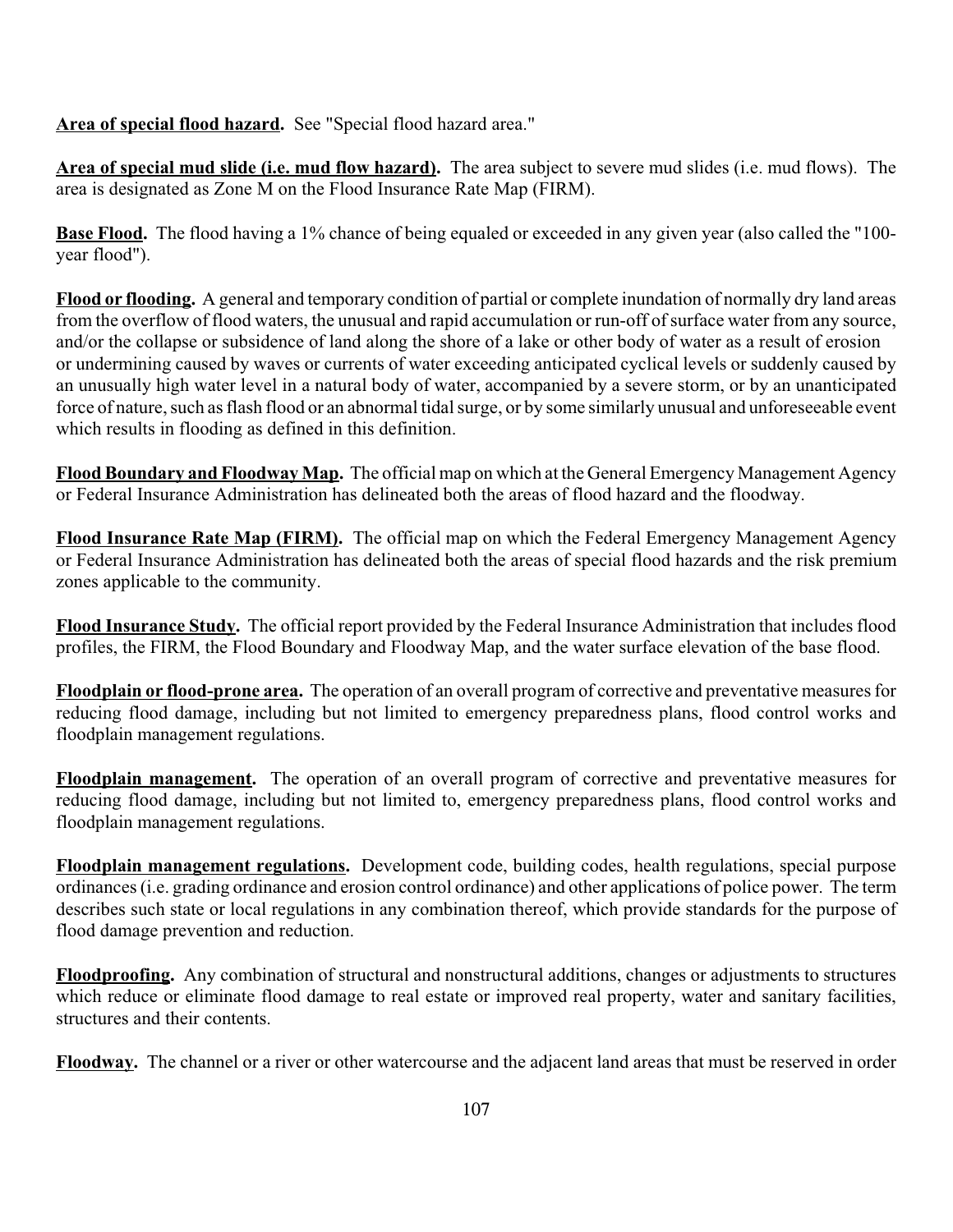to discharge the base flood without cumulatively increasing the water surface elevation more than 1 foot. Also referred to as "Regulatory floodway".

**Functionally dependent use.** A use which cannot perform its intended purpose unless it is located or carried out in close proximity to water.

**Highest adjacent grade.** The highest natural elevation of the ground surface prior to construction next to the proposed walls of a structure.

**Lowest floor.** The lowest floor of the lowest enclosed area (including basement). An unfinished or flood resistant enclosure, usable solely for parking of vehicles, building access or storage in an area other than a basement area is not considered a building's lowest floor; provided, that such enclosure is not built so as to render the structure in violation of the applicable non-elevation design requirements of this Chapter.

**Manufactured home park or subdivision.** A parcel (or contiguous parcels) of land divided into 2 or more manufactured home lots for sale or rent.

**Mean sea level.** For purposes of the National Flood Insurance Program, the National Geodetic Vertical Datum (NGVD) of 1929 or other datum, to which base flood elevations shown on a community's Flood Insurance Rate Map are referenced.

**New construction.** For floodplain management purposes, structures for which the "state of construction" commenced on or after the effective date of this Development Code.

**One hundred year flood.** A flood which has a 1% annual probability of being equaled or exceeded. It is identical to the "base flood", which will be the term used throughout this chapter.

**Remedy a violation.** To bring the structure or other development into compliance with State or local floodplain management regulations, or, if this is not possible, to reduce the impacts of its noncompliance. Ways that impacts may be reduced include protecting the structure or other affected development from flood damages, implementing the enforcement provisions of this Development Code or otherwise deterring future similar violations, or reducing Federal financial exposure with regard to the structure or other development.

**Riverine.** Relating to, formed by, or resembling a river (including tributaries), stream, brook, etc.

**Special flood hazard areas (SFHA).** An area having special flood or flood-related erosion hazards, and shown on an FHBM or FIRM as Zone A, AO, A1-30, AE, A99, AH, CO, C1-V30, VE, or V.

**Substantial improvement.** Any repair, reconstruction, or improvement of a structure, the cost of which equals or exceeds 50% of the market value of the structure either:

- (1) Before the improvement or repair is started; or
- (2) If the structure has been damaged, and is being restored, before the damage occurred.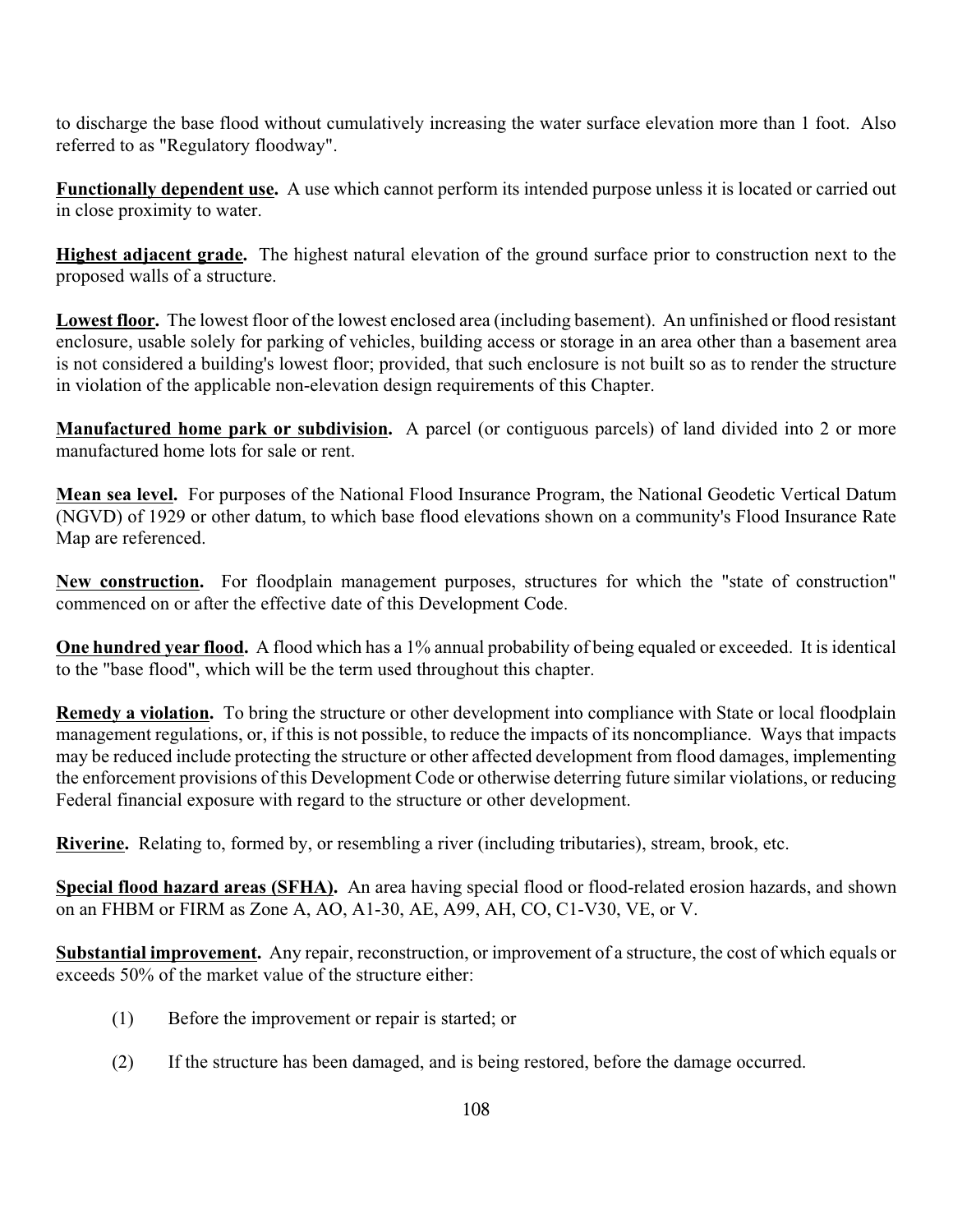For the purpose of this definition "substantial improvement" is considered to occur when the first alteration of any wall, ceiling, floor, or other structural part of the building commences, whether or not that alteration affects the external dimensions of the structure. The term does not, however, include either:

- (1) Any project for improvement of a structure to comply with existing state or local health, sanitary, or safety code specifications which are solely necessary to assure safe living conditions; or
- (2) Any alteration of a structure listed on the National Register of Historic Places or a State Inventory of Historic Places.

**Violation**. The failure of a structure or other development to be fully compliant with the community's floodplain management regulations. A structure or other development without the elevation certificate, other certificates, or other evidence of compliance required in this chapter is presumed to be in violation until such time as that documentation is provided.

# 10.26.030 General Provisions

(1) This chapter shall apply to all areas of special flood hazards, areas of flood-related erosion hazards and areas of mud slide (i.e. mud flow) hazards within the jurisdiction of the County.

(2) The areas of special flood hazard, areas of flood-related erosion hazards and areas of mud slide (i.e. mud flow) hazards identified by the Federal Emergency Management Agency or the Federal Insurance Administration on a Flood Insurance Rate Map is hereby adopted by reference and declared to be a part of this Chapter. This Flood Insurance Study is the minimum area of applicability of this Chapter and may be supplemented by studies for other areas which allow implementation of this Chapter and which are recommended to the Council by an engineer designated as the "County Engineer."

(3) No structure or land shall hereafter be constructed, located, extended, converted, or altered without full compliance with the terms of this Chapter and other applicable regulations. Violations of the provisions of this chapter by failure to comply with any of its requirements (including violations of conditions and safeguards established in connection with conditions) shall constitute a misdemeanor. Nothing herein shall prevent the County from taking such lawful action as is necessary to prevent or remedy any violation.

(4) This Chapter is not intended to repeal, abrogate, or impair any existing easements, covenants, or deed restrictions. However, where this Chapter and any other code, ordinance, easement, covenant, or deed restriction conflict or overlap, whichever imposes the more restrictive restrictions shall prevail.

(5) In the interpretation and application of this Chapter, all provisions shall be:

- a. Considered as minimum requirements;
- b. Liberally construed in favor of the governing body; and
- c. Deemed neither to limit nor repeal any other powers granted under state statutes.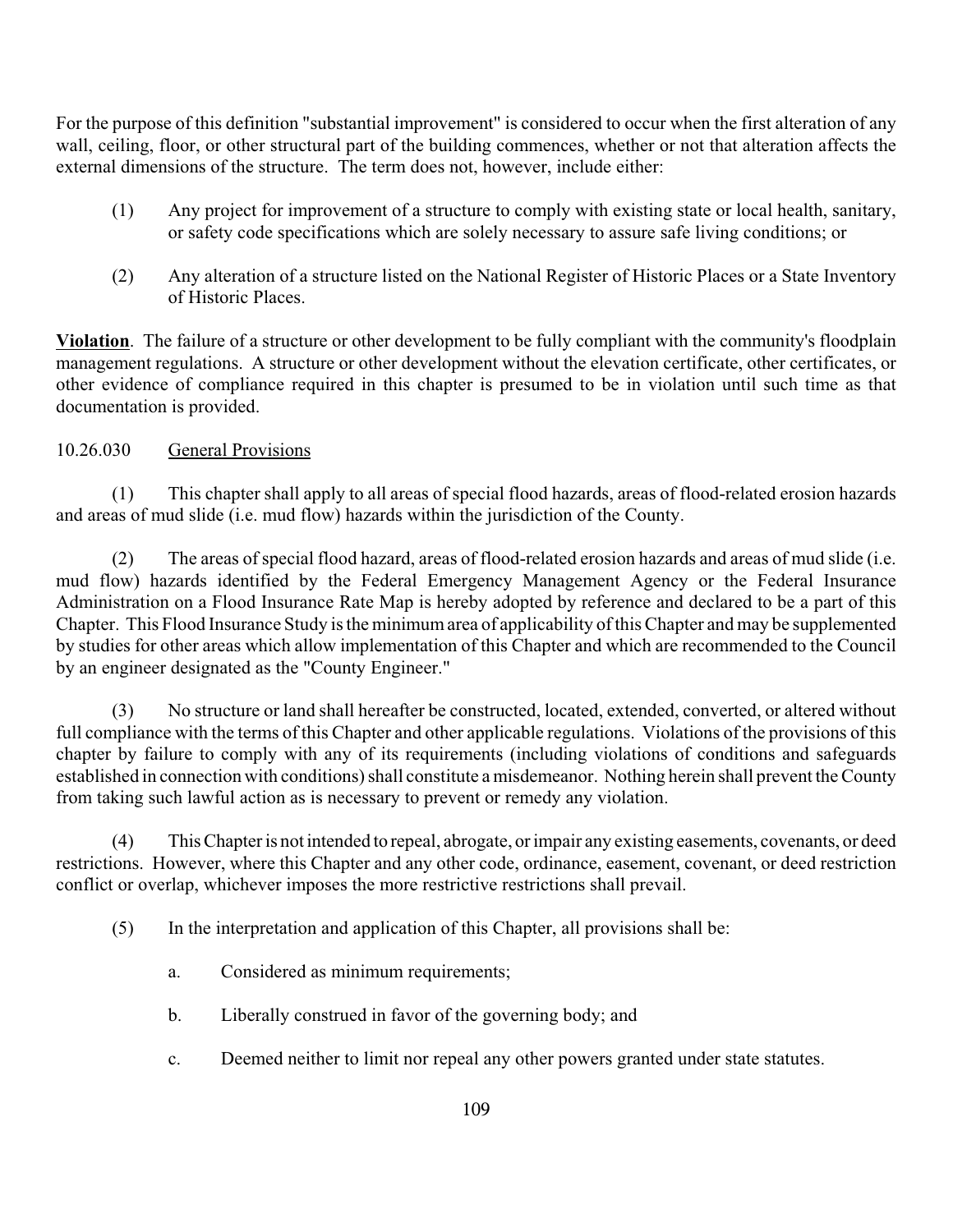(6) The degree of flood protection required by this Chapter is considered reasonable for regulatory purposes and is based on scientific and engineering considerations. Larger floods can and will occur on rare occasions. Flood heights may be increased by man-made or natural causes. This Chapter does not imply that land outside the areas of special flood hazards, areas of flood-related erosion hazards and areas of mud slide (i.e., mud flow) hazards or uses permitted within such areas will be free from flooding or flood damages. This Chapter shall not create liability on the part of the County, any officer or employee thereof, or the Federal Insurance Administration, for any flood damages that result from reliance on this Chapter or any administrative decision lawfully made thereunder.

## 10.26.040 Administration.

(1) A Flood Control Development Permit shall be obtained before construction or development begins within any area of special flood hazards, areas of flood-related erosion hazards or areas of mud slide (i.e., mud flow) established in Section 10.26.030. An application for a Flood Control Development Permit shall be made on forms furnished by the County Building Inspector, County Planning Commission or an engineer designated by the County Commission, and may include, but not be limited to: plans in duplicate drawn to scale showing the nature, location, dimensions, and elevation of the area in question; existing or proposed structures, fill, storage of materials, drainage facilities; and the location of same. Specifically, the following information is required:

> a. Proposed elevation in relation to mean sea level, of the lowest floor (including basement) of all structures; in zone AP or VO, elevation of highest adjacent grade and proposed elevation of lowest floor of all structures;

- b. Proposed elevation in relation to mean sea level to which any structure will be floodproofed;
- c. All appropriate certifications listed in Section 10.26.050 of this Chapter; and;

d. Description of the extent to which a watercourse will be altered or relocated as a result of proposed development.

(2) The County Commission, County Building Inspector, or a professional engineer designated by the County Commission, acting in the capacity as the County Engineer is hereby appointed to administer and implement this Chapter by granting or denying Flood Control Development Permits in compliance with its provisions.

(3) The duties and responsibilities of the County Commission, County Building Inspector or the County Engineer, as related to this Chapter, shall include, but not be limited to:

a. Permit Review

1. Review all Flood Control Development Permits to determine that the permit requirements of this Chapter have been satisfied;

2. All other required state and federal permits have been obtained;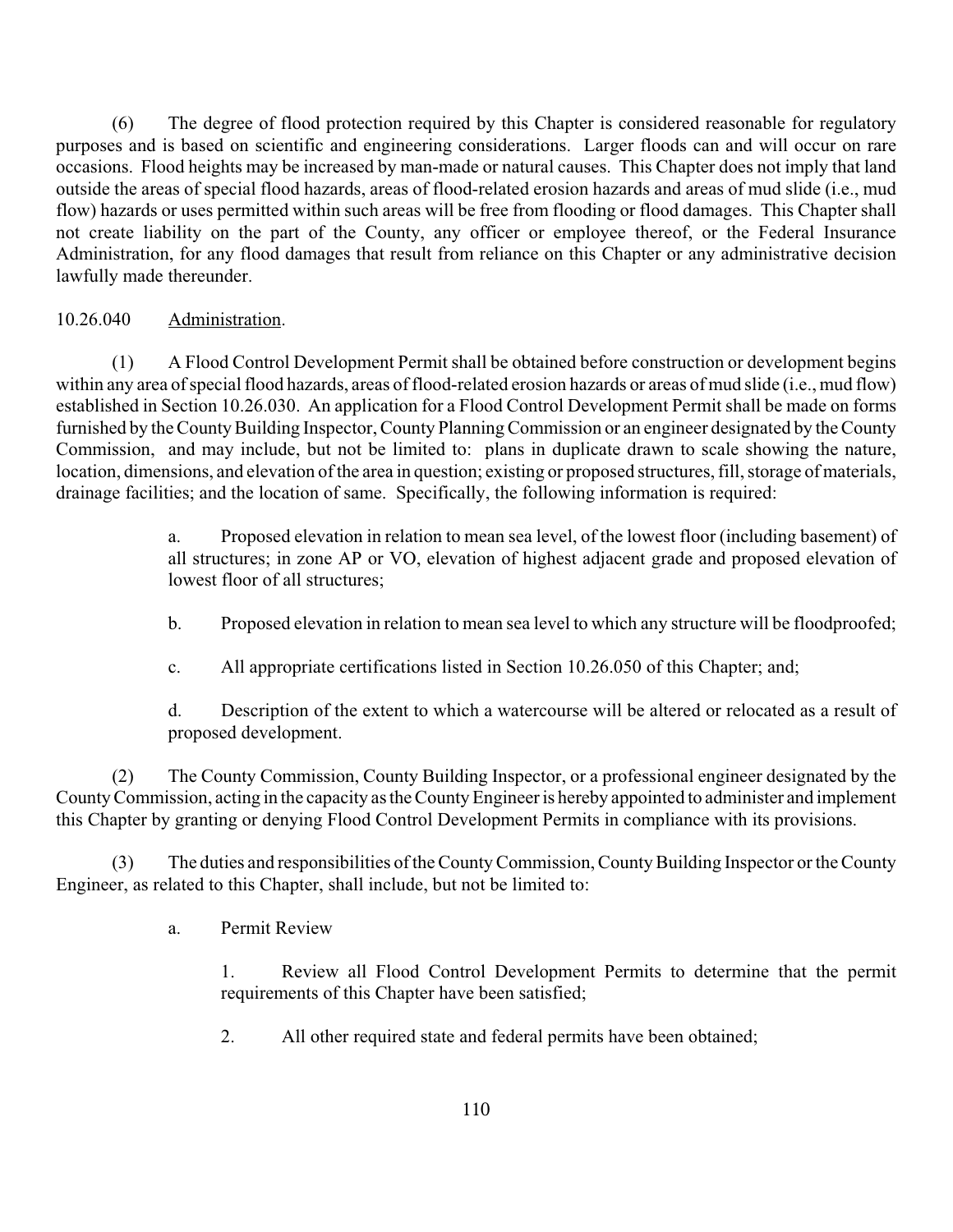3. The site is reasonably safe from flooding;

4. The proposed development does not adversely affect the carrying capacity of areas where base flood elevations have been determined but the floodway has not been designated. For purposes of this Chapter, "adversely affects" means that the cumulative effect of the proposed development when combined with all other existing and anticipated development will not increase the water surface elevation of the base flood more than 1 foot at any point.

b. When base flood elevation data has not been provided in compliance with Section 10.26.030 the County Commission, County Building Engineer, or County Engineer shall obtain, review, and reasonably utilize any base flood elevation and floodway data available from a Federal, State or other source, in order to administer Section 10.26.050. Any such information shall be submitted to the County Commission for adoption.

c. Whenever a watercourse is to be altered or relocated, the County Commission or County Engineer shall:

1. Notify adjacent communities prior to the alteration or relocation of a watercourse, and submit evidence of the notification to the Federal Insurance Administration;

2. Require that the flood carrying capacity of the altered or relocated portion of the watercourse is maintained.

d. Secure and maintain for public inspection and availability the certifications, appeals and variances identified in Section 10.26.050 and Section 10.26.080.

e. Make interpretations where needed, as to the exact location of the boundaries of the areas of special flood hazards, areas of flood-related erosion hazards or areas of mud slide (i.e., mud flow) (for example, where there appears to be a conflict between a mapped boundary and actual field conditions). The person contesting the location of the boundary shall be given a reasonable opportunity to appeal the interpretation as provided in Section 10.26.080.

f. Take action to remedy violations of this Chapter.

# 10.26.050 Provisions for Flood Hazard Reduction.

In all areas of special flood hazards the following standards shall apply:

(1) Anchoring.

a. All new construction and substantial improvements shall be anchored to prevent flotation, collapse or lateral movement of the structure resulting from hydrodynamic and hydrostatic loads, including the effects of buoyancy.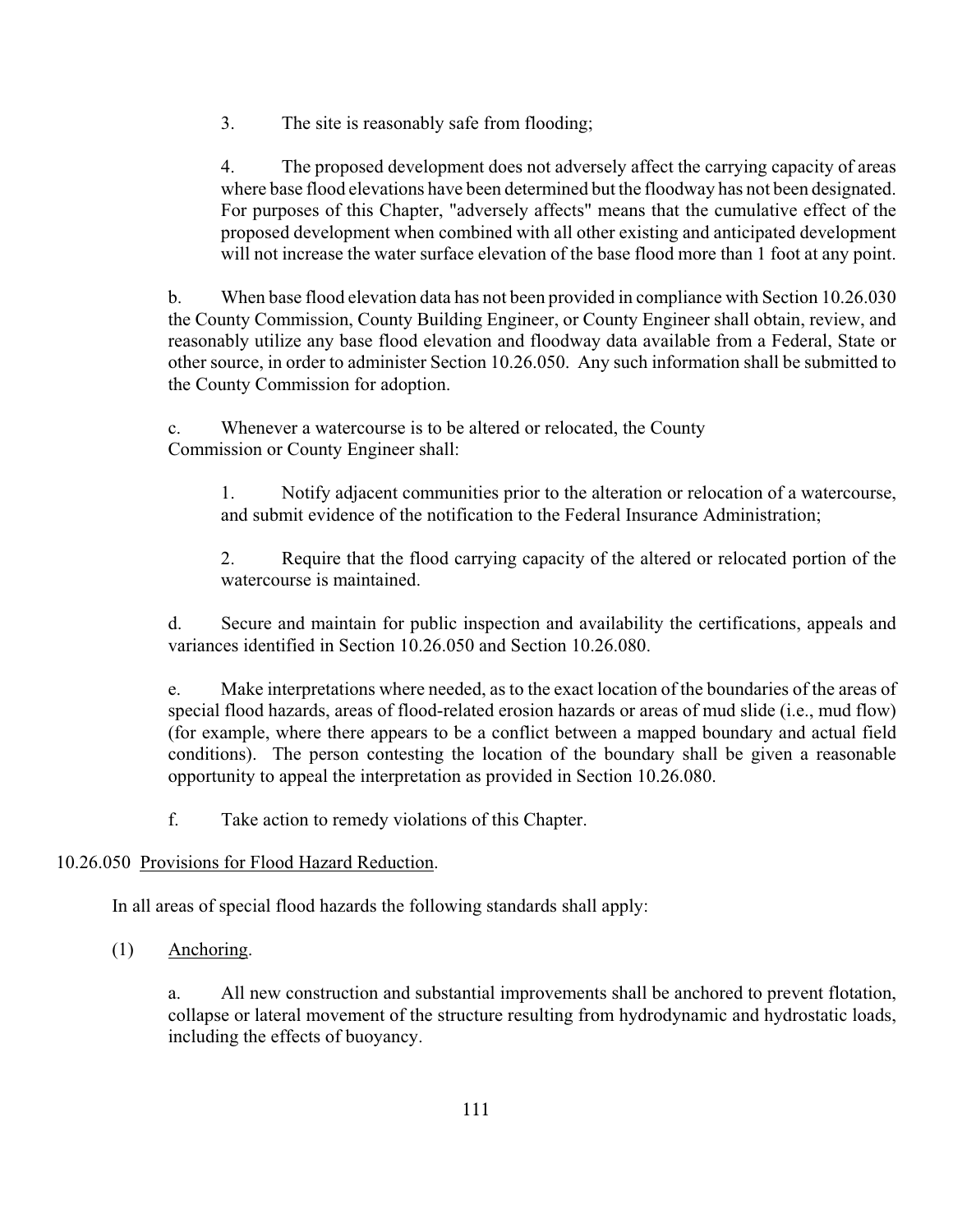b. All manufactured homes shall meet the anchoring standards of Section 10.26.050(6).

## (2) Construction Materials and Methods.

a. All new construction and substantial improvements shall be constructed with materials and utility equipment resistant to flood damage.

b. All new construction and substantial improvements shall be constructed using methods and practices that minimize flood damage.

c. All new construction and substantial improvements shall be constructed with electrical, heating, ventilation, plumbing and air conditioning equipment and other service facilities that are designed and/or located so as to prevent water from entering or accumulating within the components during conditions of flooding.

d. Require within Zones AH, AO, or VO, adequate drainage paths around structures on slopes to guide flood waters around and away from proposed structures.

#### (3) Elevation and Floodproofing.

a. New construction and substantial improvement of structure shall have the lowest floor, including basement, elevated to or above the base flood elevation. Nonresidential structures shall meet the standards in Section 10.26.050(3)(C). Upon the completion of the structure, the elevation of the lowest floor including basement shall be certified by a registered professional engineer to be properly elevated. The certification or verification shall be provided to the County Commission or County Engineer.

b. New construction and substantial improvement of any structure in Zone AH, AO, or VO shall have the lowest floor, including basement, elevated above the highest adjacent grade at least as high as the depth number specified in feet on the FIRM, or at least 2 feet if no depth number is specified. Nonresidential structures shall meet the standards in Section 10.26.050(3)(C). Upon the completion of the structure the elevation of the lowest floor including basement shall be certified by a registered professional engineer, or verified by the building inspector to be properly elevated. The certification or verification shall be provided to the County Engineer.

c. Nonresidential construction shall either be elevated in conformance with Section 10.26.050(3)(A)(B) or (D) or together with attendant utility and sanitary facilities:

1. Be floodproofed so that below the base flood level the structure is watertight with walls substantially impermeable to the passage of water;

2. Have structural components capable of resisting hydrostatic and hydrodynamic loads and effects of buoyancy; and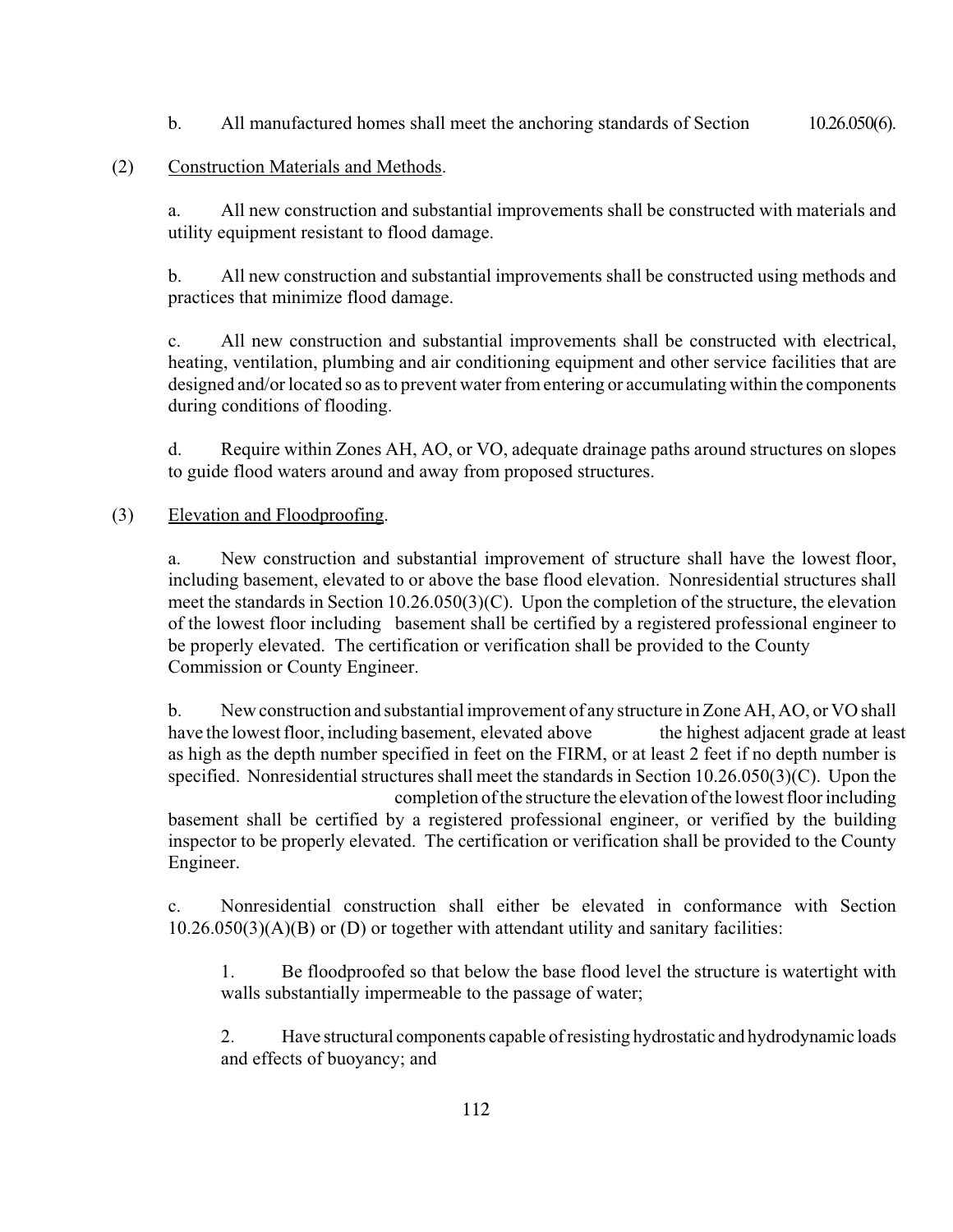3. Be certified by a registered professional engineer or architect that the standards of this subsection are satisfied. The certifications shall be provided to the County Commission or County Engineer.

d. Require, for all new construction and substantial improvements, that fully enclosed areas below the lowest floor that are subject to flooding shall be designed to automatically equalize hydrostatic flood forces on exterior walls by allowing for the entry and exit of flood waters. Designs for meeting this requirement must either be certified by a registered professional engineer or architect to meet or exceed the following minimum criteria:

1. Either a minimum of 2 openings having a total net area of not less than 1 square inch for every square foot of enclosed area subject to flooding shall be provided. The bottom of all openings shall be no higher than 1 foot above grade. Openings may be equipped with screens, louvers, valves, or other coverings or devices provided that they permit the automatic entry and exit of flood waters; or

2. Be certified to comply with a local floodproofing standards approved by the Federal Insurance Administration.

e. Manufactured homes shall also meet the standards in Section 10.26.050(6).

(4) Standards for Utilities.

a. All new and replacement water supply and sanitary sewage systems shall be designed to minimize or eliminate infiltration of flood waters into the system and discharge from systems into flood waters.

b. On-site waste disposal systems shall be located to avoid impairment to them or contamination from them during flooding.

# (5) Standards for Subdivisions.

a. Identify the flood hazards area and the elevation of the base flood.

b. All Final Maps shall provide the elevation of proposed structure(s) and pads. If the site is filled above the base flood, the final pad elevation shall be verified by a registered engineer or surveyor and provided to the County Commission or the County Engineer.

c. All proposals shall be consistent with the need to minimize flood damage.

d. All proposals shall have public utilities and facilities such as sewer, gas, electrical, and water systems located and constructed to minimize flood damage.

e. All proposals shall provide adequate drainage to reduce exposure to flood hazards.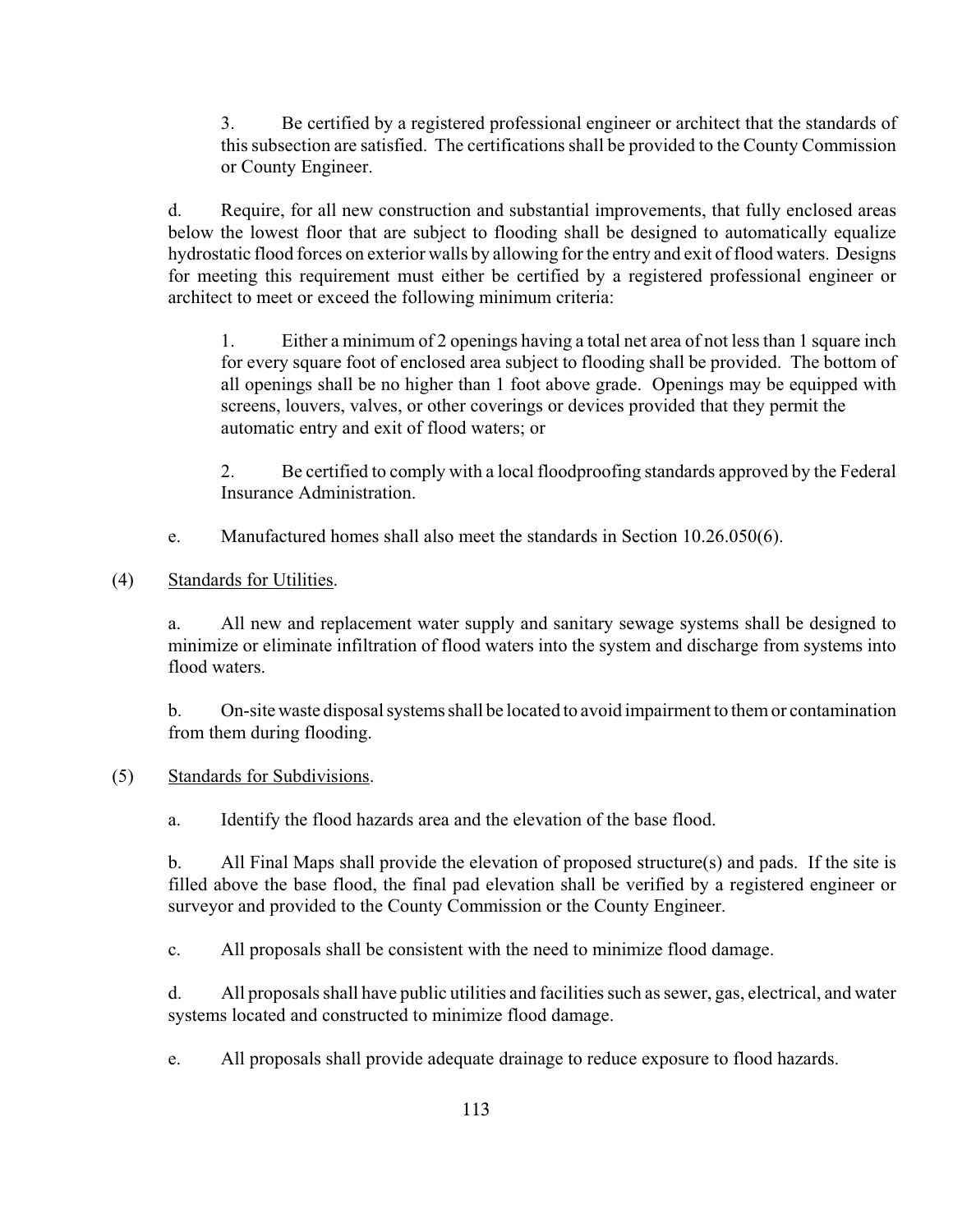#### (6) Standards for Manufactured Homes.

All new and replacement manufactured homes and additions to manufactured homes shall be constructed in the following manner:

a. Be elevated so that the lowest floor is at or above the base flood elevation; and

b. All manufactured homes shall be anchored to resist flotation, collapse, or lateral movement by providing over-the-top and frame ties to ground anchors. Specific requirements include:

1. Over-the-top ties be provided at each of the 4 corners of the manufactured homes, with 2 additional ties per side at intermediate locations, with manufactured homes less than 50 feet long requiring 1 additional tie per side;

2. Frame ties be provided at each corner of the home with 5 additional ties per side at intermediate points, with manufactured homes less than 50 feet long requiring 4 additional ties per side;

3. All components of the anchoring system be capable of carrying a force of 4,800 pounds; and

4. Any additions to the manufactured homes be similarly anchored.

10.26.060 Floodways.

(1) Located within areas of special flood hazard established in Section 10.26.030(2) are areas designated as floodways. Since the floodway is an extremely hazardous area due to the velocity of the flood waters which carry debris, potential projectiles, and erosion potential, the following provisions shall apply:

Prohibit encroachments, including fill, new construction, substantial improvements, and other development unless certification by a registered professional engineer or architect is provided demonstrating that encroachments shall not result in any increase in flood levels during the occurrence of the base flood discharge.

(2) If Section 10.26.060 (1) is satisfied, all new construction and substantial improvements shall comply with all other applicable flood hazard reduction provisions of Section 10.26.050.

# 10.26.070 Mud Slide (i.e., Mud Flow) - Prone Areas.

(1) The County Building Inspector or County Engineer shall review permits for proposed construction or other development to determine if it is proposed within a mud slide area.

(2) Permits shall be reviewed to determine that the proposed development is reasonably safe from mud slide hazards. Factors to be considered in making this determination shall include but are not limited to: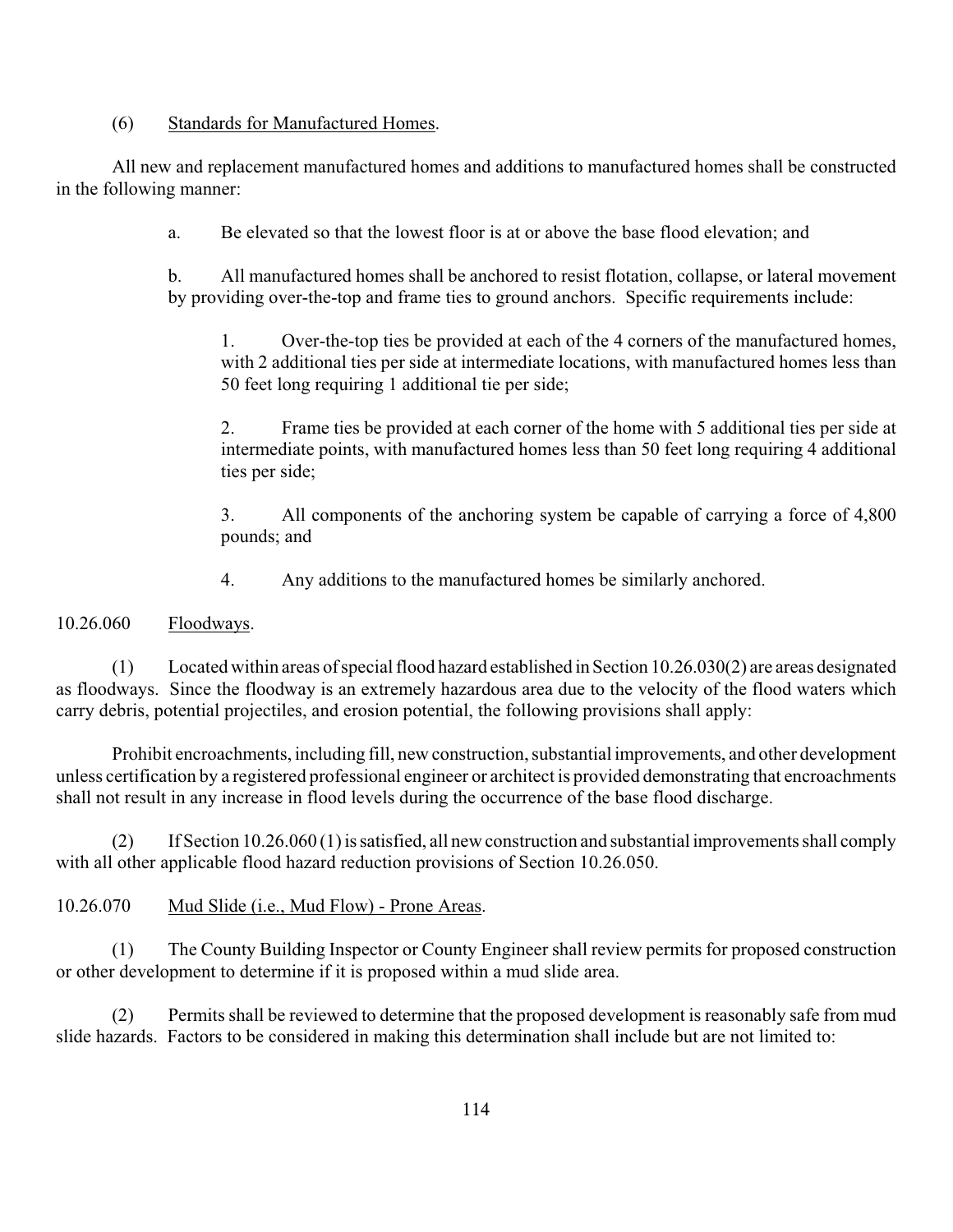- a. The type and quality of soils;
- b. Evidence of ground water or surface water problems;
- c. The depth and quality of any fill;
- d. The overall slope of the site; and
- e. The weight that any proposed development will impose on the slope.

(3) Within areas which have mud slide hazards, the following requirements shall apply:

a. A site investigation and further review shall be made by persons qualified in geology and soils engineering.

b. The proposed grading, excavation, new construction and substantial improvements shall not aggravate the existing hazard by creating either on-site or off-site disturbances; and

c. Drainage, planting, watering and maintenance shall not endanger slope stability.

(4) Within Zone M on the Flood Insurance Rate Map, excavation, grading and drainage shall be constructed in compliance with Chapter 70 of the Uniform Building Code. The following information shall be provided:

> a. The location of foundation and utility systems of new construction and substantial improvements;

> b. The location, drainage, and maintenance of all excavations, cuts and fills, and planted slopes;

c. Protective measures including but not limited to retaining walls, fills, subdrains, diverter terraces, benchings, etc; and

d. Engineering drawings and specifications to be submitted for all corrective measures, accompanied by supporting soils engineering and geology reports.

## 10.26.075 Flood-Related Erosion-Prone Areas.

(1) The County Building Inspector or the County Engineer shall require permits for proposed construction and other development within all flood-related erosion-prone areas identified within the County.

(2) The permits shall be reviewed to determine whether the proposed site alterations and improvements will be reasonably safe from flood-related erosion and will not cause flood-related erosion hazards or otherwise aggravate the existing hazard.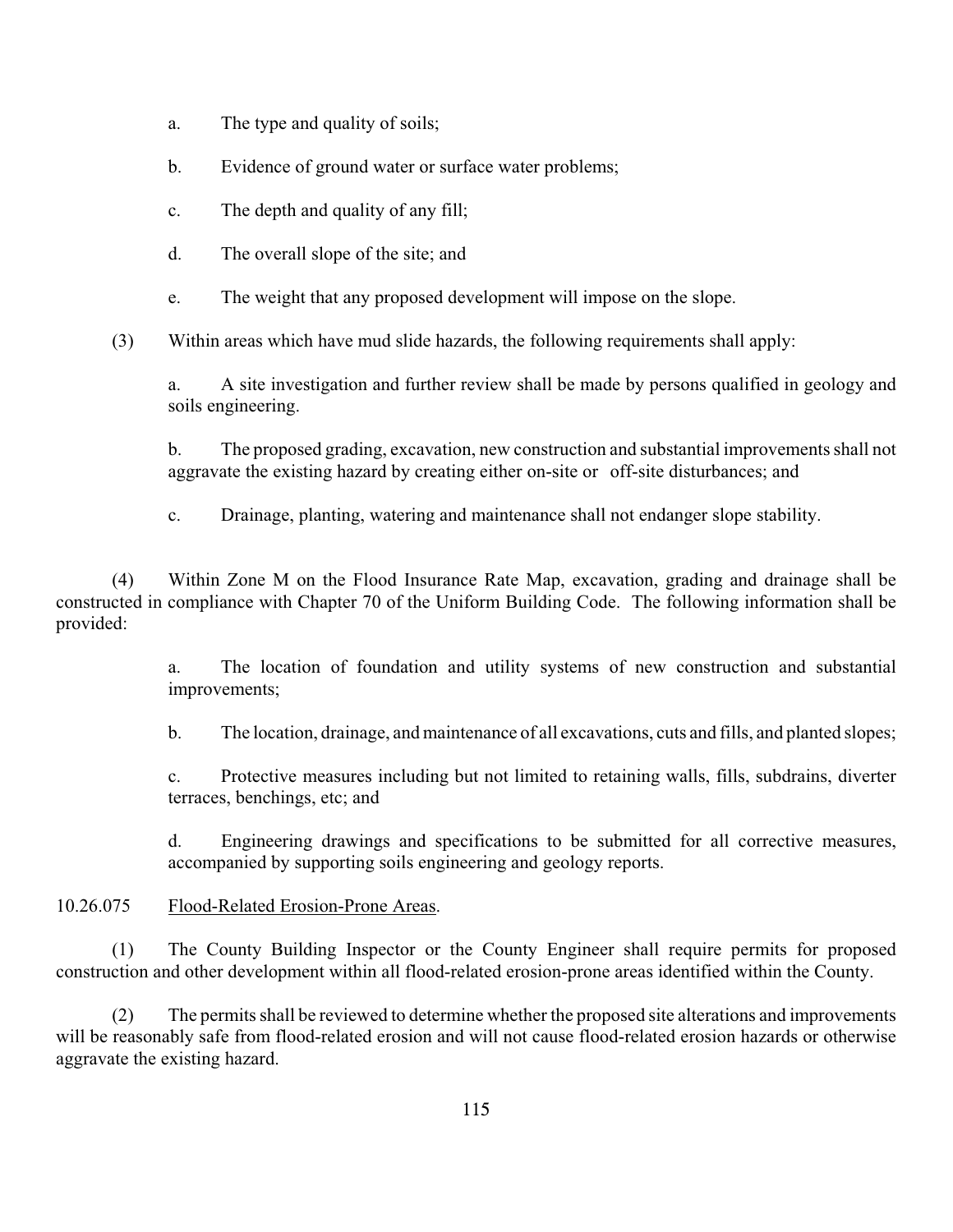(3) If a proposed improvement is found to be in the path of flood-related erosion or would increase the erosion hazard, the improvement shall be relocated or adequate protective measures shall be taken to avoid aggravating the existing erosion hazard.

10.26.080 Appeals and Variances.

(1) The Board of Adjustment shall hear and decide appeals and requests for flood control variances from the requirements of this Chapter.

> a. The Board shall hear and decide appeals when it is alleged there is an error in any requirement, decision, or determination made by the County Commission or County Engineer in the enforcement or administration of this Chapter.

> b. In passing upon such applications, the Board shall consider all technical evaluations, all relevant factors, standards specified in other sections of this Chapter, and;

1. the danger that materials may be swept onto other lands to the injury of others;

2. the danger of life and property due to flooding or erosion damage;

3. the susceptibility of the proposed facility and its contents to flood and the effect of such damage on the individual owner;

4. the importance of the services provided by the proposed facility to the County;

5. the availability of alternative locations for the proposed use which are not subject to flooding or erosion damage;

6. the compatibility of the proposed use with existing and anticipated development;

7. the relationship of the proposed use to the General Plan and floodplain management program for that area;

8. the safety of access to the property in time of flood for ordinary and emergency vehicles;

9. the expected heights, velocity, duration, rate of rise, and sediment transport of the flood waters expected at the site; and

10. the costs of providing governmental services during and after flood conditions, including maintenance and repair of public utilities and facilities such as sewer, gas, electrical, and water system, and streets and bridges.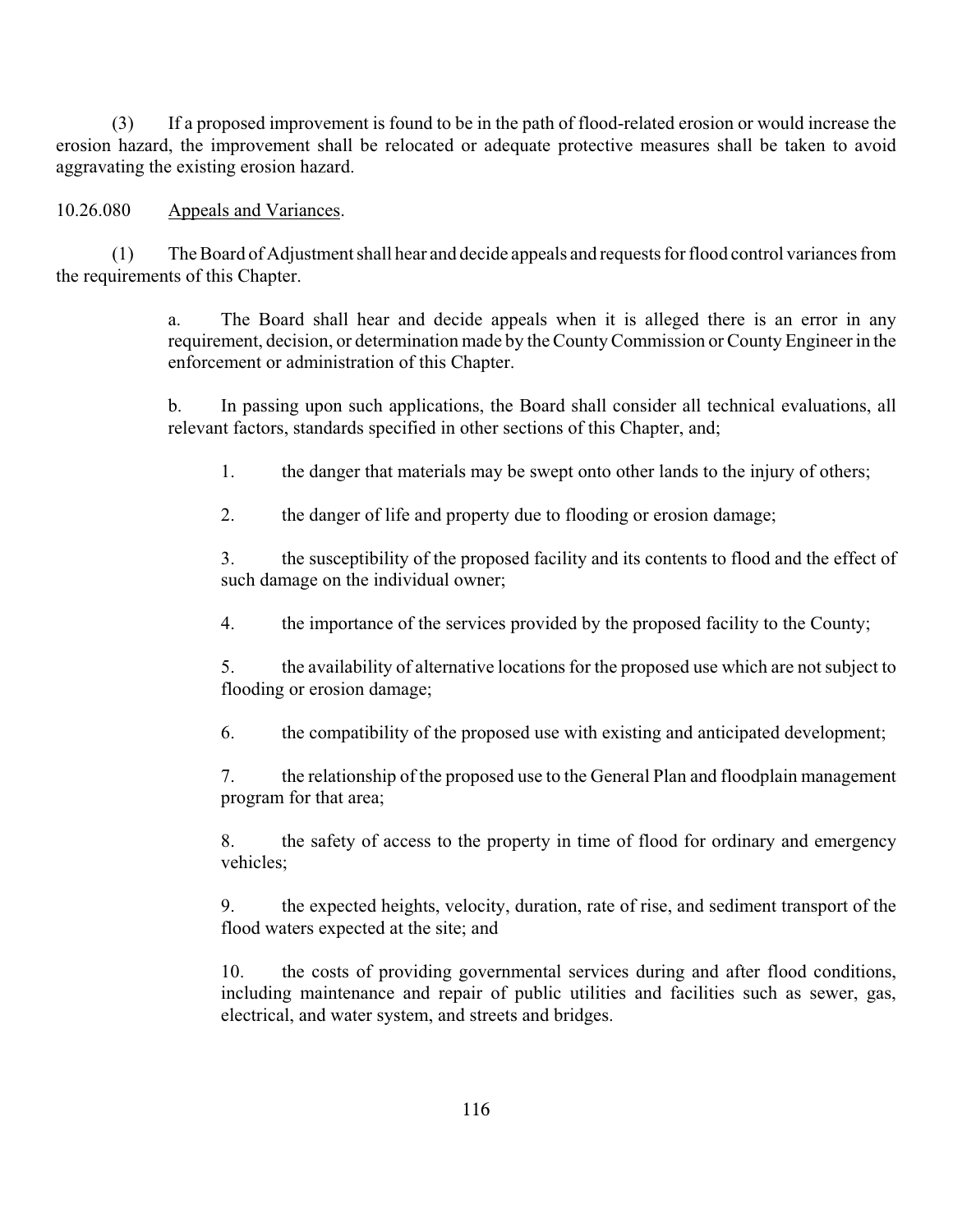c. Variances may be issued for the reconstruction, rehabilitation or restoration of structures listed in the National Register of Historic Places, without regard to the procedures identified in the remainder of this Section.

d. Generally, variances may be issued for new construction and substantial improvements to be erected on a lot 1/2 acre or less in size contiguous to and surrounded by lots with existing structures constructed below the base flood level, providing items 10.26.050 through 16-8 have been fully considered. As the lot size increases beyond 1/2 acre, the technical justification required for issuing the variance increases.

e. Variances shall not be issued within any designated floodway if any increase in flood levels during the base flood discharge would result.

f. Variances shall only be issued upon a determination that the variance is the minimum necessary, considering the flood hazard, to afford relief.

g. Flood control variances shall only be issued if:

1. there are exceptional or extraordinary circumstances or conditions applicable to the property involved or to the intended use of the property, which do not apply generally to other property in the same flood zone;

2. a determination that failure to grant the variance would result in exceptional hardship to the applicant;

3. a determination that the granting of a variance will not result in increased flood heights, additional threats to public safety, extraordinary public expense, create nuisances, cause fraud on or victimization of, the public.

h. Variances may be issued for new construction and substantial improvements and for other development necessary for the conduct of a functionally dependent use provided that the provisions of Section 10.26.050 through 10.26.050 are satisfied and that the structure or other development is protected by methods that minimize flood damage during the base flood and create no additional threats to public safety.

i. Upon consideration of the factors in this Section and the purposes of this Chapter, the Commission may impose conditions to the granting of flood control variances as it deems necessary to further the purposes of this Chapter.

j. Any applicant to whom a variance is granted shall be given written notice that the structure will be permitted to be built with a lowest floor elevation below the regulatory flood elevation and that the cost of flood insurance will be commensurate with the increased risk resulting from the reduced lowest floor elevation. A copy of the notice shall be recorded by the County Engineer, County Building Inspector, or the County Commission in the office of the Beaver County